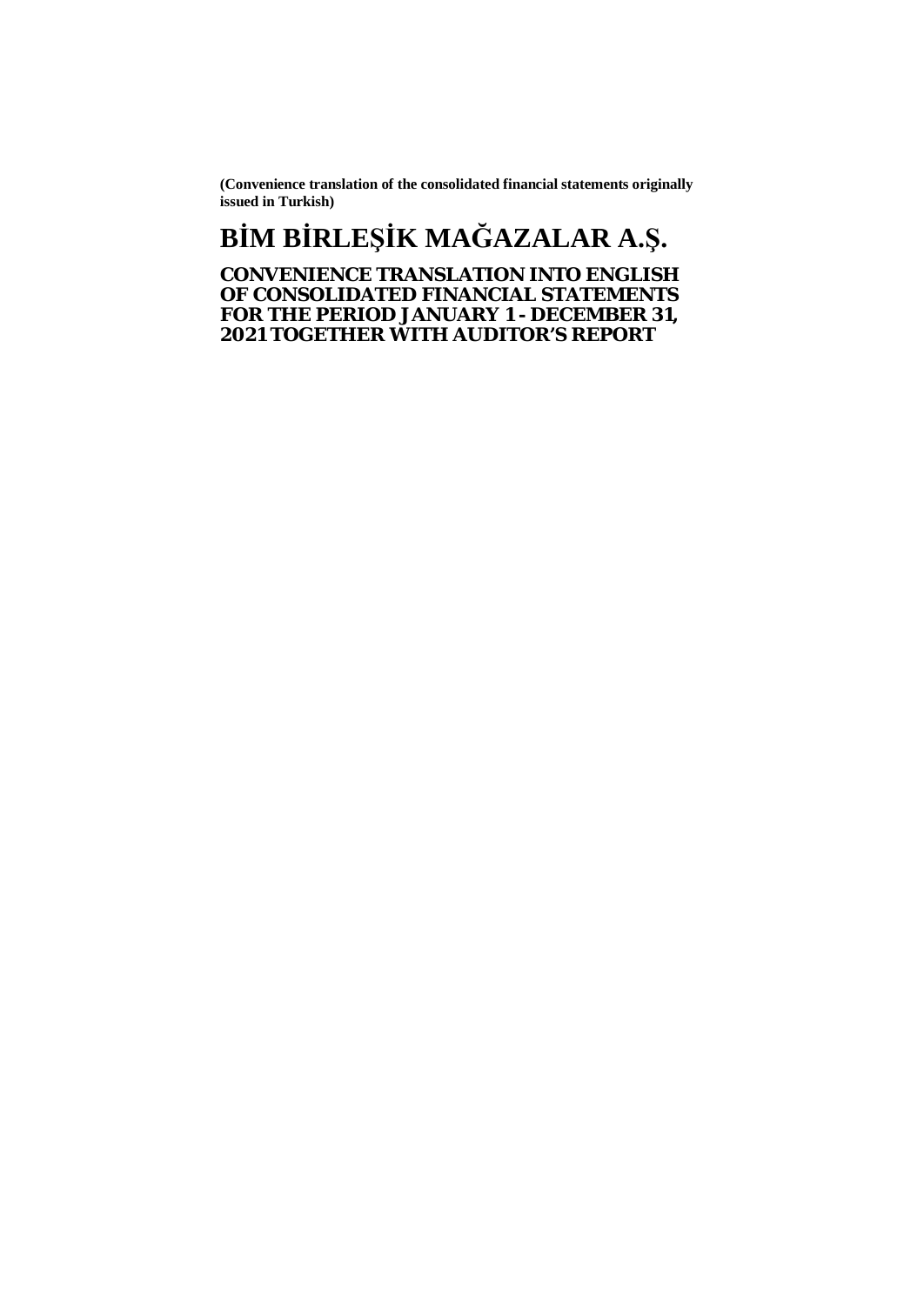

Güney Bağımsız Denetim ve SMMM A.Ş. Maslak Mah. Eski Büyükdere Cad. Orjin Maslak İş Merkezi No: 27 Kat: 2-3-4 Daire: 54-57-59 34485 Sarıyer İstanbul - Türkiye

Tel: +90 212 315 3000 Fax: +90 212 230 8291 ey.com Ticaret Sicil No : 479920 Mersis No: 0-4350-3032-6000017

**(Convenience translation of a report and consolidated financial statements originally issued in Turkish)**

## **INDEPENDENT AUDITOR'S REPORT**

## **To the Shareholders of BİM Birleşik Mağazalar Anonim Şirketi**

## **A) Report on the Audit of the Consolidated Financial Statements**

#### **1) Opinion**

We have audited the consolidated financial statements of BİM Birleşik Mağazalar Anonim Şirketi (the Company) and its subsidiaries (the Group), which comprise the consolidated statement of financial position as at December 31, 2021, and the consolidated statement of comprehensive income, consolidated statement of changes in equity and consolidated statement of cash flows for the year then ended, and notes to the consolidated financial statements, including a summary of significant accounting policies.

In our opinion, the accompanying consolidated financial statements present fairly, in all material respects, the consolidated financial position of the Group as at December 31, 2021, and its consolidated financial performance and its consolidated cash flows for the year then ended in accordance with the Turkish Financial Reporting Standards (TFRS).

#### **2) Basis for Opinion**

We conducted our audit in accordance with standards on auditing as issued by the Capital Markets Board of Turkey and Independent Auditing Standards (InAS) which are part of the Turkish Auditing Standards as issued by the Public Oversight Accounting and Auditing Standards Authority of Turkey (POA). Our responsibilities under those standards are further described in the *Auditor's Responsibilities for the Audit of the Consolidated Financial Statements* section of our report. We are independent of the Group in accordance with the Code of Ethics for Independent Auditors (Code of Ethics) as issued by the POA, and we have fulfilled our other ethical responsibilities in accordance with the Code of Ethics. We believe that the audit evidence we have obtained is sufficient and appropriate to provide a basis for our opinion.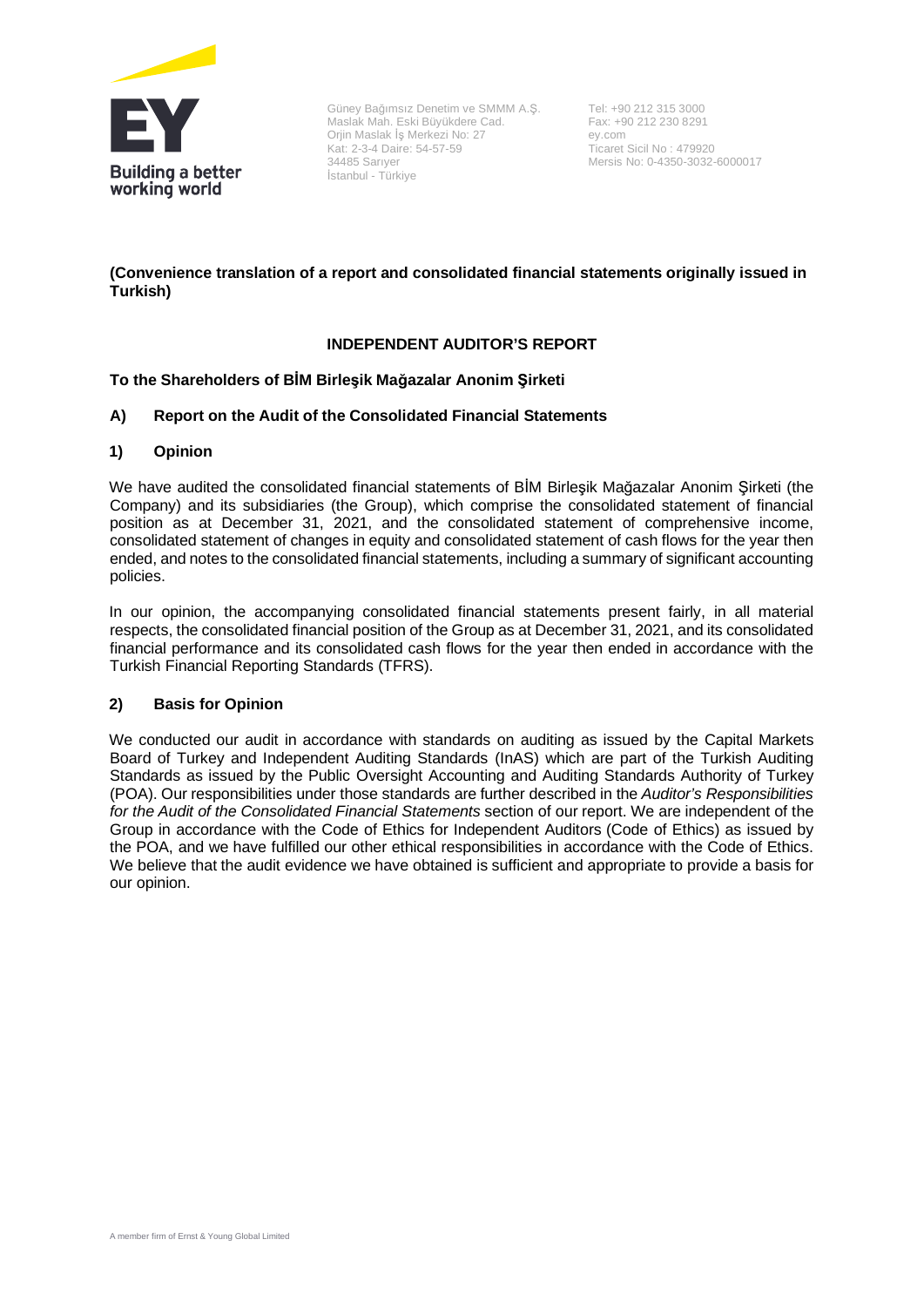

## **3) Key Audit Matters**

Key audit matters are those matters that, in our professional judgment, were of most significance in our audit of the consolidated financial statements of the current period. These matters were addressed in the context of our audit of the consolidated financial statements as a whole, and in forming our opinion thereon, and we do not provide a separate opinion on these matters.

| <b>Key audit matters</b>                                                                                                                                                                                                                                                                                    | How our audit addressed the key audit matter                                                                                                                                                                                                                                                                                                      |
|-------------------------------------------------------------------------------------------------------------------------------------------------------------------------------------------------------------------------------------------------------------------------------------------------------------|---------------------------------------------------------------------------------------------------------------------------------------------------------------------------------------------------------------------------------------------------------------------------------------------------------------------------------------------------|
| Application of TFRS 16, "Leases", its impacts<br>on the consolidated financial statements and<br>notes to the consolidated financial<br>statements                                                                                                                                                          |                                                                                                                                                                                                                                                                                                                                                   |
| The Group has right-of-use assets amounting to<br>TRY 7.086.409 thousand and lease liabilities<br>amounting to TRY 8.040.869 thousand in its<br>consolidated financial statements.                                                                                                                          | The audit procedures performed in relation to the<br>application of TFRS 16 include a combination of<br>validation of key controls in leasing process and<br>substantive tests.                                                                                                                                                                   |
| The amounts recognized as a result of the<br>adoption of TFRS 16 are significant for the<br>consolidated financial statements and the<br>determination of the accounting policy requires<br>the assessment of the Group management. In                                                                      | The completeness of the contract lists obtained<br>from the Group management is evaluated. It is<br>evaluated whether the contracts defined as lease<br>contracts are within the scope of TFRS 16.                                                                                                                                                |
| addition, the measurement of the right of use<br>assets and financial lease liabilities are based on<br>significant estimates and assumptions of the<br>management. The substantial part of these<br>estimates are interest rates used to discount<br>cash flows and assessment of options to extend        | The right of use assets and related financial<br>lease liabilities recognised in the consolidated<br>financial statements are recalculated by using<br>rates such as interest rate, rent increase rate etc.<br>for the selected lease contracts that are in scope<br>of TFRS 16.                                                                  |
| or terminate lease contracts.<br>Therefore, the impacts of the first time adoption<br>of TFRS 16 on the consolidated financial<br>statements and the notes to the consolidated<br>financial statements are determined as a key<br>audit matter for our audit.<br>Explanations regarding TFRS 16 are made in | The lease contracts used in the calculation of<br>right of use assets and financial lease liabilities<br>are selected on a sample basis and the<br>compliance of the discount rates, term of the<br>lease contacts and the assessment of the<br>extension options applied if such options exist<br>with the provision of the contract are tested. |
| Notes 6 and 12.                                                                                                                                                                                                                                                                                             | The disclosures in the consolidated financial<br>statements in relation to the application of TFRS<br>16 is tested and the adequacy of such<br>disclosures are evaluated.                                                                                                                                                                         |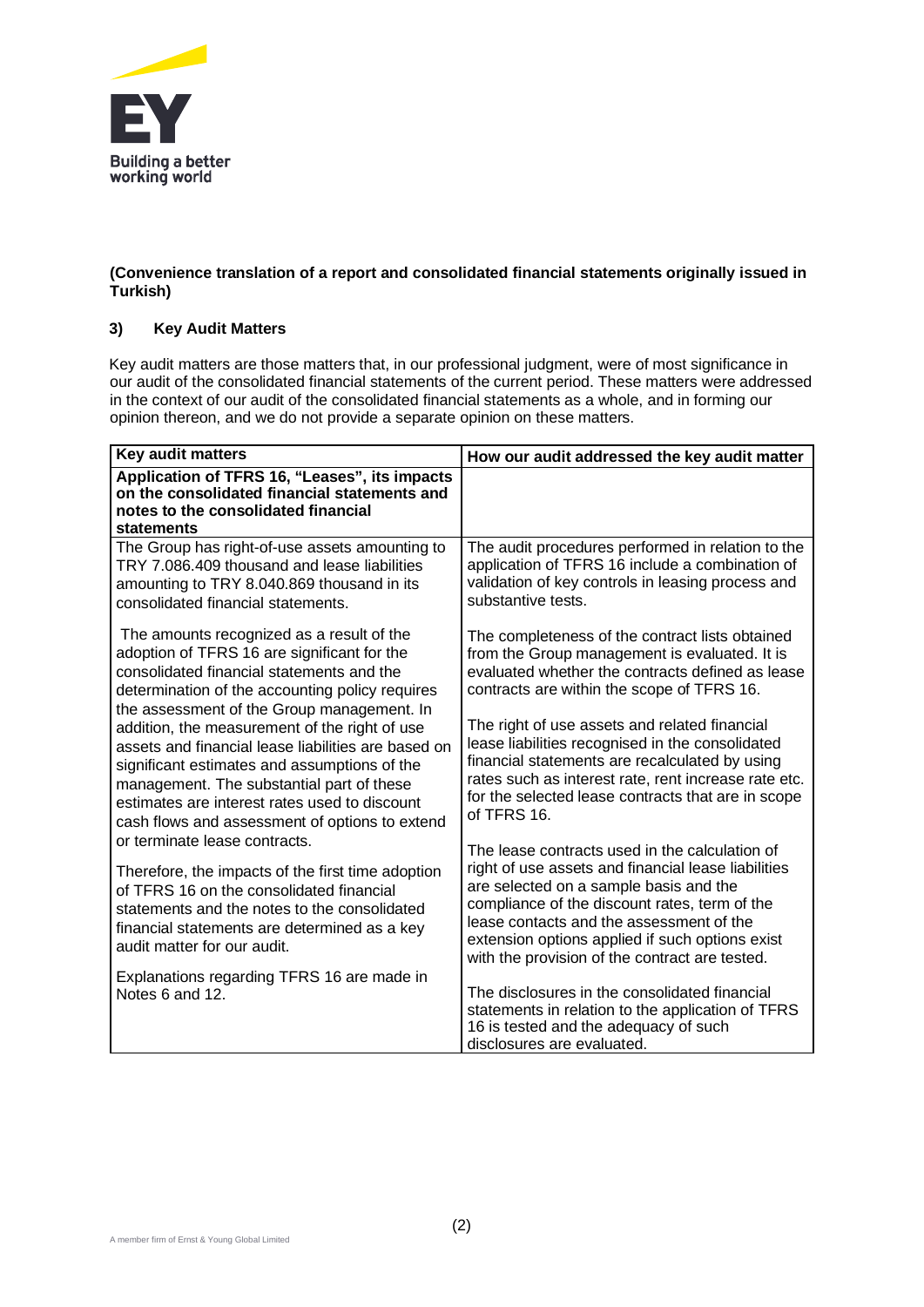

| Key audit matters                                                                                                                                                                                                                                                                                                                                                                                                                                                                                                                                                                                                                                                                                                                                                                                                           | How our audit addressed the key audit matter                                                                                                                                                                                                                                                                                                                                                                                                                                                                                                                                                                                                                                                                                                                                                                                                                                                                                                                                                                                                                                                                                                                                                                                                                                                                                                                                                                                                                                                                                                                                               |
|-----------------------------------------------------------------------------------------------------------------------------------------------------------------------------------------------------------------------------------------------------------------------------------------------------------------------------------------------------------------------------------------------------------------------------------------------------------------------------------------------------------------------------------------------------------------------------------------------------------------------------------------------------------------------------------------------------------------------------------------------------------------------------------------------------------------------------|--------------------------------------------------------------------------------------------------------------------------------------------------------------------------------------------------------------------------------------------------------------------------------------------------------------------------------------------------------------------------------------------------------------------------------------------------------------------------------------------------------------------------------------------------------------------------------------------------------------------------------------------------------------------------------------------------------------------------------------------------------------------------------------------------------------------------------------------------------------------------------------------------------------------------------------------------------------------------------------------------------------------------------------------------------------------------------------------------------------------------------------------------------------------------------------------------------------------------------------------------------------------------------------------------------------------------------------------------------------------------------------------------------------------------------------------------------------------------------------------------------------------------------------------------------------------------------------------|
| <b>Revenue recognition</b>                                                                                                                                                                                                                                                                                                                                                                                                                                                                                                                                                                                                                                                                                                                                                                                                  |                                                                                                                                                                                                                                                                                                                                                                                                                                                                                                                                                                                                                                                                                                                                                                                                                                                                                                                                                                                                                                                                                                                                                                                                                                                                                                                                                                                                                                                                                                                                                                                            |
| The Group operates in hard discount retail<br>markets on domestic and abroad with 10.489<br>stores in total as of 31 December 2021.<br>In addition to being the most important financial<br>statement line item for the retail industry, revenue<br>is one of the most important criteria for evaluation<br>of performance and results of strategies applied<br>by the management.<br>Revenue, amounting to TRY 70.526.679<br>thousand for the year ended 31 December 2021<br>is material to the financial statements and its<br>audit is a key audit matter since the<br>completeness and accruacy of revenue<br>transactions are difficult to audit due to the high<br>volume of transactions, due to number of stores<br>and the high number of sales points.<br>Explanations regarding Revenue are made in<br>Notes 18. | The audit procedures performed include a<br>combination of validation of key controls in<br>revenue recognition process, substantive tests<br>and analytical procedures.<br>The revenue recognition process was understood<br>by way of inquiries with the process owners and<br>the design effectiveness, implementation and<br>operating effectiveness of key controls were<br>evaluated with the support of our experts in<br>Information Technology ("IT").<br>Access to programs, program changes and<br>program development controls were tested by<br>our IT experts.<br>The controls of accounting entry of sales data to<br>make sure that it can only be performed by the<br>approval of accounting department, automatic<br>transfers of sales data to accounting system,<br>sales prices to cashboxes and sales transactions<br>of stores to the accounting system at the end of<br>the day were tested to make sure that pricing and<br>invoicing of revenue are complete and accurate.<br>Testing on a sample basis was performed for<br>recognition of daily transfers made to the cash<br>boxes.<br>Substantive analytical procedures were<br>performed in order to assess the variance in<br>revenue. Annual inflation rate used in the<br>analytics was obtained from independent<br>sources, the square meters were tested by<br>tracing to documents of stores on a sample<br>basis. Thus, the reliability of data used was<br>validated. Product and category based sales and<br>gross margins were compared to prior periods<br>and their consistency was evaluated. |
|                                                                                                                                                                                                                                                                                                                                                                                                                                                                                                                                                                                                                                                                                                                                                                                                                             |                                                                                                                                                                                                                                                                                                                                                                                                                                                                                                                                                                                                                                                                                                                                                                                                                                                                                                                                                                                                                                                                                                                                                                                                                                                                                                                                                                                                                                                                                                                                                                                            |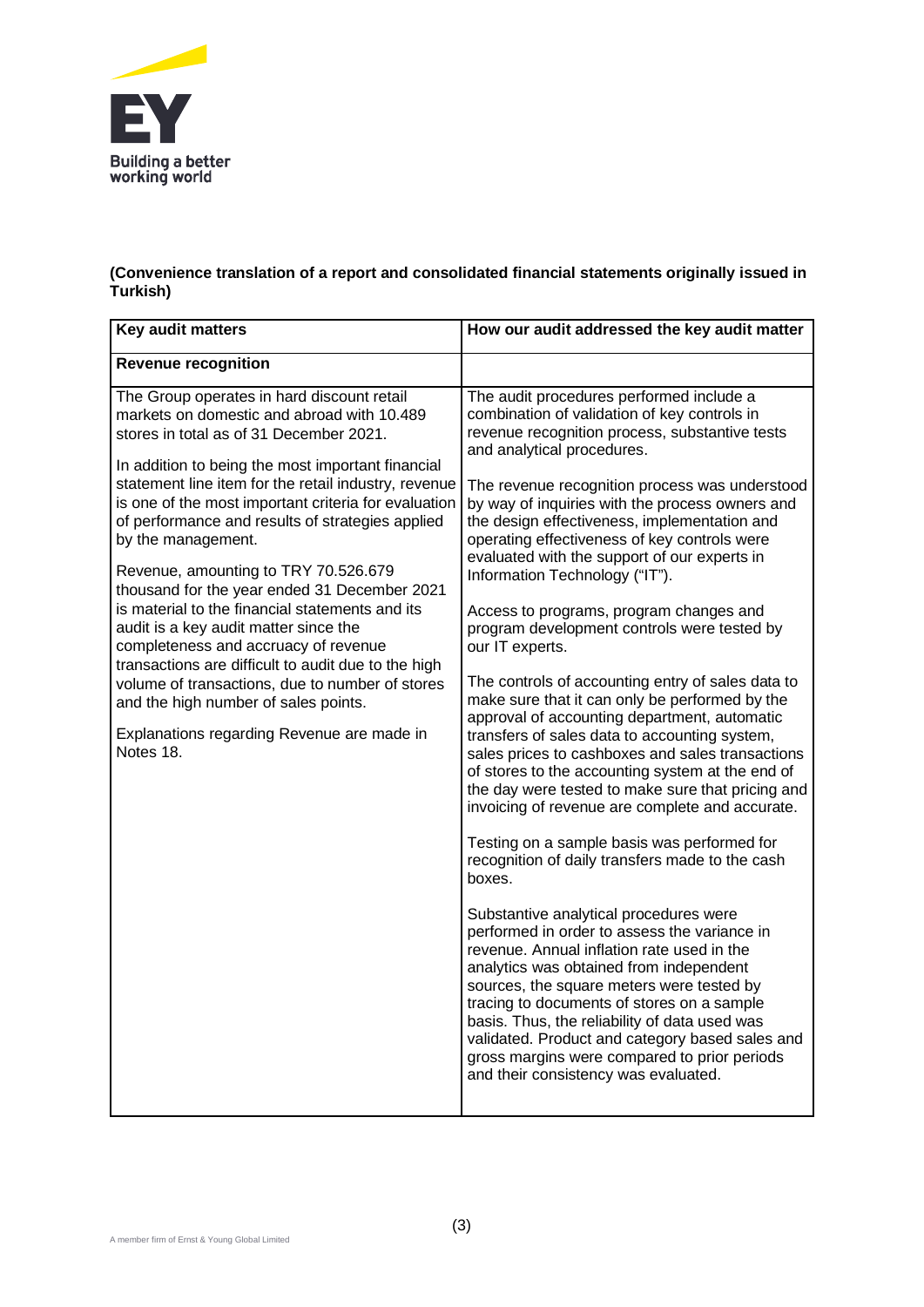

## **4) Responsibilities of Management and Those Charged with Governance for the Consolidated Financial Statements**

Management is responsible for the preparation and fair presentation of the consolidated financial statements in accordance with TFRS, and for such internal control as management determines is necessary to enable the preparation of consolidated financial statements that are free from material misstatement, whether due to fraud or error.

In preparing the consolidated financial statements, management is responsible for assessing the Group's ability to continue as a going concern, disclosing, as applicable, matters related to going concern and using the going concern basis of accounting unless management either intends to liquidate the Group or to cease operations, or has no realistic alternative but to do so.

Those charged with governance are responsible for overseeing the Group's financial reporting process.

## **5) Auditor's Responsibilities for the Audit of the Consolidated Financial Statements**

In an independent audit, our responsibilities as the auditors are:

Our objectives are to obtain reasonable assurance about whether the consolidated financial statements as a whole are free from material misstatement, whether due to fraud or error, and to issue an auditor's report that includes our opinion. Reasonable assurance is a high level of assurance, but is not a guarantee that an audit conducted in accordance with standards on auditing as issued by the Capital Markets Board of Turkey and InAS will always detect a material misstatement when it exists. Misstatements can arise from fraud or error and are considered material if, individually or in the aggregate, they could reasonably be expected to influence the economic decisions of users taken on the basis of these consolidated financial statements.

As part of an audit in accordance with standards on auditing as issued by the Capital Markets Board of Turkey and InAS, we exercise professional judgment and maintain professional skepticism throughout the audit. We also:

- Identify and assess the risks of material misstatement of the consolidated financial statements, whether due to fraud or error, design and perform audit procedures responsive to those risks, and obtain audit evidence that is sufficient and appropriate to provide a basis for our opinion. The risk of not detecting a material misstatement resulting from fraud is higher than for one resulting from error, as fraud may involve collusion, forgery, intentional omissions, misrepresentations, or the override of internal control.
- Obtain an understanding of internal control relevant to the audit in order to design audit procedures that are appropriate in the circumstances, but not for the purpose of expressing an opinion on the effectiveness of the Group's internal control.
- Evaluate the appropriateness of accounting policies used and the reasonableness of accounting estimates and related disclosures made by management.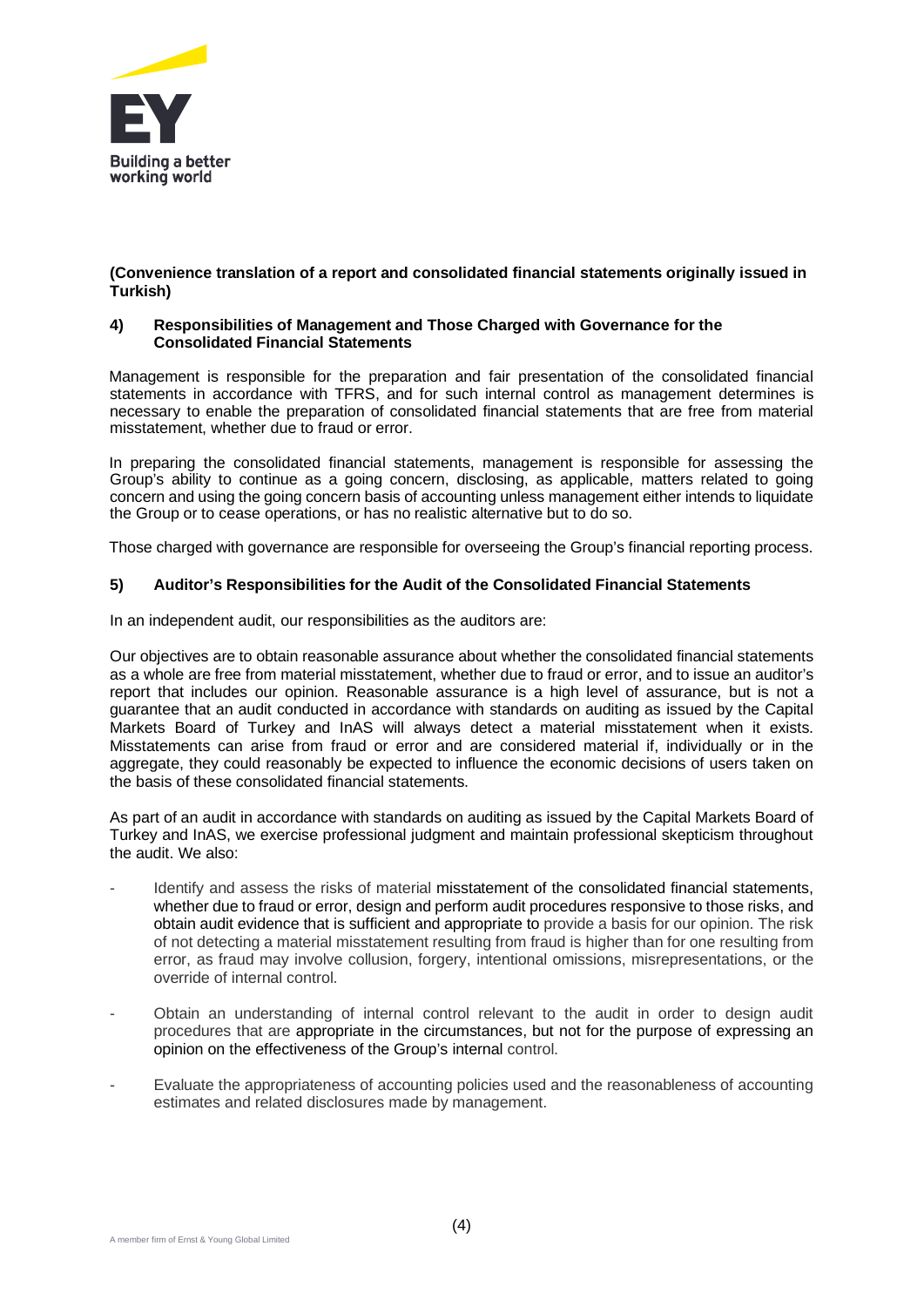

- Conclude on the appropriateness of management's use of the going concern basis of accounting and, based on the audit evidence obtained, whether a material uncertainty exists related to events or conditions that may cast significant doubt on the Group's ability to continue as a going concern. If we conclude that a material uncertainty exists, we are required to draw attention in our auditor's report to the related disclosures in the consolidated financial statements or, if such disclosures are inadequate, to modify our opinion. Our conclusions are based on the audit evidence obtained up to the date of our auditor's report. However, future events or conditions may cause the Group to cease to continue as a going concern.
- Evaluate the overall presentation, structure and content of the consolidated financial statements, including the disclosures, and whether the consolidated financial statements represent the underlying transactions and events in a manner that achieves fair presentation.
- Obtain sufficient appropriate audit evidence regarding the financial information of the entities or business activities within the Group to express an opinion on the consolidated financial statements. We are responsible for the direction, supervision and performance of the group audit. We remain solely responsible for our audit opinion.

We communicate with those charged with governance regarding, among other matters, the planned scope and timing of the audit and significant audit findings, including any significant deficiencies in internal control that we identify during our audit.

We also provide those charged with governance with a statement that we have complied with relevant ethical requirements regarding independence, and to communicate with them all relationships and other matters that may reasonably be thought to bear on our independence, and where applicable, related safeguards.

From the matters communicated with those charged with governance, we determine those matters that were of most significance in the audit of the consolidated financial statements of the current period and are therefore the key audit matters. We describe these matters in our auditor's report unless law or regulation precludes public disclosure about the matter or when, in extremely rare circumstances, we determine that a matter should not be communicated in our report because the adverse consequences of doing so would reasonably be expected to outweigh the public interest benefits of such communication.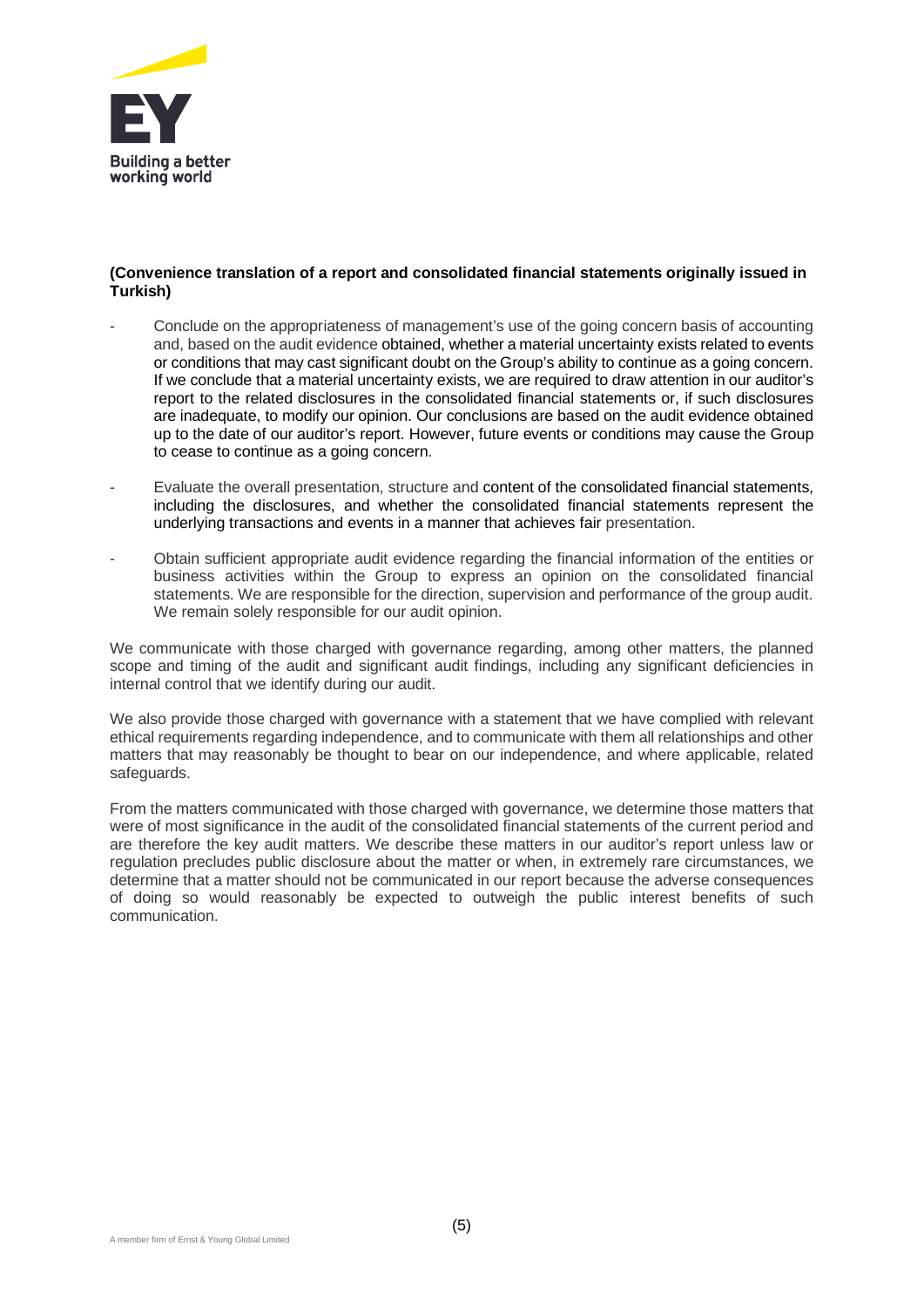

## **B) Report on Other Legal and Regulatory Requirements**

- 1) Auditors' report on Risk Management System and Committee prepared in accordance with paragraph 4 of Article 398 of Turkish Commercial Code ("TCC") 6102 is submitted to the Board of Directors of the Company on March 2, 2022.
- 2) In accordance with paragraph 4 of Article 402 of the TCC, no significant matter has come to our attention that causes us to believe that the Company's bookkeeping activities for the period 1 January - 31 December 2021 and financial statements are not in compliance with laws and provisions of the Company's articles of association in relation to financial reporting.
- 3) In accordance with paragraph 4 of Article 402 of the TCC, the Board of Directors submitted to us the necessary explanations and provided required documents within the context of audit.

The name of the engagement partner who supervised and concluded this audit is Kaan Birdal.

Güney Bağımsız Denetim ve Serbest Muhasebeci Mali Müşavirlik Anonim Şirketi A member firm of Ernst & Young Global Limited



Kaan Birdal, SMMM Partner

March 2, 2022 İstanbul, Türkiye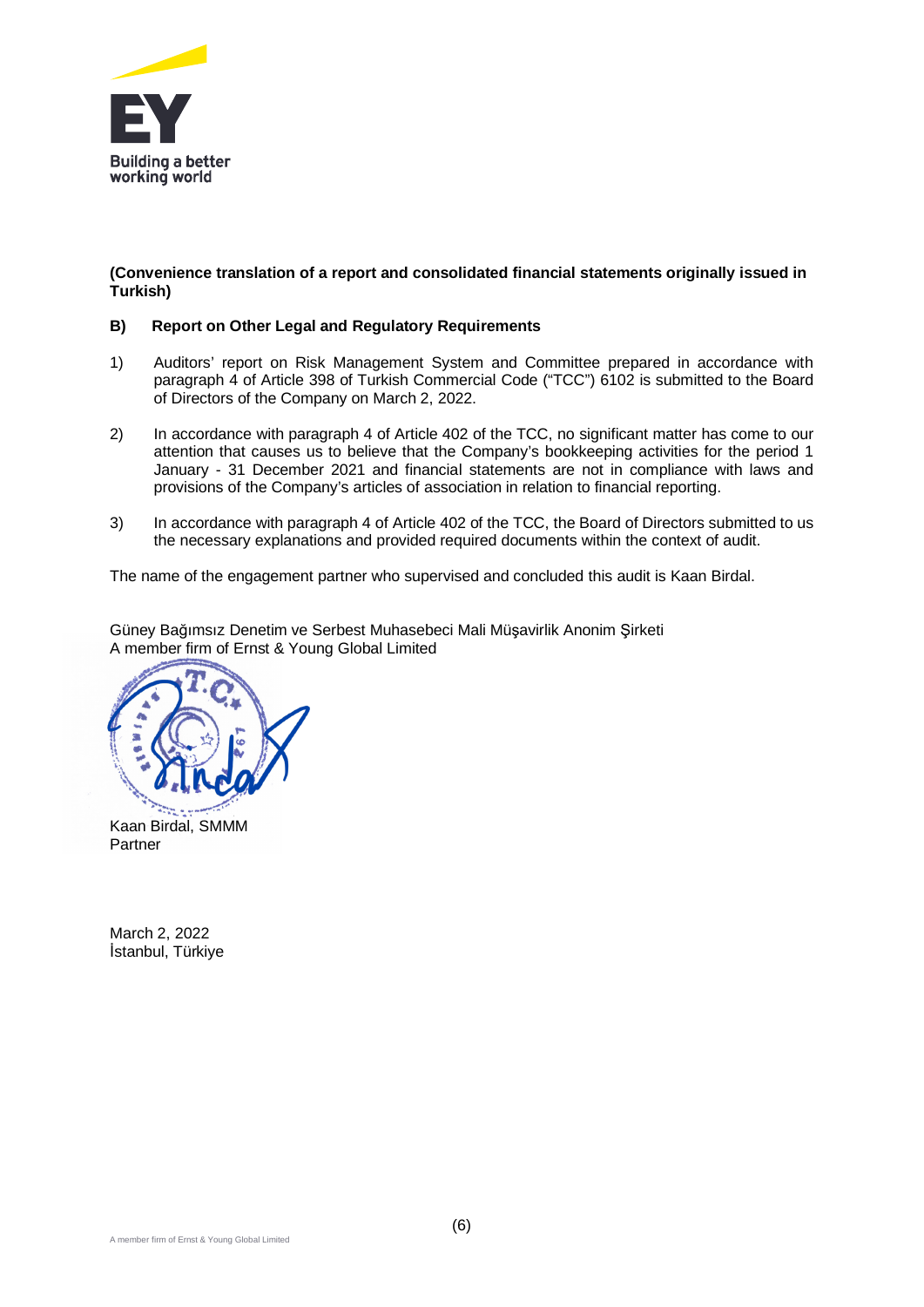|--|

|                    |                                                           | $1 - 2$          |
|--------------------|-----------------------------------------------------------|------------------|
|                    | <b>CONSOLIDATED STATEMENTS OF PROFIT OR LOSS</b>          | 3                |
|                    |                                                           | $\boldsymbol{4}$ |
|                    |                                                           | 5                |
|                    |                                                           | 6-61             |
| NOTE 1             |                                                           | 6                |
| NOTE <sub>2</sub>  |                                                           | $7 - 24$         |
| NOTE <sub>3</sub>  |                                                           | 25               |
| NOTE <sub>4</sub>  |                                                           | 25               |
| NOTE <sub>5</sub>  |                                                           | $25 - 26$        |
| NOTE <sub>6</sub>  |                                                           | 27               |
| NOTE <sub>7</sub>  |                                                           | 28               |
| <b>NOTE 8</b>      |                                                           | 28               |
| NOTE <sub>9</sub>  |                                                           | 29               |
| <b>NOTE 10</b>     |                                                           | 29-32            |
| NOTE <sub>11</sub> |                                                           | 33               |
| NOTE <sub>12</sub> |                                                           | 34               |
| NOTE <sub>13</sub> |                                                           | 35-37            |
| <b>NOTE 14</b>     |                                                           | 37-38            |
| NOTE <sub>15</sub> |                                                           | 38-39            |
| NOTE <sub>16</sub> |                                                           | 39               |
| NOTE <sub>17</sub> |                                                           | 39-41            |
| NOTE <sub>18</sub> |                                                           | 41-42            |
| NOTE <sub>19</sub> |                                                           | $42 - 43$        |
| NOTE <sub>20</sub> |                                                           | 43               |
| NOTE <sub>21</sub> |                                                           | 43-44            |
| NOTE <sub>22</sub> |                                                           | 44               |
| NOTE <sub>23</sub> |                                                           | 44               |
| NOTE <sub>24</sub> |                                                           | 44-45            |
| NOTE <sub>25</sub> |                                                           | 45-47            |
| NOTE <sub>26</sub> |                                                           | 47               |
| NOTE <sub>27</sub> |                                                           | 48               |
| NOTE <sub>28</sub> |                                                           | 48-51            |
| <b>NOTE 29</b>     |                                                           | 51-58            |
| <b>NOTE 30</b>     | <b>FINANCIAL INSTRUMENTS</b>                              |                  |
|                    | (FAIR VALUE DISCLOSURES IN THE FRAME OF HEDGE ACCOUNTING) | $59-60$          |
| NOTE 31            |                                                           | $60-61$          |
| <b>NOTE 32</b>     | FEES RELATED TO THE SERVICES RECEIVED                     |                  |
|                    |                                                           | 61               |
| NOTE <sub>33</sub> |                                                           | 61               |
|                    |                                                           |                  |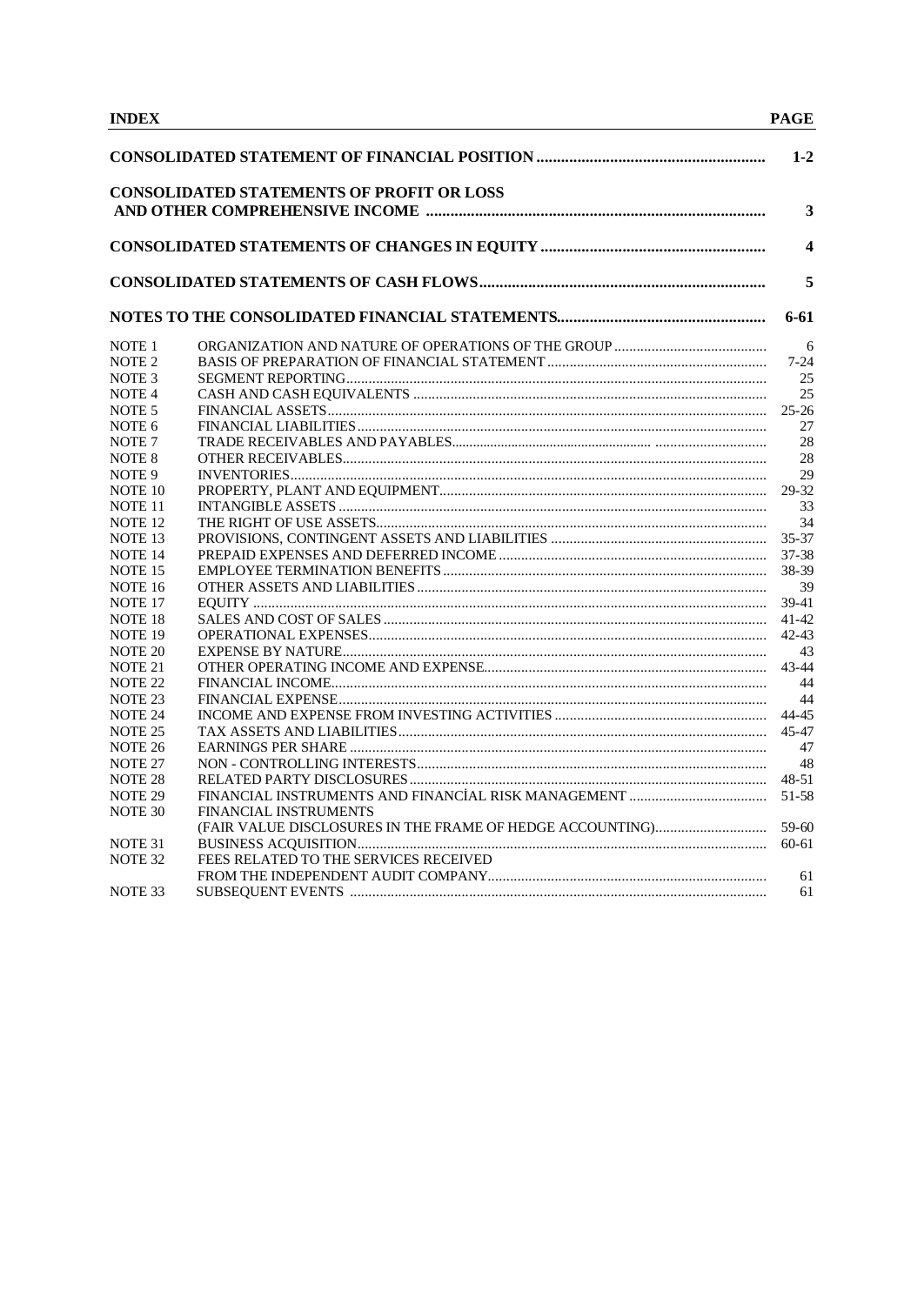## **CONSOLIDATED BALANCE SHEETS FOR THE YEARS ENDED DECEMBER 31, 2021 AND 2020**

(Amounts expressed in thousands of Turkish Lira ("TRY") unless otherwise stated and all other currencies are expressed in full amounts unless otherwise stated.)

#### **ASSETS**

|                                        |              | <b>Audited</b> | Audited      |
|----------------------------------------|--------------|----------------|--------------|
|                                        |              | December 31,   | December 31, |
|                                        | <b>Notes</b> | 2021           | 2020         |
| <b>Current assets</b>                  |              | 14.011.093     | 11.135.793   |
|                                        |              |                |              |
| Cash and cash equivalents              | 4            | 1.497.058      | 1.112.693    |
| <b>Financial investments</b>           | 5            | 1.491.589      | 2.663.781    |
| <b>Trade receivables</b>               |              | 3.775.415      | 2.615.234    |
| Trade receivables from third parties   | 7            | 3.775.415      | 2.615.234    |
| Other receivables                      | 8            | 55.627         | 13.554       |
| Other receivables from related parties |              | 23             | 233          |
| Other receivables from third parties   |              | 55.604         | 13.321       |
| Inventory                              | 9            | 6.692.940      | 4.228.394    |
| <b>Prepaid expenses</b>                | 14           | 366.120        | 395.512      |
| Other current assets                   | 16           | 132.344        | 106.625      |
|                                        |              |                |              |
| <b>Non-current assets</b>              |              | 16.401.029     | 12.294.499   |
| <b>Financial investments</b>           | 5            | 977.555        |              |
| Other receivables                      |              | 21.103         | 523.420      |
|                                        |              |                | 9.775        |
| Other receivables from third parties   |              | 21.103         | 9.775        |
| <b>Property, plant and equipment</b>   | 10           | 7.870.302      | 6.230.953    |
| <b>Intangible assets</b>               | 11           | 94.476         | 43.461       |
| Other Intangible assests               |              | 53.224         | 43.461       |
| Goodwill                               | 31           | 41.252         |              |
| <b>Right of use assets</b>             | 12           | 7.086.409      | 5.398.800    |
| <b>Prepaid expenses</b>                | 14           | 66.592         | 61.103       |
| <b>Deferred tax assets</b>             | 25           | 284.592        | 26.987       |
| <b>Total assets</b>                    |              | 30.412.122     | 23.430.292   |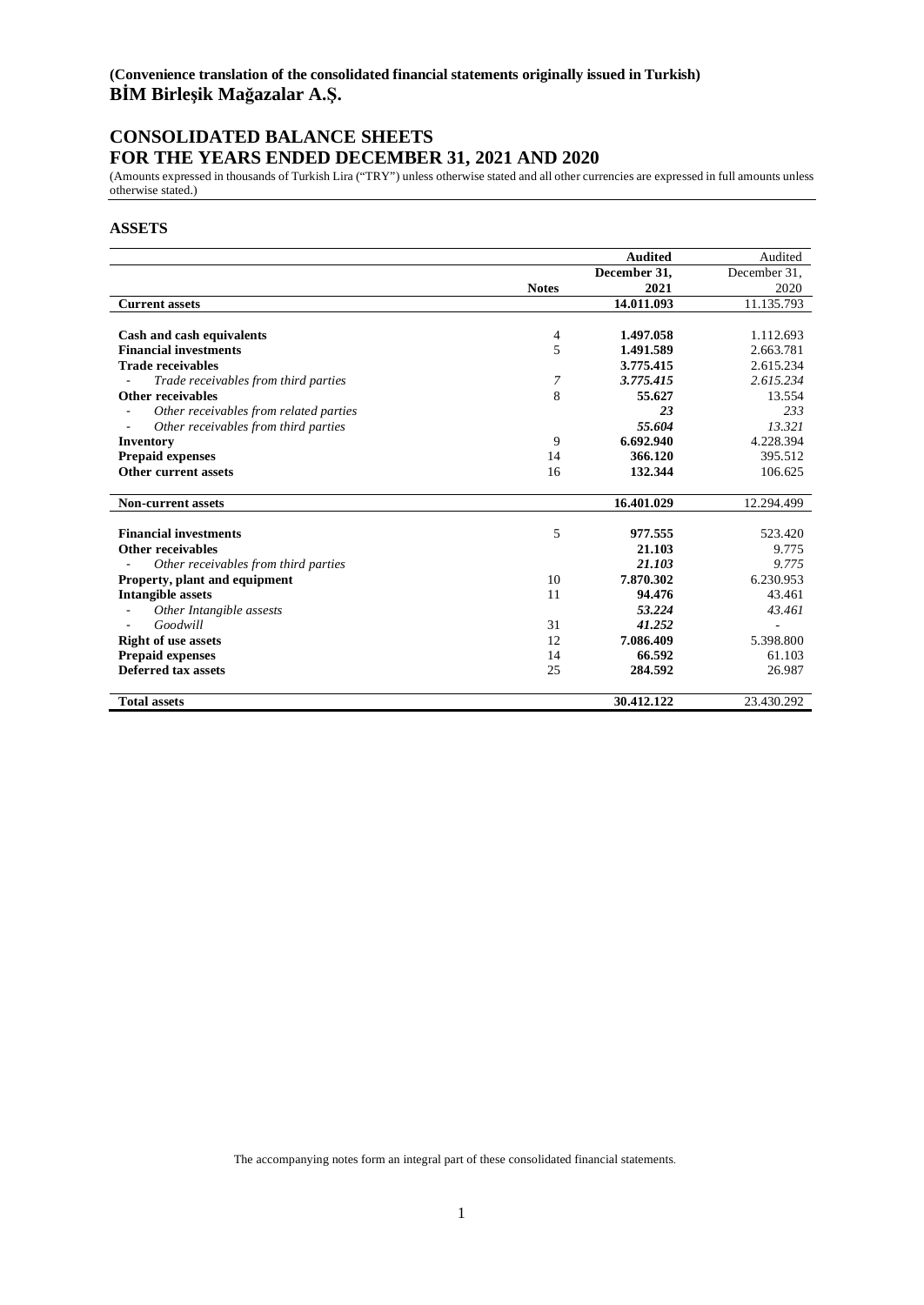## **CONSOLIDATED BALANCE SHEETS**

**FOR THE YEARS ENDED DECEMBER 31, 2021 AND 2020**

(Amounts expressed in thousands of Turkish Lira ("TRY") unless otherwise stated and all other currencies are expressed in full amounts unless otherwise stated.)

## **LIABILITIES**

|                                                                                |              | <b>Audited</b> | Audited      |
|--------------------------------------------------------------------------------|--------------|----------------|--------------|
|                                                                                |              | December 31,   | December 31, |
|                                                                                | <b>Notes</b> | 2021           | 2020         |
| <b>Current liabilities</b>                                                     |              | 15.864.572     | 11.020.795   |
| <b>Short-term liabilities</b>                                                  | 6            | 1.792.893      | 1.377.627    |
| <b>Bank</b> loans                                                              |              | 101.175        | 131.421      |
| Lease liabilities                                                              |              | 1.691.718      | 1.246.206    |
| <b>Trade payables</b>                                                          |              | 12.293.843     | 8.894.471    |
| Trade payables due to related parties                                          | 28           | 1.053.495      | 804.124      |
| Trade payables due to third parties                                            | 7            | 11.240.348     | 8.090.347    |
| Other payables                                                                 |              | 1.132          | 246          |
| Other payables due to related parties                                          |              | 703            |              |
| Other payables due to third parties                                            |              | 429            | 246          |
| <b>Deferred</b> income                                                         | 14           | 62.554         | 44.407       |
| Payables related to employee benefits                                          |              | 109.073        | 74.606       |
| <b>Short term provisions</b>                                                   |              | 850.351        | 87.339       |
| Provision for employee benefits                                                | 13           | 60.717         | 41.533       |
| Other short-term provisions                                                    | 13           | 789.634        | 45.806       |
| <b>Current income tax liabilities</b>                                          | 25           | 487.609        | 243.713      |
| <b>Other current liabilities</b>                                               | 16           | 267.117        | 298.386      |
| <b>Non-current liabilities</b>                                                 |              | 6.738.478      | 5.233.810    |
| Long - term liabilities                                                        | 6            | 6.349.151      | 4.715.679    |
| Lease liabilities                                                              |              | 6.349.151      | 4.715.679    |
| Non - current provisions                                                       |              | 388.923        | 241.859      |
| Provision for employee benefits                                                | 15           | 388.923        | 241.859      |
| <b>Deferred tax liabilities</b>                                                | 25           | 404            | 276.272      |
| <b>Equity</b>                                                                  |              | 7.809.072      | 7.175.687    |
|                                                                                |              |                |              |
| Paid-in share capital                                                          | 17           | 607.200        | 607.200      |
| <b>Treasury Shares</b>                                                         | 17           | (565.177)      | (374.708)    |
| Other comprehensive income/(expense) not to be                                 |              |                |              |
| reclassified to profit or loss                                                 |              | 2.486.429      | 1.906.697    |
| Property, plant and equipment revaluation fund<br>$\qquad \qquad \blacksquare$ | 10,17        | 1.958.767      | 1.711.884    |
| Actuarial loss on defined benefit plans                                        |              | (251.399)      | (152.820)    |
| Fair value changes in available-for-sale financial assets                      |              | 779.061        | 347.633      |
| Other comprehensive income/(expense) to be reclassified to                     |              |                |              |
| profit or loss                                                                 |              | 304.985        | 134.177      |
| Foreign currency translation difference                                        |              | 304.985        | 134.177      |
| <b>Restricted reserves</b>                                                     |              | 1.442.567      | 893.850      |
| <b>Retained earnings</b>                                                       |              | 397.129        | 1.401.656    |
| Net income for the period                                                      |              | 2.932.482      | 2.606.815    |
| Equity holders of the parent                                                   |              | 7.605.615      | 7.175.687    |
| <b>Non-controlling interests</b>                                               |              | 203.457        |              |
| <b>Total liabilities</b>                                                       |              | 30.412.122     | 23.430.292   |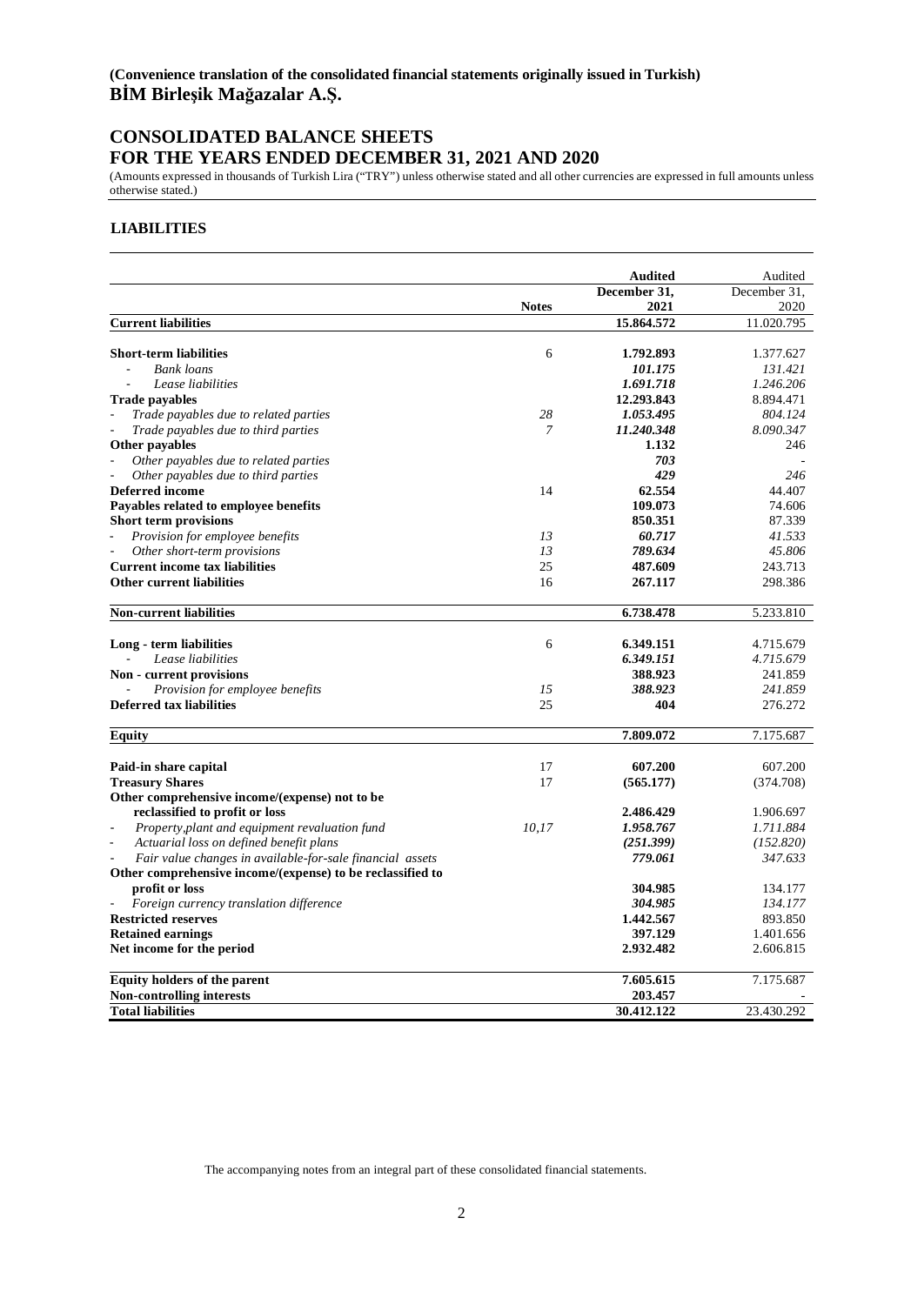## **CONSOLIDATED STATEMENT OF COMPREHENSIVE INCOME FOR THE YEARS ENDED DECEMBER 31,2021 AND 2020**

(Amounts expressed in thousands of Turkish Lira ("TRY") unless otherwise stated and all other currencies are expressed in full amounts unless otherwise stated.)

|                                                                  |              | <b>Audited</b>                  | Audited                         |
|------------------------------------------------------------------|--------------|---------------------------------|---------------------------------|
|                                                                  | <b>Notes</b> | January 1-<br>December 31, 2021 | January 1-<br>December 31, 2020 |
|                                                                  |              |                                 |                                 |
| <b>PROFIT OR LOSS</b><br>Revenue                                 | 18           | 70.526.679                      | 55.495.364                      |
| $Cost of sales(-)$                                               | 18           | (57.112.637)                    | (45.375.969)                    |
|                                                                  |              |                                 |                                 |
| <b>GROSS PROFIT</b>                                              |              | 13.414.042                      | 10.119.395                      |
| Marketing expenses (-)                                           | 19           | (7.694.012)                     | (5.608.409)                     |
| General administrative expenses (-)                              | 19           | (1.041.933)                     | (814.075)                       |
| Other operating income                                           | 21           | 192.131                         | 109.085                         |
| Other operating expense (-)                                      | 21           | (746.946)                       | (20.440)                        |
| <b>OPERATING PROFIT</b>                                          |              | 4.123.282                       | 3.785.556                       |
| Income from investing activities                                 | 24           | 333.931                         | 139.056                         |
| Expense from investing activities                                | 24           |                                 | (5.266)                         |
| OPERATING PROFIT BEFORE FINANCIAL EXPENSES                       |              | 4.457.213                       | 3.919.346                       |
| Financial income                                                 |              | 452.892                         |                                 |
|                                                                  | 22<br>23     | (1.000.480)                     | 260.721<br>(828.409)            |
| Financial expense (-)                                            |              |                                 |                                 |
| PROFIT BEFORE TAX FROM CONTINUED OPERATIONS                      |              | 3.909.625                       | 3.351.658                       |
| - Current tax expense                                            | 25           | (1.199.244)                     | (801.238)                       |
| - Deferred tax income                                            | 25           | 240.329                         | 56.395                          |
| PROFIT FROM CONTINUED OPERATIONS                                 |              | 2.950.710                       | 2.606.815                       |
|                                                                  |              |                                 |                                 |
| NET INCOME FOR THE PERIOD                                        |              | 2.950.710                       | 2.606.815                       |
| Profit for the period attributable to                            |              |                                 |                                 |
| Equity holders of the parent                                     |              | 2.932.482                       | 2.606.815                       |
| Non-controlling interest                                         | 27           | 18.228                          |                                 |
| <b>Earnings per share</b>                                        |              |                                 |                                 |
| Earnings per share from continued operations (Full TRY)          | 26           | 4,88                            | 4,31                            |
| OTHER COMPREHENSIVE GAIN/LOSS                                    |              |                                 |                                 |
| Items not to be reclassified to profit/(loss)                    |              | 579.732                         | 943.814                         |
| Losses on remeasurements of defined benefit plans, net           |              | (98.579)                        | (35.264)                        |
| Gains on revaluation of available for sale financial assets, net |              | 431.428                         | 52.877                          |
| Gain on revaluation of property, plant and equipment, net        |              | 246.883                         | 926.201                         |
| Items to be reclassified to profit /(loss):                      |              | 239.974                         | 66.076                          |
| Currency translation difference                                  |              | 239.974                         | 66.076                          |
|                                                                  |              |                                 |                                 |
| <b>Other Comprehensive Income</b>                                |              | 819.706                         | 1.009.890                       |
|                                                                  |              |                                 |                                 |
| <b>Total comprehensive income</b>                                |              | 3.770.416                       | 3.616.705                       |
| Total comprehensive income attributable to                       |              |                                 |                                 |
| Non-controlling interest                                         | 27           | 87.394                          |                                 |
| Equity holders of the parent                                     |              | 3.683.022                       | 3.616.705                       |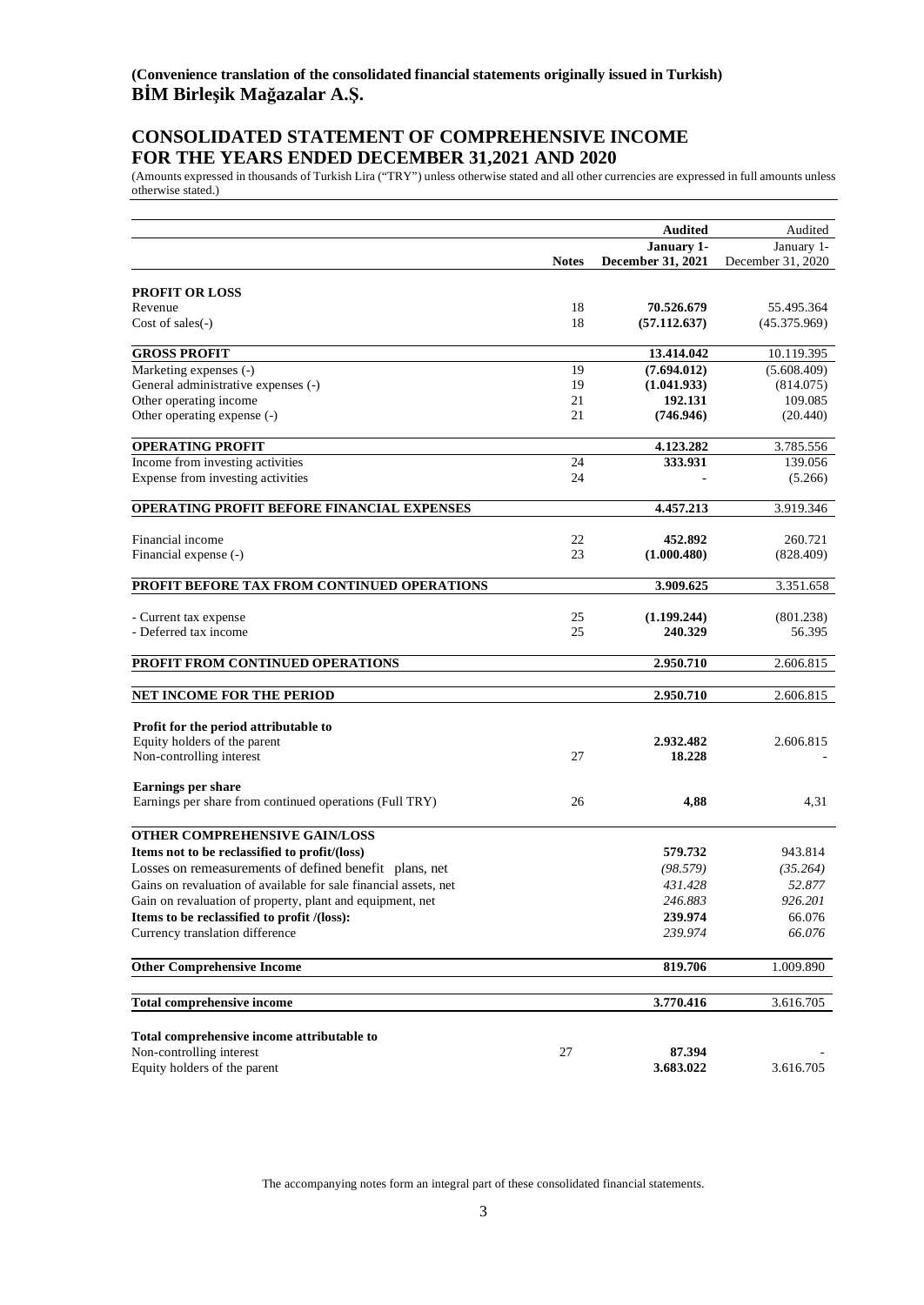## **CONSOLIDATED STATEMENT OF CHANGES IN SHAREHOLDERS' EQUITY FOR THE YEARS ENDED DECEMBER 31, 2021 AND 2020**

(Amounts expressed in thousands of Turkish Lira ("TRY") unless otherwise stated and all other currencies are expressed in full amounts unless otherwise stated.)

|                                                              |                             |                           |                               | <b>Audited</b>                                                                   |                                                         |                                                         |                                                                             |                             |                              |                                  |                                  |                        |
|--------------------------------------------------------------|-----------------------------|---------------------------|-------------------------------|----------------------------------------------------------------------------------|---------------------------------------------------------|---------------------------------------------------------|-----------------------------------------------------------------------------|-----------------------------|------------------------------|----------------------------------|----------------------------------|------------------------|
|                                                              |                             |                           |                               | Other comprehensive income not to be<br>reclassified to profit or loss           |                                                         |                                                         | Other<br>comprehensive<br>income to be<br>reclassified to profit<br>or loss |                             | <b>Retained earnings</b>     |                                  |                                  |                        |
|                                                              | Paid-in<br>share<br>capital | <b>Treasury</b><br>shares | <b>Restricted</b><br>reserves | <b>Fair value</b><br>changes in<br>available-<br>for-sale<br>financial<br>assets | Property, plant<br>and equipment<br>revaluation<br>fund | <b>Actuarial</b><br>loss on<br>defined<br>benefit plans | <b>Foreign currency</b><br>translation<br>differences                       | <b>Retained</b><br>earnings | Net income<br>for the period | <b>Equities of</b><br>the Parent | Non-<br>controlling<br>interests | <b>Total equity</b>    |
| Balance at January 1, 2020                                   | 607.200                     |                           | 431.098                       | 313.519                                                                          | 785.683                                                 | (117.556)                                               | 68.101                                                                      | 924.368                     | 1.224.877                    | 4.237.290                        |                                  | 4.237.290              |
| Transfers                                                    |                             |                           | 88.044                        |                                                                                  |                                                         |                                                         |                                                                             | 1.136.833                   | (1.224.877)                  |                                  |                                  |                        |
| Net income for the period<br>Other comprehensive income      |                             |                           |                               |                                                                                  |                                                         |                                                         |                                                                             | $\sim$                      | 2.606.815                    | 2.606.815                        |                                  | 2.606.815              |
|                                                              |                             |                           |                               | 52.877                                                                           | 926.201                                                 | (35.264)                                                | 66.076                                                                      | $\overline{a}$              | $\sim$                       | 1.009.890<br>3.616.705           |                                  | 1.009.890<br>3.616.705 |
| <b>Total comprehensive income</b><br>Dividend paid (Note 17) | $\ddot{\phantom{1}}$        |                           | ٠                             | 52.877<br>$\sim$                                                                 | 926.201                                                 | (35.264)                                                | 66.076<br>$\overline{\phantom{a}}$                                          | $\sim$<br>(303.600)         | 2.606.815<br>$\overline{a}$  | (303.600)                        | ÷.                               | (303.600)              |
| Increase/decrease due to                                     |                             |                           |                               |                                                                                  |                                                         |                                                         |                                                                             |                             |                              |                                  |                                  |                        |
| acquisition of treasury shares                               |                             | (374.708)                 | 374.708                       |                                                                                  |                                                         |                                                         |                                                                             | (374.708)                   |                              | (374.708)                        |                                  | (374.708)              |
| Other (Note 5)                                               |                             |                           |                               | (18.763)                                                                         |                                                         |                                                         |                                                                             | 18.763                      |                              |                                  |                                  |                        |
| Balance at December 31, 2020                                 | 607.200                     | (374.708)                 | 893.850                       | 347.633                                                                          | 1.711.884                                               | (152.820)                                               | 134.177                                                                     | 1.401.656                   | 2.606.815                    | 7.175.687                        |                                  | 7.175.687              |
| <b>Balance at January 1, 2021</b>                            | 607.200                     | (374.708)                 | 893.850                       | 347.633                                                                          | 1.711.884                                               | (152.820)                                               | 134.177                                                                     | 1.401.656                   | 2.606.815                    | 7.175.687                        | ٠                                | 7.175.687              |
| Transfers                                                    |                             |                           | 358.248                       | $\overline{\phantom{0}}$                                                         |                                                         |                                                         |                                                                             | 2.248.567                   | (2.606.815)                  |                                  |                                  |                        |
| Increase/decrease due to                                     |                             |                           |                               |                                                                                  |                                                         |                                                         |                                                                             |                             |                              |                                  |                                  |                        |
| acquisition of treasury shares                               | $\blacksquare$              | (190.469)                 | 190.469                       |                                                                                  |                                                         |                                                         |                                                                             | (190.469)                   |                              | (190.469)                        |                                  | (190.469)              |
| Net income for the period<br>Other comprehensive income      |                             |                           |                               | 431.428                                                                          | 246.883                                                 | (98.579)                                                | 170.808                                                                     |                             | 2.932.482                    | 2.932.482<br>750.540             | 18.228<br>69.166                 | 2.950.710<br>819.706   |
| <b>Total comprehensive income</b>                            | $\blacksquare$              | $\blacksquare$            | $\overline{\phantom{a}}$      | 431.428                                                                          | 246.883                                                 | (98.579)                                                | 170.808                                                                     | $\overline{\phantom{a}}$    | 2.932.482                    | 3.683.022                        | 87.394                           | 3.770.416              |
| Dividend paid (Note 17)                                      |                             |                           |                               |                                                                                  |                                                         |                                                         |                                                                             | (3.609.174)                 |                              | (3.609.174)                      |                                  | (3.609.174)            |
| Changes in ownership without a                               |                             |                           |                               |                                                                                  |                                                         |                                                         |                                                                             |                             |                              |                                  |                                  |                        |
| loss of control( $*)$                                        |                             |                           |                               |                                                                                  |                                                         |                                                         |                                                                             | 546.549                     |                              | 546.549                          | 116.063                          | 662.612                |
| <b>Balance at December 31, 2021</b>                          | 607.200                     | (565.177)                 | 1.442.567                     | 779.061                                                                          | 1.958.767                                               | (251.399)                                               | 304.985                                                                     | 397.129                     | 2.932.482                    | 7.605.615                        | 203.457                          | 7.809.072              |

(\*) On May 4, 2021, 35% of the shares of Bim Stores SARL were sold for 698.476 TRY. The net of the sales price and the tax effect of TRY 35.864 arising from this transaction, TRY 662.612, was accounted for as an equity tra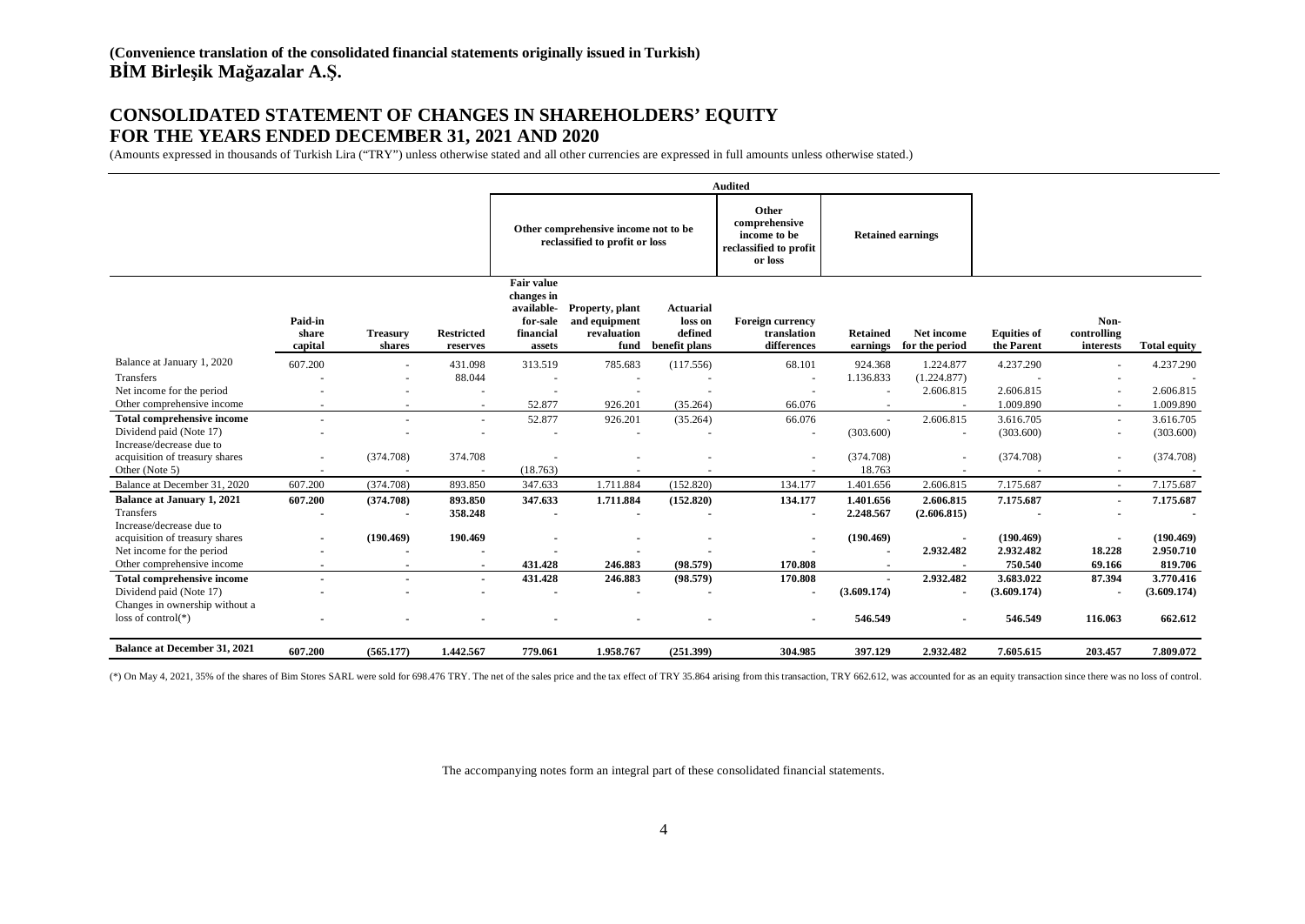## **CONSOLIDATED STATEMENT OF CASH FLOWS FOR THE YEARS ENDED DECEMBER 31, 2021 AND 2020**

(Amounts expressed in thousands of Turkish Lira ("TRY") unless otherwise stated and all other currencies are expressed in full amounts unless otherwise stated.)

|                                                                                                                    |              | <b>Audited</b>    | Audited            |
|--------------------------------------------------------------------------------------------------------------------|--------------|-------------------|--------------------|
|                                                                                                                    |              | January 1-        | January 1-         |
|                                                                                                                    |              | December 31,      | December 31,       |
|                                                                                                                    | <b>Notes</b> | 2021              | 2020               |
|                                                                                                                    |              |                   |                    |
| A. CASH FLOWS FROM OPERATING ACTIVITIES                                                                            |              | 5.830.034         | 4.743.926          |
| Profit for the period                                                                                              |              | 2.950.710         | 2.606.815          |
| Adjustments to reconcile profit for the period                                                                     |              | 4.383.881         | 2.516.447          |
| Depreciation and amortization                                                                                      | 10,11,12     | 1.802.658         | 1.370.073          |
| Provisions for impairments                                                                                         |              | 14.716            | 6.434              |
| - Provisions for impairments of inventories<br>- Allowance for doubtful receivables                                | 9            | 14.711            | 6.248              |
|                                                                                                                    | 8            | 5                 | 186                |
| <b>Adjustments related to provisions</b><br>- Adjustments related to provision for employment termination benefits |              | 844.382           | 96.672<br>98.604   |
|                                                                                                                    | 13,15        | 100.554           |                    |
| - Adjustments related to the legal provisions<br>- Adjustments related to other provisions                         | 13<br>13     | 15.911<br>727.917 | 2.066              |
| Adjustments related to financial income and expense                                                                |              | 941.311           | (3.998)<br>617.349 |
| - Adjustments related to financial expenses                                                                        | 23           | 805.526           | 708.446            |
| - Adjustments related to deferred financial expense from future purchases.                                         |              | 135.785           | (91.097)           |
| Adjustments related to the financing income and other financial instruments                                        |              | (328.623)         | (303.726)          |
| Adjustments for tax expense                                                                                        | 25           | 958.915           | 744.843            |
| Gain/(loss) on sale of property and equipment                                                                      | 24           | (1.234)           | 5.266              |
| Fair value losses/(gains) related to fixed assets                                                                  |              |                   | 2.341              |
| Other adjustments related cash flows arising from investing and financing activities                               |              |                   | (788)              |
| Adjustments related to unrealized currency translation differences                                                 |              | 151.756           | (22.017)           |
| Changes in net working capital                                                                                     |              | (491.676)         | 322.888            |
| Increases/decreases in inventories                                                                                 |              | (2.477.905)       | (1.866.115)        |
| Increases/decreases in trade receivables                                                                           |              | (1.157.446)       | (1.182.100)        |
| Increases/decreases in other assets                                                                                |              | (45.014)          | 872                |
| Increases/decreases in trade payables                                                                              |              | 3.260.959         | 3.426.129          |
| Increases/decreases in other payables                                                                              |              | (461)             | 80                 |
| Increases/decreases other net working capital                                                                      |              | (71.809)          | (55.978)           |
|                                                                                                                    |              |                   |                    |
| Net cash generated from operating activities<br>Income taxes paid                                                  | 25           | 6.842.915         | 5.446.150          |
| Other cash inflow/outflow                                                                                          |              | (955.348)         | (662.951)<br>8     |
| Employee benefits paid                                                                                             | 15           | (57.533)          | (39.281)           |
| <b>B. CASH FLOWS FROM INVESTING ACTIVITIES</b>                                                                     |              | (45.169)          | (2.974.291)        |
| Cash inflows for sale of shares or debt instruments of other businesses or funds                                   | 5            |                   | 155.000            |
| Cash outflows for acquisition of shares or debt instruments of other businesses or funds                           | 31           | (46.738)          |                    |
| Cash Inflows related to Changes in the share ratio that do not result in a Loss of Control in                      |              |                   |                    |
| <b>Subsidiaries</b>                                                                                                |              | 689.894           |                    |
| Proceeds from sale of tangible and intangible assets                                                               |              | 37.033            | 17.203             |
| Cash outflows from purchases of tangible and intangible assets                                                     | 10,11        | (2.221.737)       | (1.298.275)        |
| - Purchases of tangible assets                                                                                     |              | (2.199.632)       | (1.282.701)        |
| - Purchases of intangible assets                                                                                   |              | (22.105)          | (15.574)           |
| Participation (profit) share and cash inflows from other financial instruments                                     |              | 1.500.815         | (1.822.464)        |
| Cash advances given and liabilities                                                                                |              | (4.436)           | (26.543)           |
| Dividends received                                                                                                 |              |                   | 788                |
| <b>C. CASH FLOWS FROM FINANCING ACTIVITIES</b>                                                                     |              | (5.374.720)       | (1.822.137)        |
| Cash inflows (outflows) from financial liabilities                                                                 | 6            | (38.418)          | 84.091             |
| Cash outflows from payments of rent agreements                                                                     | 6            | (1.536.659)       | (1.227.920)        |
| Dividend paid                                                                                                      | 17           | (3.609.174)       | (303.600)          |
| Cash inflows/(outflows) related to the company's own shares and receivables based on                               |              |                   |                    |
| other equity instruments                                                                                           | 17           | (190.469)         | (374.708)          |
|                                                                                                                    |              |                   |                    |
| NET DECREASE IN CASH AND CASH EQUIVALENTS BEFORE                                                                   |              |                   |                    |
| <b>CURRENCY TRANSLATION DIFFERENCES (A+B+C)</b>                                                                    |              | 410.145           | (52.502)           |
| <b>D. EFFECTS OF CURRENCY TRANSLATION DIFFERENCES ON CASH AND</b>                                                  |              |                   |                    |
| <b>CASH EQUIVALENTS</b>                                                                                            |              |                   |                    |
|                                                                                                                    |              | (25.686)          | 10.398             |
| NET INCREASE IN CASH AND CASH EQUIVALENTS (A+B+C+D)                                                                |              | 384.459           | (42.104)           |
| E. CASH AND CASH EQUIVALENTS AT THE BEGINNING                                                                      |              |                   |                    |
| OF THE PERIOD                                                                                                      | 4            | 1.112.404         | 1.154.508          |
| CASH AND CASH EQUIVALENTS AT THE END OF THE                                                                        |              |                   |                    |
| $PERIOD(A+B+C+D+E)$                                                                                                | 4            | 1.496.863         | 1.112.404          |
|                                                                                                                    |              |                   |                    |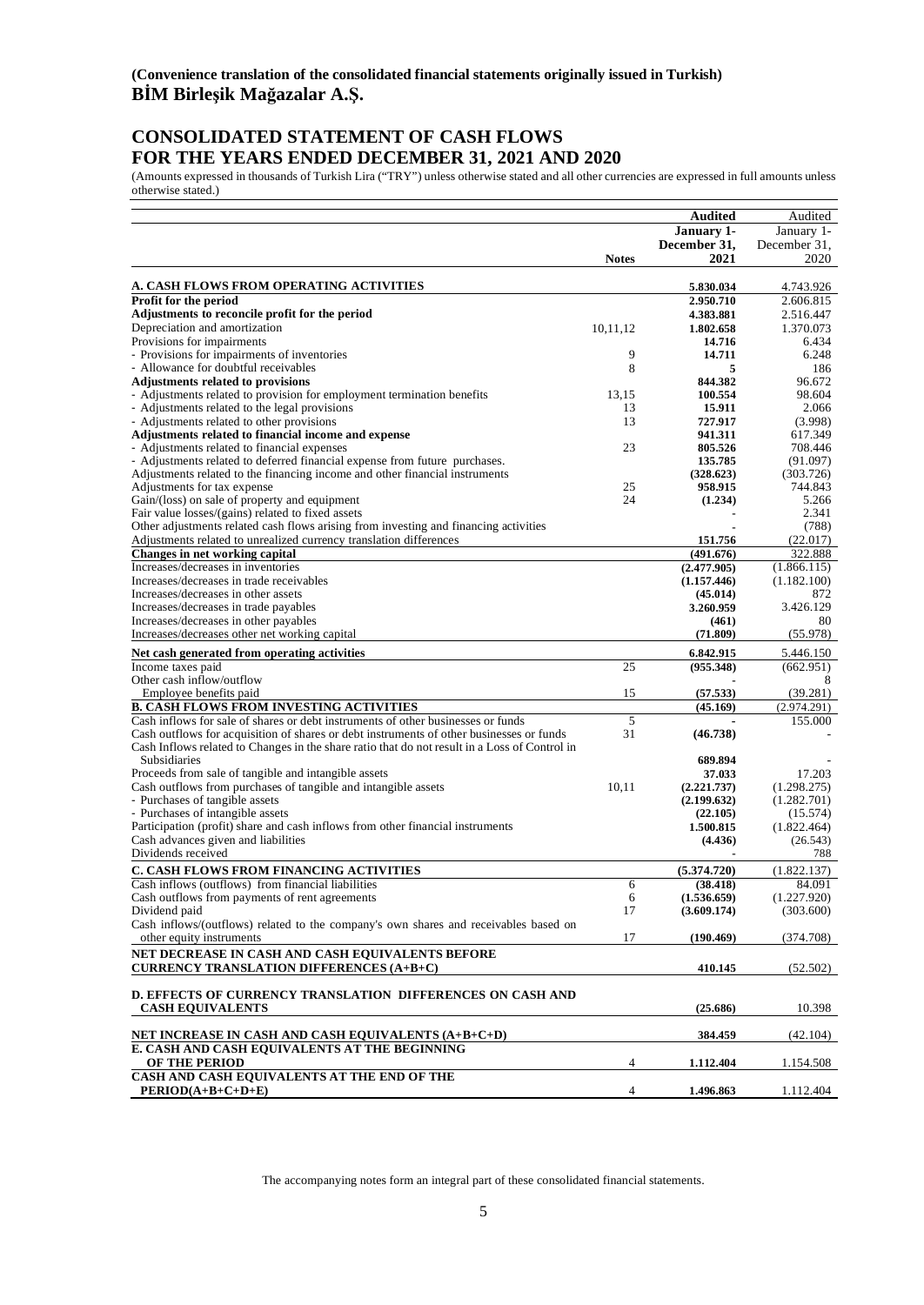## **NOTES TO CONSOLIDATED FINANCIAL STATEMENTS AS OF DECEMBER 31, 2021 AND 2020**

(Amounts expressed in thousands of Turkish Lira ("TRY") unless otherwise stated and all other currencies are expressed in full amounts unless otherwise stated.)

#### **1. Organization and nature of operations of the Group**

BİM Birleşik Mağazalar Anonim Şirketi ("BİM" or "the Company") was established on 31 May 1995 and commenced its operations in September 1995. The registered address of the Group is Ebubekir Cad. No: 73 Sancaktepe, İstanbul.

The Company is engaged in operating retail stores through its retail shops throughout Turkey, which sell an assortment of approximately 850 items, including a number of private labels. The Company is publicly traded in Istanbul Stock Exchange (ISE) since July 2005.

The Company established a new company named BIM Stores SARL on 19 May 2008 with 100% ownership in Morocco which is engaged in hard discount retail sector and started to operate on 11 July 2009. As of May 4, 2021, the shares of BIM Stores SARL representing 35% of its capital were sold to Blue Investment Holding. Full control of BIM continues and the relevant minority share amounts are stated in the financial statements and footnote 27. BIM Stores SARL financial statements are consolidated by using the full consolidation method as of December 31, 2021.

The Company established a new company named BIM Stores LLC on 24 July 2012 with 100% ownership in Egypt which is engaged in hard discount retail sector and first stores of BIM Stores LLC has been opened in April 2013. BIM Stores LLC financial statements are consolidated by using the full consolidation method as of December 31, 2021.

GDP Gida Paketleme ve Sanayi ve Ticaret A.Ş. ("GDP Gida"), which is a 100% subsidiary to provide the supply and packaging of various foodstuffs, especially rice and pulses became a legal entity and started its activities with the completion of the registration procedures in 2017. GDP Gıda financial statements are consolidated by using the full consolidation method as of December 31, 2021.

Dost Global Danışmanlık A.Ş. ("Dost Global"), which is a 100% subsidiary to reach a more efficient organizational structure within the scope of the foreign investments of the Company was established 8 January 2020. Dost Global financial statements are consolidated by using the full consolidation method as of December 31, 2021.

Es Global Gıda Sanayi ve Ticaret A.Ş, which is a 100% subsidiary to produce especially some of biscuits and confectionery products sold in the stores of the Company was established on 27 September, 2021. Es Global Gıda Sanayi ve Ticaret A.Ş. financial statements are consolidated by using the full consolidation method as of December 31, 2021.

In order to improve the sustainability of the Company's supply in the fresh fruit and vegetable category, the acquisition of Bircan Fide Tohum Tarım Nakliecilik Sanayi ve Ticaret Anonim Şirketi, which is a 100% subsidiary, was realized as of 14 October 2021. The financial results of Bircan Fide Tohum Tarım Nakliecilik Sanayi ve Ticaret Anonim Şirketi are consolidated in accordance with the full consolidation method in the financial statements dated December 31, 2021.

Hereinafter, the Company and its consolidated subsidiaries together will be referred to as "the Group".

## *Approval of financial statements:*

Shareholder structure of the Group is stated in Note 17. Board of Directors has approved the financial statements and delegated authority for publishing it on March 2, 2022.

Although there is no such intention, the General Assembly and certain regulatory bodies have the power to amend the financial statements after issues.

For the periods ended December 31, 2021 and 2020, the year-end number of employees in accordance with their categories is shown below:

|                     | December 31, 2021 | December 31, 2020 |
|---------------------|-------------------|-------------------|
| Office personnel    | 3.723             | 3.449             |
| Warehouse personnel | 6.437             | 5.958             |
| Store personnel     | 60.037            | 51.256            |
| <b>Total</b>        | 70.197            | 60.663            |

As of December 31, 2021, the Group operates in 10.489 stores (December 31, 2020: 9.365).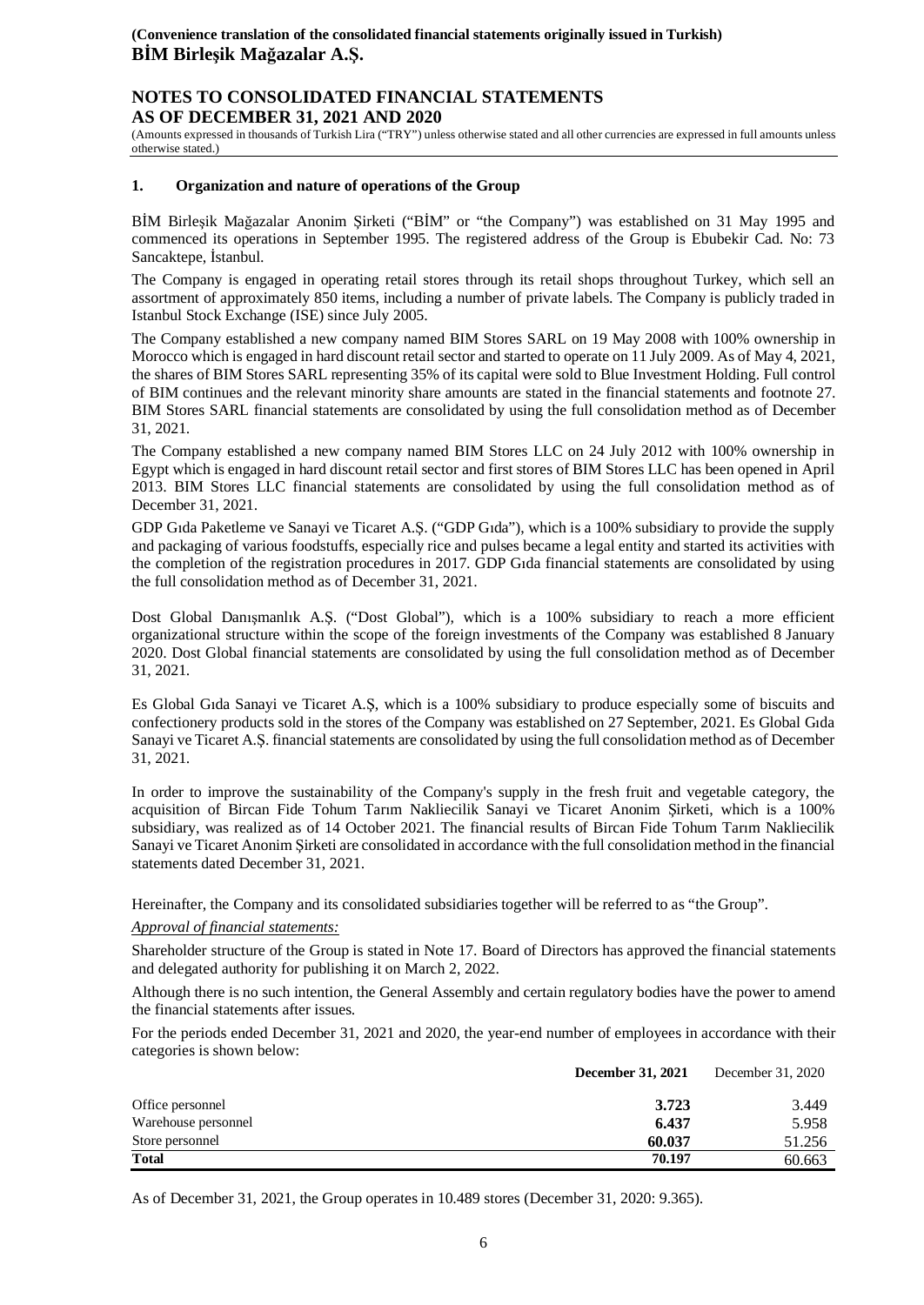## **NOTES TO CONSOLIDATED FINANCIAL STATEMENTS AS OF DECEMBER 31, 2021 AND 2020**

(Amounts expressed in thousands of Turkish Lira ("TRY") unless otherwise stated and all other currencies are expressed in full amounts unless otherwise stated.)

#### **2. Basis of preparation of financial statements**

#### **2.1 Basis of presentation**

The consolidated financial statements of the Group have been prepared in accordance with the Turkish Financial Reporting Standards, ("TFRS") and interpretations as adopted in line with international standards by the Public Oversight Accounting and Auditing Standards Authority of Turkey ("POA") in line with the communiqué numbered II-14.1 "Communiqué on the Principles of Financial Reporting In Capital Markets" ("the Communiqué") announced by the Capital Markets Board of Turkey ("CMB") on June 13, 2013 which is published on Official Gazette numbered 28676. TFRS are updated in harmony with the changes and updates in International Financial and Accounting Standards ("IFRS") by the communiqués announced by the POA.

The Group and its Turkish subsidiaries, associates and joint ventures maintain their books of accounts and prepare their statutory financial statements in accordance with the Turkish Commercial Code ("TCC"), tax legislation, the Uniform Chart of Accounts issued by the Ministry of Finance and principles issued by CMB. The foreign subsidiaries maintain their books of account in accordance with the laws and regulations in force in the countries in which they are registered. The consolidated financial statements are based on the statutory records, which are maintained under historical cost conventions, with the required adjustments and reclassifications reflected for the purpose of fair presentation in accordance with TAS.

In the announcement published by the Public Oversight Accounting and Auditing Standards Authority on January 20, 2022, it is stated that TAS 29 Financial Reporting in Hyperinflationary Economies does not apply to the TFRS financial statements as of December 31, 2021, since the cumulative change in the general purchasing power of the last three years according to Consumer Price Index (CPI) is 74.41%. In this respect, consolidated financial statements as of December 31, 2021 are not adjusted for inflation in accordance with TAS 29."

Consolidated financial statements has presented in accordance with the formats specified in the "Announcement on TMS Taxonomy" published by POA on April 15, 2019, and the "Financial Statement Examples and User Guide".

#### *Going concern assumption*

The consolidated financial statements including the accounts of the Group have been prepared assuming that the Group will continue as a going concern on the basis that the entity will be able to realize its assets and discharge its liabilities in the normal course of business.

#### **2.2 The new standards, amendments and interpretations**

The accounting policies adopted in preparation of the consolidated financial statements as at December 31, 2021 are consistent with those of the previous financial year, except for the adoption of new and amended TFRS and TFRS interpretations effective as of January 1, 2021 and thereafter. The effects of these standards and interpretations on the Group's financial position and performance have been disclosed in the related paragraphs.

#### **i) The new standards, amendments and interpretations which are effective as at January 1, 2021 are as follows:**

#### **Interest Rate Benchmark Reform – Phase 2 – Amendments to TFRS 9, TAS 39, TFRS 7, TFRS 4 and TFRS 16**

In December 2020, the POA issued Interest Rate Benchmark Reform – Phase 2, Amendments to TFRS 9, TAS 39, TFRS 7, TFRS 4 and TFRS 16 to provide temporary reliefs which address the financial reporting effects when an interbank offering rate (IBOR) is replaced with an alternative nearly risk-free rate (RFR, amending the followings. The amendments are effective for periods beginning on or after January 1 2021.Earlier application is permitted and must be disclosed.

#### *Practical expedient for changes in the basis for determining the contractual cash flows as a result of IBOR reform*

The amendments include a practical expedient to require contractual changes, or changes to cash flows that are directly required by the reform, to be treated as changes to a floating interest rate, equivalent to a movement in a market rate of interest. Under this practical expedient, if the interest rates applicable to financial instruments change as a result of the IBOR reform, the situation is not considered as a derecognition or contract modification; instead, this would be determined by recalculating the carrying amount of the financial instrument using the original effective interest rate to discount the revised contractual cash flows.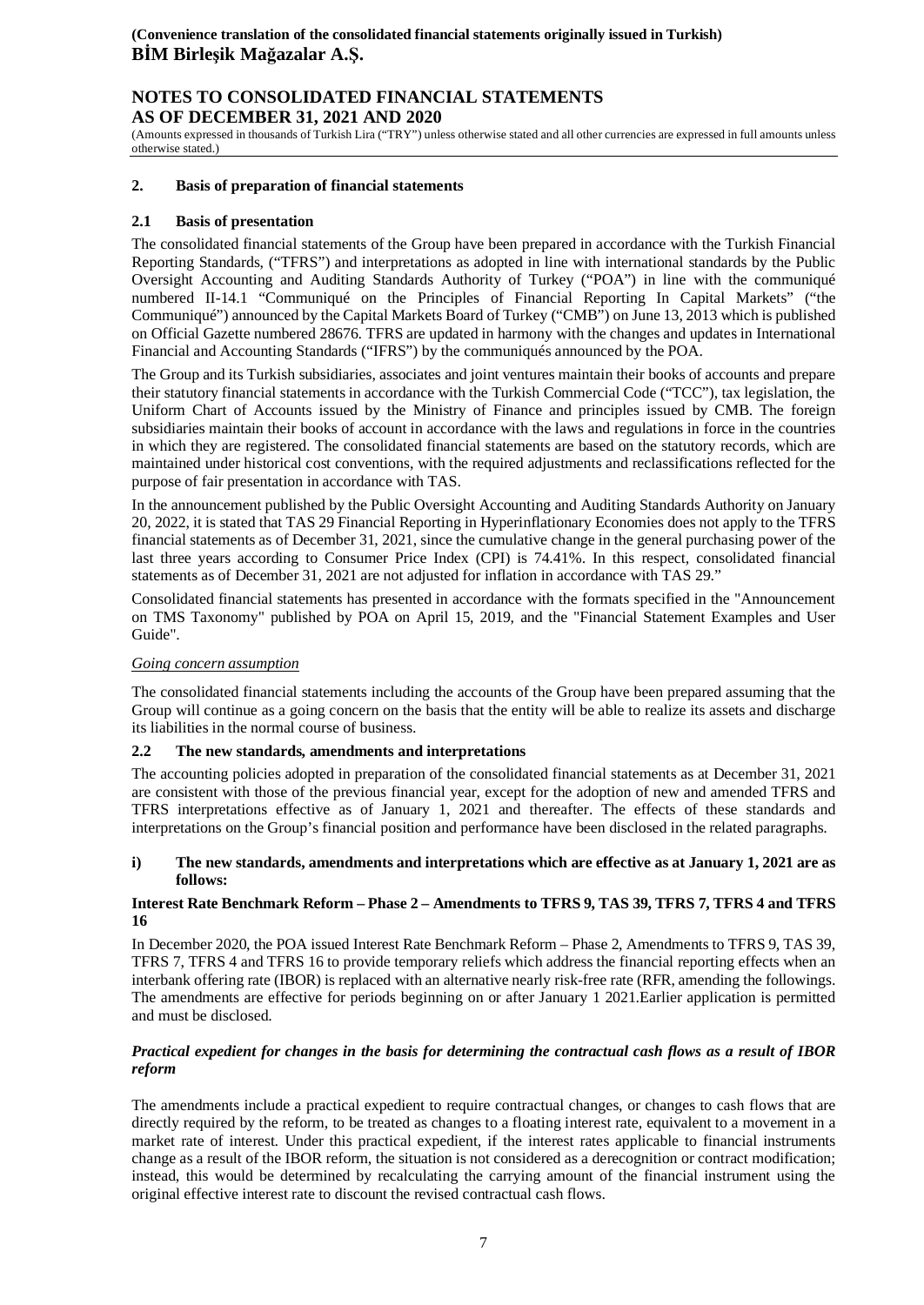## **NOTES TO CONSOLIDATED FINANCIAL STATEMENTS AS OF DECEMBER 31, 2021 AND 2020**

(Amounts expressed in thousands of Turkish Lira ("TRY") unless otherwise stated and all other currencies are expressed in full amounts unless otherwise stated.)

#### **2. Basis of preparation of financial statements (Cont'd)**

#### **2.2 The new standards, amendments and interpretations (Cont'd)**

The practical expedient is required for entities applying TFRS 4 Insurance Contracts that are using the exemption from TFRS 9 Financial Instruments (and, therefore, apply TAS 39 Financial Instruments: Classification and Measurement) and for TFRS 16 Leases, to lease modifications required by IBOR reform.

#### *Relief from discontinuing hedging relationships*

- The amendments permit changes required by IBOR reform to be made to hedge designations and hedge documentation without the hedging relationship being discontinued.
- Amounts accumulated in the cash flow hedge reserve are deemed to be based on the RFR.
- For the TAS 39 assessment of retrospective hedge effectiveness, on transition to an RFR, entities may elect on a hedge-by-hedge basis, to reset the cumulative fair value changes to zero.
- The amendments provide relief for items within a designated group of items (such as those forming part of a macro cash flow hedging strategy) that are amended for modifications directly required by IBOR reform. The reliefs allow the hedging strategy to remain and not be discontinued.
- As instruments transition to RFRs, a hedging relationship may need to be modified more than once. The phase two reliefs apply each time a hedging relationship is modified as a direct result of IBOR reform.

#### *Separately identifiable risk components*

The amendments provide temporary relief to entities from having to meet the separately identifiable requirement when an RFR instrument is designated as a hedge of a risk component.

#### *Additional disclosures*

Amendments need additional TFRS 7 Financial Instruments disclosures such as; How the entity is managing the transition to RFRs, its progress and the risks to which it is exposed arising from financial instruments due to IBOR reform, quantitative information about financial instruments that have yet to transition to RFRs and If IBOR reform has given rise to changes in the entity's risk management strategy, a description of these changes.

The amendments are mandatory, with earlier application permitted. While application is retrospective, an entity is not required to restate prior periods.

The amendments did not have significant impact on the financial position or performance of the Group.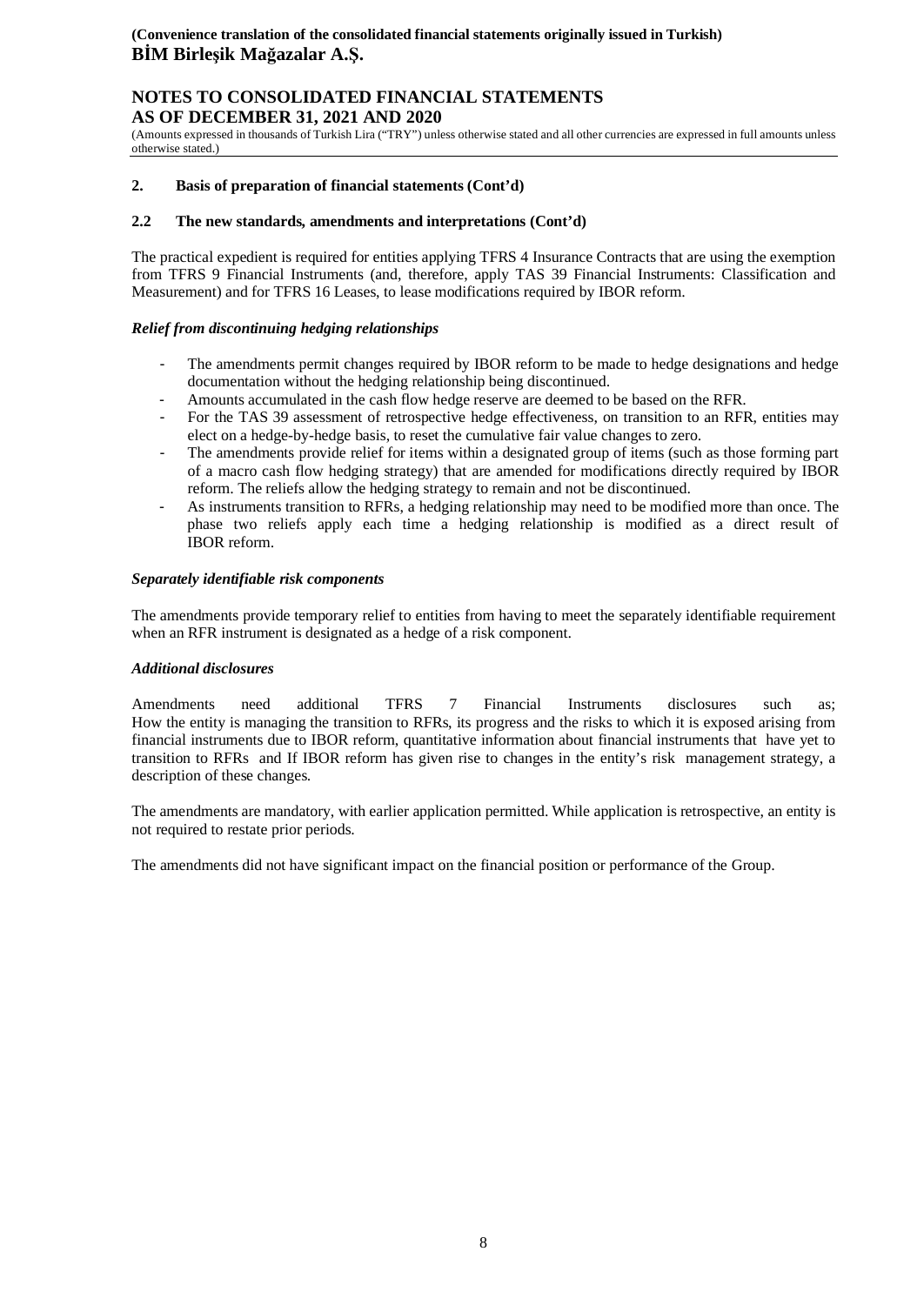## **NOTES TO CONSOLIDATED FINANCIAL STATEMENTS AS OF DECEMBER 31, 2021 AND 2020**

(Amounts expressed in thousands of Turkish Lira ("TRY") unless otherwise stated and all other currencies are expressed in full amounts unless otherwise stated.)

#### **2. Basis of preparation of financial statements (Cont'd)**

#### **2.2 The new standards, amendments and interpretations (Cont'd)**

#### **Amendments to IFRS 16 - Covid-19-Related Rent Concessions and Covid-19-Related Rent Concessions beyond December 31, 2021**

In June 2020, the POA issued amendments to TFRS 16 Leases to provide relief to lessees from applying TFRS 16 guidance on lease modifications to rent concessions arising a direct consequence of the Covid-19 pandemic. In April 7, 2021, POA extended the exemption to include concessions that cause a decrease in lease payments whose maturity expired on or before June 30, 2022.

A lessee will apply the amendment for annual reporting periods beginning on or after 1 April 2021. Early application of the amendments is permitted.

Overall, the Group expects no significant impact on its balance sheet and equity.

#### *ii) Standards issued but not yet effective and not early yet adopted*

Standards, interpretations and amendments to existing standards that are issued but not yet effective up to the date of issuance of the consolidated financial statements are as follows. The Group will make the necessary changes if not indicated otherwise, which will be affecting the consolidated financial statements and disclosures, when the new standards and interpretations become effective.

#### **Amendments to TFRS 10 and TAS 28: Sale or Contribution of Assets between an Investor and its Associate or Joint Venture**

In December 2017, POA postponed the effective date of this amendment indefinitely pending the outcome of its research project on the equity method of accounting. Early application of the amendments is still permitted. The Group will wait until the final amendment to assess the impacts of the changes.

#### **Amendments to TFRS 3 – Reference to the Conceptual Framework**

In July 2020, the POA issued amendments to TFRS 3 Business combinations. The amendments are intended to replace to a reference to a previous version of the Conceptual Framework (the 1989 Framework) with a reference to the current version issued in March 2018 (the Conceptual Framework) without significantly changing requirements of TFRS 3. At the same time, the amendments add a new paragraph to TFRS 3 to clarify that contingent assets do not qualify for recognition at the acquisition date. The amendments issued to TFRS 3 which are effective for periods beginning on or after January 1 2022 and must be applied prospectively. Earlier application is permitted if, at the same time or earlier, an entity also applies all of the amendments contained in the Amendments to References to the Conceptual Framework in TFRS standards (2018 Version).

The Group is in the process of assessing the impact of the amendments on financial position or performance of the Group.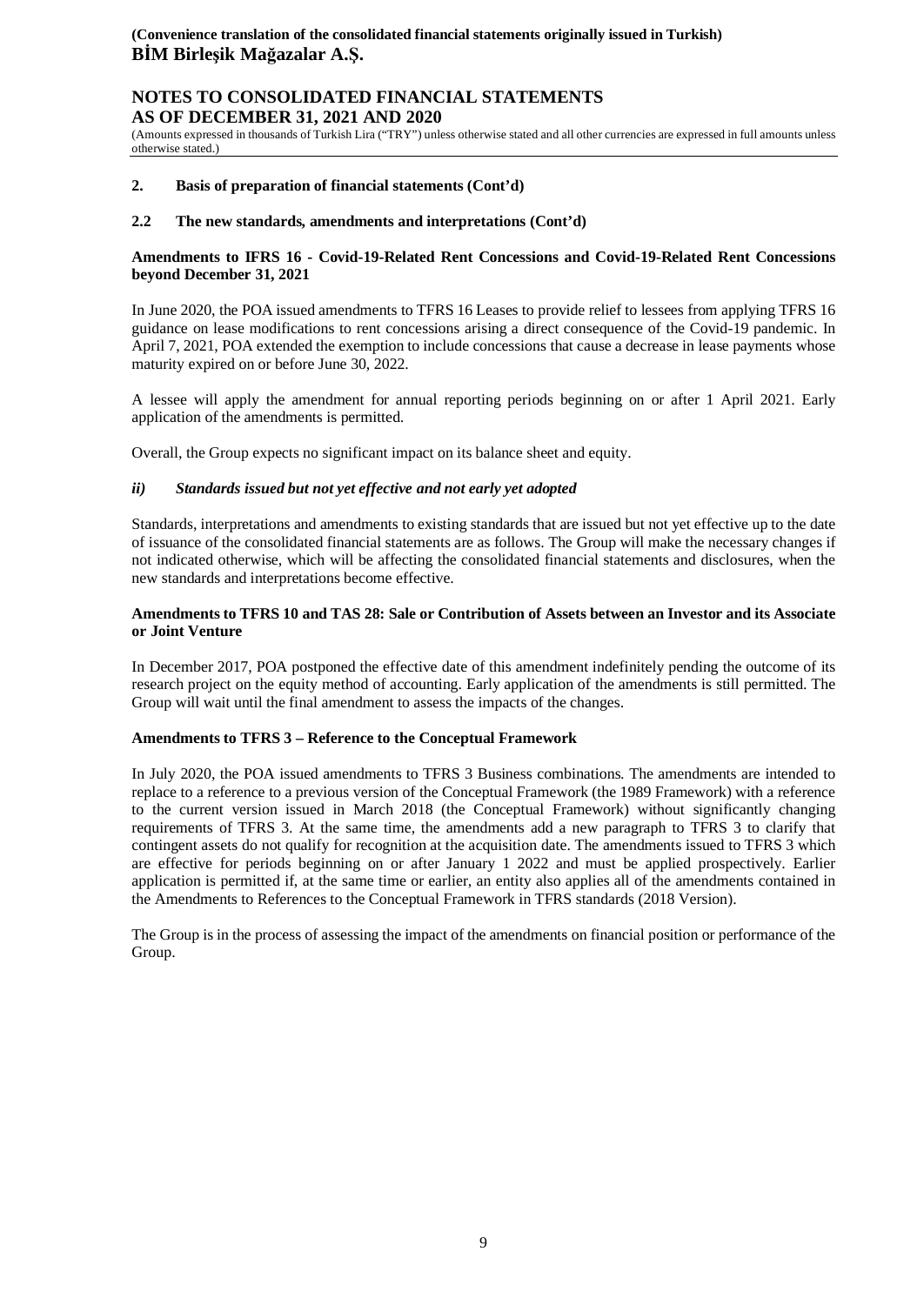## **NOTES TO CONSOLIDATED FINANCIAL STATEMENTS AS OF DECEMBER 31, 2021 AND 2020**

(Amounts expressed in thousands of Turkish Lira ("TRY") unless otherwise stated and all other currencies are expressed in full amounts unless otherwise stated.)

#### **2. Basis of preparation of financial statements (Cont'd)**

#### **2.2. The new standards, amendments and interpretations (Cont'd)**

#### **Amendments to TAS 16 - Proceeds before intended use**

In July 2020, the POA issued amendments to TAS 16 Property, plant and equipment. The amendment prohibits entities from deducting from the cost of an item of property, plant and equipment (PP&E), any proceeds of the sale of items produced while bringing that asset to the location and condition necessary for it to be capable of operating in the manner intended by management. Instead, an entity recognizes the proceeds from selling such items, and costs of producing those items, in profit or loss. The amendments issued to TAS 16 which are effective for periods beginning on or after January 1 2022. Amendments must be applied retrospectively only to items of PP&E made available for use on or after beginning of the earliest period presented when the entity first applies the amendment. There is no transition relief for the first time adopters.

The Group is in the process of assessing the impact of the amendments on financial position or performance of the Group.

#### **Amendments to TAS 37 – Onerous contracts – Costs of Fulfilling a Contract**

In July 2020, the POA issued amendments to TAS 37 Provisions, Contingent Liabilities and Contingent assets. The amendments issued to TAS 37 which are effective for periods beginning on or after 1 January 2022, to specify which costs an entity needs to include when assessing whether a contract is onerous or loss-making and also apply a "directly related cost approach". Amendments must be applied retrospectively to contracts for which an entity has not fulfilled all of its obligations at the beginning of the annual reporting period in which it first applies the amendments (the date of initial application). Earlier application is permitted and must be disclosed.

The Group is in the process of assessing the impact of the amendments on financial position or performance of the Group.

#### **TFRS 17 - The new Standard for insurance contracts**

The POA issued TFRS 17 in February 2019, a comprehensive new accounting standard for insurance contracts covering recognition and measurement, presentation and disclosure. TFRS 17 model combines a current balance sheet measurement of insurance contract liabilities with the recognition of profit over the period that services are provided. TFRS 17 will become effective for annual reporting periods beginning on or after January 1 2023; early application is permitted. The standard is not applicable for the Group and will not have an impact on the financial position or performance of the Group.

#### **Amendments to TAS 1- Classification of Liabilities as Current and Non-Current Liabilities**

On January , 2021, the POA issued amendments to TAS 1 Presentation of Financial Statements. The amendments issued to TAS 1 which are effective for periods beginning on or after January 1 2023, clarify the criteria for the classification of a liability as either current or non-current. Amendments must be applied retrospectively in accordance with TAS 8 Accounting Policies, Changes in Accounting Estimates and Errors. Early application is permitted.

The Group is in the process of assessing the impact of the amendments on financial position or performance of the Group.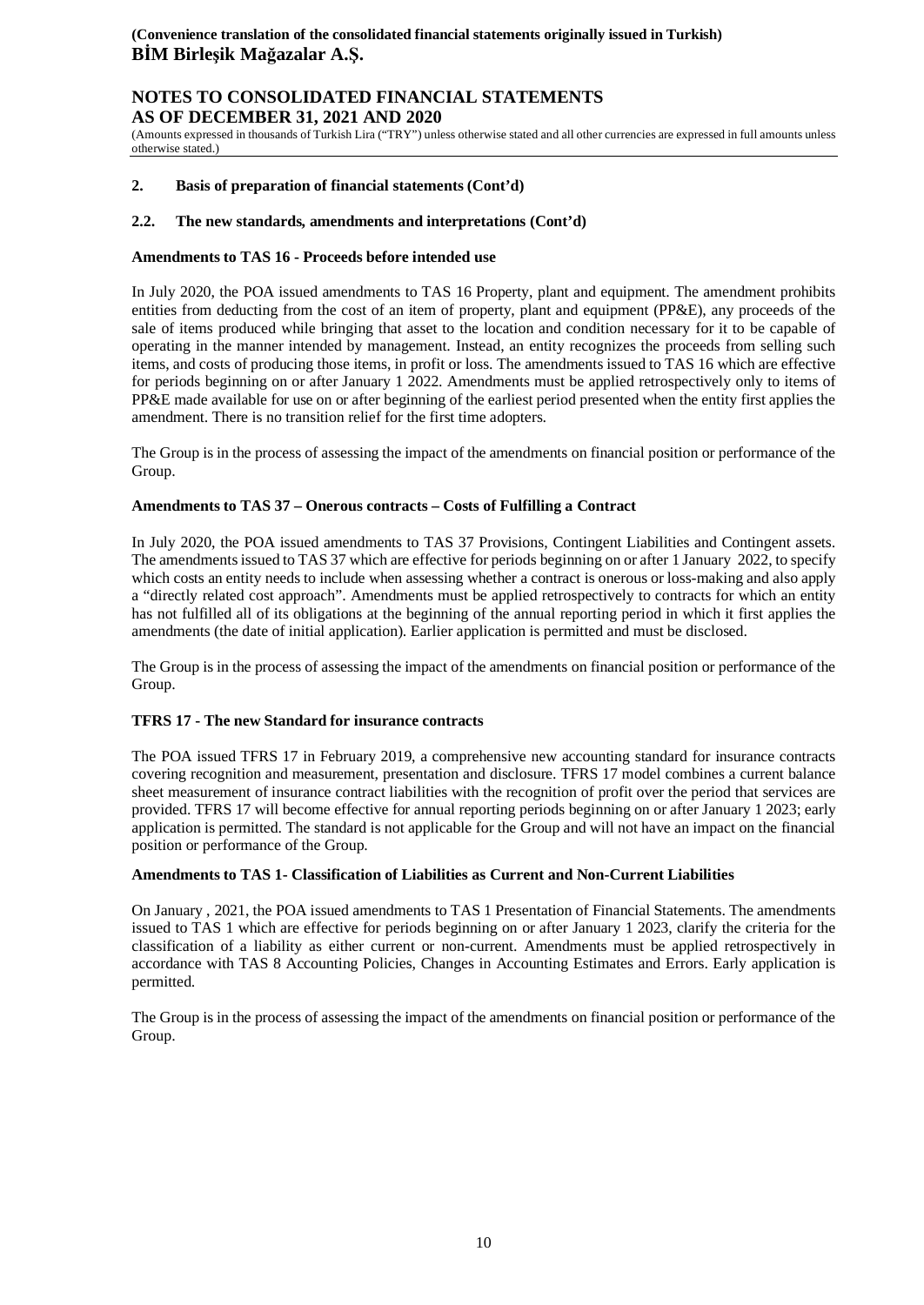## **NOTES TO CONSOLIDATED FINANCIAL STATEMENTS AS OF DECEMBER 31, 2021 AND 2020**

(Amounts expressed in thousands of Turkish Lira ("TRY") unless otherwise stated and all other currencies are expressed in full amounts unless otherwise stated.)

#### **2. Basis of preparation of financial statements (Cont'd)**

#### **2.2. The new standards, amendments and interpretations (Cont'd)**

#### **Amendments to TAS 8 - Definition of Accounting Estimates**

In August 2021, the POA issued amendments to TAS 8, in which it introduces a new definition of 'accounting estimates'. The amendments issued to TAS 8 are effective for annual periods beginning on or after 1 January 2023. The amendments clarify the distinction between changes in accounting estimates and changes in accounting policies and the correction of errors. Also, the amended standard clarifies that the effects on an accounting estimate of a change in an input or a change in a measurement technique are changes in accounting estimates if they do not result from the correction of prior period errors. The previous definition of a change in accounting estimate specified that changes in accounting estimates may result from new information or new developments. Therefore, such changes are not corrections of errors. This aspect of the definition was retained by the POA. The amendments apply to changes in accounting policies and changes in accounting estimates that occur on or after the start of the effective date. Earlier application is permitted.

The Group is in the process of assessing the impact of the amendments on financial position or performance of the Group.

#### **Amendments to TAS 1 - Disclosure of Accounting Policies**

In August 2021, the POA issued amendments to TAS 1, in which it provides guidance and examples to help entities apply materiality judgements to accounting policy disclosures. The amendments issued to TAS 1 are effective for annual periods beginning on or after 1 January 2023. In the absence of a definition of the term 'significant' in TFRS, the POA decided to replace it with 'material' in the context of disclosing accounting policy information. 'Material' is a defined term in TFRS and is widely understood by the users of financial statements, according to the POA. In assessing the materiality of accounting policy information, entities need to consider both the size of the transactions, other events or conditions and the nature of them. Examples of circumstances in which an entity is likely to consider accounting policy information to be material have been added.

The Group is in the process of assessing the impact of the amendments on financial position or performance of the Group.

#### **Amendments to IAS 12 – Deferred Tax related to Assets and Liabilities arising from a Single Transaction**

In August 2021, the POA issued amendments to TAS 12, which narrow the scope of the initial recognition exception under TAS 12, so that it no longer applies to transactions that give rise to equal taxable and deductible temporary differences. The amendments issued to TAS 12 are effective for annual periods beginning on or after 1 January 2023. The amendments clarify that where payments that settle a liability are deductible for tax purposes, it is a matter of judgement (having considered the applicable tax law) whether such deductions are attributable for tax purposes to the liability recognised in the financial statements (and interest expense) or to the related asset component (and interest expense). This judgement is important in determining whether any temporary differences exist on initial recognition of the asset and liability. The amendments apply to transactions that occur on or after the beginning of the earliest comparative period presented. In addition, at the beginning of the earliest comparative period presented, a deferred tax asset (provided that sufficient taxable profit is available) and a deferred tax liability for all deductible and taxable temporary differences associated with leases and decommissioning obligations should be recognized.

The Group is in the process of assessing the impact of the amendments on financial position or performance of the Group.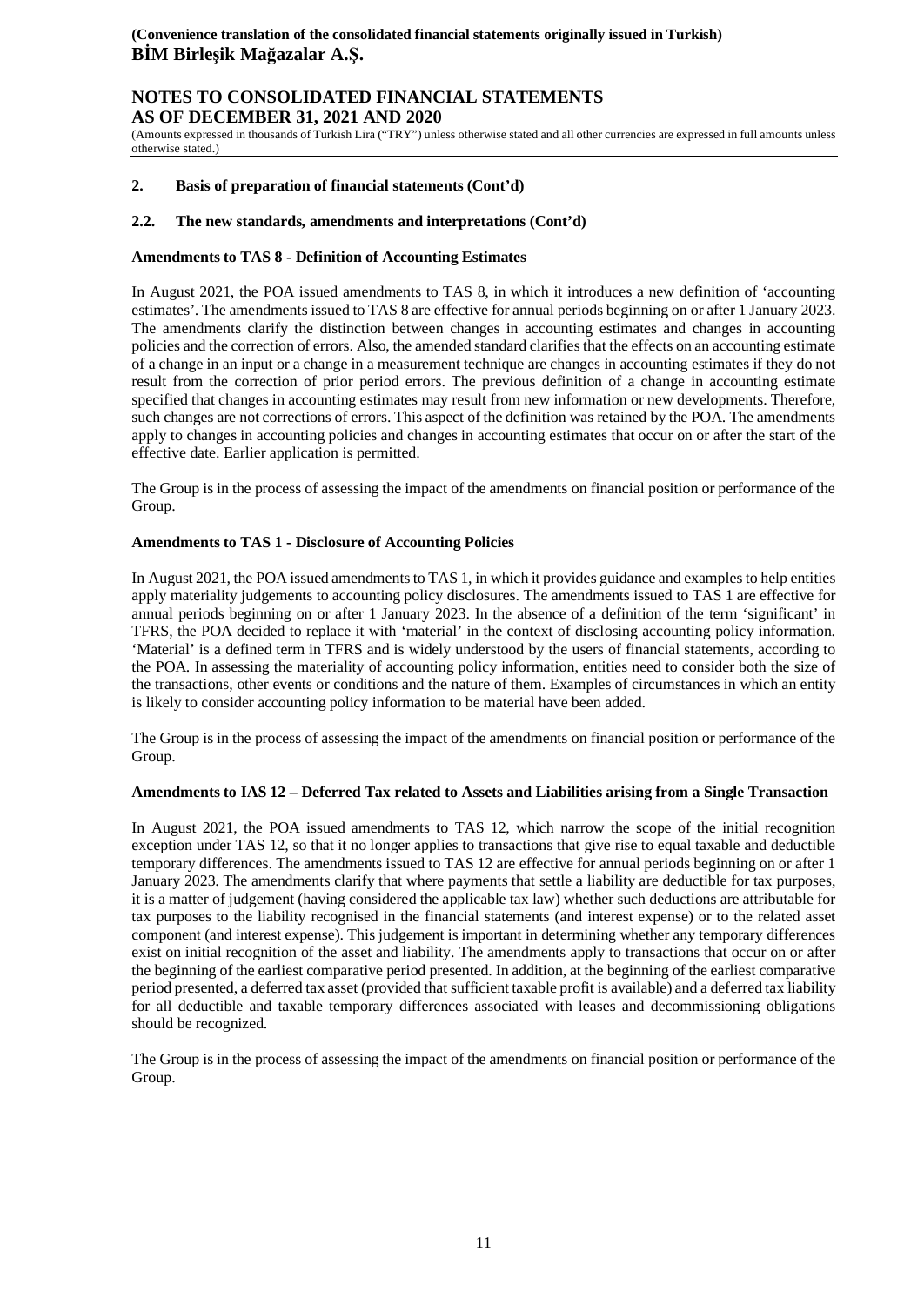## **NOTES TO CONSOLIDATED FINANCIAL STATEMENTS AS OF DECEMBER 31, 2021 AND 2020**

(Amounts expressed in thousands of Turkish Lira ("TRY") unless otherwise stated and all other currencies are expressed in full amounts unless otherwise stated.)

#### **2. Basis of preparation of financial statements (Cont'd)**

#### **2.2 The new standards, amendments and interpretations (Cont'd)**

#### **Annual Improvements – 2018–2020 Cycle**

In July 2020, the POA issued Annual Improvements to TFRS Standards 2018–2020 Cycle, amending the followings:

- *TFRS 1 First-time Adoption of International Financial Reporting Standards – Subsidiary as a first-time adopter:* The amendment permits a subsidiary tto measure cumulative translation differences using the amounts reported by the parent. The amendment is also applied to an associate or joint venture.
- *TFRS 9 Financial Instruments – Fees in the "10 per cent test" for derecognition of financial liabilities:* The amendment clarifies the fees that an entity includes when assessing whether the terms of a new or modified financial liability are substantially different from the terms of the original financial liability. These fees include only those paid or received between the borrower and the lender, including fees paid or received by either borrower or lender on the other's behalf.
- *TAS 41 Agriculture – Taxation in fair value measurements:* The amendment removes the requirement in paragraph 22 of TAS 41 that entities exclude cash flows for taxation when measuring fair value of assets within the scope of TAS 41.

Improvements are effective for annual reporting periods beginning on or after January 1 2022. Earlier application is permitted for all.

The Company Group is in the process of assessing the impact of the amendments on financial position or performance of the Group.

#### **2.3. Statement of compliance to TAS**

The Group prepared its consolidated financial statements for the period ended December 31, 2021 in accordance with the framework of the Communiqué Serial: II and numbered 14.1 and its related announcements. The consolidated financial statements and its accompanying notes are presented in compliance with the format recommended by CMB, including the mandatory disclosures.

#### **2.4. Presentation and functional currency**

The individual financial statements of each group entity are presented in the currency of the primary economic environment in which the entity operates (its functional currency). For the purpose of the consolidated financial statements, the results and financial position of each entity consolidated are expressed in Turkish Lira ("TRY"), which is the functional of the Company and the presentation currency of the Group. The functional currency of the Company's subsidiary, BIM Stores SARL, is Moroccan Dirham ("MAD").

In the consolidated financial statements, MAD amounts presented in the balance sheet for assets and liabilites are translated into Turkish Lira at the TRY which is the functional and reporting currency of the Company, 1 TRY =  $0,7150$  MAD and  $1 \text{ TRY} = 0,7163$  exchange rates respectively and in the conversion of the income statement, the average exchange rate occurred during the period,  $1 \text{ TRY} = 1,0205 \text{ MAD}$  rate is taken as the basis. Differences that occur by the usage of closing and average exchange rates are followed under currency translation differences classified under equity.

The functional currency of the Company's other subsidiary, BIM Stores LLC is Egyptian Pound ("EGP"). In the consolidated financial statements, EGP amounts presented in the balance sheet for assets and liabilites are translated into Turkish Lira at the TRY which is the functional and reporting currency of the Company,  $1 \text{ TRY} =$ 1,1750 EGP and 1 TRY = 1,1801 EGP exchange rates respectively and in the conversion of the income statement, the average exchange rate occurred during the period,  $1 \text{ TRY} = 1,7694 \text{ EGP}$  rate is taken as the basis.. Differences that occur by the usage of closing and average exchange rates are followed under currency translation differences classified under equity.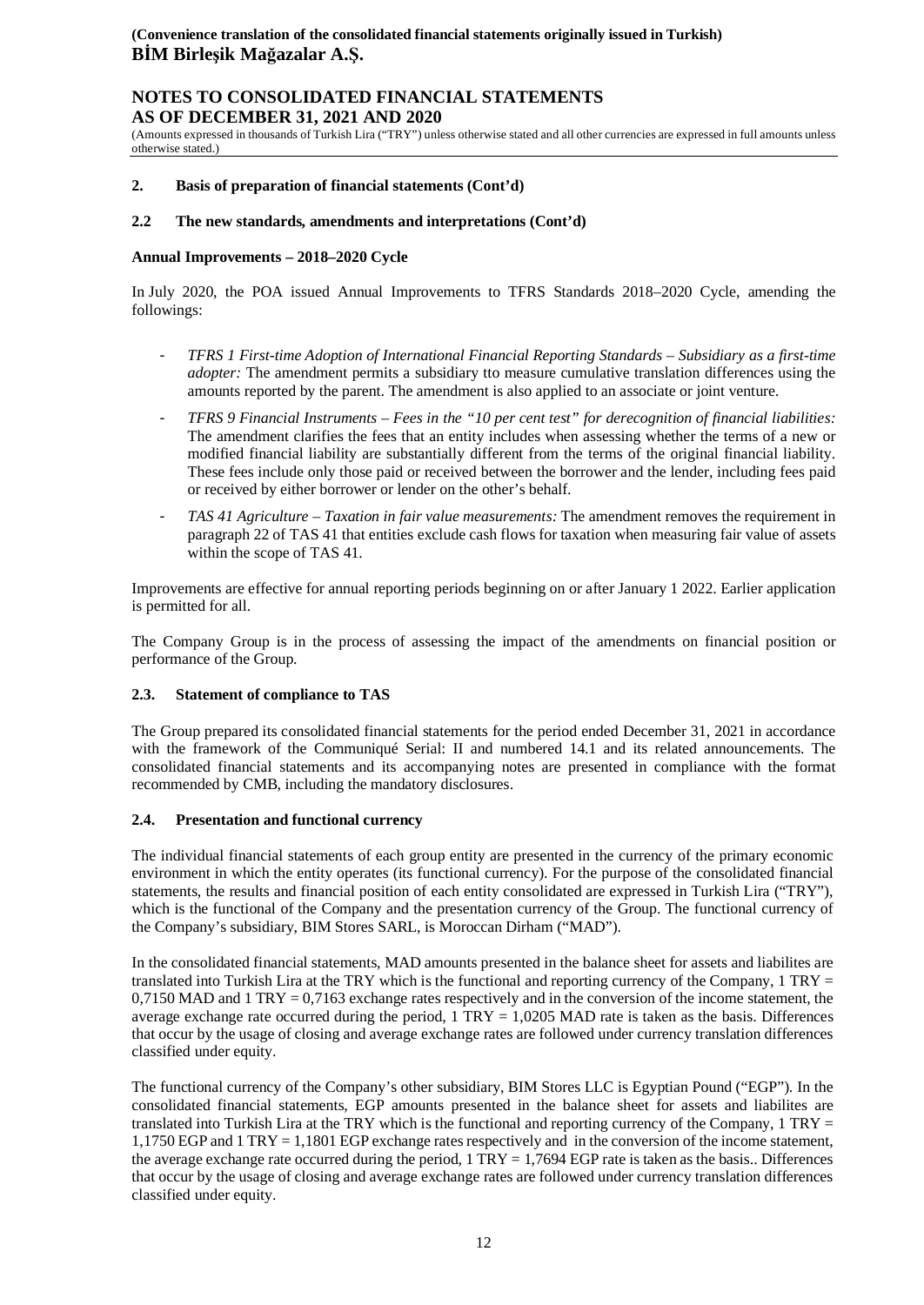## **NOTES TO CONSOLIDATED FINANCIAL STATEMENTS AS OF DECEMBER 31, 2021 AND 2020**

(Amounts expressed in thousands of Turkish Lira ("TRY") unless otherwise stated and all other currencies are expressed in full amounts unless otherwise stated.)

#### **2. Basis of preparation of financial statements (Cont'd)**

#### **2.5 Basis of consolidation**

The consolidated financial statements comprise the financial statements of the Company and its subsidiaries prepared for the period ended December 31, 2021. Control is achieved when the Group is exposed, or has rights, to variable returns from its involvement with the investee and has the ability to affect those returns through its power over the investee.

Specifically, the Group controls an investee if, and only if, the Group has:

- Power over the investee (i.e., existing rights that give it the current ability to direct the relevant activities of the investee)
- Exposure, or rights, to variable returns from its involvement with the investee
- The ability to use its power over the investee to affect its returns

Generally, there is a presumption that a majority of voting rights results in control. To support this presumption and when the Group has less than a majority of the voting or similar rights of an investee, the Group considers all relevant facts and circumstances in assessing whether it has power over an investee, including:

- The contractual arrangement(s) with the other vote holders of the investee
- Rights arising from other contractual arrangements
- The Group's voting rights and potential voting rights

The Group re-assesses whether or not it controls an investee if facts and circumstances indicate that there are changes to one or more of the three elements of control. Consolidation of a subsidiary begins when the Group obtains control over the subsidiary and ceases when the Group loses control of the subsidiary. Assets, liabilities, income and expenses of a subsidiary acquired or disposed of during the year are included in the consolidated financial statements from the date the Group gains control until the date the Group ceases to control the subsidiary.

Profit or loss and each component of other comprehensive incomes are attributed to the equity holders of the parent of the Group and to the non-controlling interests, even if this results in the non-controlling interests having a deficit balance. When necessary, adjustments are made to the financial statements of subsidiaries to bring their accounting policies in line with the Group's accounting policies. All intercompany assets and liabilities, equity, income, expenses and cash flows relating to transactions between members of the Group are eliminated in full on consolidation.

A change in the ownership interest of a subsidiary, without a loss of control, is accounted for as an equity transaction. If the Group loses control over a subsidiary, it derecognises the related assets (including goodwill), liabilities, non-controlling interest and other components of equity, while any resultant gain or loss is recognised in profit or loss. Any investment retained is recognised at fair value.

#### *i) Subsidiaries:*

Subsidiaries are entities controlled by the Group. The Group controls an entity when it is exposed to, or has rights to, variable returns from its involvement with the entity and has the ability to affect those returns through its power over the entity.

#### *ii) Non-controlling interest:*

For each business combination, the Group elects to measure any non-controlling interests in the acquiree either:

- at fair value; or
	- at their proportionate share of the acquiree's identifiable net assets, which are generally at fair value.

Profit or loss and each component of other comprehensive income are attributed to the equity holders of the parent of the Group and to the non-controlling interests, even if this results in the non-controlling interests having a deficit balance.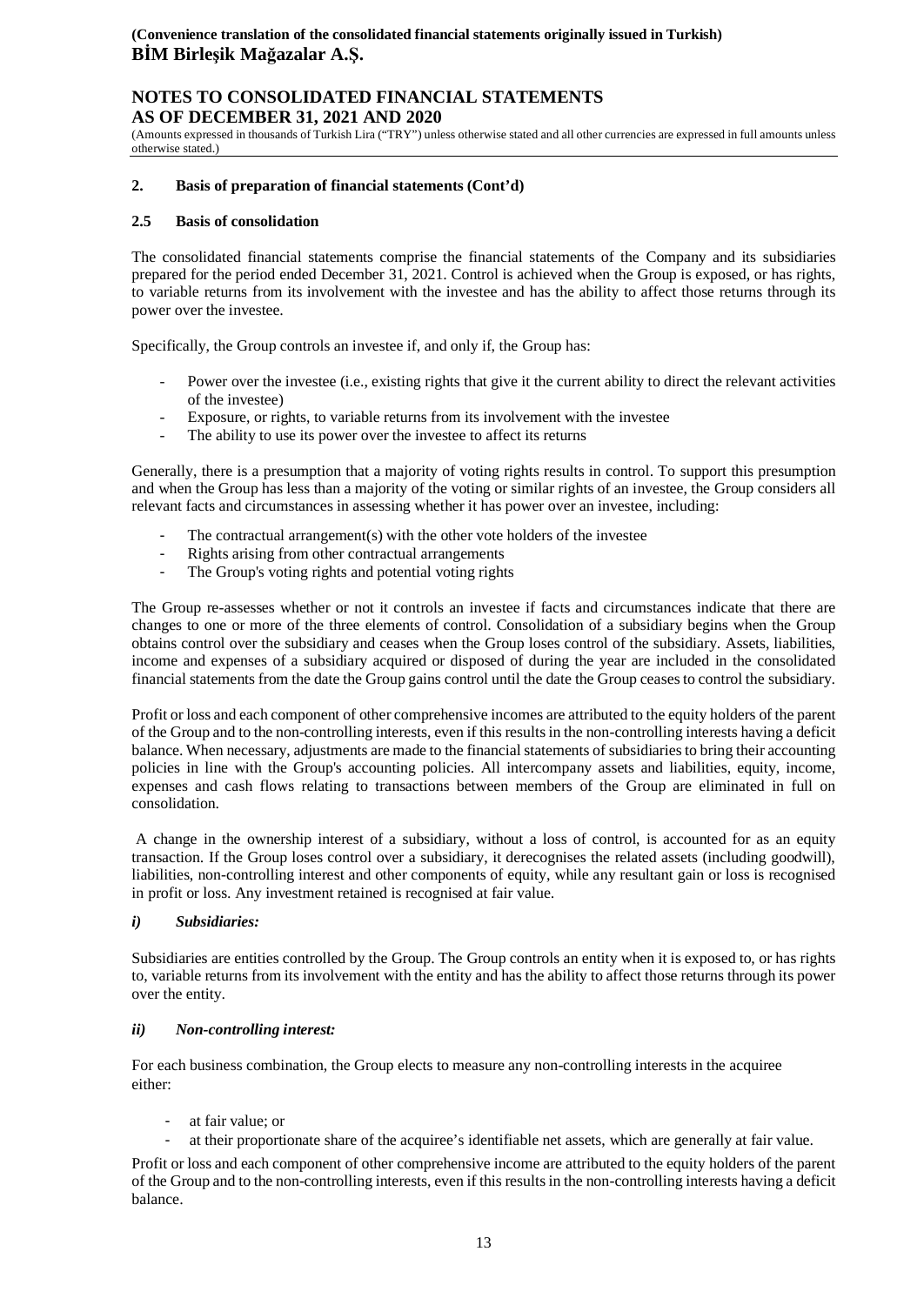## **NOTES TO CONSOLIDATED FINANCIAL STATEMENTS AS OF DECEMBER 31, 2021 AND 2020**

(Amounts expressed in thousands of Turkish Lira ("TRY") unless otherwise stated and all other currencies are expressed in full amounts unless otherwise stated.)

#### **2. Basis of preparation of financial statements (Cont'd)**

#### **2.5 Basis of consolidation (Cont'd)**

#### *iii) Partial share purchase and sale transactions with non-controlling interests*

Changes in the Group's interest in a subsidiary that do not result in a loss of control are accounted for as transactions with owners in their capacity as owners. Accordingly, in the case of additional share purchases from and sales to non-controlling interests, the difference between the acquisition cost and the carrying amount of the net assets of the subsidiary in proportion to the acquired interest is recognized in equity. No adjustments are made to goodwill and no gain or loss is recognised in profit or loss.

#### *iv) Eliminations:*

During the preparation of the carve-out consolidated financial statements, unrealized gains and losses arising from intra-group transactions between entities included in the carve-out consolidated financial statements, intra-group balances and intra-group transactions are eliminated. Gains and losses arising from the transactions between the associate and the parent company and the consolidated subsidiaries of the parent company and jointly controlled entities are offset against the parent company's interest in the associate. Unrealized losses are eliminated in the same manner as unrealized gains, unless there is evidence of impairment.

#### **2.6 Comparatives and restatement of prior periods' financial statements**

Intercompany balances and transactions between BİM and its subsidiaries, including unrealized intercompany profits and losses are eliminated. The consolidated financial statements are prepared using uniform accounting policies for similar transactions and other events in similar circumstances.

The financial statements of the Group for the current period are prepared comparatively with the previous period in order to enable the determination of the financial situation and performance trends. Comparative information is reclassified in the current period in order to comply with the presentation of the financial statements.

The Group has classified the depreciation expense amounting to TRY 1.838 presented in General Administrative Expenses to Cost of Sales.

The effect of reclassification in the statement of financial position as of 31 December 2020 is as follows:

|                                          | Previously reported | Effect of reclassification | Reclassified |
|------------------------------------------|---------------------|----------------------------|--------------|
| $\sqrt{$ Cost of sales $\left( -\right)$ | (45.374.131         |                            | (45.375.969) |
| General and administrative expenses (-)  | (815.913)           |                            | (814.075)    |

#### **Offsetting**

Financial assets and liabilities are offset and the net amount reported in the balance sheet when there is a legally enforceable right to set off the recognized amounts and there is an intention to settle on a net basis or realize the asset and settle the liabilities simultaneously.

#### **Accounting estimates**

The preparation of interm financial statements in accordance with TAS require the Group management to make estimates and assumptions that affect certain reported assets and liabilities and disclosure of contingent assets and liabilities at the date of the financial statements and the reported revenues and expenses during the reporting year. Actual results could differ from those estimates. Those estimates are reviewed periodically, and as adjustments become necessary, they are reported in income statement in the periods in which they become known.

Significant estimates used in the preparation of these financial statements and the significant judgments with the most significant effect on amounts recognized in the financial statements are mainly related with accounting of employee termination benefits, provision for inventories, revaluation of land and buildings, assessment of economic useful lives of property, plant and equipment and intangibles , determination of the interest rates used to discount cashflows and the lease period used in the calculation of the right of use of assets and lease liabilities, provision for income taxes.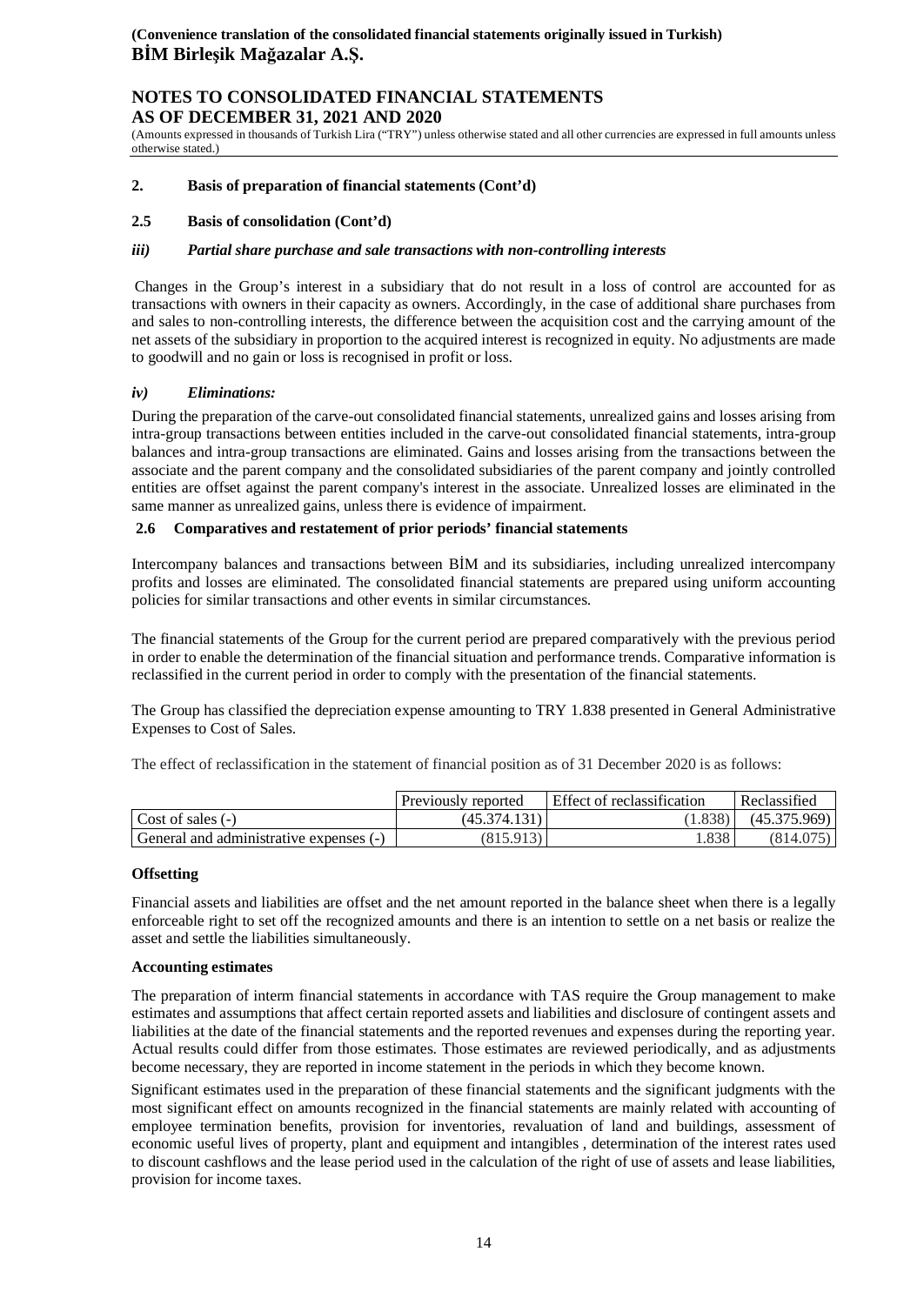## **NOTES TO CONSOLIDATED FINANCIAL STATEMENTS AS OF DECEMBER 31, 2021 AND 2020**

(Amounts expressed in thousands of Turkish Lira ("TRY") unless otherwise stated and all other currencies are expressed in full amounts unless otherwise stated.)

#### **2. Basis of preparation of financial statements (Cont'd)**

#### **2.7 Changes in accounting policies**

The Group changes accounting policies when it is believed that the change will lead to better presentation of transactions and events in the financial statements. When the intentional change can affect the prior period results, the change is applied retrospectively as though it was already applied before. Accounting policy changes arising from the application of a new standard are applied considering the transition principles of the related standard, if any, retrospectively or forward. If no transition principle for the standard exists, the changes are applied retrospectively.

#### **2.8 Summary of significant accounting policies**

#### **Revenue recognition**

Revenue is recognized on accrual basis over the amount obtained or the current value of the amount to be obtained when the delivery is realized, the income can be reliably determined and the inflow of the economic benefits related with the transaction to the Group is reasonably assured. Revenue is recognized when customers obtain control of the goods. The cycle of control takes place at a certain time of time. Net sales represent the invoiced value of goods less any sales returns. Retail sales are done generally with cash or credit cards and the control is transferred to customers at the same time and revenue is recognized at the time of sale.

#### Sales of Goods

Revenue from sale of goods is recognized when all the following conditions are satisfied:

- Identification of contracts with customers,
- Definition of performance obligations in contracts,
- Determination of transaction price in contracts,
- Distribution of transaction fee to performance obligations, and
- Revenue recognition.

#### Financial income

Profit shares income from participation banks are recognized in accrual basis.

#### Dividend income

Dividend income from investments. Dividend payables are recognized in the period that the profit distribution is declared.

#### **Cash and cash equivalents**

Cash and cash equivalents comprise cash on hand, cash in transit and demand deposits, and other short-term highly liquid investments which their maturities are three months or less from date of acquisition and that are readily convertible to a known amount of cash and are subject to an insignificant risk of changes in value.

#### **Trade receivables**

Trade receivables comprise trade receivables, credit card receivables and other receivables with fixed or determinable payments and are not quoted in an active market; which have an average maturity of 17 days term (December 31, 2020: 13 days) as of balance sheet date are measured at original invoice amount and if they have long term maturity, the imputing interest is netted off and the provision of doubtful receivable is deducted. Trade receivables, net of unearned financial income, are measured at amortized cost, using the effective interest rate method, less the unearned financial income. Short duration receivables with no stated interest rate and credit card receivables are measured at the original invoice.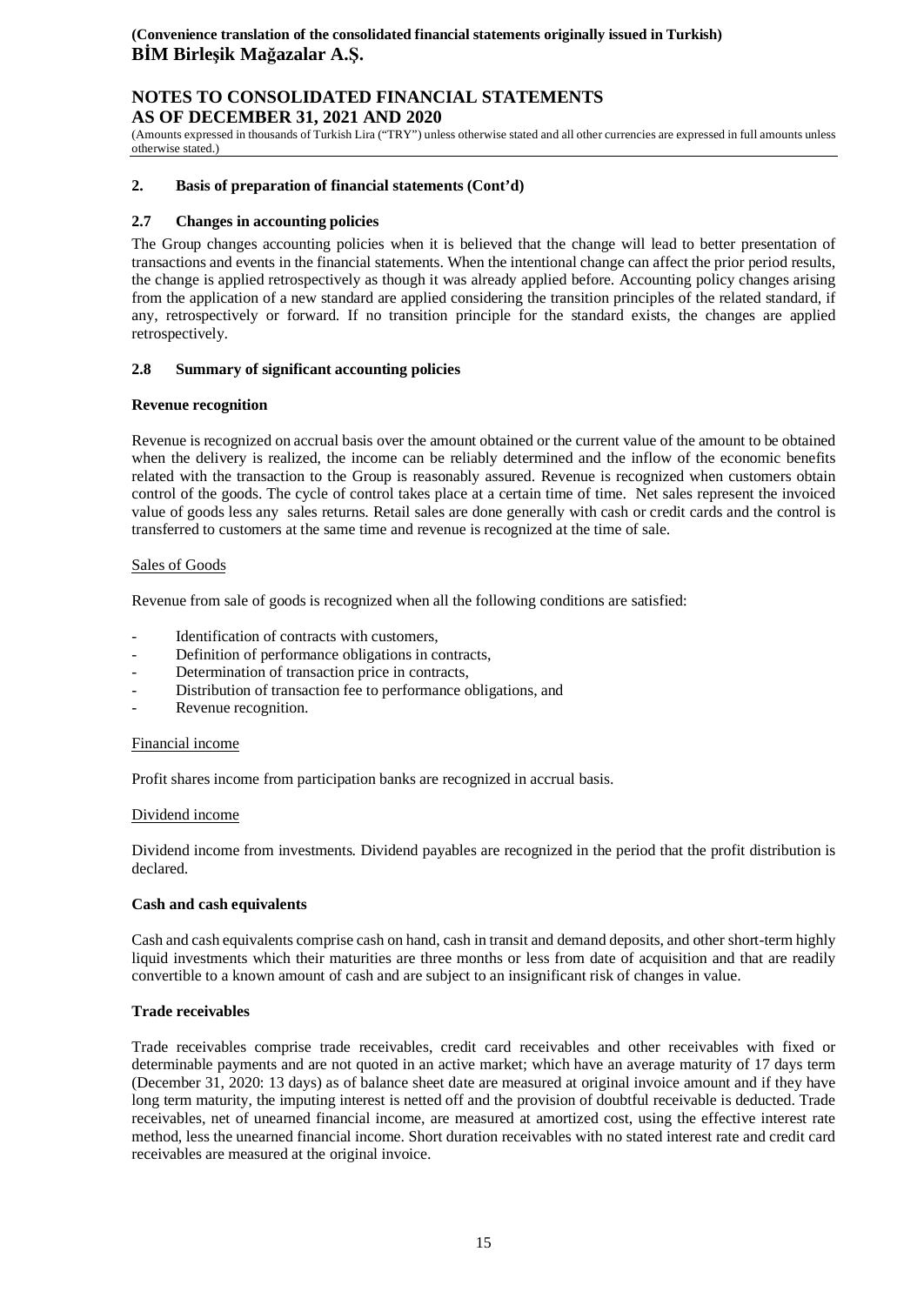## **NOTES TO CONSOLIDATED FINANCIAL STATEMENTS AS OF DECEMBER 31, 2021 AND 2020**

(Amounts expressed in thousands of Turkish Lira ("TRY") unless otherwise stated and all other currencies are expressed in full amounts unless otherwise stated.)

#### **2. Basis of preparation of financial statements (Cont'd)**

#### **2.8 Summary of significant accounting policies (Cont'd)**

#### **Trade receivables (Cont'd)**

Estimate is made for the doubtful provision when the collection of the trace receivable is not probable. If the amount of the impairment subsequently decreases due to an event occurring after the write-down, the release of the provision is credited to other operating income.

Group has preferred to apply "simplified approach" defined in IFRS 9 for the recognition of impairment losses on trade receivables, carried at amortised cost and that do not comprise of any significant finance component (those with maturity less than 12 months). In accordance with the simplified approach, Group measures the loss allowances regarding its trade receivables at an amount equal to "lifetime expected credit losses" except incurred credit losses in which trade receivables are already impaired for a specific reason.

#### **Inventories**

Inventories are valued at the lower of cost or net realizable value. Costs comprise purchase cost and, where applicable and those overheads that have been incurred in bringing the inventories to their present location and condition. Cost is determined using the first-in, first-out (FIFO) method.

Rebates which generate from sales from ordinary operations are deducted from cost of inventories and associated with cost of sales.

Net realizable value is the estimated selling price less estimated costs necessary to realize sale.

#### **Right-of-Use Assets and Lease Liabilities**

The Group has applied the TFRS-16 standard as of January 1, 2019.

#### *Group - lessee*

The Group's leases are mainly consisting of retail stores and vehicles. At inception of a contract, the Group shall assess whether the contract is, or contains, a lease. A contract is, or contains, a lease if the contract conveys the right to control the use of an identified asset for a period of time in exchange for consideration.

To assess whether a contract conveys the right to control the use of an identified asset for a period of time, the Group shall assess whether, throughout the period of use, the customer has both of the following:

- The contract includes an identified asset (identification of an asset in a clear or implicitly specified form in the contract),
- A capacity portion of an asset is an identified asset if it is physically distinct and represents substantially all of the capacity of the asset (the asset is not an identified asset if the vendor has a fundamental right to substitute the asset for the duration of its use and obtain an economic benefit from it),
- The Group has the right to obtain almost all of the economic benefits that will be derived from the use of the identified asset,
- The right to direct the use of the identified asset. The Company has the right to direct the use of an identified asset throughout the period of use only if either
	- a) The Group has the right to direct how and for what purpose the asset is used throughout the period of use
	- b) the relevant decisions about how and for what purpose the asset is used are predetermined and.

The Group recognizes right of use asset and lease liability at the start date of lease after evaluation of aforementioned criterias.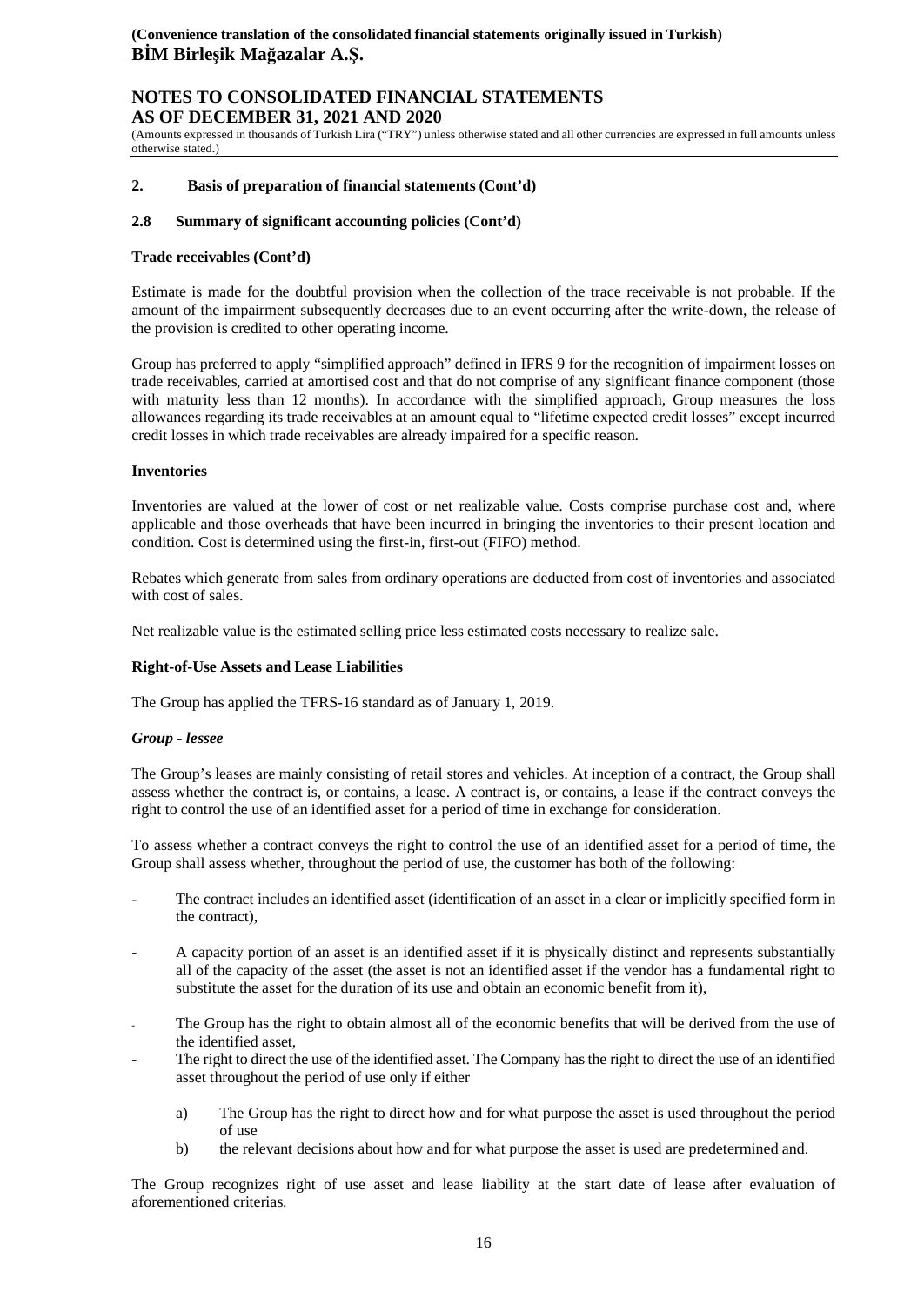## **NOTES TO CONSOLIDATED FINANCIAL STATEMENTS AS OF DECEMBER 31, 2021 AND 2020**

(Amounts expressed in thousands of Turkish Lira ("TRY") unless otherwise stated and all other currencies are expressed in full amounts unless otherwise stated.)

#### **2. Basis of preparation of financial statements (Cont'd)**

#### **2.8 Summary of significant accounting policies (Cont'd)**

#### *Right of use asset*

At the commencement date, the Group shall measure the right-of-use asset at cost. The cost of the right-of-use asset shall comprise:

- a) the amount of the initial measurement of the lease liability,
- b) any lease payments made at or before the commencement date, less any lease incentives received
- c) any initial direct costs incurred by the Group
- d) an estimate of costs to be incurred by the Group in dismantling and removing the underlying asset,

To apply a cost model, the Company shall measure the right-of-use asset at cost:

- a) less any accumulated depreciation and accumulated impairment losses and
- b) adjusted for any remeasurement of the lease liability.

The Group shall apply the depreciation requirements in TAS 16 Property, Plant and Equipment in depreciating the right-of-use asset. The average useful lives of right-to-use assets are as follows:

**Duration (Year)** Buildings 2012 10 and 2012 10 and 2012 10 and 2012 10 and 2012 10 and 2012 10 and 2012 10 and 2012 10 and 2012 Vehicles **4** 

The Company shall apply TAS 36 Impairment of Assets to determine whether the right-of-use asset is impaired and to account for any impairment loss identified.

#### *Lease Liability*

At the commencement date, the Group shall measure the lease liability at the present value of the lease payments that are not paid at that date. The lease payments shall be discounted using the financing rate implicit in the lease, if that rate can be readily determined. If that rate cannot be readily determined, the lessee shall use the lessee's incremental borrowing rate.

At the commencement date, the lease payments included in the measurement of the lease liability comprise the following payments for the right to use the underlying asset during the lease term that are not paid at the commencement date:

- a) fixed payments, less any lease incentives receivable
- b) variable lease payments that depend on an index or a rate, initially measured using the index or rate as at the commencement date,
- c) payments of penalties for terminating the lease, if the lease term reflects the lessee exercising an option to terminate the lease.

After the commencement date, the Group shall measure the lease liability by:

- a) increasing the carrying amount to reflect interest on the lease liability,
- b) reducing the carrying amount to reflect the lease payment made; and
- c) remeasuring the carrying amount to reflect any reassessment or lease modifications, or to reflect revised in substance fixed lease payments.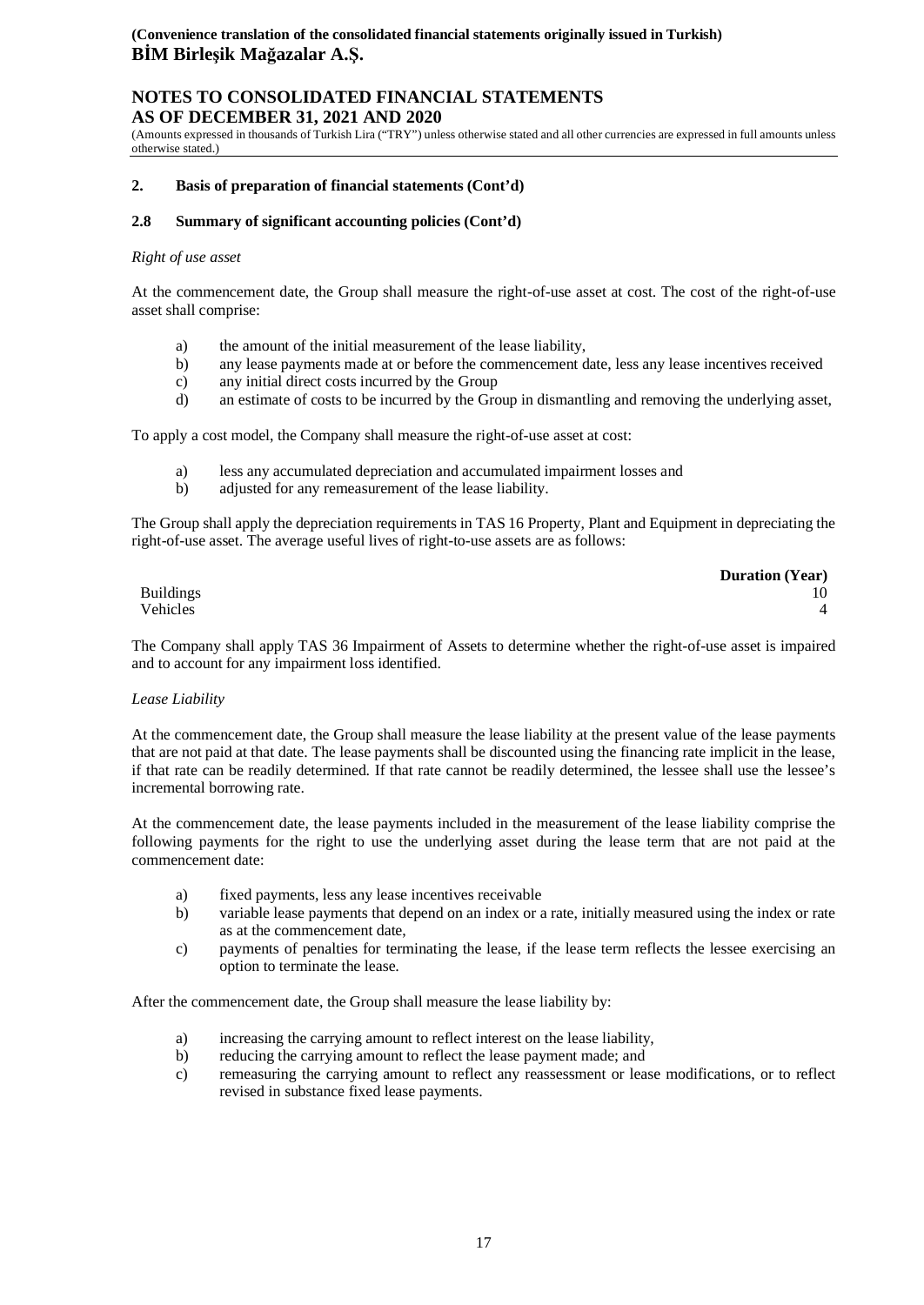## **NOTES TO CONSOLIDATED FINANCIAL STATEMENTS AS OF DECEMBER 31, 2021 AND 2020**

(Amounts expressed in thousands of Turkish Lira ("TRY") unless otherwise stated and all other currencies are expressed in full amounts unless otherwise stated.)

#### **2. Basis of preparation of financial statements (Cont'd)**

#### **2.8 Summary of significant accounting policies (Cont'd)**

#### *Extension and early termination options*

Lease contracts are made for average 10 annual periods. The lease liability is determined by considering the extension and early termination options in the contracts. Most of the extension and early termination options included in the contracts are composed of the options that are applicable by the Group. The Group determines the lease term by the extension of the lease, if such extension and early termination options are at the Group's discretion and the use of the options is reasonably certain. If there is a significant change in the circumstances, the evaluation is reviewed by the Group.

#### *Practical expedient*

The Group applied a single discount rate to a rental portfolio with similar features. Initial direct costs were not included in the measurement of the right to use at the date of initial application. If the contract includes options to extend and terminate the contract, the lease term is determined and the management's evaluations are used.

#### **Property, plant and equipment**

All property and equipment is initially recorded at cost. Land and building are subsequently measured at revalued amounts which are the fair value at the date of the revaluation, based on valuations by external independent valuers, less subsequent depreciation for building. Group revaluates the amounts of their lands and buildings every 3 years unless there is a change in the circumstances. All other property and equipment is stated at cost less accumulated depreciation and accumulated impairment loss. When assets are sold or retired, their cost and accumulated depreciation are eliminated from the related accounts and any gain or loss resulting from their disposal is included in the statement of income. On disposal of revalued assets, amounts in revaluation reserves relating to that asset are transferred to retained earnings.

The initial cost of property and equipment comprises its purchase price, including import duties and nonrefundable purchase taxes and any directly attributable costs of bringing the asset ready for use. Expenditures incurred after the fixed assets have been put into operation, such as repairs and maintenance, are normally charged to income in the year the costs are incurred. If the asset recognition criteria are met, the expenditures are capitalized as an additional cost of property and equipment.

Increases in the carrying amount arising on revaluation of property are initially credited to revaluation reserve in shareholders' equity net of the related deferred tax. Decreases that offset previous increases of the same asset are charged in other comprehensive income and debited against property and equipment revaluation reserve directly in equity; all other decreases are charged to the income statement.

Depreciation is provided on cost or revalued amount of property and equipment except for land and construction in progress on a straight-line basis. The depreciation periods for property and equipment, which approximate the estimated economic useful lives of such assets, are as follows:

#### **Duration (Years)**

| Land improvements       | 5        |
|-------------------------|----------|
| <b>Buildings</b>        | 25       |
| Leasehold improvements  | 10       |
| Machinery and equipment | $4 - 10$ |
| Vehicles                | $5 - 10$ |
| Furniture and fixtures  | $5 - 10$ |
|                         |          |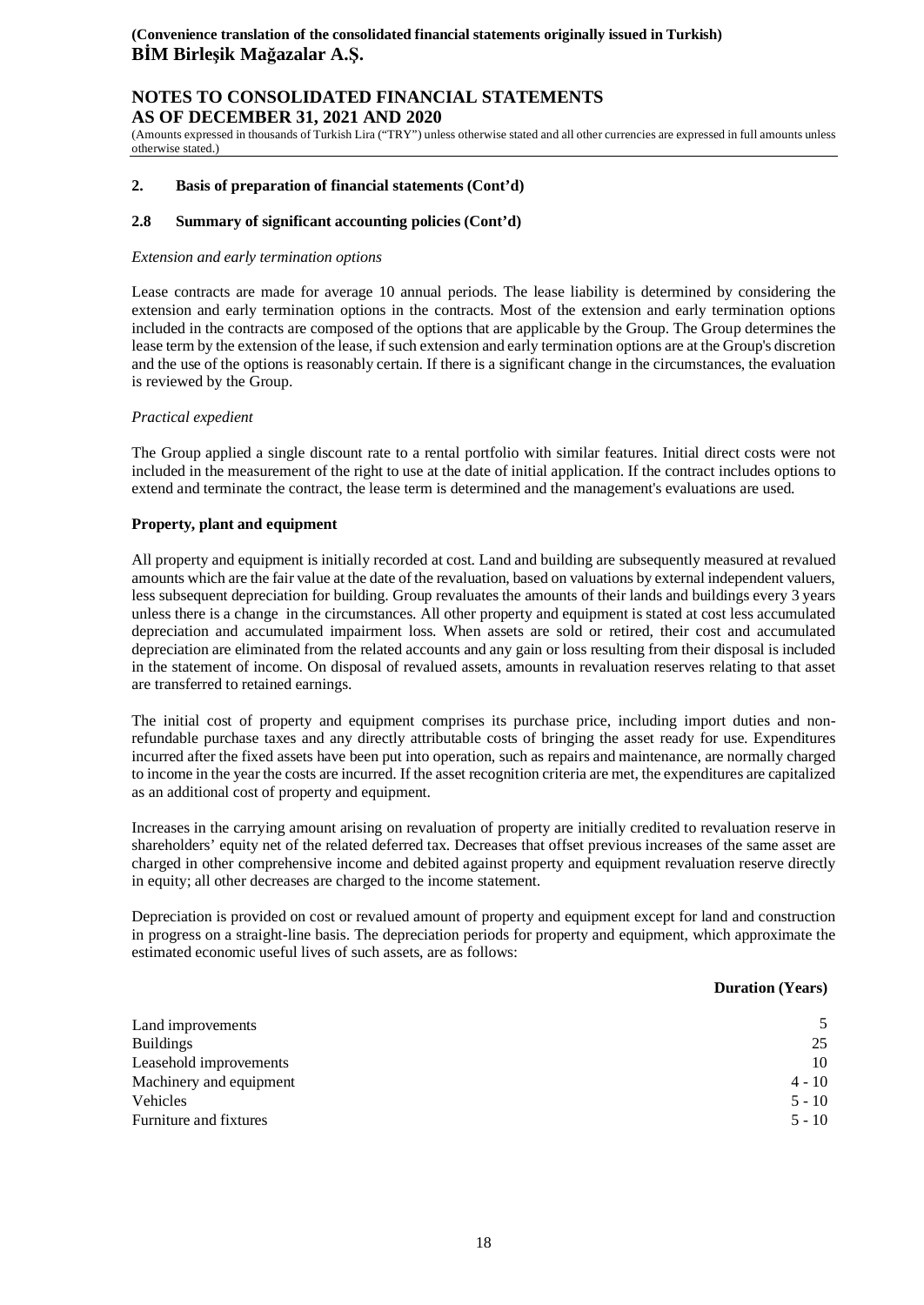## **NOTES TO CONSOLIDATED FINANCIAL STATEMENTS AS OF DECEMBER 31, 2021 AND 2020**

(Amounts expressed in thousands of Turkish Lira ("TRY") unless otherwise stated and all other currencies are expressed in full amounts unless otherwise stated.)

#### **2. Basis of preparation of financial statements (Cont'd)**

#### **2.8 Summary of significant accounting policies (Cont'd)**

#### **Property, plant and equipment (Cont'd)**

The economic useful life, the present value and the depreciation method are regularly reviewed for possible effects of changes in estimates, the method used and the period of depreciation are closely aligned with the economic benefits to be gained from the related asset and are recognized on a prospective basis.

When a revaluated asset is sold, revaluation reserve account is transferred to retained earnings.

#### *Leasehold improvement*

The economic useful life for special costs is in line with the average duration of the lease contracts which is 10 years.

#### **Intangible assets**

Intangible assets which mainly comprise software rights are measured initially at cost. Intangible assets are recognized if it is probable that the future economic benefits that are attributable to the asset will flow to the enterprise; and the cost of the asset can be measured reliably. After initial recognition, intangible assets are measured at cost less accumulated amortization and any accumulated impairment losses. Intangible assets excluding development costs, created within the business are not capitalized and expenditure is charged against profits in the year in which it is incurred. The useful lives of intangible assets are assessed to be either finite or indefinite.

Intangible assets with finite lives are amortized on a straight-line basis over the best estimate of their useful lives. The amortization period and the amortization method for an intangible asset with a finite useful life are reviewed at least at each financial year-end.

Changes in the expected useful life or the expected pattern of consumption of future economic benefits embodied in the asset is accounted for by changing the amortization period or method, as appropriate, and treated as changes in accounting estimates. The amortization expense on intangible assets with finite lives is recognized in the statement of income in the expense category consistent with the function of the intangible asset.

The Group does not have any intangible assets with indefinite useful lives.

The carrying values of intangible assets are reviewed for impairment when events or changes in circumstances indicate that the carrying value may not be recoverable.

#### **Impairment of non-financial assets**

The carrying values of assets are reviewed for impairment when events or changes in circumstances indicate that the carrying amount of an asset may not be recoverable. Whenever the carrying amount of an asset exceeds its recoverable amount, an impairment loss is recognized in the statement of income.

The recoverable amount of property and equipment is the greater of net selling price and value in use. Value in use is the present value of estimated future cash flows expected to arise from the continuing use of an asset and from its disposal at the end of its useful life while the net selling price is the amount obtainable from the sale of an asset after cost of sales deducted. For the purposes of assessing impairment, assets are grouped by regions which are determined operationally (cash-generating units).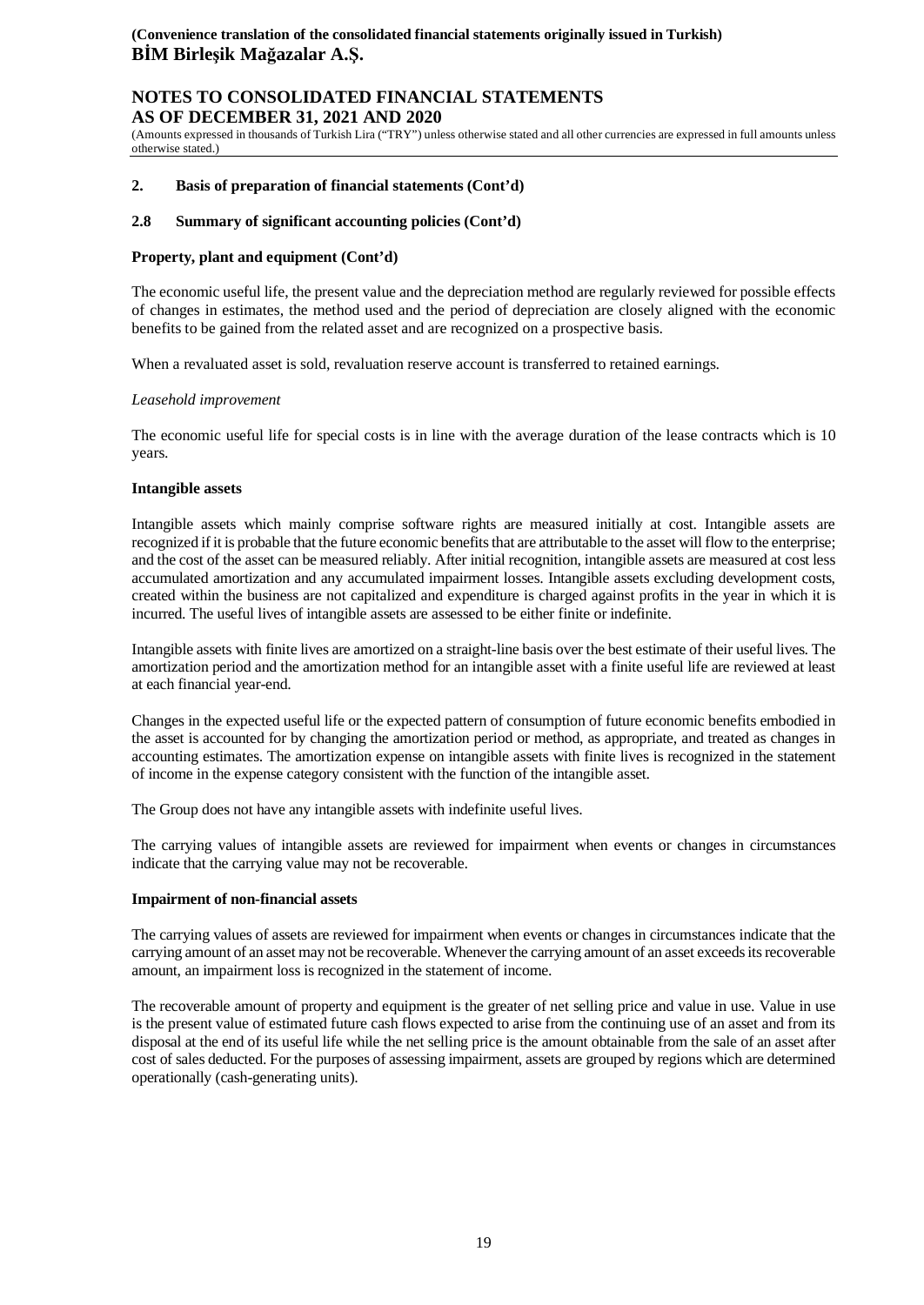## **NOTES TO CONSOLIDATED FINANCIAL STATEMENTS AS OF DECEMBER 31, 2021 AND 2020**

(Amounts expressed in thousands of Turkish Lira ("TRY") unless otherwise stated and all other currencies are expressed in full amounts unless otherwise stated.)

#### **2. Basis of preparation of financial statements (Cont'd)**

#### **2.8 Summary of significant accounting policies (Cont'd)**

#### **Financial assets**

#### **Classification**

The group classifies its financial assets in the following categories: loans and receivables, and available for sale. The classification depends on the purpose for which the financial assets were acquired. Management determines the classification of its financial assets at initial recognition.

#### *Financial assets measured at amortized cost*

Financial assets measured at amortized cost are non-derivative financial assets with fixed or determinable payments that are not quoted in an active market. They are included in current assets, except for maturities greater than 12 months after the end of the reporting period. These are classified as non-current assets. Trade receivables, cash and cash equivalents, lease certificate and investment funds are classified in this category

#### *Financial assets measured at fair value through other comprehensive income*

Financial assets measured at fair value through other comprehensive income are non-derivatives that are either designated in this category or not classified in any of the other categories. They are included in non-current assets unless the investment matures or management intends to dispose of it within 12 months of the end of the reporting period.

#### *Financial assets measured at fair value through profit or loss*

Financial assets at fair value through profit or loss consist of "financial asset", which are acquired to benefit from short-term price or other fluctuations in the market or which are a part of a portfolio aiming to earn profit in the short run, irrespective of the reason of acquisition, and kept for trading purposes. Financial assets that are measured by their fair value and associated with the profit or loss statement are initially reflected on the consolidated statement of financial position with their costs including the transaction cost. These financial assets are valued based on their fair value after they are recognised. Realized or unrealized profit and losses are recognised under "income from investing income/expense".

#### **Recognition and measurement**

Regular purchases and sales of financial assets are recognised on the trade-date the date on which the group commits to purchase or sell the asset. Investments are initially recognised at fair value plus transaction costs for all financial assets not carried at fair value through profit or loss. Financial assets carried at fair value through profit or loss are initially recognised at fair value, and transaction costs are expensed in the income statement. Financial assets are derecognised when the rights to receive cash flows from the investments have expired or have been transferred and the group has transferred substantially all risks and rewards of ownership. Financial assets measured at fair value through other comprehensive income and financial assets at fair value through profit or loss are subsequently carried at fair value. Financial assets measured at amortized cost are subsequently carried at amortised cost using the effective interest method.

Group may make an irrevocable election at initial recognition for particular investments in equity instruments that would otherwise not to be measured at fair value through profit or loss, to present subsequent changes in fair value in other comprehensive income. In such cases, dividends from those investments are accounted for under consolidated statement of income.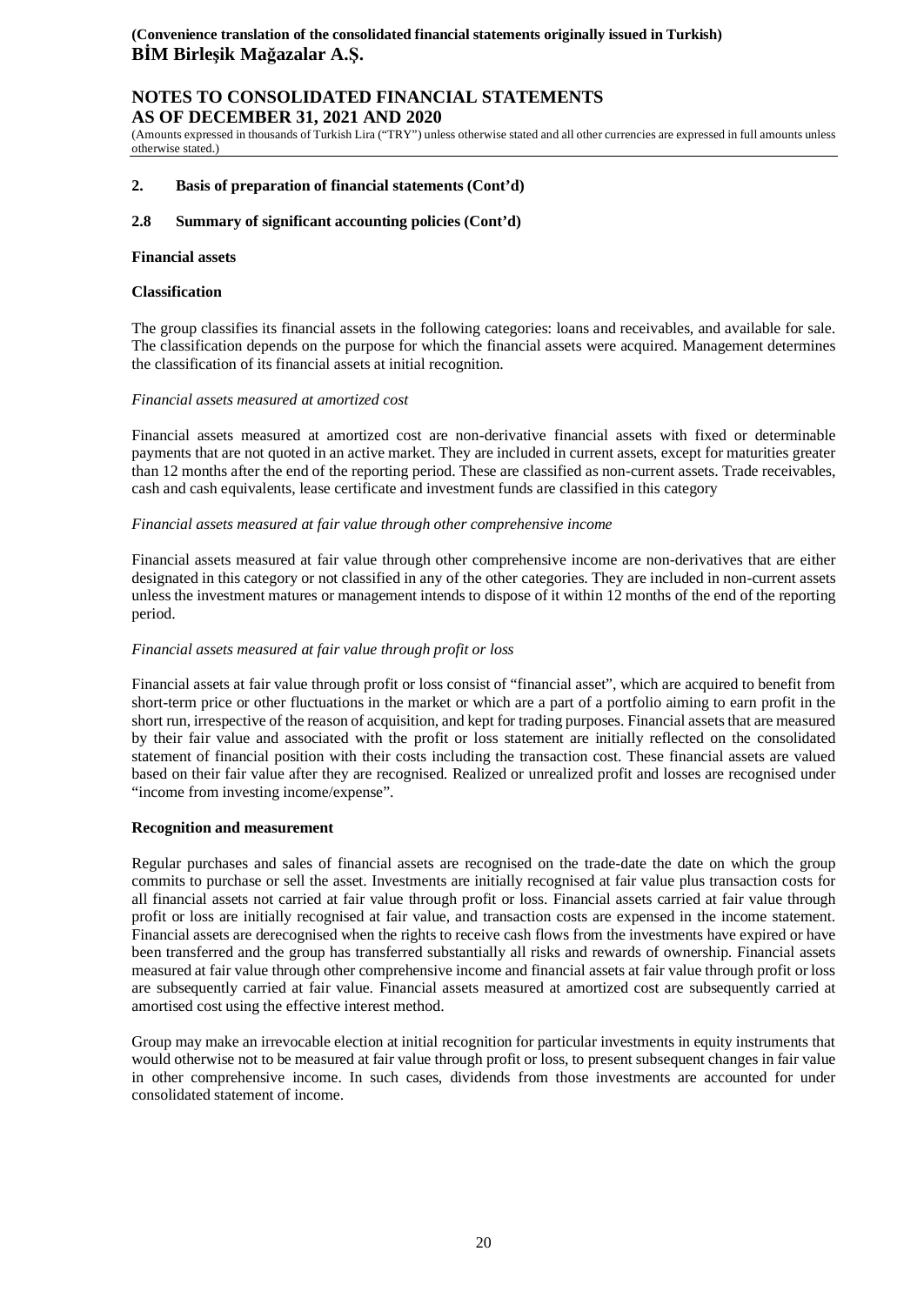## **NOTES TO CONSOLIDATED FINANCIAL STATEMENTS AS OF DECEMBER 31, 2021 AND 2020**

(Amounts expressed in thousands of Turkish Lira ("TRY") unless otherwise stated and all other currencies are expressed in full amounts unless otherwise stated.)

#### **2. Basis of preparation of financial statements (Cont'd)**

#### **2.8 Summary of significant accounting policies (Cont'd)**

#### **Offsetting financial instruments**

Financial assets and liabilities are offset and the net amount reported in the balance sheet when there is a legally enforceable right to offset the recognised amounts and there is an intention to settle on a net basis or realize the asset and settle the liability simultaneously.

#### **Recognition and derecognition of financial assets and liabilities**

The Group recognizes a financial asset or financial liability in its balance sheet when only when it becomes a party to the contractual provisions of the instrument. The Group derecognizes a financial asset or a portion of it only when the control on rights under the contract is discharged. The Group derecognizes a financial liability when the obligation under the liability is discharged or cancelled or expires.

All the normal sales or purchase transactions of financial assets are recorded at the transaction date that the Group guaranteed to purchase or sell the financial asset. These transactions generally require the transfer of financial asset in the period specified by the general conditions and the procedures in the market.

All regular way financial asset purchase and sales are recognized at the date of the transaction, the date the Group committed to purchase or sell.

#### **Impairment of financial assets**

The Group assesses at each balance sheet date whether a financial asset is impaired.

#### *Financial assets measured at amortized cost*

If there is objective evidence that an impairment loss on assets carried at amortized cost has been incurred, the amount of the loss is measured as the difference between the asset's carrying amount and the present value of estimated future cash flows (excluding future expected credit losses that have not been incurred) discounted at the financial asset's original effective interest rate.

The carrying amount of the asset is reduced through use of an allowance account. The amount of the loss is recognized in the consolidated statement of income.

If, in a subsequent period, the amount of the impairment loss decreases and the decrease can be related objectively to an event occurring after the impairment was recognized, the previously recognized impairment loss is reversed, to the extent that the carrying value of the asset does not exceed its amortized cost at the reversal date.

Provision for impairment is provided when there is an objective evidence of uncollectibility of trade receivables. Reserve is provided for the overdue uncollectible receivables. Also portfolio reserve is provided for the not due receivables based on certain criteria. The carrying amount of the receivable is reduced through use of an allowance account.

When securities classified as available for sale are sold or impaired, the accumulated fair value adjustments recognised in equity are included in the income statement as 'Gains and losses from investment securities'.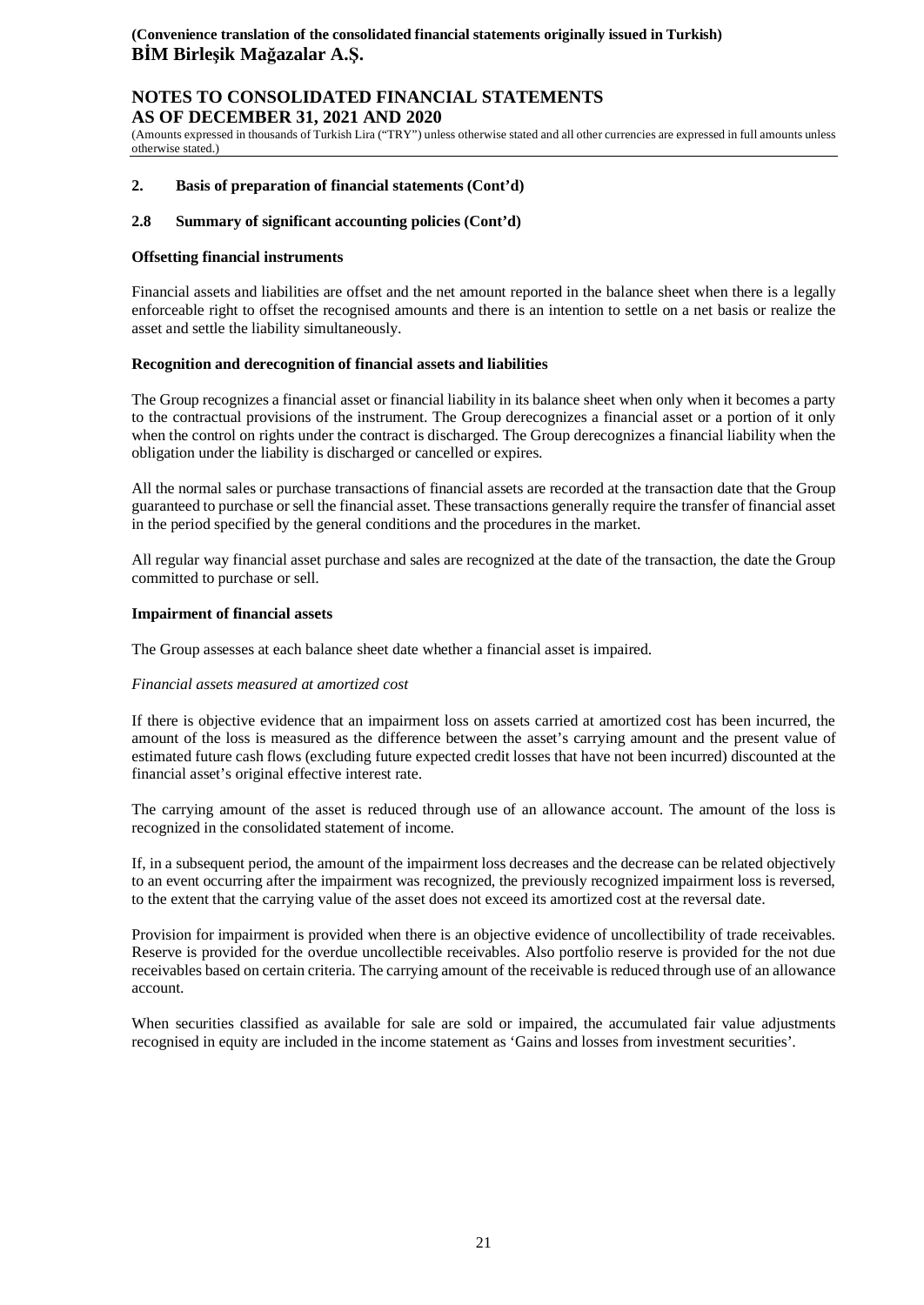## **NOTES TO CONSOLIDATED FINANCIAL STATEMENTS AS OF DECEMBER 31, 2021 AND 2020**

(Amounts expressed in thousands of Turkish Lira ("TRY") unless otherwise stated and all other currencies are expressed in full amounts unless otherwise stated.)

#### **2. Basis of preparation of financial statements (Cont'd)**

#### **2.8 Summary of significant accounting policies (Cont'd)**

#### **Trade payables**

Trade payables which generally have an average of 68 days term (December 31, 2020: 58 days) are initially recorded at original invoice amount and carried at amortized cost less due date expense. Due date expense is accounted for under cost of sales. This amount is the fair value of consideration to be paid in the future for goods and services received, whether or not billed.

#### **Gift cards recognition**

The gift cards that the Group sells to customers are classified under deferred income. Revenue is recognised when these gift cards are used by the customers.

#### **Borrowing costs**

Borrowing costs that are directly attributable to the acquisition, construction or production of a qualifying asset shall be capitalized as part of the cost of that asset. Such borrowing costs are capitalized as part of the cost of the asset when it is probable that they will result in future economic benefits to the entity and the costs can be measured reliably. Other borrowing costs are recognized as an expense in the period in which they are incurred.

#### **Foreign currency transactions**

Transactions in foreign currencies during the period have been translated at the exchange rates prevailing at the dates of such transactions. Exchange rate differences arising on reporting monetary items at rates different from those at which they were initially recorded or on the settlement of monetary items or are recognized in the comprehensive income statement in the period in which they arise.

Foreign currency conversion rates used by the Group for the related period ended are as follows:

|                   | <b>US Dollars/TRY (full)</b> | EUR/TRY (full) | <b>GBP/TRY</b> (full) |
|-------------------|------------------------------|----------------|-----------------------|
| December 31, 2021 | 13.3290                      | 15,0867        | 17.9667               |
| December 31, 2020 | 7.3405                       | 9,0079         | 9.9438                |

#### **Earnings per share**

Earnings per share are determined by dividing net income by the weighted average number of shares that have been outstanding during the period concerned.

In Turkey, companies can raise their share capital by distributing "Bonus Shares" to shareholders from retained earnings. In computing earnings per share, such "Bonus Share" distributions are assessed as issued shares. Accordingly, the retrospective effect for those share distributions is taken into consideration in determining the weighted-average number of shares outstanding used in this computation.

#### **Events after balance sheet date**

Post year/period-end events that provide additional information about the Group's position at the balance sheet date (adjusting events), are reflected in the financial statements. Post year/period-end events that are not adjusting events are disclosed in the notes when material.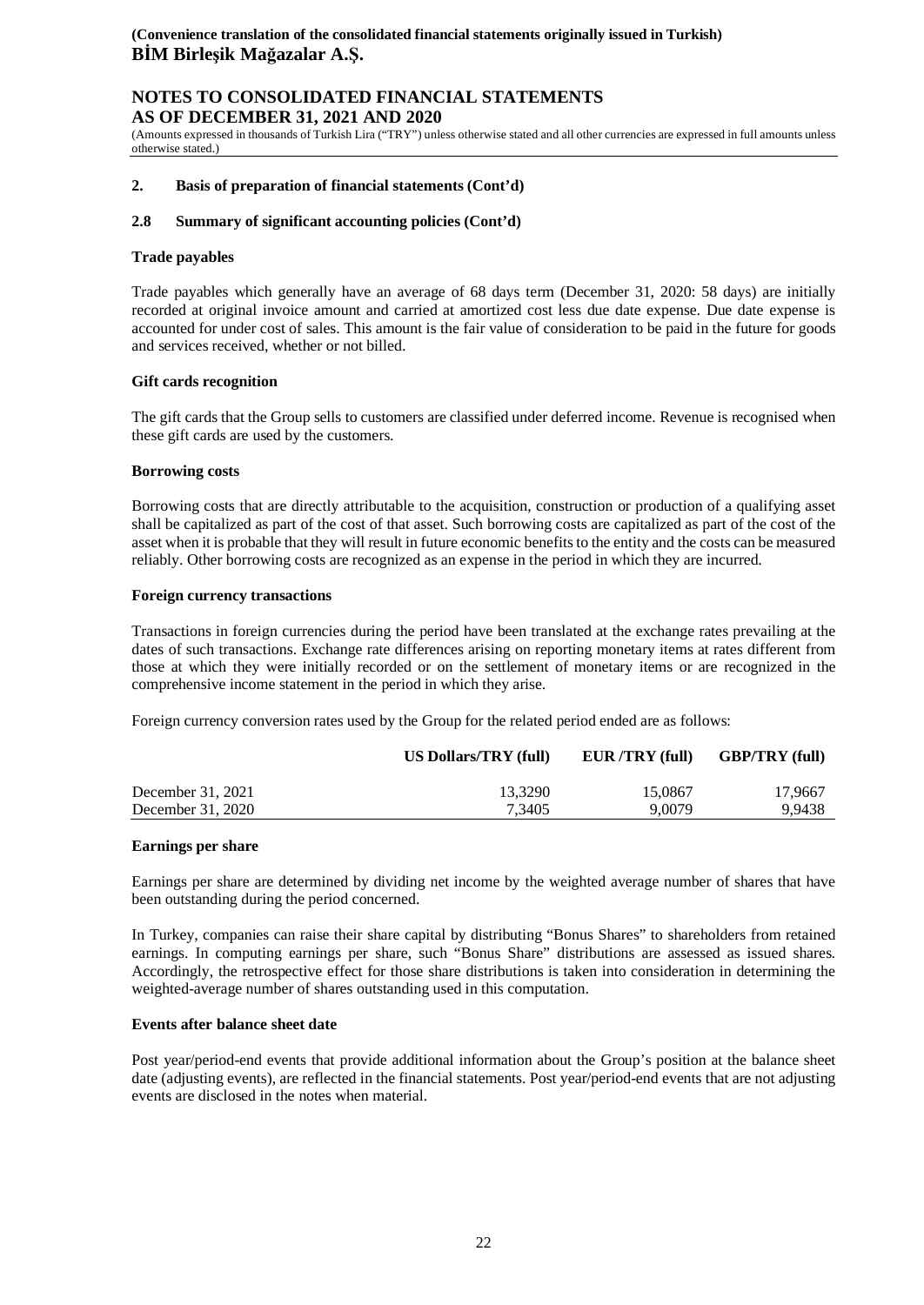## **NOTES TO CONSOLIDATED FINANCIAL STATEMENTS AS OF DECEMBER 31, 2021 AND 2020**

(Amounts expressed in thousands of Turkish Lira ("TRY") unless otherwise stated and all other currencies are expressed in full amounts unless otherwise stated.)

#### **2. Basis of preparation of financial statements (Cont'd)**

#### **2.8 Summary of significant accounting policies (Cont'd)**

#### **Provisions, contingent assets and contingent liabilities**

#### *i) Provisions*

Provisions are recognized when the Group has a present obligation (legal or constructive) as a result of a past event, it is probable that an outflow of resources embodying economic benefits will be required to settle the obligation and a reliable estimate can be made of the amount of the obligation. If the effect of the time value of money is material, provisions are determined by discounting the expected future cash flows at a pre-tax rate that reflects current market assessments of the time value of money and, where appropriate, the risks specific to the liability. Where discounting is used, the increase in the provision due to the passage of time is recognized as interest expense.

#### *ii) Contingent assets and liabilities*

A contingent asset is not recognised in the financial statements but disclosed when an inflow of economic benefits is probable. Contingent liabilities are not recognised in the financial statements but they are disclosed only, unless the possibility of an outflow of resources embodying economic benefits is probable.

#### **Related parties**

- a) A person or a close member of that person's family is related to a reporting entity if that person:
	- i) Has control or joint control over the reporting entity,
	- ii) Has significant influence over the reporting entity, or,
	- iii) Is a member of the key management personnel of the reporting entity or of a parent of the reporting entity.
- b) An entity is related to a reporting entity if any of the following conditions applies:
	- i) The entity and the reporting entity are members of the same group,
	- ii) One entity is an associate or joint venture of the other entity (or an associate or joint venture of a member of a group of which the other entity is a member),
	- iii) Both entities are joint ventures of the same third party,
	- iv) One entity is a joint venture of a third entity and the other entity is an associate of the third entity,
	- v) The entity is a post-employment benefit plan for the benefit of employees of either the reporting entity or an entity related to the reporting entity. If the reporting entity is itself such a plan, the sponsoring employers are also related to the reporting entity,
	- vi) The entity is controlled or jointly controlled by a person identified in (a),
	- vii) A person identified in (a)(i) has significant influence over the entity or is a member of the key management personnel of the entity (or of a parent of the entity).

#### **Income taxes**

#### **Current Income Taxes and Deferred Tax**

The tax expense for the period comprises current and deferred tax. Tax is recognized in the statement of income, except to the extent that it relates to items recognized directly in equity or other comprehensive income. In such case, the tax is recognized in shareholders' equity or other comprehensive income.

The current period tax on income is calculated for the Group's subsidiaries, associates and joint ventures considering the tax laws that are applicable in the countries where they operate.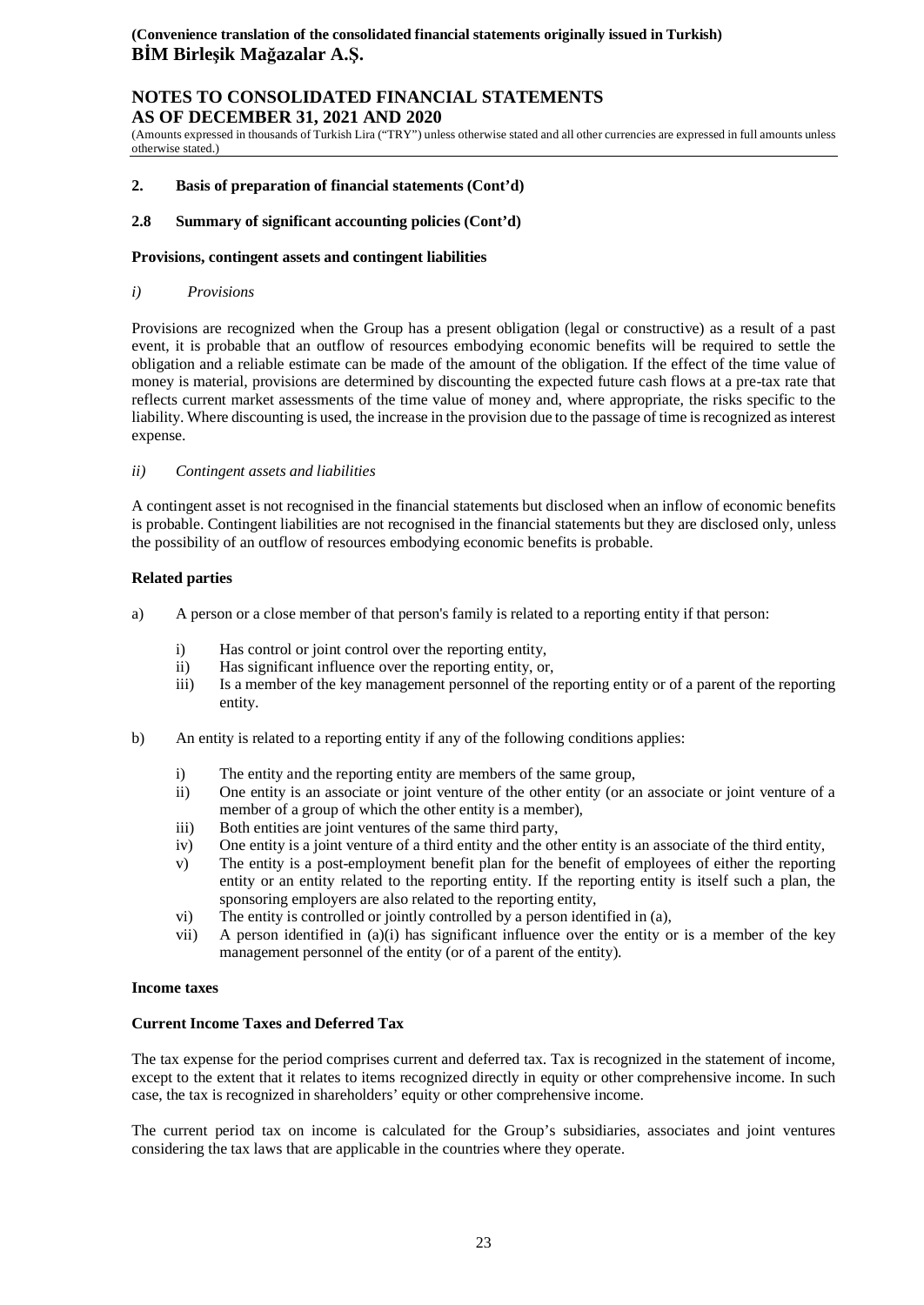## **NOTES TO CONSOLIDATED FINANCIAL STATEMENTS AS OF DECEMBER 31, 2021 AND 2020**

(Amounts expressed in thousands of Turkish Lira ("TRY") unless otherwise stated and all other currencies are expressed in full amounts unless otherwise stated.)

#### **2. Basis of preparation of financial statements (Cont'd)**

#### **2.8 Summary of significant accounting policies (Cont'd)**

#### **Income taxes (Cont'd)**

Deferred tax liability or asset is recognized on differences between the carrying amounts of assets and liabilities in the financial statements and the corresponding tax bases which are used in the computation of taxable profit. However, deferred income tax is not accounted for if it arises from initial recognition of an asset or liability in a transaction other than a business combination that at the time of the transaction affects neither accounting nor taxable profit or loss. Deferred income tax is determined using tax rates and tax regulations that have been enacted or substantially enacted by the balance sheet date and are expected to apply when the related deferred income tax asset is realized or the deferred income tax liability is settled.

The main temporary differences are from the time differences between carrying amount of tangible assets and their tax base amounts, the available expense accruals that are subject to tax and tax allowances that are not utilized.

Deferred tax liabilities are recognized for all taxable temporary differences, where deferred tax assets resulting from deductible temporary differences are recognized to the extent that it is probable that future taxable profit will be available against which the deductible temporary difference can be utilized.

When the deferred tax assets and deferred tax liabilities relate to income taxes levied by the same taxation authority and there is a legally enforceable right to set off current tax assets against current tax liabilities, deferred tax assets and deferred tax liabilities are offset accordingly.

#### **Statement of Cash Flows**

The Group prepares statements of cash flows as an integral part of its of financial statements to enable financial statement analysis about the change in its net assets, financial structure and the ability to direct cash flow amounts and timing according to evolving conditions. Cash flows include those from operating activities, working capital, investing activities and financing activities.

Cash flows from operating activities represent the cash flows generated from the Group's activities. Cash flows related to investing activities represent the cash flows that are used in or provided from the investing activities of the Group (fixed investments and financial investments).

Cash flows arising from financing activities represent the cash proceeds from the financing activities of the Group and the repayments of these funds.

#### **Employee Benefits**

#### **a) Defined benefit plans:**

In accordance with existing social legislation in Turkey, the Company is required to make lump-sum termination indemnity payments to each employee who has completed over one year of service with the Company and whose employment is terminated due to retirement or for reasons other than resignation or misconduct. As detailed in Note 15, the employee benefit liability is provided for in accordance with TAS 19 "Employee Benefits" and is based on an independent actuarial study.

Actuarial gains and losses that calculated by professional actuaries, are recognized in the actuarial gain/loss fund regarding employee termination benefits in the equity. Recognized gains and losses shall not be transferred to comprehensive statement of income in the following periods. Reserve for employee termination benefits is recognized to financial statements that calculated with the discount rate estimated by professional actuarial.

#### **b) Unused vacation**

Unused vacation rights accrued in the consolidated financial statements represents estimated total provision for potential liabilities related to employees' unused vacation days as of the balance sheet date.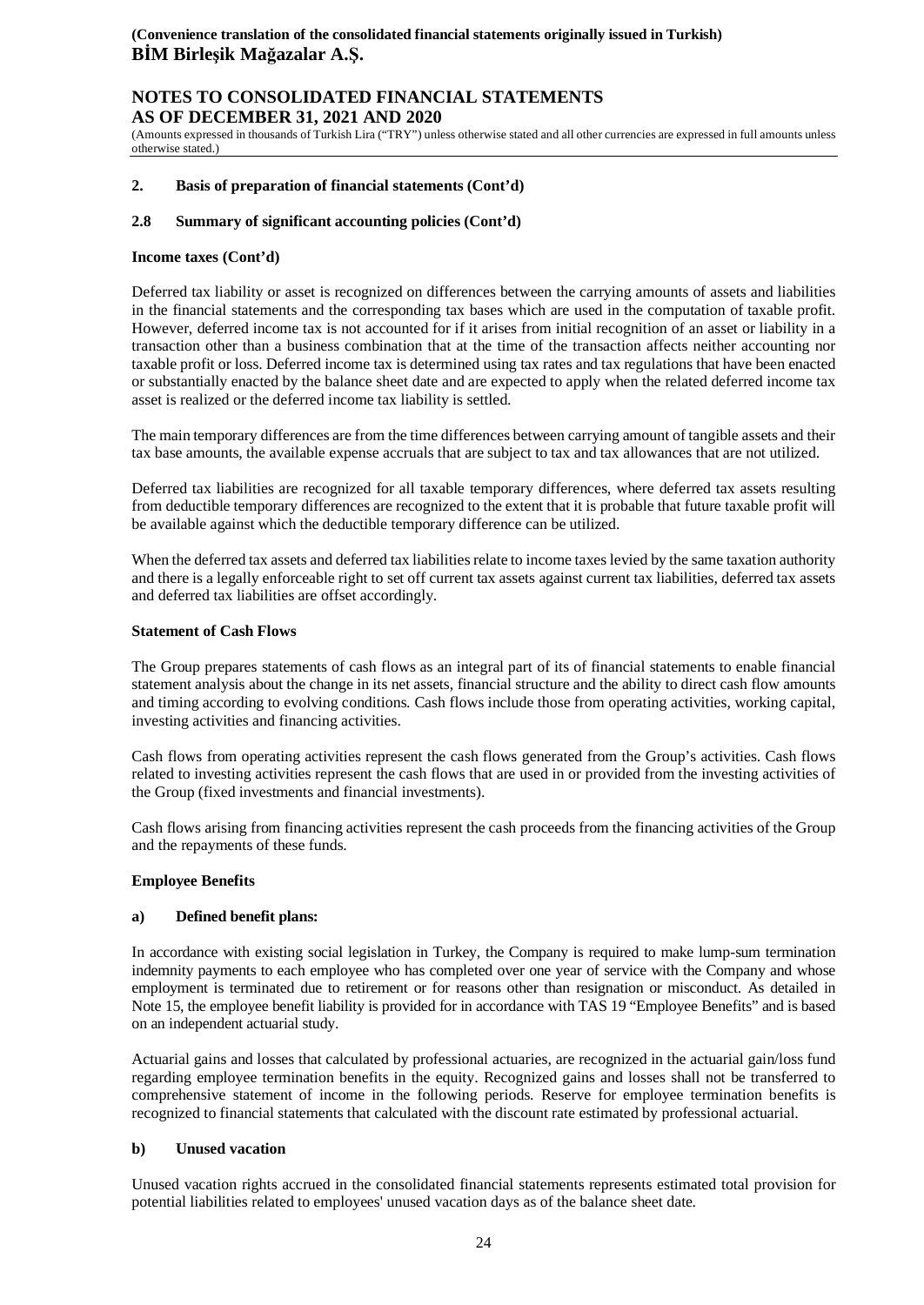## **NOTES TO CONSOLIDATED FINANCIAL STATEMENTS AS OF DECEMBER 31, 2021 AND 2020**

(Amounts expressed in thousands of Turkish Lira ("TRY") unless otherwise stated and all other currencies are expressed in full amounts unless otherwise stated.)

#### **3. Segment reporting**

Operating segments are reported in a manner consistent with the internal reporting provided to the chief operating decision makers of the Group. The chief operating decision makers, who are responsible for allocation resources and assessing performance of the operating segments, have been identified as the senior management that makes strategic decisions.

The senior management of the Group makes strategic decisions as a whole over the operations of the Group as the Group operates in a single industry and operations outside Turkey do not present an important portion in overall operations. Based on those reasons, there is a single reportable segment in accordance with the provisions in TFRS 8 and segment reporting is not applicable.

#### **4. Cash and cash equivalents**

|                                         | <b>December 31, 2021</b> | December 31, 2020 |
|-----------------------------------------|--------------------------|-------------------|
| Cash on hand<br><b>Banks</b>            | 395.651                  | 358.499           |
| - Demand deposits                       | 370.973                  | 352.660           |
| - Profit share deposits                 | 578.429                  | 291.942           |
| Cash in transit                         | 152.005                  | 109.592           |
|                                         |                          |                   |
| Cash and cash equivalents               | 1.497.058                | 1.112.693         |
| Less: Accrual for profit share          | (195)                    | (289)             |
| Cash and cash equivalents for cash flow | 1.496.863                | 1.112.404         |

As of December 31, 2021 and 2020 there is no restricted cash. As of December 31, 2021, total profit share deposits are in TRY and US Dollars (December 31, 2020: TRY, US Dollars and EUR) and the gross rates profit share from participation banks are 15,00% for TRY, 1,25% for US Dollars per annum (December 31, 2020: for TRY gross %16,75 ,%1,62 for US Dollars and %0,99 for EUR per annum). Since the profit share deposits are not used for investment purposes by the Group, are readily convertible to a known amount of cash and be subject to an insignificant risk of changes in value, profit share deposits are classified as cash and cash equivalents.

#### **5. Financial assets**

#### **a) Short-term financial assets**

As of December 31, 2021 and December 31, 2020 Group's short-term financial investments, consisting out of lease certificates and real estate investment funds which are less than one-year maturity are detailed in the table below with their amortized cost value.

|                                                        | <b>December 31, 2021</b> December 31, 2020 |                      |
|--------------------------------------------------------|--------------------------------------------|----------------------|
| Lease certificate $(*)$<br>Real estate investment fund | 1.491.589<br>۰                             | 2.147.426<br>516.355 |
|                                                        | 1.491.589                                  | 2.663.781            |

(\*) As of December 31, 2021, lease certificates are denominated in TRY and the simple gross annual rate of return is 16,45% on average (December 31, 2020: TRY, gross annual 14,38%).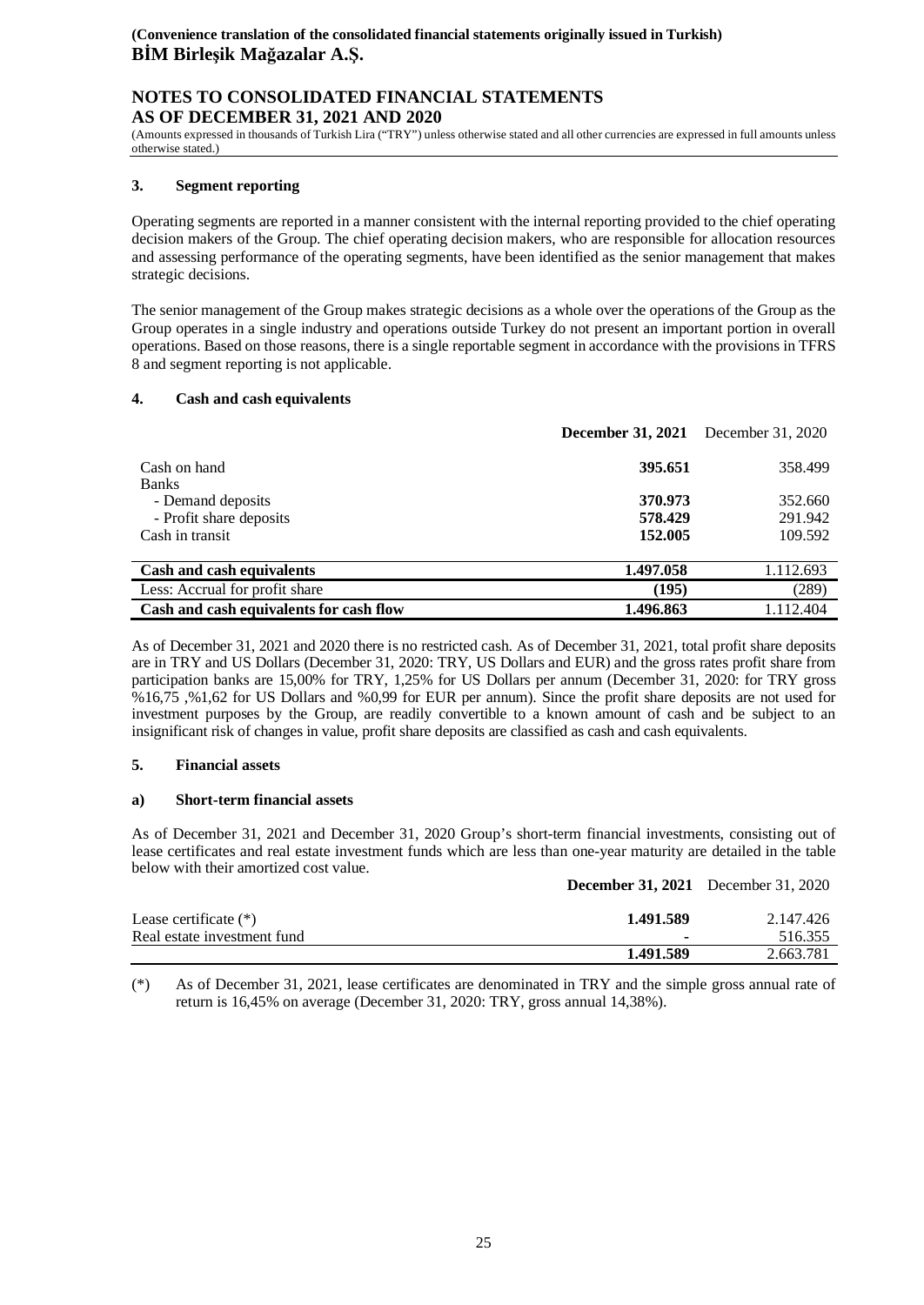## **NOTES TO CONSOLIDATED FINANCIAL STATEMENTS AS OF DECEMBER 31, 2021 AND 2020**

(Amounts expressed in thousands of Turkish Lira ("TRY") unless otherwise stated and all other currencies are expressed in full amounts unless otherwise stated.)

#### **5. Financial assets (Cont'd)**

#### **b) Long-term financial assets**

Financial investments amounting to TRY 977.555 as of December 31, 2021 are detailed below (December 31, 2020: TRY 523.420).

#### *i) Subsidiaries:*

The details of subsidiaries and associates financial investment of the Group are as below:

| Name of subsidiary                                                                     | <b>Share</b><br>$\frac{9}{6}$ | December 31,<br>2021 | Share<br>(96) | December 31,<br>2020 |
|----------------------------------------------------------------------------------------|-------------------------------|----------------------|---------------|----------------------|
| Ideal Standart Isletmecilik ve<br>Mümessillik San. ve Tic. A.Ş. ("İdeal Standart") (*) | 100                           | 12.590               | 100           | 12.590               |
|                                                                                        |                               | 12.590               |               | 12.590               |

(\*) İdeal Standart is carried at cost with the consideration of possible value and the financial results are not included in the scope of consolidation since the Group does not have any significant effect on the financial results of the Group; as of December 31, 2021, the total assets and liabilities of the current year are not more than 1% of the total assets and ceiling of the Group in the current year. Cost value of the financial investment reflects its fair value.

#### *ii) Financial assets measured at fair value through other comprehensive income:*

The details of financial assets measured at fair value through other comprehensive income and fair values of the Group are as below:

| Name of subsidiary                    | <b>Share</b> | December 31,       | Share | December 31,       |
|---------------------------------------|--------------|--------------------|-------|--------------------|
|                                       | $($ %)       | 2021               | (%)   | 2020               |
| FLO Mağazacılık ve Pazarlama A.S. (*) | 11.5         | 964.965<br>964.965 | 11.5  | 510.830<br>510.830 |

(\*) As of December 31, 2021 the fair value of available-for-sale financial asset is calculated by using discounted cash flow analysis method with discount rate used as 22,9% and the final growth rate used as 34.6%.

The movement table of the Group's financial investment revaluation fund is as follows:

|                                                  | 2021     | 2020     |
|--------------------------------------------------|----------|----------|
| Beginning of term $-1$ January                   | 347.633  | 313.519  |
| Valuation effect of the disposed financial asset |          | (18.763) |
| Valuation increase                               | 454.135  | 55.660   |
| Deferred tax effect due to valuation increase    | (22.707) | (2.783)  |
| <b>Closing - 31 December</b>                     | 779.061  | 347.633  |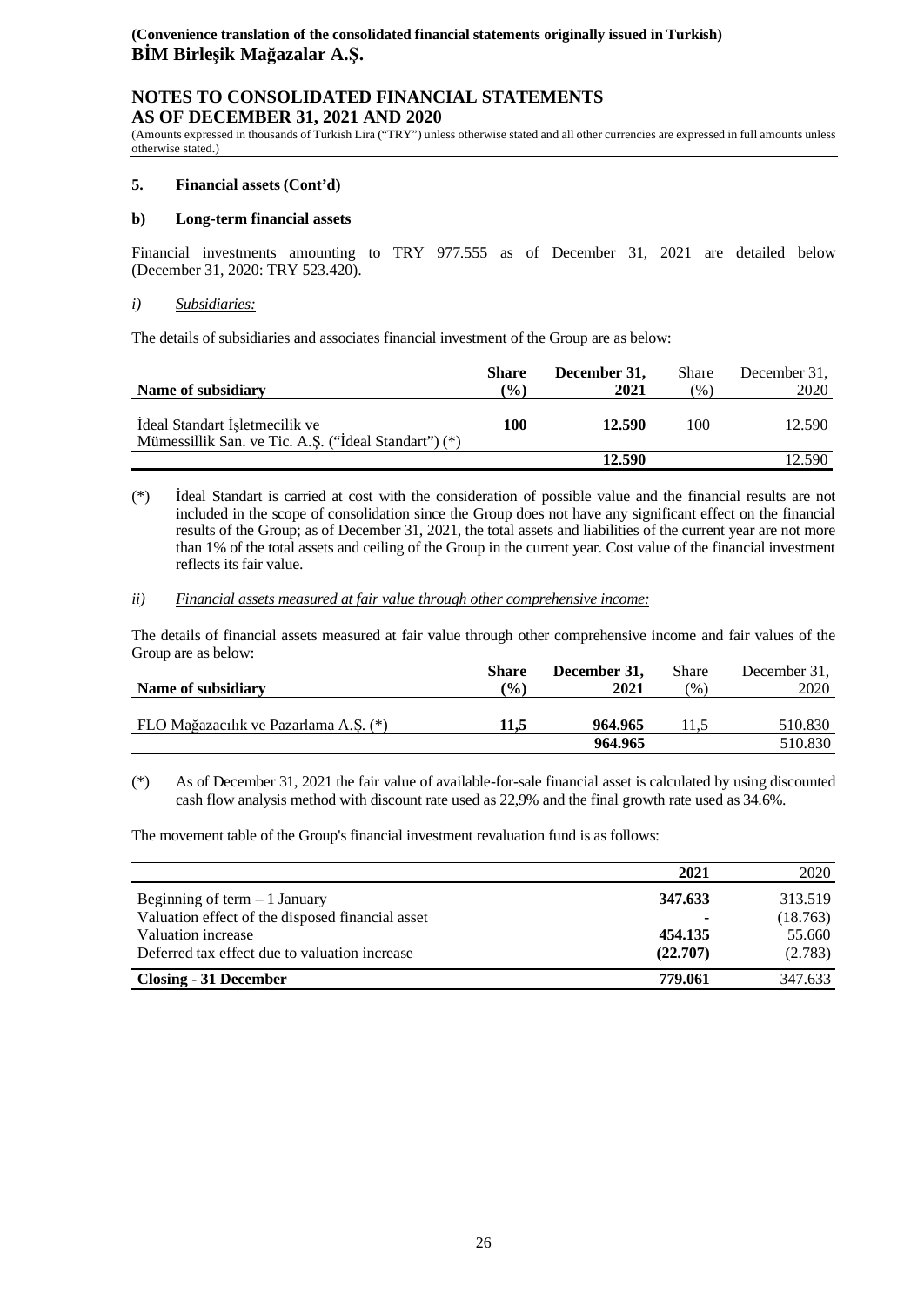## **NOTES TO CONSOLIDATED FINANCIAL STATEMENTS AS OF DECEMBER 31, 2021 AND 2020**

(Amounts expressed in thousands of Turkish Lira ("TRY") unless otherwise stated and all other currencies are expressed in full amounts unless otherwise stated.)

## **6. Financial liabilities**

#### **a) Bank Loans**

As of December 31, 2021 the Group has short-term interest-free financial debt from banks amounting to TRY 101.175. These financial liabilities were closed on January 3, 2022 (December 31, 2020: TRY 131.421).

#### **b) Lease Liabilities**

| Short-term portion of long-term liabilities | December 31, 2021 | December 31, 2020 |
|---------------------------------------------|-------------------|-------------------|
|                                             |                   |                   |
| Lease liabilities                           | 1.691.718         | 1.246.206         |
|                                             | 1.691.718         | 1.246.206         |
| Long-term lease liabilities                 | December 31, 2021 | December 31, 2020 |
|                                             |                   |                   |
| Lease liabilities                           | 6.349.151         | 4.715.679         |
|                                             | 6.349.151         | 4.715.679         |
| <b>Total borrowings</b>                     | 8.040.869         | 5.691.885         |

As of the report date, the maturity dates of the financial liabilities are as follows:

|                       | December 31, 2021 | December 31, 2020 |
|-----------------------|-------------------|-------------------|
| Shorter than 3 months | 357.822           | 314.538           |
| 3 - 12 month          | 1.333.896         | 931.668           |
| More than 12 months   | 6.349.151         | 4.715.679         |
|                       | 8.040.869         | 5.961.885         |

Fair values are determined by using average effective annual financing rates.

As of 31 December 2021 and 2020, the movement table of the Group's liabilities arising from leasing transactions is as follows.

|                                                      | December 31, 2021 | December 31, 2020 |
|------------------------------------------------------|-------------------|-------------------|
| <b>Opening - January 1</b>                           | 5.961.885         | 4.264.567         |
| Cash outflows from payments of lease liabilities (-) | (1.536.659)       | (1.227.920)       |
| <b>Additions</b>                                     | 2.239.823         | 1.998.467         |
| Changes in financial expenses accrual (Note 23)      | 805.526           | 708.446           |
| Exchange rate differences                            | 62.795            | 25.346            |
| Changes in accruals arises from disposals (Note 21)  | 36.783            | 22.017            |
| Foreign currency translation differences             | 470.716           | 170.962           |
| <b>Closing - December 31</b>                         | 8.040.869         | 5.961.885         |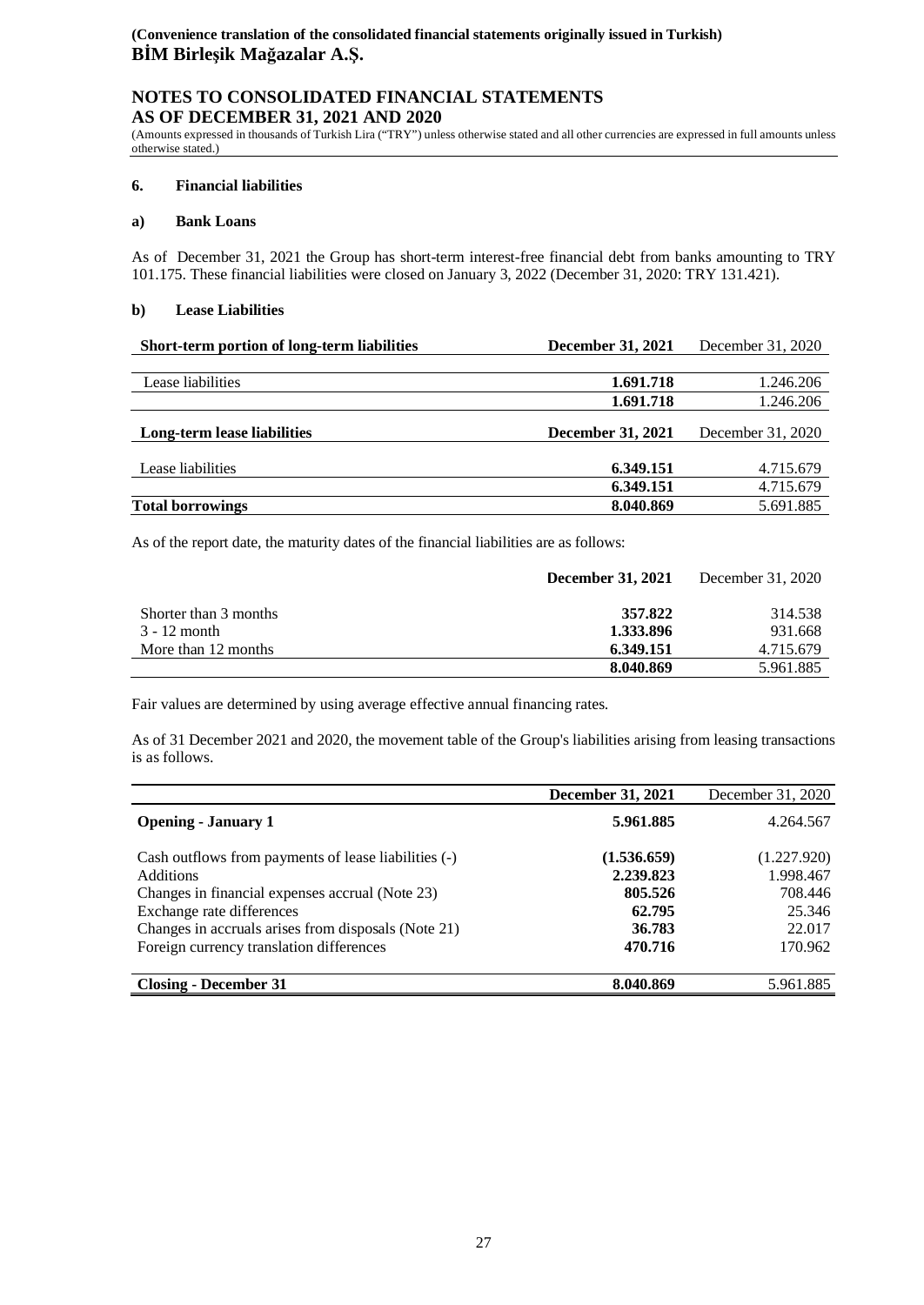## **NOTES TO CONSOLIDATED FINANCIAL STATEMENTS AS OF DECEMBER 31, 2021 AND 2020**

(Amounts expressed in thousands of Turkish Lira ("TRY") unless otherwise stated and all other currencies are expressed in full amounts unless otherwise stated.)

#### **7. Trade receivables and payables**

#### **a) Trade receivables from third parties**

|                                                    | <b>December 31, 2021</b> December 31, 2020 |           |
|----------------------------------------------------|--------------------------------------------|-----------|
| Credit card receivables<br>Other trade receivables | 3.773.763<br>1.652                         | 2.615.234 |
|                                                    | 3.775.415                                  | 2.615.234 |

As of December 31, 2021 the average term of credit card receivables is 17 days (December 31, 2020: 13 days).

#### **b) Trade payables due to third parties**

|                        | <b>December 31, 2021</b> | December 31, 2020 |
|------------------------|--------------------------|-------------------|
| Trade payables         | 11.363.096               | 8.173.781         |
| Rediscount expense (-) | (122.748)                | (83.434)          |
|                        | 11.240.348               | 8.090.347         |

As of December 31, 2021 the average term of trade payables is 68 days (December 31, 2020: 58 days). As of December 31, 2021 letters of guarantee, cheques and notes are amounting to TRY 625.513 and mortgages are amounting to TRY 23.426 (December 31, 2020: letters of guarantee, cheques and notes amounting to TRY 390.401 and mortgages amounting to TRY 13.546).

## **8. Other receivables**

| a)           | Other receivables from related parties | <b>December 31, 2021</b> | December 31, 2020 |
|--------------|----------------------------------------|--------------------------|-------------------|
|              | Receivables from related parties       | 23                       | 233               |
|              |                                        | 23                       | 233               |
| $\mathbf{b}$ | Other receivables from third parties   | <b>December 31, 2021</b> | December 31, 2020 |

## Other receivables **55.604** 13.321 Doubtful receivables **11.548** 11.548 Less: Allowance for doubtful receivables (11.508) (11.508) (11.548) **55.604** 13.321

Current period movement of allowance for doubtful receivables is as follows:

|                                                    | <b>December 31, 2021</b> December 31, 2020 |        |
|----------------------------------------------------|--------------------------------------------|--------|
| Balance at the beginning of the period – January 1 | 11.548                                     | 11.370 |
| Allowance for doubtful receivables                 |                                            | 186    |
| Collection in current year                         | (45)                                       | (8)    |
| Balance at the end of the period – December 31     | 11.508                                     | 11.548 |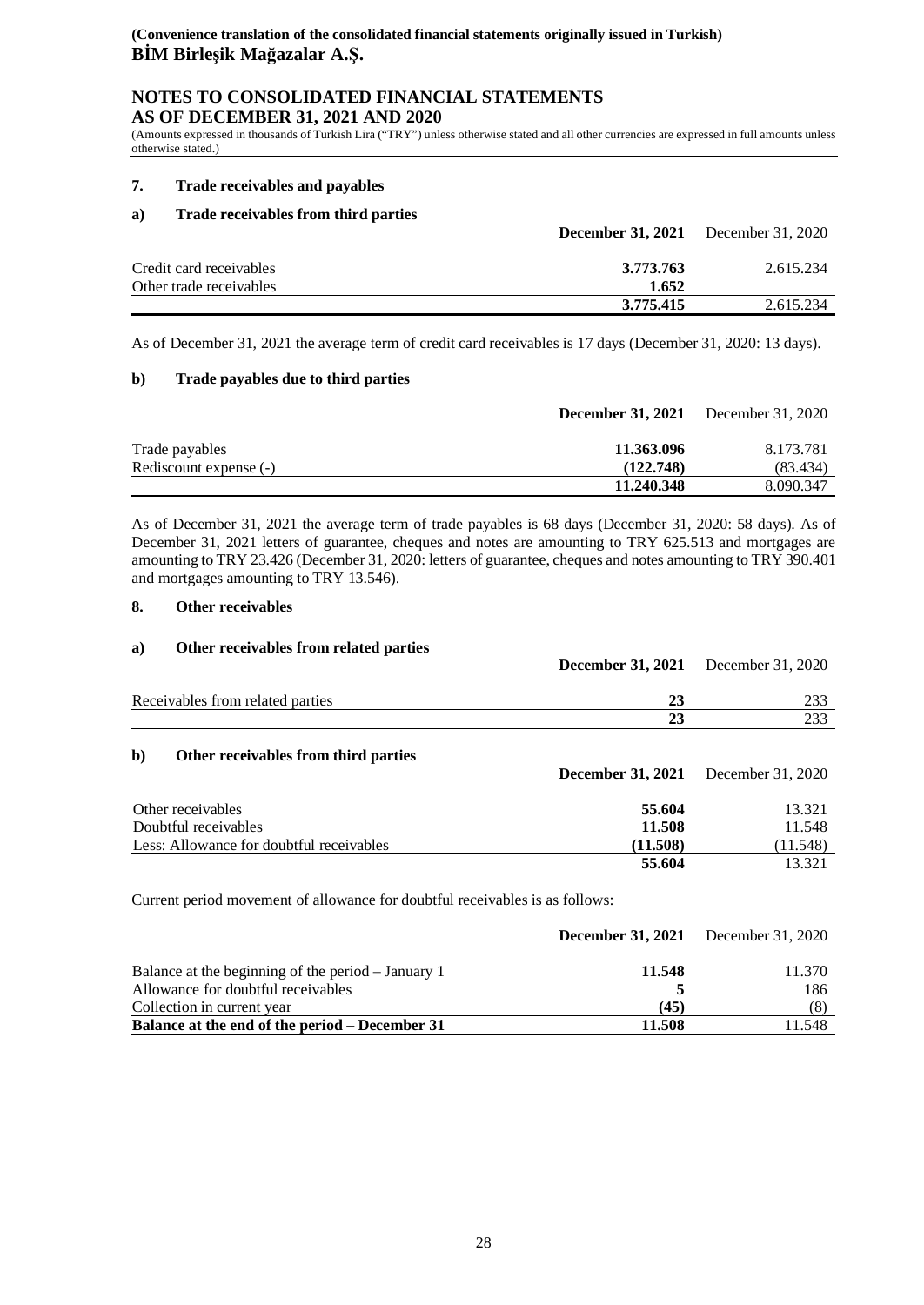## **NOTES TO CONSOLIDATED FINANCIAL STATEMENTS AS OF DECEMBER 31, 2021 AND 2020**

(Amounts expressed in thousands of Turkish Lira ("TRY") unless otherwise stated and all other currencies are expressed in full amounts unless otherwise stated.)

#### **9. Inventories**

|                                           | <b>December 31, 2021</b> December 31, 2020 |           |
|-------------------------------------------|--------------------------------------------|-----------|
| Trade goods, net                          | 6.666.107                                  | 4.214.854 |
| Other                                     | 41.544                                     | 19.788    |
| Allowance for impairment on inventory (-) | (14.711)                                   | (6.248)   |
|                                           | 6.692.940                                  | 4.228.394 |

Cost of inventories amounting to TRY 57.110.063 (December 31, 2020: TRY 45.373.720) was recognized under cost of sales.

The movement of impairment for inventories in 2021 and 2020 is as follows:

|                                                    | <b>December 31, 2021</b> December 31, 2020 |         |
|----------------------------------------------------|--------------------------------------------|---------|
| Balance at the beginning of the period - January 1 | 6.248                                      | 2.509   |
| Allowance cancellations                            | (6.248)                                    | (2.509) |
| Allowance for impairment                           | 14.711                                     | 6.248   |
| Balance at the end of the period - December 31     | 14.711                                     | 6.248   |

As of December 31, 2021 an allowance for impairment amounting to TRY 14.711 (December 31, 2020: TRY 6.248) has been made for trade goods.

#### **10. Property, plant and equipment**

The movements of property and equipment and the related accumulated depreciation for the periods ended December 31, 2021 and 2020 are as follows:

|                                |             |                  | <b>Additions</b> |           |                     | <b>Currency</b> |              |
|--------------------------------|-------------|------------------|------------------|-----------|---------------------|-----------------|--------------|
|                                | January 1,  |                  | due to           |           |                     | translation     | December 31, |
|                                | 2021        | <b>Additions</b> | acqusition       |           | Disposals Transfers | differences     | 2021         |
|                                |             |                  |                  |           |                     |                 |              |
| <b>Cost or revalued amount</b> |             |                  |                  |           |                     |                 |              |
| Land                           | 1.353.235   | 87.964           | 3.553            |           | $\blacksquare$      | 18.983          | 1.463.735    |
| Land improvements              | 21.645      | 6.346            | 13.059           | (38)      | $\blacksquare$      |                 | 41.012       |
| <b>Buildings</b>               | 2.099.605   | 78.933           | 379              | (3.153)   | 167.664             | 13.235          | 2.356.663    |
| Machinery and equipment        | 2.022.969   | 661.799          | 2.393            | (50.148)  | 28.216              | 217.046         | 2.882.275    |
| Vehicles                       | 373.422     | 128.918          | 269              | (13.431)  | 5.384               | 36.496          | 531.058      |
| Furniture and fixtures         | 754.000     | 308.582          | 1.748            | (32.803)  | 11.913              | 56.101          | 1.099.541    |
| Leasehold improvements         | 1.740.619   | 523.007          |                  | (20.326)  | 31.340              | 287.677         | 2.562.317    |
| Construction in progress       | 91.837      | 404.083          | 2.132            | (1.374)   | (244.517)           |                 | 252.161      |
|                                | 8.457.332   | 2.199.632        | 23.533           | (121.273) | $\blacksquare$      | 629.538         | 11.188.762   |
| <b>Less: Accumulated</b>       |             |                  |                  |           |                     |                 |              |
| depreciation                   |             |                  |                  |           |                     |                 |              |
| Land improvements              | (13.887)    | (3.939)          | (8.403)          | 21        | $\blacksquare$      |                 | (26.208)     |
| <b>Buildings</b>               |             | (133.934)        | (329)            | 117       |                     | (901)           | (135.047)    |
| Machinery and equipment        | (850.163)   | (226.143)        | (1.322)          | 36.296    | $\blacksquare$      | (172.022)       | (1.213.354)  |
| Vehicles                       | (211.152)   | (70.541)         | (227)            | 9.911     | $\blacksquare$      | (24.246)        | (296.255)    |
| Furniture and fixtures         | (418.314)   | (135.633)        | (1.210)          | 28.796    | -                   | (36.376)        | (562.737)    |
| Leasehold improvements         | (732.863)   | (187.196)        |                  | 11.622    | $\blacksquare$      | (176.422)       | (1.084.859)  |
| Net book value                 | (2.226.379) | (757.386)        | (11.491)         | 86.763    | $\blacksquare$      | (409.967)       | (3.318.460)  |
|                                | 6.230.953   |                  |                  |           |                     |                 | 7.870.302    |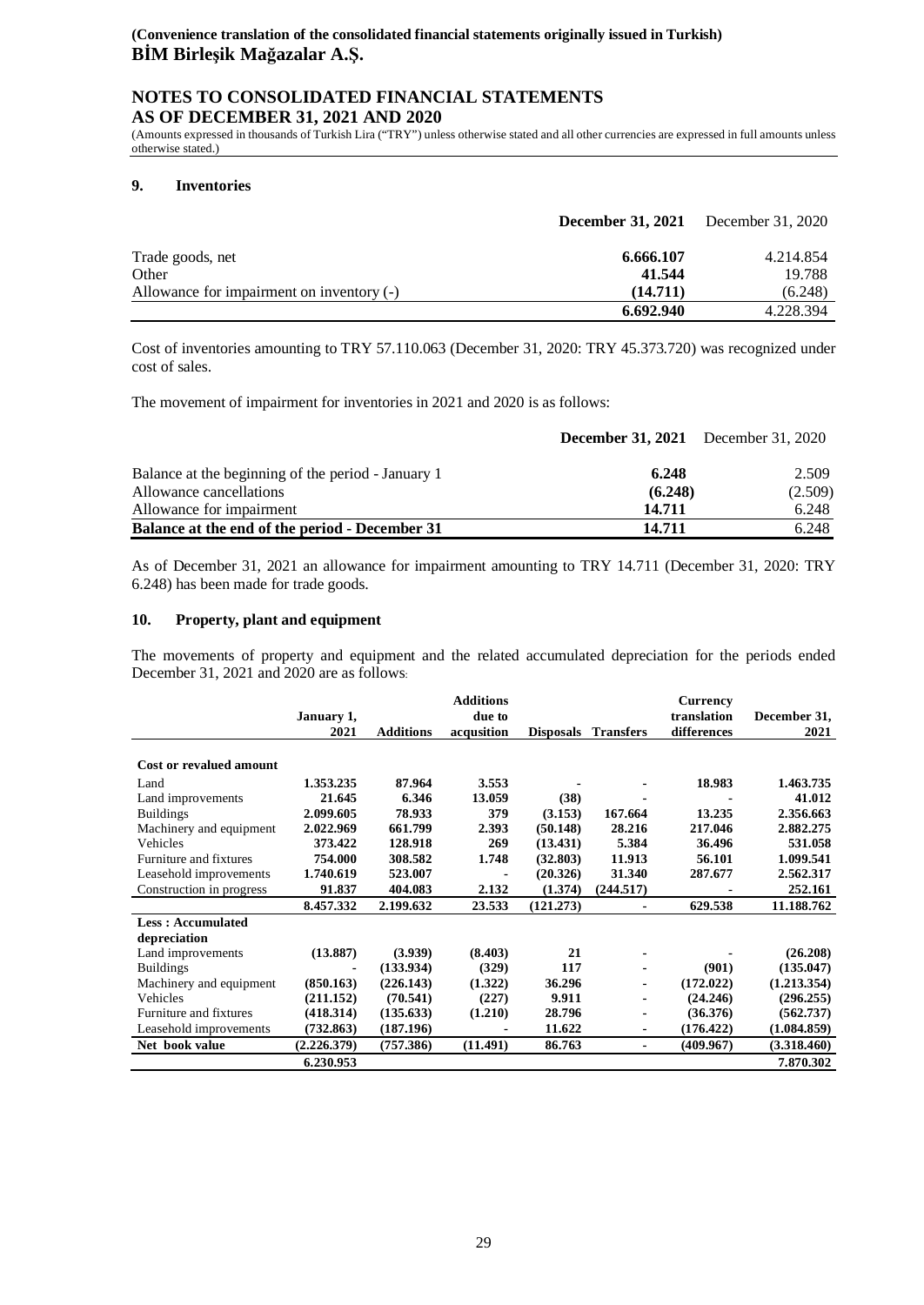## **NOTES TO CONSOLIDATED FINANCIAL STATEMENTS AS OF DECEMBER 31, 2021 AND 2020**

(Amounts expressed in thousands of Turkish Lira ("TRY") unless otherwise stated and all other currencies are expressed in full amounts unless otherwise stated.)

#### **10. Property, plant and equipment (Cont'd)**

|                                | January 1,<br>2020 |                     | <b>Additions Disposals Transfers</b> |                          |                          |                          | <b>Netoff Revaluation Impairment differences</b> | <b>Currency</b> | translation December31,<br>2020 |
|--------------------------------|--------------------|---------------------|--------------------------------------|--------------------------|--------------------------|--------------------------|--------------------------------------------------|-----------------|---------------------------------|
| <b>Cost or revalued amount</b> |                    |                     |                                      |                          |                          |                          |                                                  |                 |                                 |
| Land                           | 848.638            | 38.801              | (9)                                  |                          |                          | 459.142                  |                                                  | 6.663           | 1.353.235                       |
| Land improvements              | 18.988             | 2.647               | (67)                                 | 77                       |                          |                          | $\overline{\phantom{a}}$                         |                 | 21.645                          |
| <b>Buildings</b>               | 1.490.946          | 53.942              | $\overline{\phantom{a}}$             |                          | 126.710 (215.121)        | 641.217                  | (2.341)                                          | 4.252           | 2.099.605                       |
| Machinery and equipment        | 1.560.375          | 415.487             | (36.524)                             | 14.994                   |                          |                          |                                                  | 68.637          | 2.022.969                       |
| Vehicles                       | 306.548            | 65.759              | (10.856)                             | 564                      |                          |                          | $\overline{\phantom{a}}$                         | 11.407          | 373.422                         |
| Furniture and fixtures         | 577.200            | 177.375             | (21.652)                             | 3.910                    |                          |                          | $\overline{\phantom{a}}$                         | 17.167          | 754.000                         |
| Leasehold improvements         | 1.330.996          | 320.660             | (23.628)                             | 14.346                   |                          |                          | $\overline{\phantom{a}}$                         | 98.245          | 1.740.619                       |
| Construction in progress       | 44.193             | 208.030             |                                      | (160.601)                |                          |                          |                                                  | 215             | 91.837                          |
|                                |                    | 6.177.884 1.282.701 | (92.736)                             |                          | $-(215.121)$             | 1.100.359                | (2.341)                                          | 206.586         | 8.457.332                       |
| <b>Less: Accumulated</b>       |                    |                     |                                      |                          |                          |                          |                                                  |                 |                                 |
| depreciation                   |                    |                     |                                      |                          |                          |                          |                                                  |                 |                                 |
| Land improvements              | (11.283)           | (2.667)             | 63                                   |                          |                          |                          |                                                  |                 | (13.887)                        |
| <b>Buildings</b>               | (129.354)          | (85.238)            |                                      |                          | 215.121                  |                          | ٠                                                | (529)           |                                 |
| Machinery and equipment        | (660.056)          | (170.727)           | 29.626                               |                          |                          |                          |                                                  | (49.006)        | (850.163)                       |
| Vehicles                       | (156.549)          | (55.686)            | 8.909                                |                          |                          |                          |                                                  | (7.826)         | (211.152)                       |
| Furniture and fixtures         | (336.966)          | (91.473)            | 20.174                               |                          |                          |                          |                                                  | (10.049)        | (418.314)                       |
| Leasehold improvements         | (554.504)          | (137.470)           | 11.548                               | $\overline{\phantom{a}}$ | $\overline{\phantom{a}}$ | $\overline{\phantom{a}}$ | $\sim$                                           | (52.437)        | (732.863)                       |
|                                | (1.848.712)        | (543.261)           | 70.320                               | $\sim$                   | 215.121                  |                          |                                                  | (119.847)       | (2.226.379)                     |
| Net book value                 | 4.329.172          |                     |                                      |                          |                          |                          |                                                  |                 | 6.230.953                       |

As December 31, 2021, depreciation expense amounting to TRY 703.023 (January 1- December 31, 2020: TRY 501.847 ) were recognized in marketing expenses and TRY 51.810 (January 1- December 31, 2020: TRY 39.576) in general and administrative expenses and TRY 2.553 (January 1 – December 31, 2020:TRY 1.838) were recognized in cost of goods sold for the period January 1- December 31, 2021. The land and buildings were revalued and reflected to financial statements with their fair value. The book values of such assets were adjusted to the revalued amounts and the resulting surplus net of deferred incomtax was credited to revaluation surplus in the equity. The revaluation surplus is not available for distribution to shareholders.

If the Group does not adopt the revaluation model in accordance with TAS 16, the net book values of the items of property and equipment as of December 31, 2021 and December 31, 2020 are as follows:

|                  | <b>December 31, 2021</b> December 31, 2020 |           |
|------------------|--------------------------------------------|-----------|
| Land             | 357.638                                    | 257.026   |
| <b>Buildings</b> | 1.640.309                                  | 1.275.603 |
|                  | 1.997.947                                  | 1.532.629 |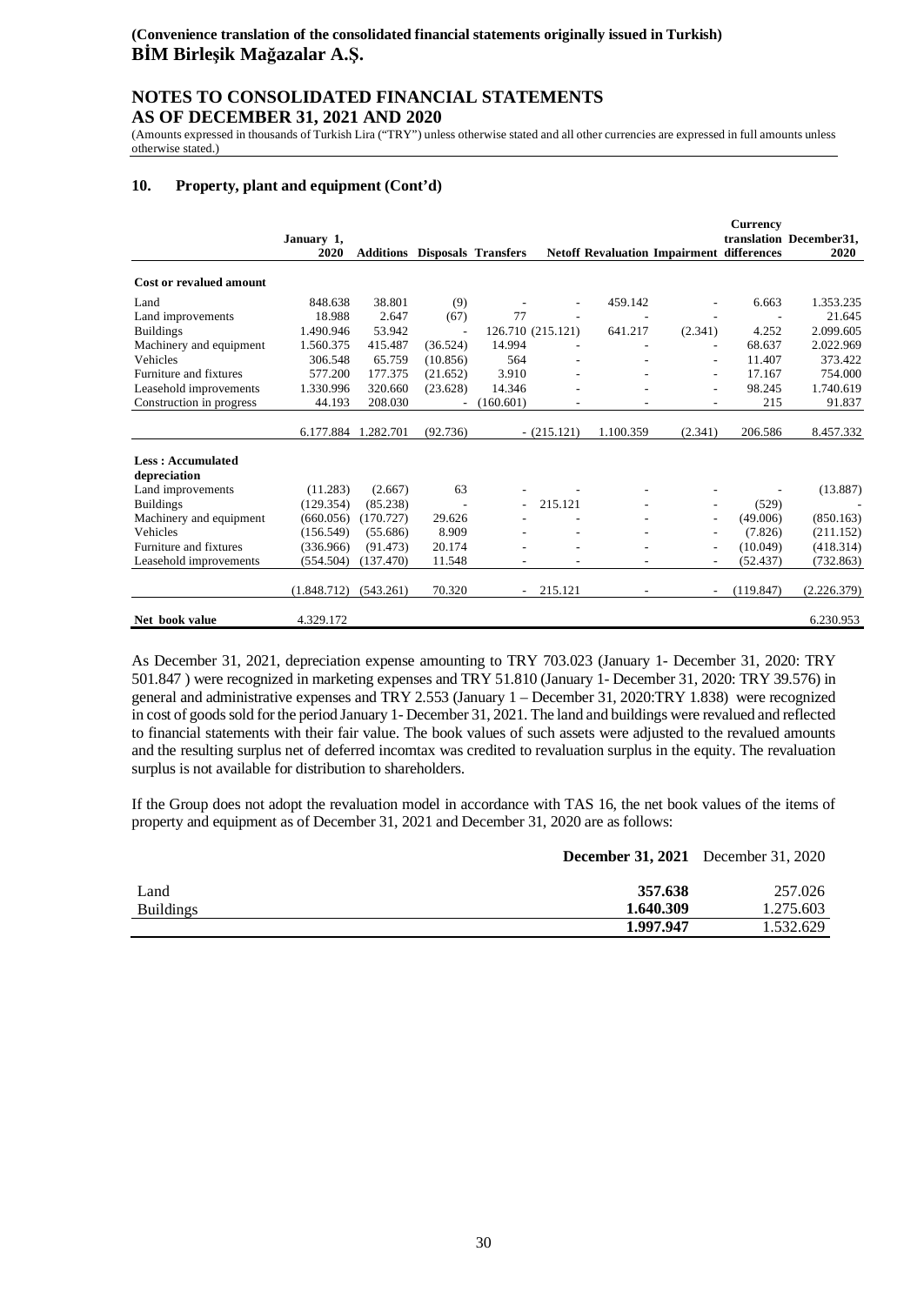## **NOTES TO CONSOLIDATED FINANCIAL STATEMENTS AS OF DECEMBER 31, 2021 AND 2020**

(Amounts expressed in thousands of Turkish Lira ("TRY") unless otherwise stated and all other currencies are expressed in full amounts unless otherwise stated.)

#### **10. Property, plant and equipment (Cont'd)**

#### **Fair values of land and buildings**

An independent valuation of the group's land and buildings was performed by valuers to determine the fair value of the land and buildings as at December 31, 2021. The revaluation surplus, as of December 31, 2020 net of applicable deferred income taxes was credited to other comprehensive income and is shown in 'property and equipment revaluation reserve' in shareholders equity. The fair value of non-financial assets by valuation method is calculated by inputs observable for the asset or liability, either directly (that is, as prices) or indirectly (that is, derived from prices) (Level 2).

#### **Valuation techniques used to derive level 2 fair values**

Sale or purchase costs or tax deductions are not taken into account in assumption of Level 2 fair value of land and buildings. The most common valuation techniques used is market comparable method, and for some land and buildings cost and income approach including discounted cash flow analysis are also used. Comparable value per square meter is determined based on assumptions such as bargaining share and adjustment for location in market comparable method.

#### **Market comparable method**

A property's fair value is estimated based on comparison of sales and market data of similar or comparable properties. The revaluated property is compared with the sales of similar properties in the market or asked price and bid price.

#### **Discounted cash flow method**

Value assumption is conducted through discount method by taking into account the data of expenditure and revenue belong to the revaluated property. The reduction is associated with value and revenue converting the amount of revenue to value assumption. Either the ratio of proceeds or/and discount should be taken into consideration. Within this approach, Direct Capitalization of Income and Cash Flow Analysis are applied predominantly. During the application of Direct Capitalization of Income, rental data belong to the similar real estate in the same region where the property based in has been used. Unless enough data for probable ratio of capitalization is attained, the method aforementioned has not been applied on.

#### **Cost approach**

Instead of purchase of property, the probability of construction of the same of the property or another property provides the same benefit is taken into account. In practice the estimated value includes the amortization of old and less functional properties in case new one's cost exceeds the potential price to be paid for revaluation of the property.

It determines how transaction will be traded in the market and the approach and methods will be used in estimation of fair value of land and building. Sales prices of comparable land and buildings in close proximity are adjusted for differences in key attributes such as property size. The most significant input into the valuation approach is price per square meter.

In the market comparable method, one of the methods applied during the valuation, room for negotiation has been considered and reconciliation has done for the positive and negative features of property with respect to the precedents.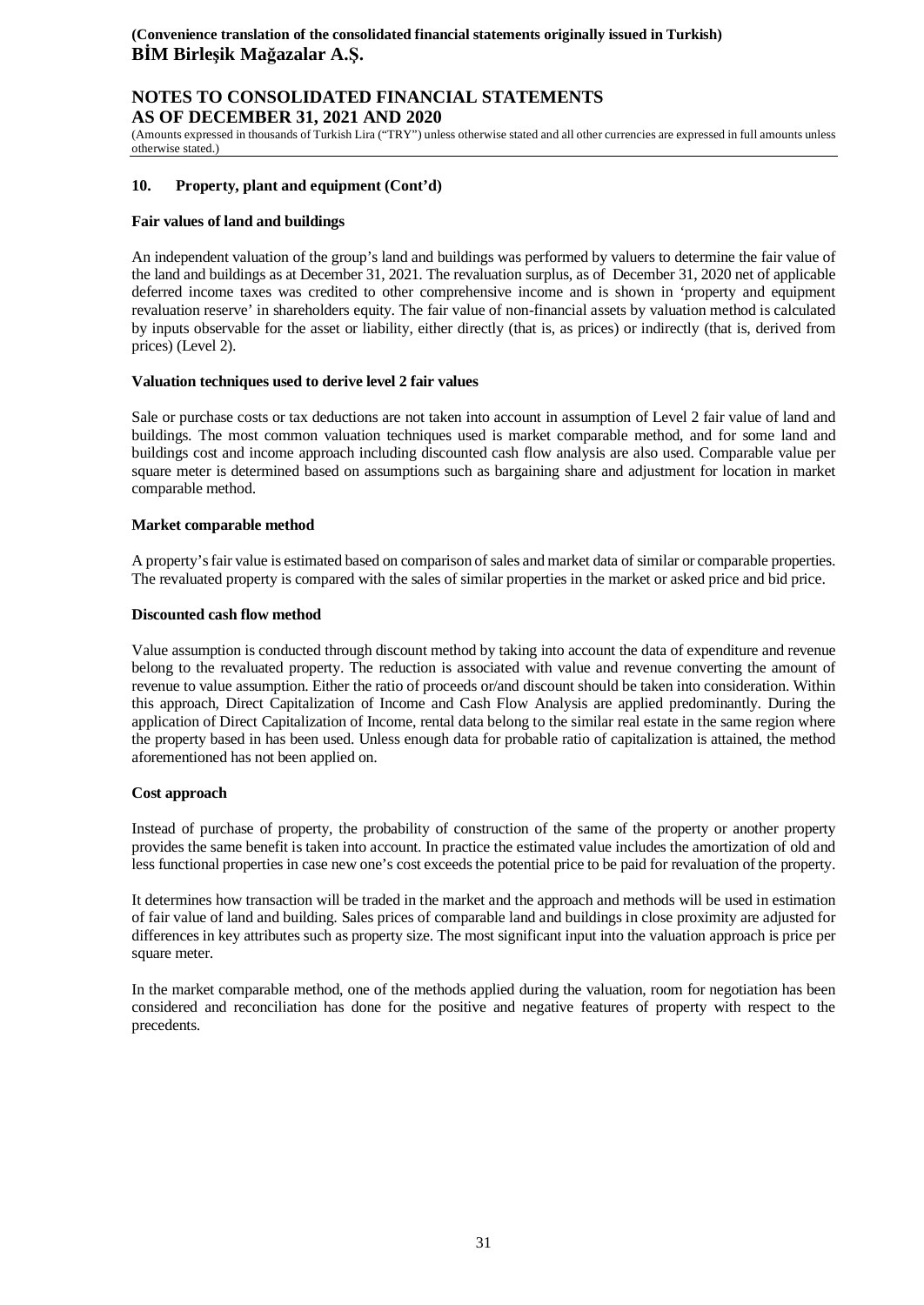## **NOTES TO CONSOLIDATED FINANCIAL STATEMENTS AS OF DECEMBER 31, 2021 AND 2020**

(Amounts expressed in thousands of Turkish Lira ("TRY") unless otherwise stated and all other currencies are expressed in full amounts unless otherwise stated.)

#### **10. Property, plant and equipment (Cont'd)**

#### **Valuation processes of the group**

The Group's finance department reviews the fair value of land and buildings for reporting purposes. On an annual basis, the Group engages external, independent and CMB licensed valuation firm.

Revaluations are performed with sufficient regularity to ensure that the fair value of a revalued asset does not differ materially from its carrying amount as of balance sheet date. Group revaluates the amount of their lands and buildings every 3 years unless there is a change in the circumstances. The valuation of land and buildings was performed as of December 31, 2020.

The fair values of the land and buildings (administrative building, warehouses and stores) of the Group have been determined by a real estate appraisal company who has CMB license, holds a recognised and relevant professional qualification and has recent experience in the location and category of the land and buildings.

The movement of revaluation fund of land and buildings owned by the Group are shown in the following table:

|                                                               | <b>January 1-</b><br><b>December 31, 2021</b> December 31, 2020 | January 1- |
|---------------------------------------------------------------|-----------------------------------------------------------------|------------|
| Balance at the beginning of the period - January 1            | 1.711.884                                                       | 785.683    |
| <b>Revaluation increase</b>                                   | -                                                               | 1.100.359  |
| Tax expense related to the revaluation fund recognized in the |                                                                 |            |
| statutory financial statements (*)                            | 246.883                                                         |            |
| Deferred tax arising from revaluation increase                |                                                                 | (174.158)  |
| Balance at the end of the period - December 31,               | 1.958.767                                                       | 1.711.884  |

\* With the regulation in Article 11 of the Law No. 7326 published in the Official Gazette on June 9, 2021, the opportunity to revaluate real estates and other depreciable fixed assets in the balance sheets of enterprises. With the related arrangement, deferred tax asset has been created in the statement of financial position based on the revaluation transactions for fixed assets in the statutory books. The portion of this asset corresponding to the buildings, which are shown at their fair values in the financial statements, is recorded in the "property and equipment revaluation fund" in other comprehensive income, and the portion belonging to other fixed assets is recorded as deferred tax income in the comprehensive income. In addition, the 2% tax expense related to the buildings is recorded in the " property and equipment revaluation fund " account in the equity, and the portion of the other fixed assets is recorded in the current tax expense in the comprehensive income.

#### **Pledges and mortgages on assets**

As of December 31, 2021 and 2020, there is no pledge or mortgage on property and equipment of the Group.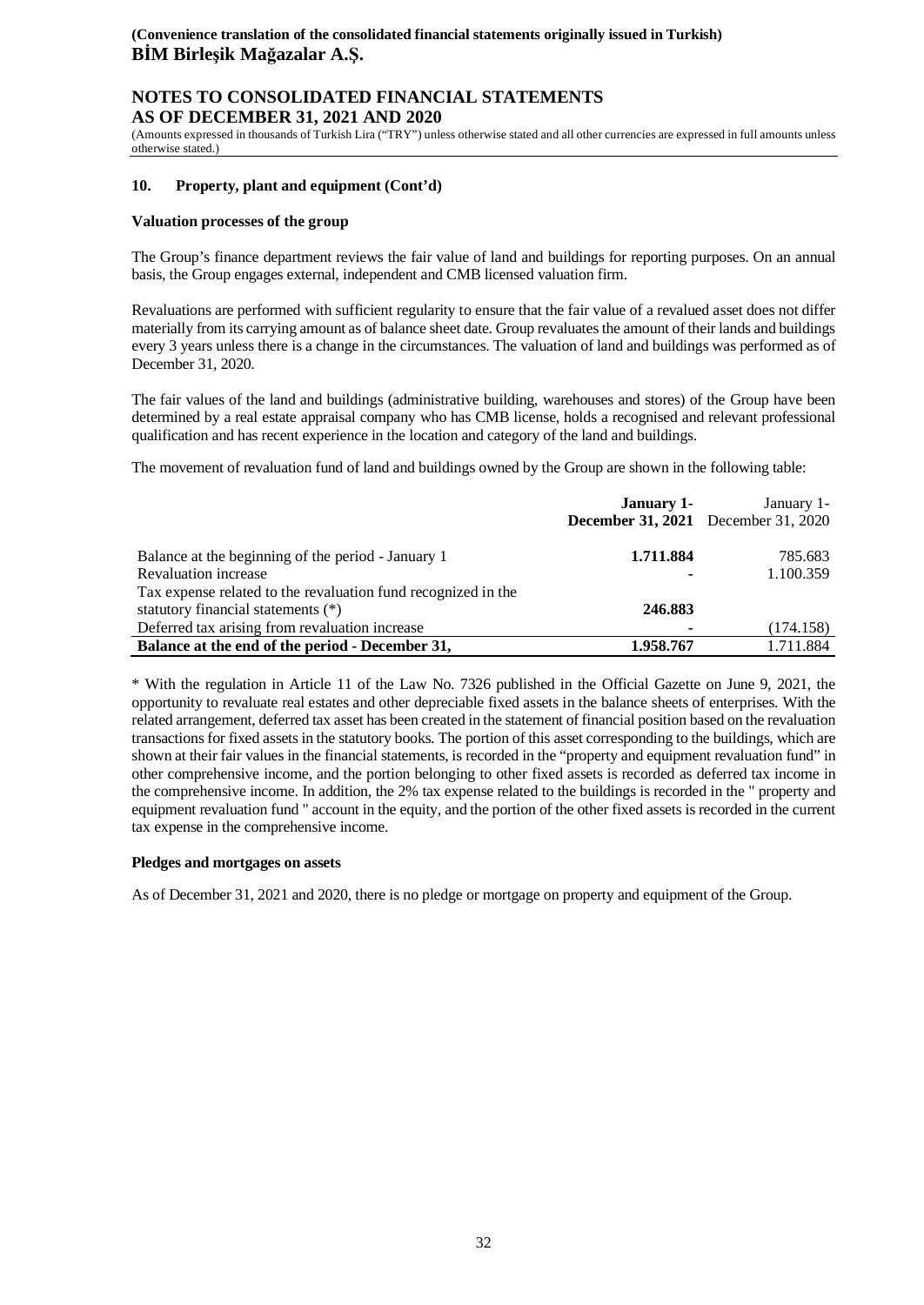## **NOTES TO CONSOLIDATED FINANCIAL STATEMENTS AS OF DECEMBER 31, 2021 AND 2020**

(Amounts expressed in thousands of Turkish Lira ("TRY") unless otherwise stated and all other currencies are expressed in full amounts unless otherwise stated.)

#### **11. Intangible assets**

The movements of intangible assets and related accumulated amortization for the periods ended December 31, 2021 and 2020 are as follows:

|                                 | January 1, |                  |                  |                  | Currency<br>translation | December 31, |
|---------------------------------|------------|------------------|------------------|------------------|-------------------------|--------------|
|                                 | 2021       | <b>Additions</b> | <b>Disposals</b> | <b>Transfers</b> | differences             | 2021         |
| Cost                            |            |                  |                  |                  |                         |              |
| Right                           | 86.009     | 22.104           | 29               | (1.778)          | 4.122                   | 110.486      |
| Other intangible assets         | 306        |                  |                  | -                |                         | 307          |
|                                 | 86.315     | 22.105           | 29               | (1.778)          | 4.122                   | 110.793      |
| <b>Accumulated amortization</b> |            |                  |                  |                  |                         |              |
| Right                           | (42.553)   | (12.034)         | (24)             | 489              | (3.121)                 | (57.243)     |
| Other intangible assets         | (301)      | (25)             |                  | -                |                         | (326)        |
|                                 | (42.854)   | (12.059)         | (24)             | 489              | (3.121)                 | (57.569)     |
| Net book value                  | 43.461     |                  |                  |                  |                         | 53.224       |

|                                 | January 1,<br>2020 | <b>Additions</b> | <b>Disposals</b>         | <b>Transfers</b>         | Currency<br>translation<br>differences | December 31,<br>2020 |
|---------------------------------|--------------------|------------------|--------------------------|--------------------------|----------------------------------------|----------------------|
| Cost                            |                    |                  |                          |                          |                                        |                      |
| Right                           | 69.643             | 15.563           | (461)                    |                          | 1.264                                  | 86.009               |
|                                 | 295                | 11               |                          |                          |                                        | 306                  |
| Other intangible assets         |                    |                  | $\overline{\phantom{0}}$ | $\overline{\phantom{0}}$ |                                        |                      |
|                                 | 69.938             | 15.574           | (461)                    | ۰                        | 1.264                                  | 86.315               |
| <b>Accumulated amortization</b> |                    |                  |                          |                          |                                        |                      |
| Right                           | (31.269)           | (10.655)         | 402                      |                          | (1.031)                                | (42.553)             |
| Other intangible assets         | (249)              | (52)             |                          |                          |                                        | (301)                |
|                                 | (31.518)           | (10.707)         | 402                      | ۰                        | (1.031)                                | (42.854)             |
| Net book value                  | 38.420             |                  |                          |                          |                                        | 43.461               |

As of December 31, 2021 amortisation expense amounting to TRY 11.212 (January 1- December 31, 2020: TRY 9.891) has been charged in marketing expenses and TRY 826 (January 1- December 31, 2020: TRY 816) in general and administrative expenses and TRY 21 is included in the cost of sales.

The intangible assets are amortized over estimated useful life which is 5 years. The rights mainly consist of software licences.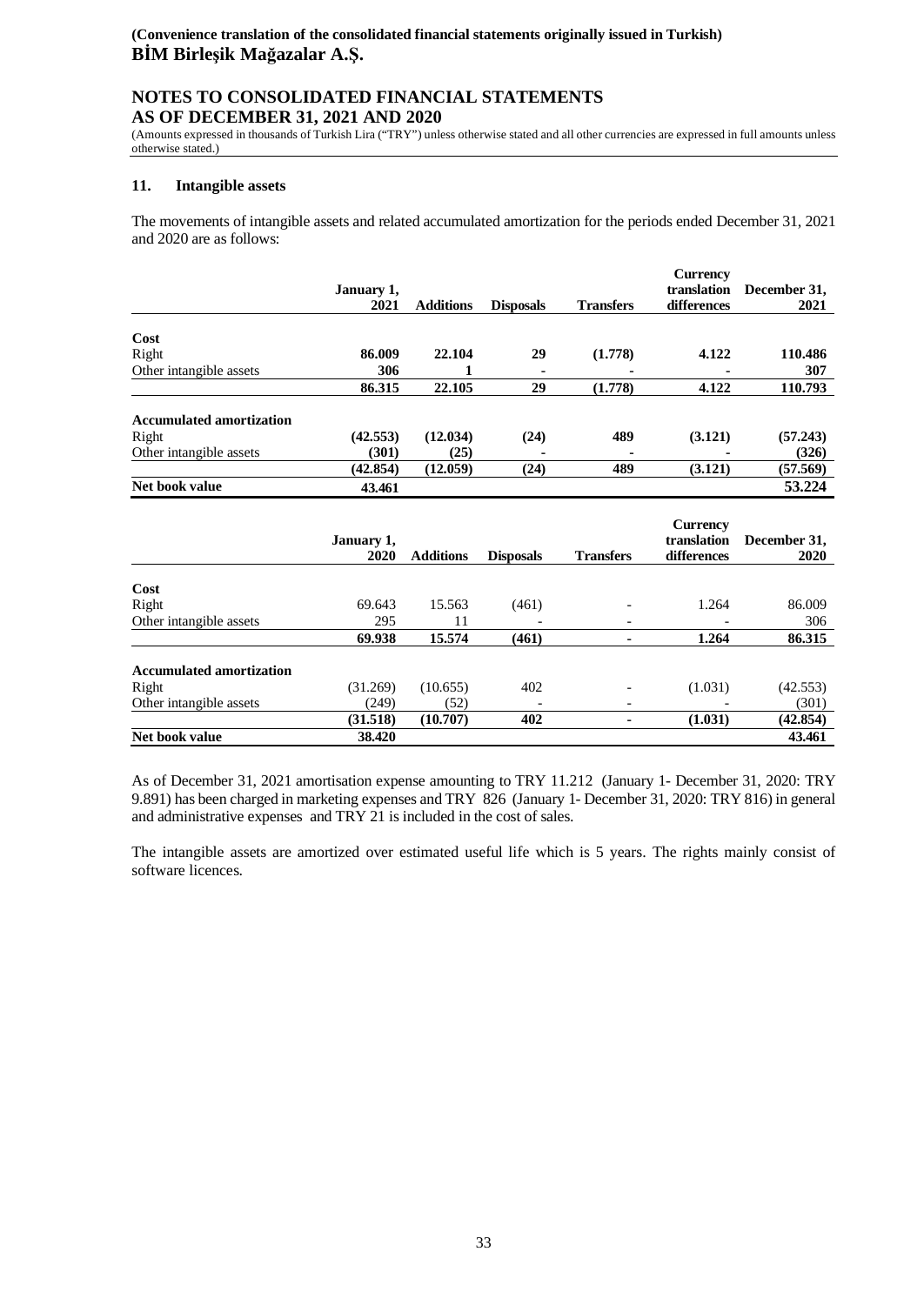## **NOTES TO CONSOLIDATED FINANCIAL STATEMENTS AS OF DECEMBER 31, 2021 AND 2020**

(Amounts expressed in thousands of Turkish Lira ("TRY") unless otherwise stated and all other currencies are expressed in full amounts unless otherwise stated.)

#### **12. Right of Use Assets**

The movements of right use of assets and the related accumulated depreciation for the period ended December 31, 2021 and 2020 as follows:

|                                          | January 1,  |                  |                  | <b>Currency</b><br>translation | December 31, |
|------------------------------------------|-------------|------------------|------------------|--------------------------------|--------------|
|                                          | 2021        | <b>Additions</b> | <b>Disposals</b> | differences                    | 2021         |
| <b>Building</b>                          | 6.686.917   | 2.510.447        | (308.629)        | 686.699                        | 9.575.434    |
| <b>Vehicles</b>                          | 184.996     | 77.492           | (10.279)         | 14.721                         | 266.930      |
|                                          | 6.871.913   | 2.587.939        | (318.908)        | 701.420                        | 9.842.364    |
| <b>Less: Accumulated</b><br>amortization |             |                  |                  |                                |              |
| <b>Building</b>                          | (1.392.628) | (974.300)        | 63.070           | (303.783)                      | (2.607.641)  |
| Vehicles                                 | (80.485)    | (58.913)         | 5.186            | (14.102)                       | (148.314)    |
|                                          | (1.473.113) | (1.033.213)      | 68.256           | (317.885)                      | (2.755.955)  |
| Net book value                           | 5.398.800   |                  |                  |                                | 7.086.409    |

For the period ended December 31, 2021, TRY 962.295 (December 31, 2020, TRY 765.280) of amortization expenses is recognized under selling and marketing expenses and TRY 70.918 (December 31,2020 TRY 50.827) is recognized under general administrative expenses.

|                                          |            |                  |                  | Currency    |              |
|------------------------------------------|------------|------------------|------------------|-------------|--------------|
|                                          | January 1, |                  |                  | translation | December 31, |
|                                          | 2020       | <b>Additions</b> | <b>Disposals</b> | differences | 2020         |
|                                          |            |                  |                  |             |              |
| Building                                 | 4.545.674  | 2.146.509        | (214.557)        | 209.291     | 6.686.917    |
| Vehicles                                 | 103.089    | 90.674           | (10.506)         | 1.739       | 184.996      |
|                                          | 4.648.763  | 2.237.183        | (225.063)        | 211.030     | 6.871.913    |
| <b>Less: Accumulated</b><br>amortization |            |                  |                  |             |              |
| <b>Building</b>                          | (600.704)  | (770.381)        | 30.509           | (52.052)    | (1.392.628)  |
| Vehicles                                 | (37.111)   | (45.724)         | 4.743            | (2.393)     | (80.485)     |
|                                          | (637.815)  | (816.105)        | 35.252           | (54.445)    | (1.473.113)  |
| Net book value                           | 4.010.948  |                  |                  |             | 5.398.800    |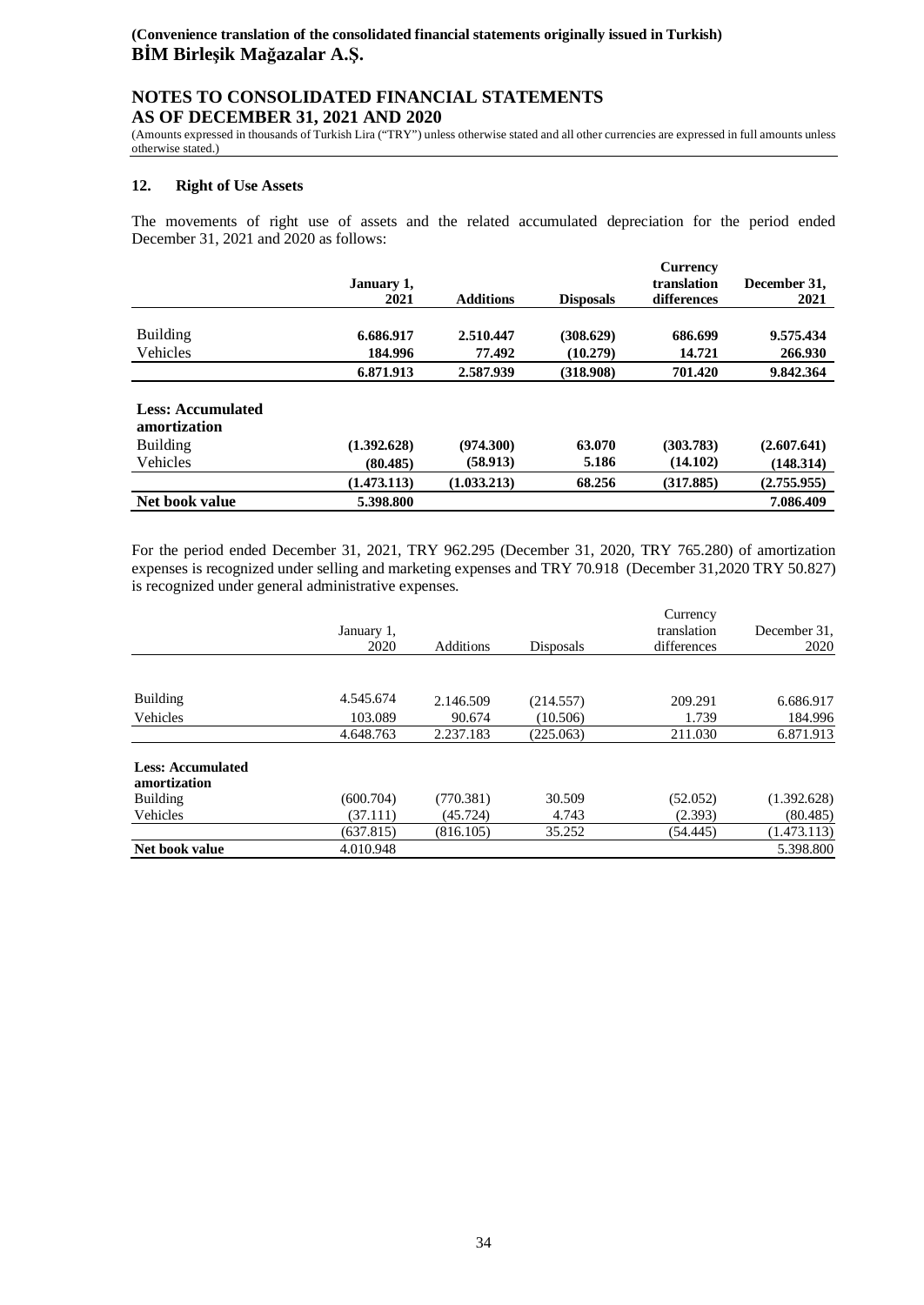## **NOTES TO CONSOLIDATED FINANCIAL STATEMENTS AS OF DECEMBER 31, 2021 AND 2020**

(Amounts expressed in thousands of Turkish Lira ("TRY") unless otherwise stated and all other currencies are expressed in full amounts unless otherwise stated.)

#### **13. Provisions, contingent assets and liabilities**

#### **a) Short term provisions for employee benefits**

Unused vacation amounting to TRY 60.717 is shown on the current provisions for employee benefits amounting in the Group account of short-term provisions for the period ended December 31, 2021 (December 31, 2020: TRY 41.533).

Current period movement of short-term unused vacation provision is as follows:

|                                                    | <b>January 1-</b>        | January 1-        |
|----------------------------------------------------|--------------------------|-------------------|
|                                                    | <b>December 31, 2021</b> | December 31, 2020 |
|                                                    |                          |                   |
| Balance at the beginning of the period – January 1 | 22.429                   | 24.507            |
| Used in the period                                 | (22.429)                 | (24.507)          |
| Provision of unused vacation                       | 60.717                   | 41.533            |
| Balance at the end of the period - December 31     | 60.717                   | 41.533            |

#### **b) Other short-term provisions**

|                                                                                             | <b>December 31, 2021</b> December 31, 2020 |                 |
|---------------------------------------------------------------------------------------------|--------------------------------------------|-----------------|
| Provision of Competition Authority penalty(*) (Note:21)<br>Legal provisions $(**)$<br>Other | 718.597<br>53.130<br>17.907                | 37.219<br>8.587 |
| <b>Total</b>                                                                                | 789.634                                    | 45.806          |

(\*) It is the provision amount allocated for the penalty amounting to TRY 958.129 given to the Company on October 28, 2021 by the Competition Authority. The related penalty was paid on 17 February 2022 by taking advantage of the 25% early payment discount.

(\*\*) As of December 31, 2021 and December 31, 2020, the total amount of outstanding lawsuits filed against the Group, TRY 82.889 and TRY 62.538 (in historical terms), respectively. The Group recognized provisions amounting to TRY 53.130 and TRY 37.219 for the related periods, respectively.

Current period movement of provision for lawsuits is as follows:

|                                                    | January 1-<br>December 31, 2021 | January 1-<br>December 31, 2020 |
|----------------------------------------------------|---------------------------------|---------------------------------|
| Balance at the beginning of the period - January 1 | 37.219                          | 35.153                          |
| Provisions required                                | 15.911                          | 2.066                           |
| Balance at the end of the period - December 31     | 53.130                          | 37.219                          |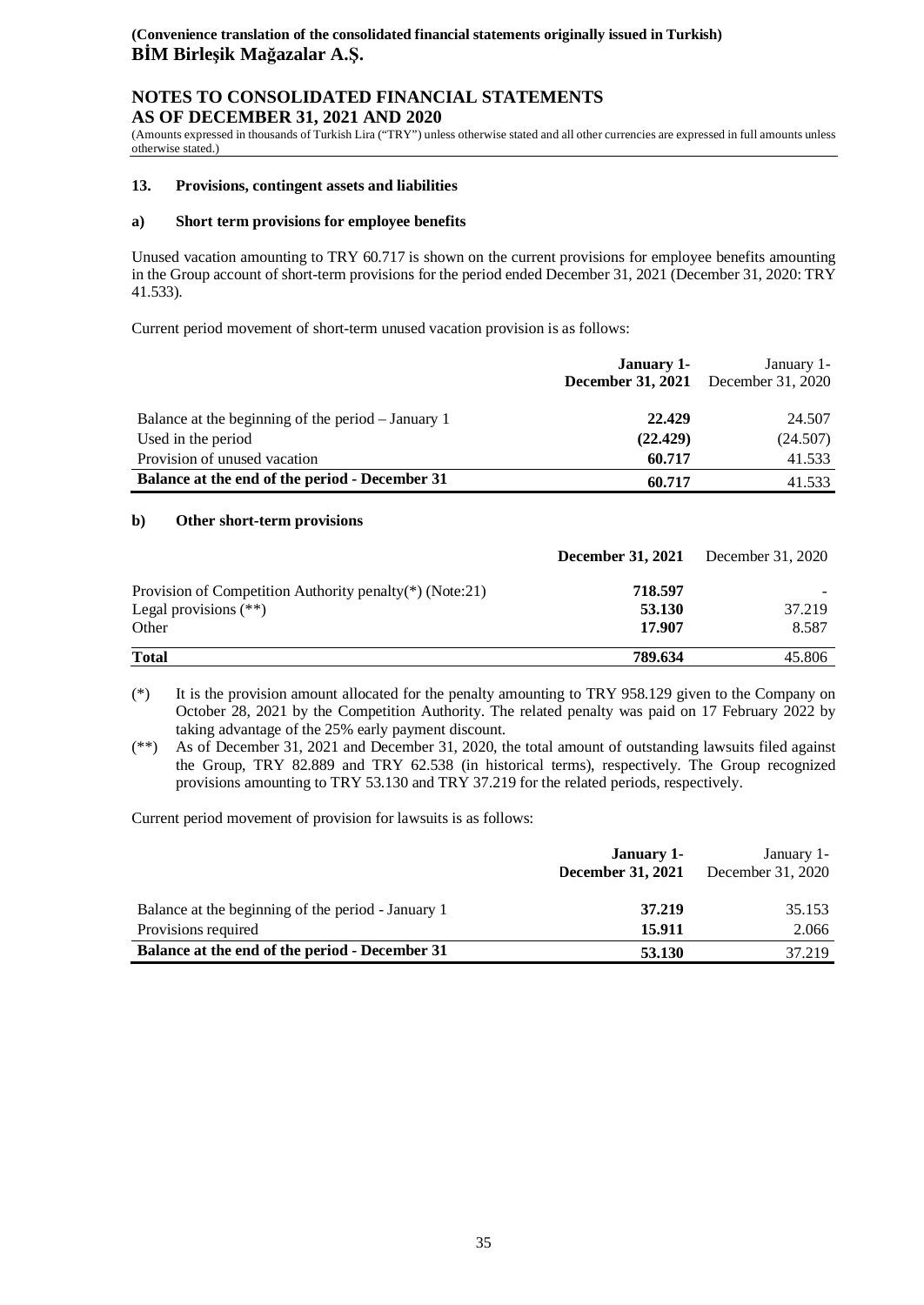## **NOTES TO CONSOLIDATED FINANCIAL STATEMENTS AS OF DECEMBER 31, 2021 AND 2020**

(Amounts expressed in thousands of Turkish Lira ("TRY") unless otherwise stated and all other currencies are expressed in full amounts unless otherwise stated.)

#### **13. Provisions, contingent assets and liabilities (Cont'd)**

#### **Letter of guarantees, mortgages and pledges given by the Group**

As of December 31, 2021 and December 31, 2020, breakdown of the guarantees, mortgage and pledges given by the Group is as follows:

|                                                                                                                                                                               |                                          |            | December 31, 2021 |            |                           |
|-------------------------------------------------------------------------------------------------------------------------------------------------------------------------------|------------------------------------------|------------|-------------------|------------|---------------------------|
|                                                                                                                                                                               | <b>Total</b><br><b>TRY</b><br>equivalent | <b>TRY</b> | <b>US Dollars</b> | <b>EUR</b> | Moroccan<br><b>Dirham</b> |
| A. Total amount of guarantees, pledges and                                                                                                                                    |                                          |            |                   |            |                           |
| mortgages given in the name of                                                                                                                                                | 55.009                                   | 51.665     | 250.870           |            |                           |
| Guarantee                                                                                                                                                                     | 55.009                                   | 51.665     | 250.870           |            |                           |
| Pledge                                                                                                                                                                        |                                          |            |                   |            |                           |
| Mortgage                                                                                                                                                                      |                                          |            |                   |            |                           |
| B. Total amount of guarantees, pledges and<br>mortgages provided on behalf of the parties<br>which are included in the scope of full<br>consolidation                         |                                          |            |                   |            |                           |
| Guarantee                                                                                                                                                                     |                                          |            |                   |            |                           |
| Pledge                                                                                                                                                                        |                                          |            |                   |            |                           |
| Mortgage                                                                                                                                                                      |                                          |            |                   |            |                           |
| C. Total amount of guarantees, pledges and<br>mortgages provided on behalf of third<br>parties to conduct business activities<br>D. Total amount of other guarantees, pledges |                                          |            |                   |            |                           |
| and mortgages                                                                                                                                                                 |                                          |            |                   |            |                           |
| On behalf of majority Shareholder<br>i.<br>ii.<br>On behalf of other group companies                                                                                          |                                          |            |                   |            |                           |
| which are not covered in B and C above<br>On behalf of third parties which are not<br>iii.<br>covered by item C                                                               |                                          |            |                   |            |                           |
| <b>Total</b>                                                                                                                                                                  | 55.009                                   | 51.665     | 250.870           |            |                           |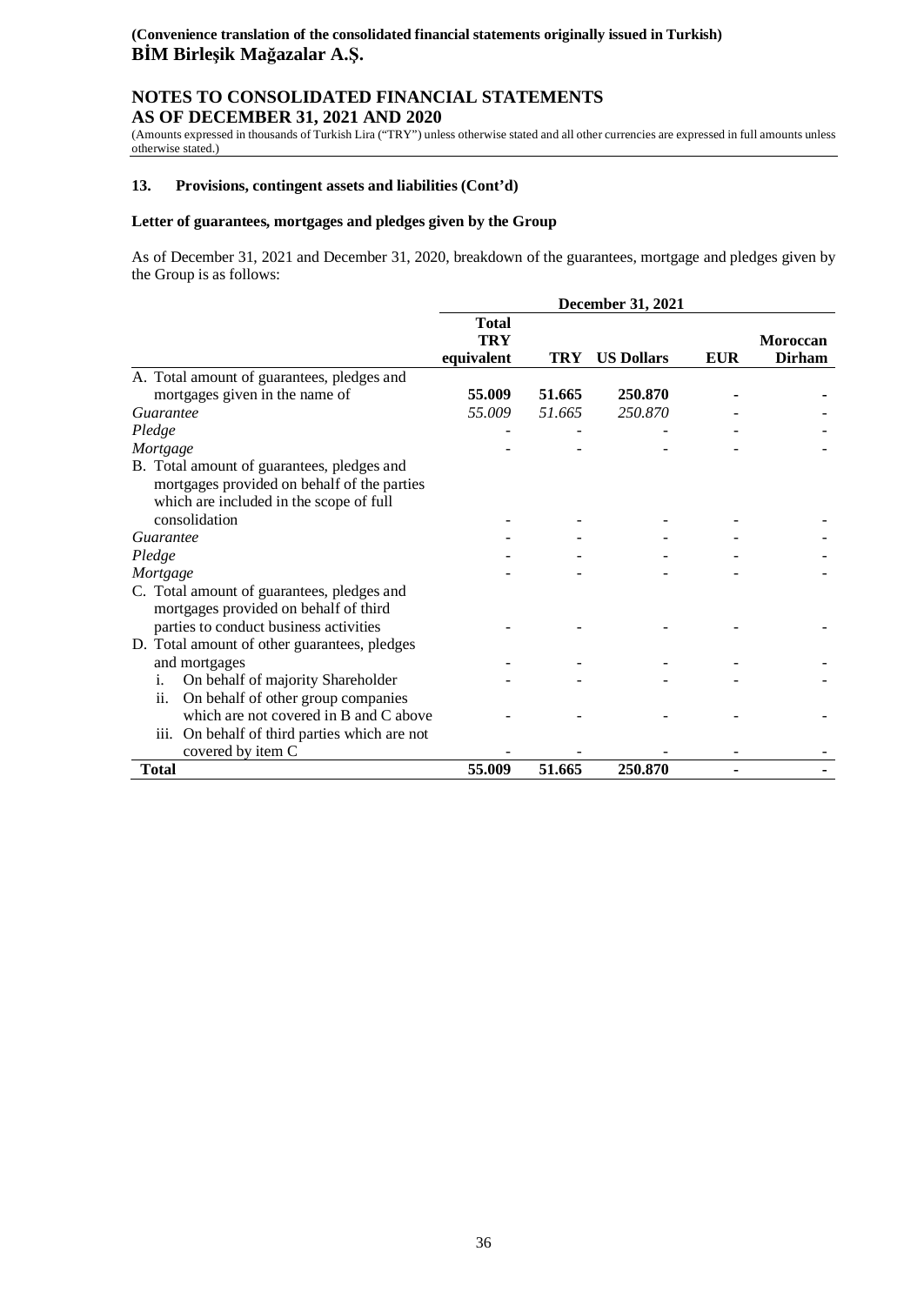## **NOTES TO CONSOLIDATED FINANCIAL STATEMENTS AS OF DECEMBER 31, 2021 AND 2020**

(Amounts expressed in thousands of Turkish Lira ("TRY") unless otherwise stated and all other currencies are expressed in full amounts unless otherwise stated.)

#### **13. Provisions, contingent assets and liabilities (Cont'd)**

|                                                                                                                                                       |                                          |            | December 31, 2020 |            |                                  |
|-------------------------------------------------------------------------------------------------------------------------------------------------------|------------------------------------------|------------|-------------------|------------|----------------------------------|
|                                                                                                                                                       | <b>Total</b><br><b>TRY</b><br>equivalent | <b>TRY</b> | <b>US Dollars</b> | <b>EUR</b> | <b>Moroccan</b><br><b>Dirham</b> |
|                                                                                                                                                       |                                          |            |                   |            |                                  |
| A. Total amount of guarantees, pledges and<br>mortgages given in the name of                                                                          | 133.817                                  | 131.975    | 250.870           |            |                                  |
| Guarantee                                                                                                                                             | 133.817                                  | 131.975    | 250.870           |            |                                  |
| Pledge                                                                                                                                                |                                          |            |                   |            |                                  |
| Mortgage                                                                                                                                              |                                          |            |                   |            |                                  |
| B. Total amount of guarantees, pledges and<br>mortgages provided on behalf of the parties<br>which are included in the scope of full<br>consolidation |                                          |            |                   |            |                                  |
| Guarantee                                                                                                                                             |                                          |            |                   |            |                                  |
| Pledge                                                                                                                                                |                                          |            |                   |            |                                  |
| Mortgage                                                                                                                                              |                                          |            |                   |            |                                  |
| C. Total amount of guarantees, pledges and<br>mortgages provided on behalf of third<br>parties to conduct business activities                         |                                          |            |                   |            |                                  |
| D. Total amount of other guarantees, pledges                                                                                                          |                                          |            |                   |            |                                  |
| and mortgages                                                                                                                                         |                                          |            |                   |            |                                  |
| On behalf of majority Shareholder<br>i.                                                                                                               |                                          |            |                   |            |                                  |
| On behalf of other group companies<br>ii.<br>which are not covered in B and C above<br>iii. On behalf of third parties which are not                  |                                          |            |                   |            |                                  |
| covered by item C                                                                                                                                     |                                          |            |                   |            |                                  |
| <b>Total</b>                                                                                                                                          | 133.817                                  | 131.975    | 250.870           |            |                                  |

#### **Insurance coverage on assets**

As of December 31, 2021 and December 31, 2020, insurance coverage on assets of the Group is TRY 8.197.857 and TRY 4.936.413 respectively.

#### **14. Prepaid Expenses and Deferred Income**

#### **a) Short term prepaid expenses**

|                                                       | <b>December 31, 2021</b> December 31, 2020 |         |
|-------------------------------------------------------|--------------------------------------------|---------|
| Order advances given to third parties for inventories | 294.785                                    | 238.767 |
| Order advances given to related parties (Note 28)     | 5.870                                      | 119.913 |
| Other                                                 | 65.465                                     | 36.832  |
|                                                       | 366.120                                    | 395.512 |

#### **b) Long term prepaid expenses**

|                                                  |        | <b>December 31, 2021</b> December 31, 2020 |
|--------------------------------------------------|--------|--------------------------------------------|
| Advances given for property, plant and equipment | 54.412 | 49.976                                     |
| Other                                            | 12.180 | 11.127                                     |
|                                                  | 66.592 | 61.103                                     |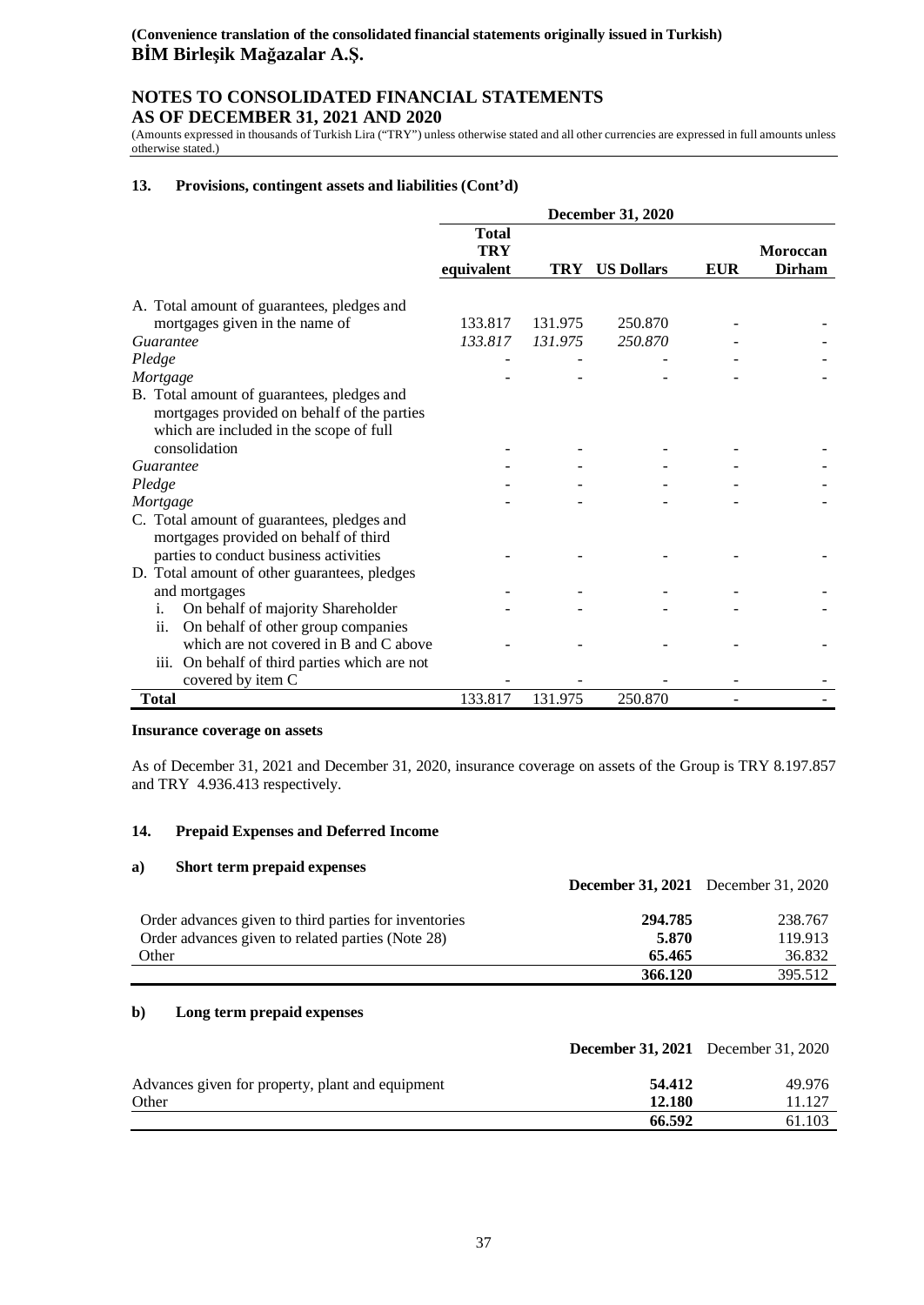## **NOTES TO CONSOLIDATED FINANCIAL STATEMENTS AS OF DECEMBER 31, 2021 AND 2020**

(Amounts expressed in thousands of Turkish Lira ("TRY") unless otherwise stated and all other currencies are expressed in full amounts unless otherwise stated.)

#### **14. Prepaid Expenses and Deferred Income (Cont'd)**

#### **c) Deferred Income**

|                            | <b>December 31, 2021</b> | December 31, 2020 |
|----------------------------|--------------------------|-------------------|
| Gift cards income<br>Other | 62.410<br>144            | 44.354            |
|                            | 62.554                   | 44.407            |

## **15. Employee termination benefits**

|                                             | <b>December 31, 2021</b> | December 31, 2020 |
|---------------------------------------------|--------------------------|-------------------|
| Provision for employee termination benefits | 388.923                  | 241.859           |
|                                             | 388.923                  | 241.859           |

The amount payable consists of one month's salary limited to a maximum of full TRY 8.651,62 for each period of service as of December 31, 2021 (December 31, 2020: full TRY 7.117,17). The retirement pay provision ceiling is revised semiannually, and full TRY 8.651,62 which is effective from December 31, 2021, is taken into consideration in the calculation of provision for employment termination benefits (effective from December 31, 2020: full TRY 7.117,17). Liability of employment termination benefits is not subject to any funding as there is not any obligation. Provision is calculated by estimating the present value of the future probable obligation of the Group arising from the retirement of the employees. TAS 19 "Employee Benefits" requires actuarial valuation methods to be developed to estimate the Group's obligation under the defined benefit plans. The following actuarial assumptions are used in the calculation of the total liability. Actuarial loss/ (gain) is accounted in the statement of comprehensive income under "Actuarial gain/loss from defined benefit plans".

The principal assumption is that the maximum liability for each year of service will increase in line with inflation. Thus, the discount rate applied represents the expected real rate after adjusting for the anticipated effects of future inflation.Consequently, in the accompanying consolidated financial statements as of December 31, 2021 and December 31, 2020 the provision is calculated by estimating the present value of the future probable obligation of the Group arising from the retirement of the employees. Provisions at the balance sheet date were calculated by using real discount rate of 4,5% by assuming an annual inflation rate of 17% (December 31, 2020: 9%) and a discount rate of 21,5% (December 31, 2020: 13,0 %). The anticipated rate of termination benefits not paid as a result of voluntary leaves is also taken into consideration. The real discount rate obtained according to the assumptions is calculated by using 4.5% per annum. The estimated ratio of severance pay amounts that will not be paid to the Group as a result of voluntary dismissals have also been taken into account.

If the 21,5% discount rate (December 31, 2020: 13%) used in the calculation of provision for employment termination benefit were 22%, total provision would be TRY 381.489 (December 31, 2020: TRY 236.936) and if it were 21%, total provision would be TRY 396.071 (December 31, 2019: 246.852). All other assumptions in the sensitivity analysis are fixed and are based on the change in the discount rate.

The following tables summarize the components of net benefit expense recognized in the comprehensive statement of income and amounts recognized in the balance sheet:

|                                                         | January 1-               | January 1-        |
|---------------------------------------------------------|--------------------------|-------------------|
|                                                         | <b>December 31, 2021</b> | December 31, 2020 |
|                                                         |                          |                   |
| Current service cost (Note 20)                          | 52.250                   | 38.587            |
| Interest cost of employee termination benefit (Note 23) | 29.120                   | 18.484            |
| <b>Total</b>                                            | 81.370                   | 57.071            |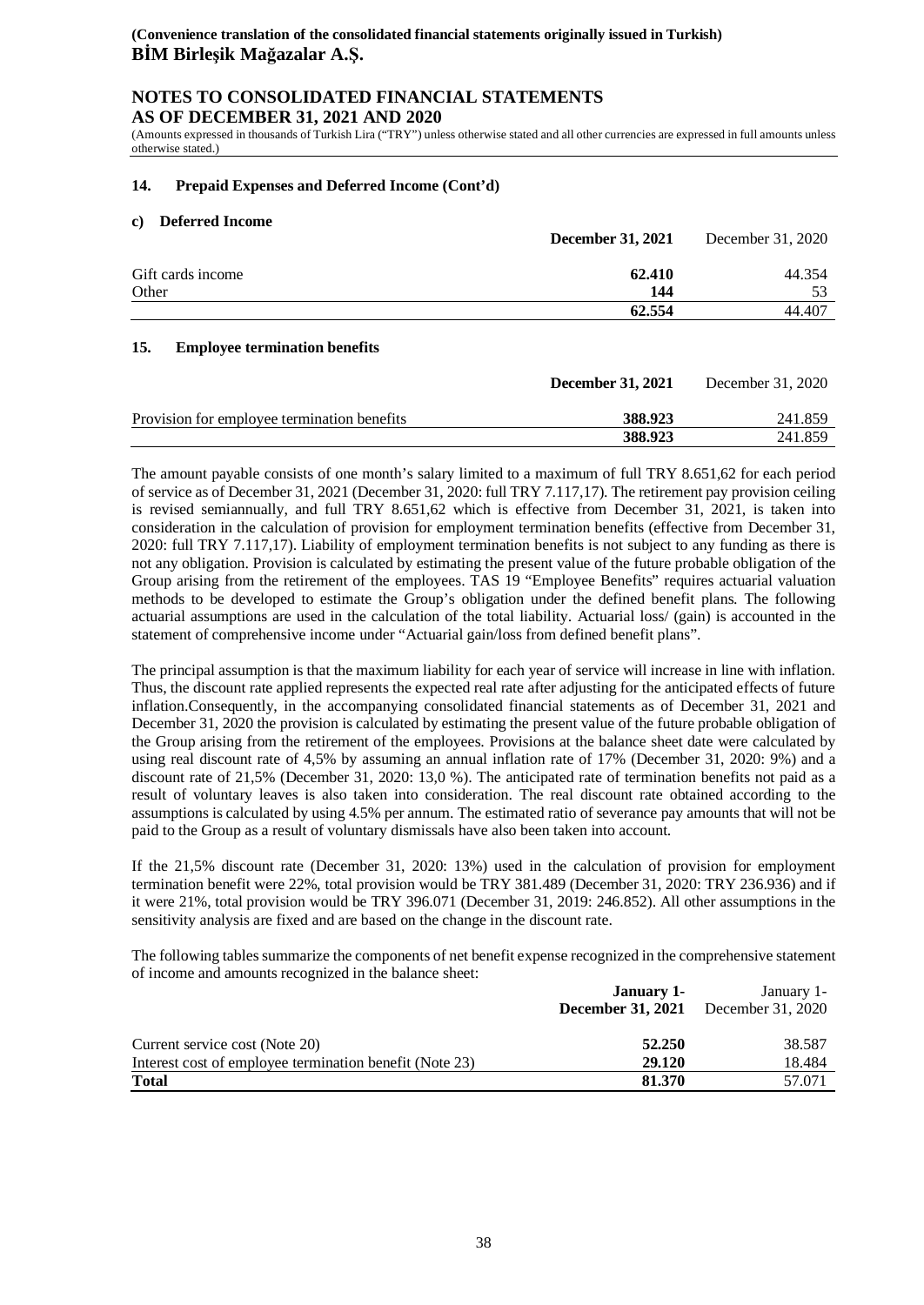## **NOTES TO CONSOLIDATED FINANCIAL STATEMENTS AS OF DECEMBER 31, 2021 AND 2020**

(Amounts expressed in thousands of Turkish Lira ("TRY") unless otherwise stated and all other currencies are expressed in full amounts unless otherwise stated.)

#### **15. Employee termination benefits (Cont'd)**

Changes in the carrying value of defined benefit obligation are as follows:

|                                                    | <b>January 1-</b> | January 1-         |
|----------------------------------------------------|-------------------|--------------------|
|                                                    | December 31, 2021 | December $31,2020$ |
| Balance at the beginning of the period - January 1 | 241.859           | 180.114            |
| Interest cost of employee termination benefit      | 29.120            | 18.484             |
| Current service cost                               | 52.250            | 38.587             |
| Payments made in the current period                | (57.533)          | (39.281)           |
| $Loss/(gain)$ during the period)                   | 123.227           | 43.955             |
| Balance at the end of the period - December 31     | 388.923           | 241.859            |

#### **16. Other assets and liabilities**

#### **a) Other current assets**

|                | <b>December 31, 2021</b> December 31, 2020 |                   |
|----------------|--------------------------------------------|-------------------|
| VAT receivable | 118.610<br>13.734                          | 84.904            |
| Other          | 132.344                                    | 21.721<br>106.625 |

#### **b) Other current liabilities**

|                                   | <b>December 31, 2021</b> December 31, 2020 |                  |
|-----------------------------------|--------------------------------------------|------------------|
| Taxes and funds payables<br>Other | 261.063<br>6.054                           | 294.179<br>4.207 |
|                                   | 267.117                                    | 298.386          |

#### **17. Equity**

#### **a) Share capital and capital reserves**

As of December 31, 2021 and 2020, the breakdown of shareholders and their ownership percentages in the Company are summarized as follows.

|                                            | <b>December 31, 2021</b> |        | December 31, 2020 |        |
|--------------------------------------------|--------------------------|--------|-------------------|--------|
|                                            | <b>Historical</b>        |        | Historical        |        |
|                                            | cost                     | $(\%)$ | cost              | $(\%)$ |
|                                            |                          |        |                   |        |
| Merkez Bereket Gida Sanayi ve Ticaret A.Ş. | 91.998                   | 15,15  | 89.754            | 14,78  |
| Naspak Gida Sanayi ve Ticaret A.S.         | 66.600                   | 10,97  | 64.792            | 10,67  |
| Other                                      | 18.348                   | 3.02   | 18.348            | 3,02   |
| Publicly traded                            | 430.254                  | 70.86  | 434.306           | 71,53  |
|                                            | 607.200                  | 100.00 | 607.200           | 100.00 |

The Company's share capital is fully paid and consists of 607.200.000 (December 31, 2020: 607.200.000) shares of full TRY 1 nominal value each.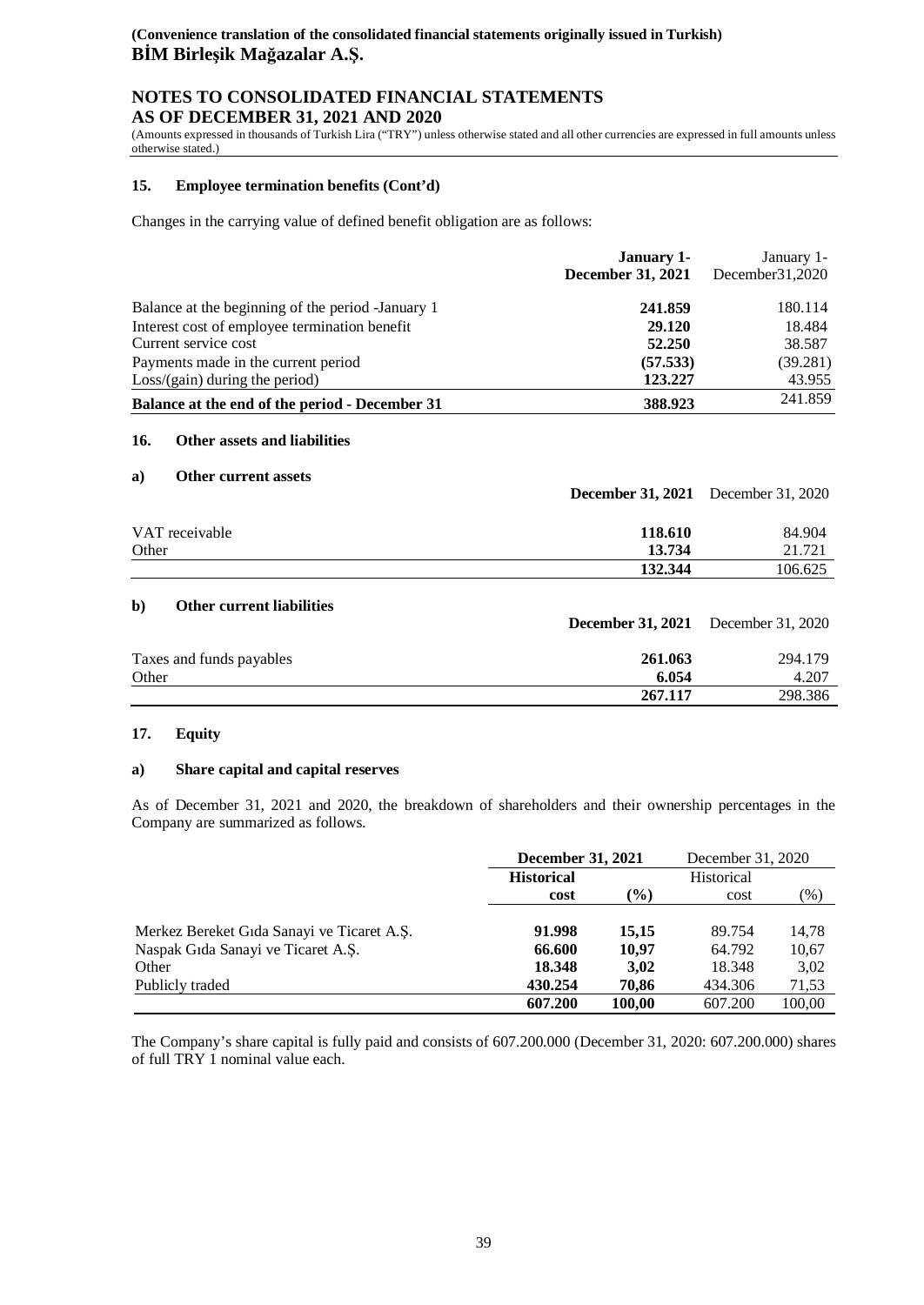## **NOTES TO CONSOLIDATED FINANCIAL STATEMENTS AS OF DECEMBER 31, 2021 AND 2020**

(Amounts expressed in thousands of Turkish Lira ("TRY") unless otherwise stated and all other currencies are expressed in full amounts unless otherwise stated.)

#### **17. Equity (Cont'd)**

#### **Property, plant and equipment revaluation fund**

As of December 31, 2021 the Group has revaluation fund amounting TRY 1.958.767 (December 31, 2020: TRY 1.711.884) related to revaluation of land and buildings. The revaluation fund is not available for distribution to shareholders .

#### **b) Restricted reserves and retained earnings**

The legal reserves consist of first and second legal reserves, per the Turkish Commercial Code (TCC). The TCC stipulates that the first legal reserve is appropriated out of net statutory profits at the rate of 5% per annum, until the total reserve reaches 20% of the Company's historical paid-in share capital. The second legal reserve is appropriated at the rate of 10% per annum of all cash distributions in excess of 5% of the historical paid-in share capital. Under TCC, the legal reserves are not available for distribution unless they exceed 50% of the historical paid-in share capital but may be used to offset losses in the event that historical general reserve is exhausted.

The statutory accumulated profits and statutory current year profit are available for distribution, subject to the reserve requirements referred to above and Turkish Capital Market Board (CMB) requirements related to profit distribution.

Listed companies distribute dividend in accordance with the Communiqué No. II-19.1 issued by the CMB which is effective from February 1, 2014.

Companies distribute dividends in accordance with their dividend payment policies settled and dividend payment decision taken in general assembly and also in conformity with relevant legislations. The communiqué does not constitute a minimum dividend rate. Companies distribute dividend in accordance with the method defined in their dividend policy or articles of incorporation. In addition, dividend can be distributed by fixed or variable instalments and advance dividend can be paid in accordance with profit on financial statements of the Company.

In accordance with the Turkish Commercial Code (TCC), unless the required reserves and the dividend for shareholders as determined in the article of association or in the dividend distribution policy of the company are set aside, no decision may be made to set aside other reserves, to transfer profits to the subsequent year or to distribute dividends to the holders of usufruct right certificates, to the members of the board of directors or to the employees, and no dividend can be distributed to these persons unless the determined dividend for shareholders is paid in cash.

Dividend distribution policy of the Company is in line with the CMB Law numbered 6362 dated December 31, 2012.

Inflation adjustment to shareholders' equity and book value of extraordinary reserves can be used as an internal source in capital, dividend distribution in cash or net-off against prior years' loss. In case the inflation adjustment to shareholders' equity is used for dividend distribution in cash, the distribution is subject to corporate tax.

As of December 31, 2021 and 2020 legal reserves, prior year profits and net income for the period in statutory accounts of the Company are as follows:

|                           | <b>December 31, 2021</b> December 31, 2020 |           |
|---------------------------|--------------------------------------------|-----------|
| Legal reserves            | 1.442.567                                  | 893.850   |
| Extraordinary reserves    | 40.223                                     | 1.672.324 |
| Net profit for the period | 3.242.412                                  | 2.528.393 |
|                           | 4.725.202                                  | 5.094.567 |

As of December 31, 2021, net profit for the Company's statutory books is TRY 3.242.412 (December 31, 2020: TRY 2.528.393) and net profit per consolidated financial statements in accordance with CMB accounting standards is TRY 2.950.710 (December 31, 2020: TRY 2.606.815). Equity holders of the parent company of profit is TRY 2.932.482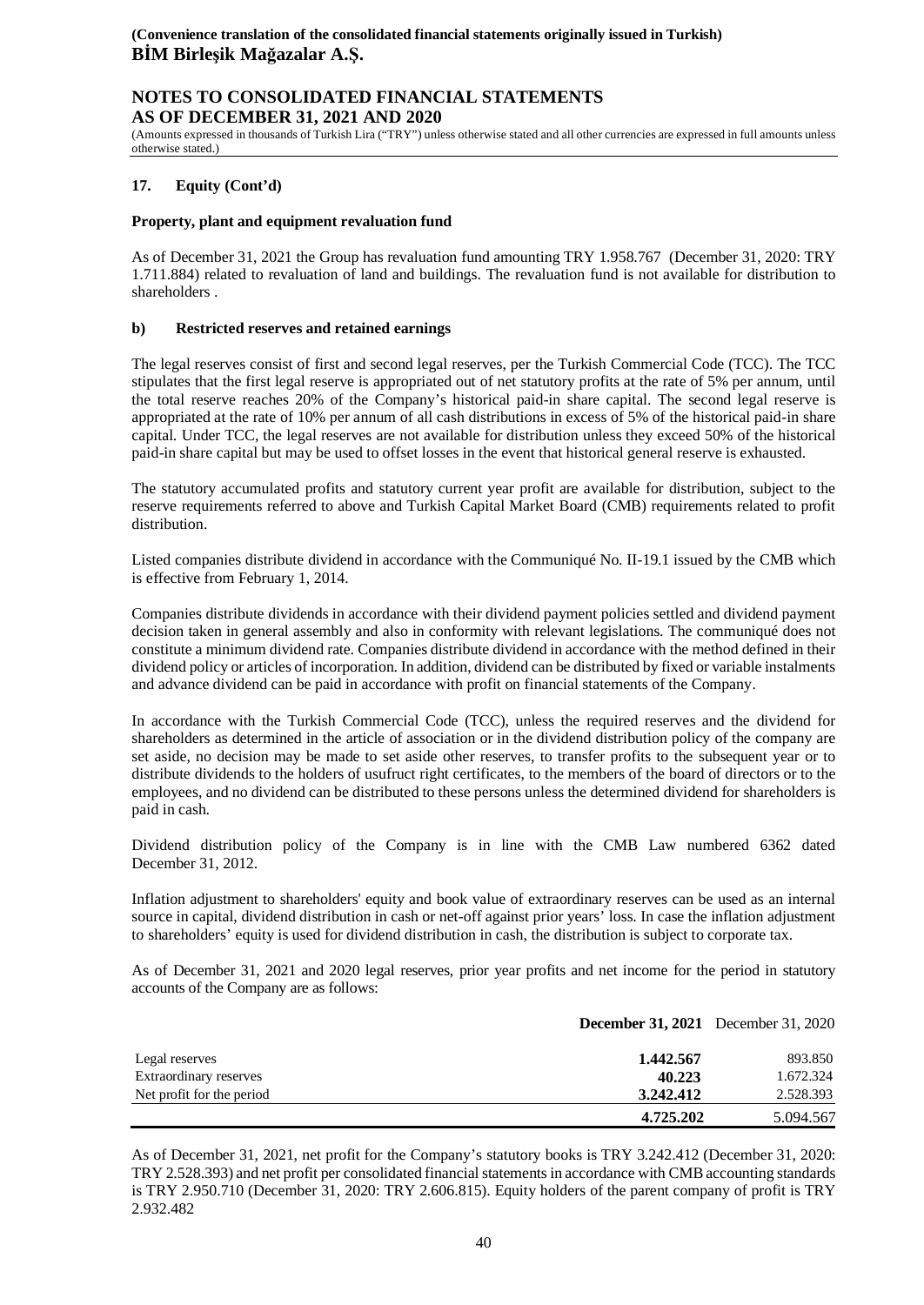## **NOTES TO CONSOLIDATED FINANCIAL STATEMENTS AS OF DECEMBER 31, 2021 AND 2020**

(Amounts expressed in thousands of Turkish Lira ("TRY") unless otherwise stated and all other currencies are expressed in full amounts unless otherwise stated.)

## **17. Equity (Cont'd)**

#### **c) Treasury Shares**

As part of the resolution of the Board of Directors on 7 August 2020 and 6 December 2021, buy-back operations have been started. As part of such buy-back operation between August 7- September 10, 2020, shares of the Company which are equivalent to 5.670.992 units of BİM shares corresponding to TRY 374.707.691 (TRY full) and between 7 December 2021- 31December 2021 , shares of the Company which are equivalent to 2.697.000 units of BİM shares corresponding to TRY 190.469.112 have been repurchased. As of 31 December 2021, the share of 8,367,992 shares repurchased for a total of TRY 565,176,804 (full TRY) in the Company's capital is 1.3781%.

The financing of share repurchases is provided by the Company's internal resources. As of the report date, there has been no sale of the repurchased shares.

## **d) Dividend payment**

At the Extraordinary General Assembly Meeting held on 6 January 2021, it was decided to distribute TRY 1.214.000 cash dividend from the extraordinary reserves to the shareholders and the payment was completed on January 8, 2021. The gross dividend paid per share is 2,0 full TRY. At the Ordinary General Assembly meeting dated April 28, 2021, it was decided to distribute 2.428.800 TRY cash dividend from the profit of the year 2020 to the shareholders and to make the payment in two installments on 12 May 20, 2021 and November 17, 2021. The gross dividend paid per share is total 4,0 full TRY. TRY 34.026 of the Group's dividend distribution consists of the Group's dividend payment corresponding to its own shares .

#### **e) Non – controlling interest**

Equity in a subsidiary that is not directly or indirectly associated with the parent is classified under "Noncontrolling interests" in the consolidated financial statements.

As of December 31, 2021, the relevant amount in the "Non-controlling interests" account in the consolidated statement of financial position is TRY 203.457. In addition, net profit or loss in a subsidiary that is not directly or indirectly attributed to a parent is classified under "Non-controlling interests" in the consolidated statement of profit or loss. As of December 31, 2021, the amount of profit attributable to minority interests in the consolidated statement of comprehensive loss is TRY 87.394.

#### **18. Sales and cost of sales**

#### **a) Net Sales**

The Group's net sales for the periods ended December 31, 2021 and 2020 are as follows:

|                     | January 1-<br><b>December 31, 2021</b> | January 1-<br>December 31, 2020 |
|---------------------|----------------------------------------|---------------------------------|
| Sales               | 70.940.277                             | 55.824.914                      |
| Sales returns $(-)$ | (413.598)                              | (329.550)                       |
|                     | 70.526.679                             | 55.495.364                      |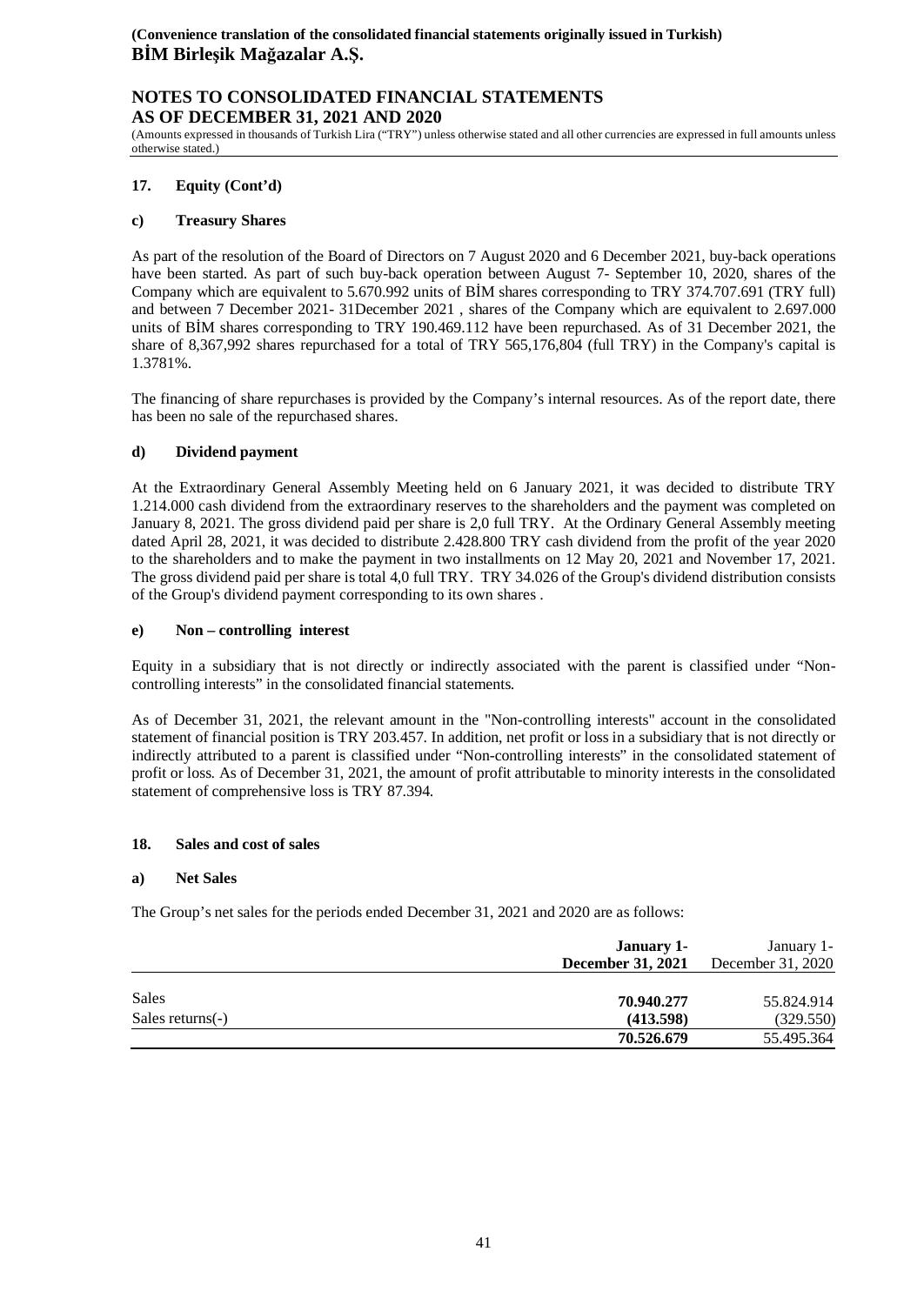## **NOTES TO CONSOLIDATED FINANCIAL STATEMENTS AS OF DECEMBER 31, 2021 AND 2020**

(Amounts expressed in thousands of Turkish Lira ("TRY") unless otherwise stated and all other currencies are expressed in full amounts unless otherwise stated.)

## **18. Sales and cost of sales (Cont'd)**

#### **b) Cost of sales**

|                                              | <b>January 1-</b><br>December 31,<br>2021 | January 1-<br>December 31,<br>2020 |
|----------------------------------------------|-------------------------------------------|------------------------------------|
|                                              |                                           |                                    |
| Beginning inventory                          | 4.214.854                                 | 2.359.445                          |
| Additional stock from the company acquisiton | 1.115                                     |                                    |
| <b>Purchases</b>                             | 59.560.201                                | 47.229.540                         |
| Depreciation and amortization expenses       | 2.574                                     | 1.838                              |
| Ending inventory (-)                         | (6.666.107)                               | (4.214.854)                        |
|                                              | 57.112.637                                | 45.375.969                         |

## **19. Operational expenses**

#### **a) Marketing expenses**

|                                               | January 1-        | January 1-        |
|-----------------------------------------------|-------------------|-------------------|
|                                               | December 31, 2021 | December 31, 2020 |
|                                               |                   |                   |
| Personnel expenses                            | 4.333.037         | 3.092.383         |
| Depreciation and amortization expense         | 1.676.530         | 1.282.138         |
| Electricity, water and communication expenses | 562.150           | 407.545           |
| Maintenance and repair expenses               | 191.483           | 132.403           |
| Advertising expenses                          | 178.983           | 125.619           |
| Truck fuel expense                            | 139.732           | 105.752           |
| Packaging expenses                            | 96.709            | 61.551            |
| Taxes and duty expenses                       | 50.562            | 55.113            |
| Provision for employee termination benefits   | 45.464            | 33.214            |
| Information technology expenses               | 43.441            | 30.989            |
| Stationery expenses                           | 43.234            | 30.783            |
| Fixtures expenses                             | 39.301            | 39.123            |
| Cleaning expenses                             | 33.042            | 48.541            |
| Rent expenses                                 | 29.408            | 22.755            |
| Insurance expenses                            | 20.044            | 16.304            |
| Other                                         | 210.892           | 124.196           |
|                                               | 7.694.012         | 5.608.409         |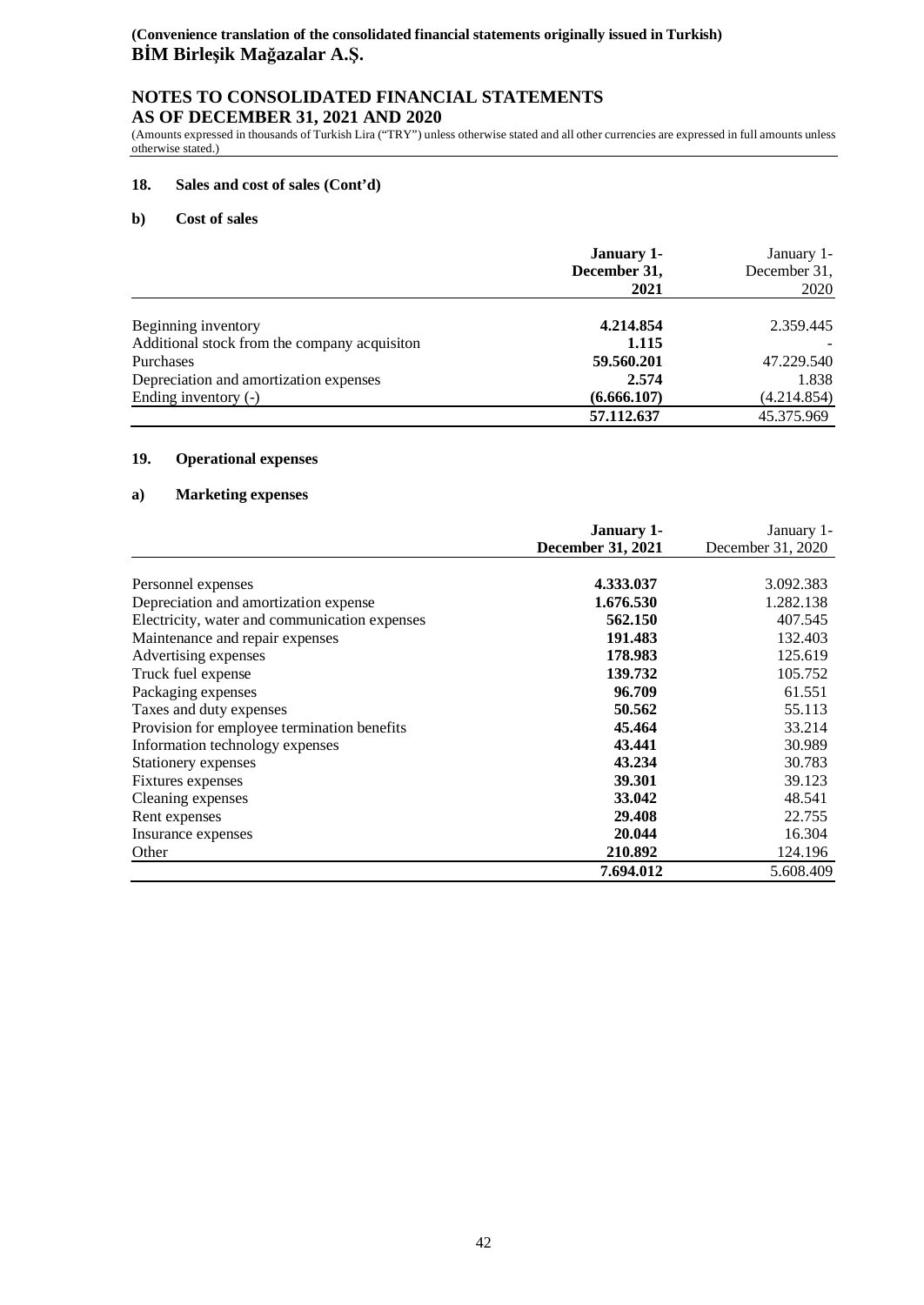## **NOTES TO CONSOLIDATED FINANCIAL STATEMENTS AS OF DECEMBER 31, 2021 AND 2020**

(Amounts expressed in thousands of Turkish Lira ("TRY") unless otherwise stated and all other currencies are expressed in full amounts unless otherwise stated.)

#### **19. Operational expenses (Cont'd)**

#### **b) General and administrative expenses**

|                                                    | <b>January 1-</b><br>December 31,<br>2021 | January 1-<br>December 31,<br>2020 |
|----------------------------------------------------|-------------------------------------------|------------------------------------|
|                                                    |                                           |                                    |
| Personnel expenses                                 | 650.389                                   | 513.164                            |
| Depreciation and amortization                      | 123.554                                   | 86.097                             |
| Donations and aids                                 | 49.424                                    | 44.923                             |
| Legal and consultancy expenses                     | 38.223                                    | 35.629                             |
| Money collection expenses                          | 30.456                                    | 24.817                             |
| Tax and duty expense                               | 22.680                                    | 15.256                             |
| Motor vehicle expenses                             | 15.609                                    | 11.115                             |
| Electricity, water, gas and communication expenses | 10.824                                    | 8.462                              |
| Provision for employee termination                 | 6.786                                     | 5.373                              |
| Office supplies                                    | 5.648                                     | 4.495                              |
| Other                                              | 88.340                                    | 64.744                             |
|                                                    | 1.041.933                                 | 814.075                            |

#### **20. Expenses by nature**

#### **a) Depreciation and amortisation expenses**

|                                     | <b>January 1-</b> | January 1-                                 |
|-------------------------------------|-------------------|--------------------------------------------|
|                                     |                   | <b>December 31, 2021</b> December 31, 2020 |
|                                     |                   |                                            |
| Marketing and selling expenses      | 1.676.530         | 1.282.138                                  |
| General and administrative expenses | 123.554           | 86.097                                     |
| Cost of Sales                       | 2.574             | 1.838                                      |
|                                     | 1.802.658         | 1.370.073                                  |

#### **b) Personnel expenses**

|                                                | <b>January 1-</b><br>December 31, 2021 | January 1-<br>December 31, 2020 |
|------------------------------------------------|----------------------------------------|---------------------------------|
| Wages and salaries                             | 4.477.545                              | 3.233.107                       |
| Social security premiums employer contribution | 505.881                                | 372.440                         |
| Provision for employee termination (Note 15)   | 52.250                                 | 38.587                          |
|                                                | 5.035.676                              | 3.644.134                       |

## **21. Other operating income and expense**

## **a) Other operating income**

|                                                | <b>January 1-</b><br>December 31, 2021 | January 1-<br>December 31, 2020 |
|------------------------------------------------|----------------------------------------|---------------------------------|
| Commission and promotion income                | 59.145                                 | 36.009                          |
| Contract termination income (IFRS-16) (Note 6) | 36.783                                 | 22.017                          |
| Gain on sales of scraps                        | 25.886                                 | 7.252                           |
| Other income from operations                   | 70.317                                 | 43.807                          |
|                                                | 192.131                                | 109.085                         |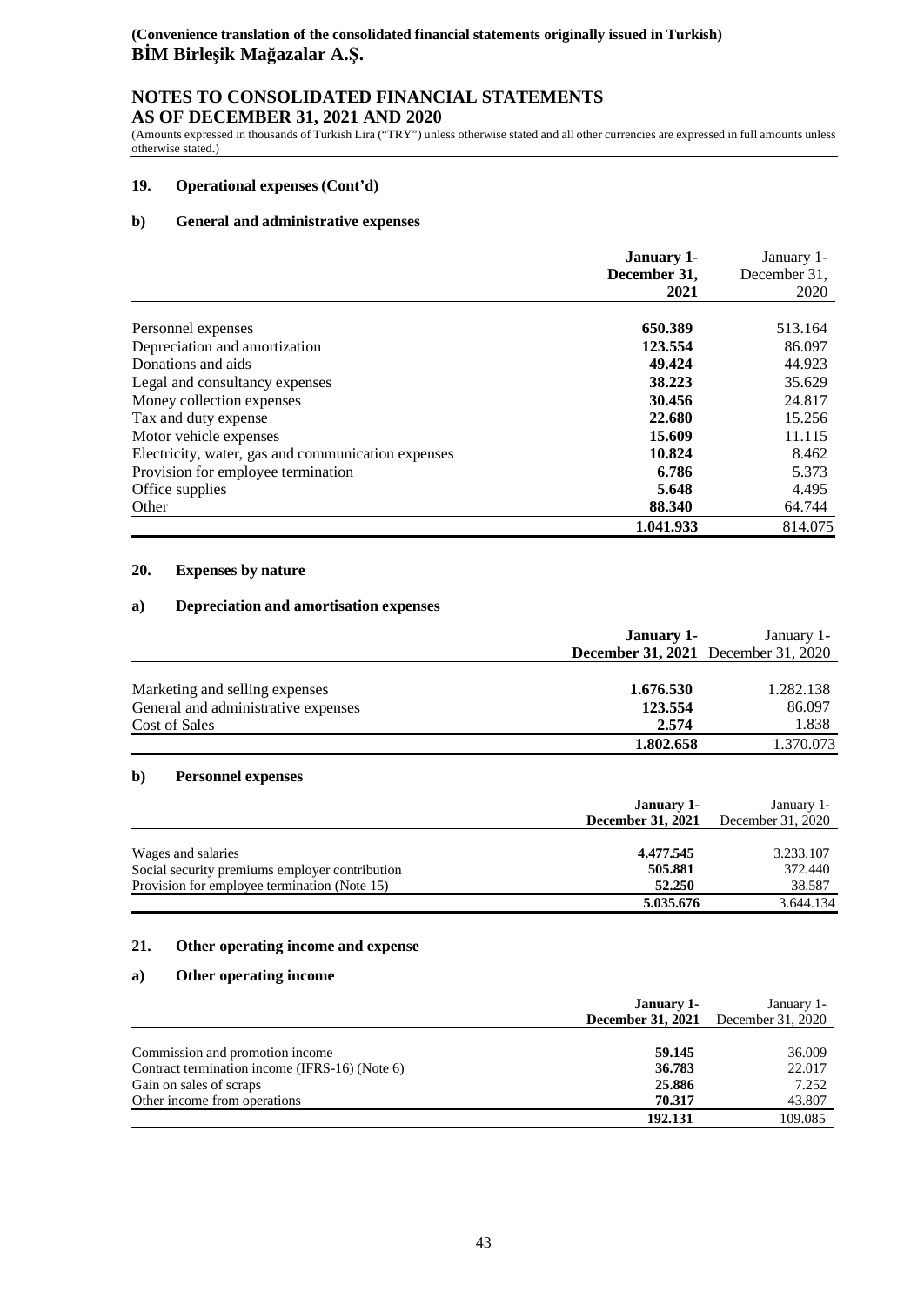## **NOTES TO CONSOLIDATED FINANCIAL STATEMENTS AS OF DECEMBER 31, 2021 AND 2020**

(Amounts expressed in thousands of Turkish Lira ("TRY") unless otherwise stated and all other currencies are expressed in full amounts unless otherwise stated.)

#### **21. Other operating income and expense (Cont'd)**

#### **b) Other operating expense**

|                                                      | <b>January 1-</b> | January 1-        |
|------------------------------------------------------|-------------------|-------------------|
|                                                      | December 31, 2021 | December 31, 2020 |
|                                                      |                   |                   |
| Provision of Competition Authority penalty (Note 13) | 718.597           |                   |
| Other Provision expenses                             | 14.652            | 10.765            |
| Other operating expenses                             | 13.697            | 9.675             |
|                                                      | 746.946           | 20.440            |
| 22.<br><b>Financial income</b>                       |                   |                   |
|                                                      | <b>January 1-</b> | January 1-        |
|                                                      | December 31, 2021 | December 31, 2020 |

|                              | $PCC$ $HDC$ $HCD$ | $Dcc$ cinoci 91. 2020 |
|------------------------------|-------------------|-----------------------|
|                              |                   |                       |
| Foreign exchange gains       | 374.016           | 142.978               |
| Participation account income | 78.876            | 117.743               |
|                              | 452.892           | 260.721               |

#### **23. Financial expenses**

|                                                                       | <b>January 1-</b> | January 1-        |
|-----------------------------------------------------------------------|-------------------|-------------------|
|                                                                       | December 31, 2021 | December 31, 2020 |
|                                                                       |                   |                   |
| Financial expenses arises from lease liabilities (Note 6)             | 805.526           | 708.446           |
| Foreign exchange losses                                               | 157.521           | 96.688            |
| Interest cost related to provision for employee termination (Note 15) | 29.120            | 18.484            |
| Other financial expenses                                              | 8.313             | 4.791             |
|                                                                       | 1.000.480         | 828.409           |

### **24. Income and expense from investing activities**

#### **a) Income from investing activities**

|                                                   | January 1-                                 | January 1- |
|---------------------------------------------------|--------------------------------------------|------------|
|                                                   | <b>December 31, 2021</b> December 31, 2020 |            |
|                                                   |                                            |            |
| Incomes from financial investments <sup>(*)</sup> | 328.623                                    | 138.268    |
| Gain on sale of property, plant and equipment     | 1.234                                      |            |
| Other                                             | 4.074                                      | 788        |
|                                                   | 333.931                                    | 139.056    |

(\*) The balance consist of income from investment funds and lease certificates of the Group.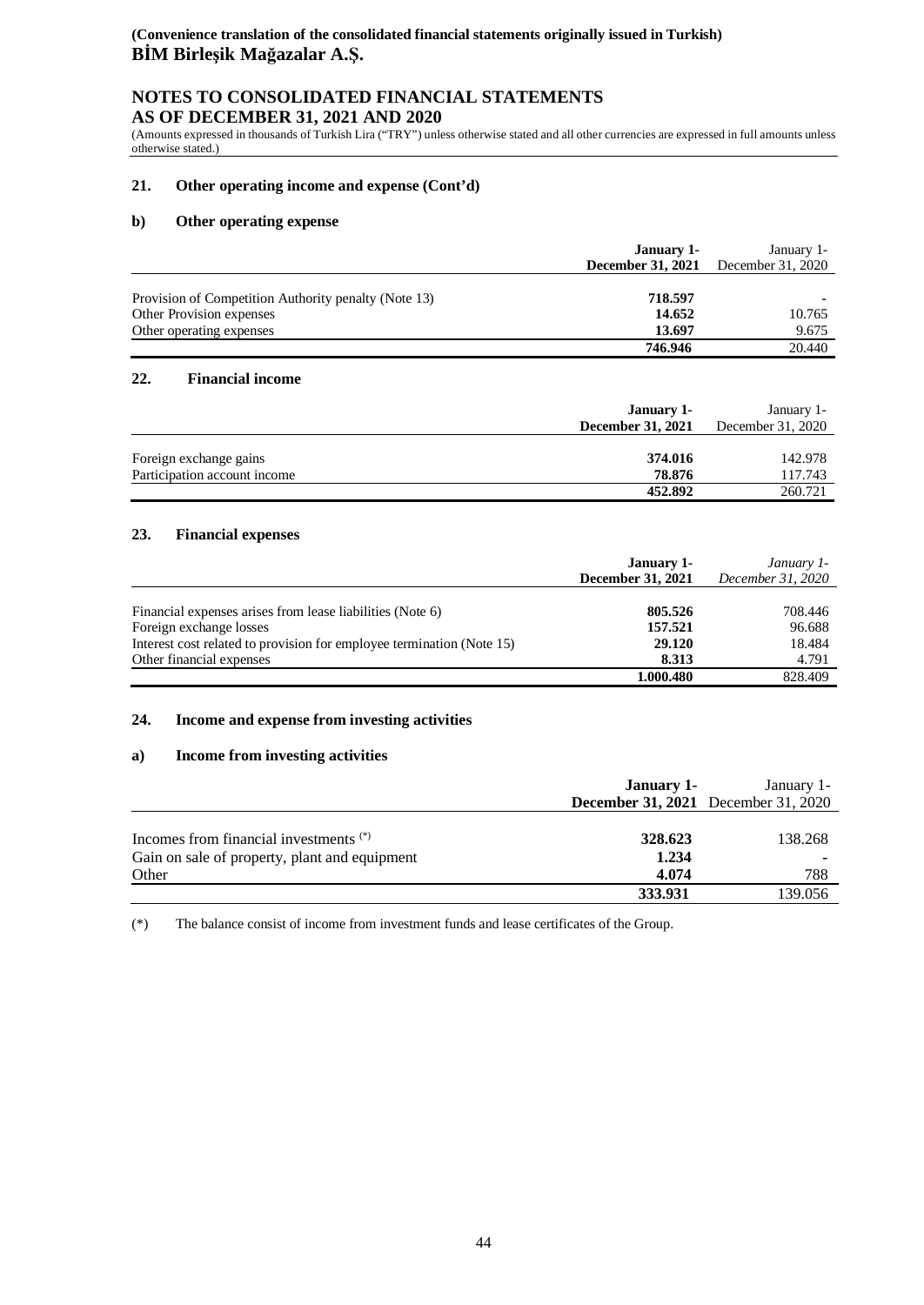## **NOTES TO CONSOLIDATED FINANCIAL STATEMENTS AS OF DECEMBER 31, 2021 AND 2020**

(Amounts expressed in thousands of Turkish Lira ("TRY") unless otherwise stated and all other currencies are expressed in full amounts unless otherwise stated.)

#### **24. Income and expense from investing activities (Cont'd)**

#### **b) Expense from investing activities**

None (December 31, 2020: TRY 5.266).

#### **25. Tax assets and liabilities**

As of December 31, 2021 and 2020, provision for taxes of the Group is as follows :

|                                                                                             | December 31,<br>2021 | December 31.<br>2020 |
|---------------------------------------------------------------------------------------------|----------------------|----------------------|
| Current income tax liabilities<br>Tax expense related to revaluation value expenditure fund | 1.180.389            | 802.678              |
| recognized in the statutory financial statements (*)                                        | 18.855               |                      |
| Current tax assets (Prepaid taxes)                                                          | (711.635)            | (558.965)            |
| Corporate tax payable                                                                       | 487.609              | 243.713              |

(\*) It is the tax expense arising from the revaluation fund applied in the statutory financial statements of the Company for the year ended 31 December 2021.

The Company and its subsidiaries, affiliates and joint ventures established in Turkey and other countries within the scope of consolidation are subject to the applicable tax legislation and practices of the countries in which they operate.

According to Article 14 of the Law on the Procedure for Collection of Public Claims and the Law on Amendment to Certain Laws published in the Official Gazette on April 22, 2021, with the provisional article 13 added to the Corporate Tax Law No. 5520, the corporate tax rate which is %20, will be applied as %25 for 2021 and %23 for 2022. The law is applicable into force on April 22, 2021, starting from the declarations that must be submitted as of July 1, 2021, and to be applicable for the corporate earnings for the taxation period starting from January 1, 2021.Corporate tax returns are required to be filed by the twenty-fifth day of the fourth month following the balance sheet date and taxes must be paid in one instalment by the end of the fourth month. The tax legislation provides for a temporary tax of 20% to be calculated and paid based on earnings generated for each quarter. The amounts thus calculated and paid are offset against the final corporate tax liability for the year.

In Morocco, as of December 31, 2021 the corporate tax rate is 31% (December 31, 2020: 31%) where the consolidated subsidiary of the Company, BIM Stores SARL operates. Although retained earnings of BIM Stores SARL are the subject of a deduction that they are not carried forward for more than 5 years, a tax of %0,5 is paid on sales. In Egypt, as of December 31, 2021 the corporate tax rate is 22.5% (December 31, 2020: 22.5%) where the consolidated subsidiary of the Company, BIM Stores LLC operates.

Corporate tax losses can be carried forward for a maximum period of 5 years following the year in which the losses were incurred. The tax authorities can inspect tax returns and the related accounting records for a retrospective maximum period of five years

15% withholding tax rate applies to dividends distributed by resident corporations resident real persons except for, those who are not liable to income and corporation tax, non-resident real persons, non-resident corporations. Dividend distribution by resident corporations to resident corporations is not subject to a withholding tax. Furthermore, in the event the profit is not distributed or included in capital, no withholding tax shall be applicable. In addition, if the profit is not distributed or added to the capital, the income tax is not calculated.

With the "Law Amending the Tax Procedure Law and the Corporate Tax Law", which was accepted on the agenda of the Turkish Grand National Assembly on January 20, 2022, the application of inflation accounting was postponed starting from the balance sheet dated on December 31, 2023.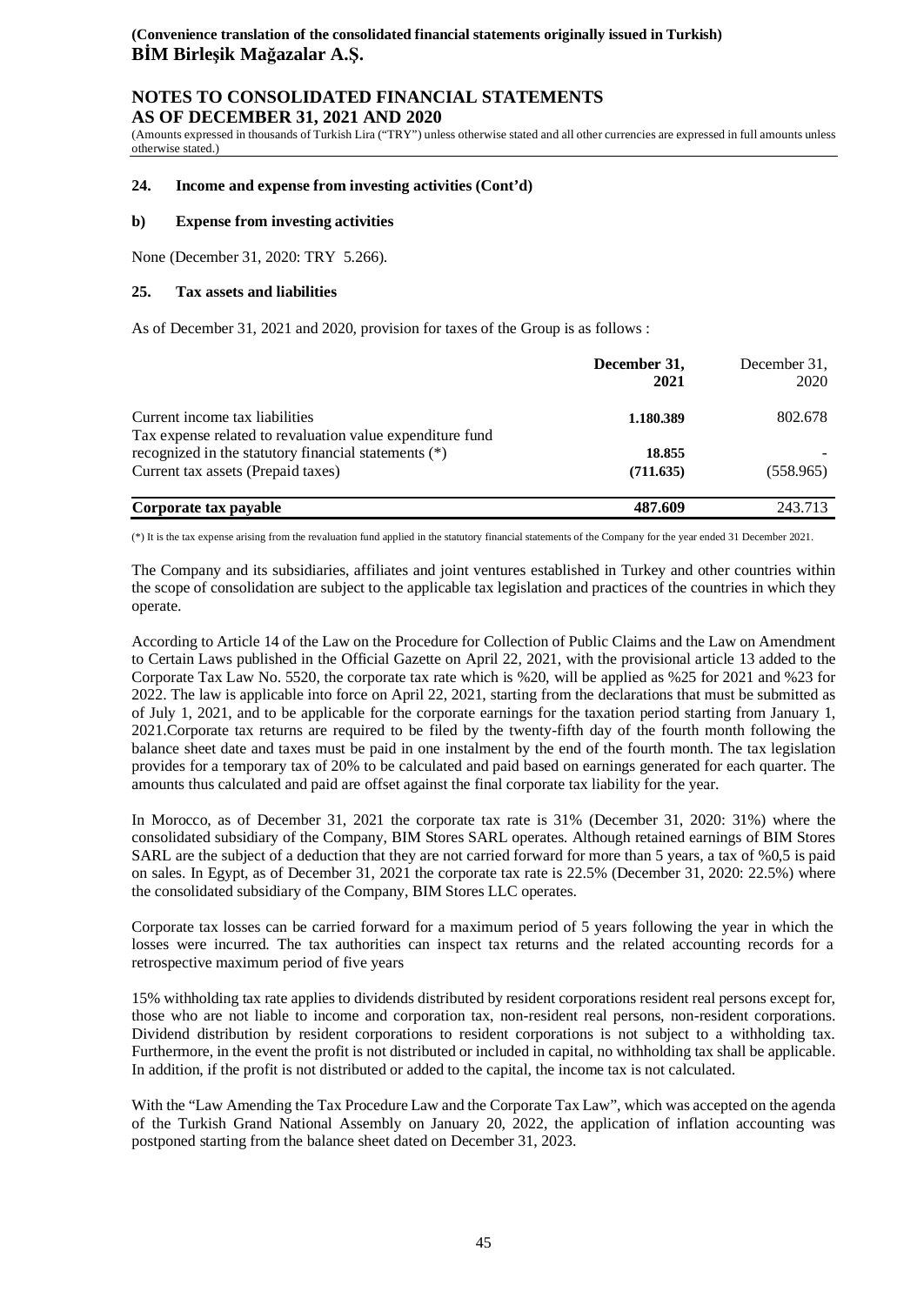## **NOTES TO CONSOLIDATED FINANCIAL STATEMENTS AS OF DECEMBER 31, 2021 AND 2020**

(Amounts expressed in thousands of Turkish Lira ("TRY") unless otherwise stated and all other currencies are expressed in full amounts unless otherwise stated.)

#### **25. Tax assets and liabilities (Cont'd)**

As of December 31, 2021 and 2020, temporary differences based for deferred tax and deferred tax asset and liability calculated by using applicable tax rates are as follows:

|                                                     | <b>Balance sheet</b> |              | <b>Comprehensive income</b> |              |
|-----------------------------------------------------|----------------------|--------------|-----------------------------|--------------|
|                                                     |                      |              | <b>January 1-</b>           | January 1-   |
|                                                     | December 31,         | December 31, | December 31,                | December 31. |
|                                                     | 2021                 | 2020         | 2021                        | 2020         |
| Deferred tax liability                              |                      |              |                             |              |
| Right-of-use asset                                  | 1.199.023            | 946.352      | 252.671                     | 249.813      |
| The effect of the revaluation of land and buildings | 307.001              | 307.001      | ۰                           | 174.158      |
| The effect of the revaluation of financial asset    | 41.003               | 18.297       | 22.706                      | (2.509)      |
| Other adjustments                                   | 29.307               | 16.810       | 12.497                      | 4.861        |
| Deferred tax asset                                  |                      |              |                             |              |
| Lease liabilities                                   | (1.439.185)          | (1.062.434)  | (376.751)                   | (313.492)    |
| Tangible and intangible assets                      | (252.597)            | 128.979      | (381.576)                   | 25.210       |
| Provision for employee termination benefit          | (77.774)             | (48.330)     | (29.444)                    | (12.307)     |
| Other adjustments                                   | (90.966)             | (57.390)     | (33.576)                    | (23.111)     |
| Currency translation difference                     |                      |              | 16.889                      | 9.133        |
| Deferred tax                                        | (284.188)            | 249.285      | (516.584)                   | 111.756      |

Deferred tax is presented in financial statements as follows:

|                          | December 31,<br>2021 | December 31,<br>2020 |
|--------------------------|----------------------|----------------------|
| Deferred tax assets      | 284.592              | 26.987               |
| Deferred tax liabilities | (404)                | (276.272)            |
| Net deferred tax asset   | 284.188              | (249.285)            |

Movement of net deferred tax liability for the periods ended December 31, 2021 and 2020 are as follows:

|                                                                     | <b>January 1-</b><br>December 31,<br>2021 | January 1-<br>December 31,<br>2020 |
|---------------------------------------------------------------------|-------------------------------------------|------------------------------------|
| Balance at the beginning of the period - January 1                  | 249.285                                   | 146.662                            |
| Deferred tax expense recognized in statement of profit or loss, net | (240.329)                                 | (56.395)                           |
| Deferred tax expense recognized in other comprehensive income       | (276.255)                                 | 168.151                            |
| Revaluation of property, plant and equipment (Note 10)<br>$\sim$    | (274.315)                                 | 174.158                            |
| - Remeasurement losses of defined benefit plans                     | 22.707                                    | 2.783                              |
| - Fair value changes in available-for-sale financial assets         | (24.647)                                  | (8.790)                            |
| Foreign currency translation differences                            | (16.889)                                  | (9.133)                            |
| Balance at the end of the period – December 31                      | (284.188)                                 | 249.285                            |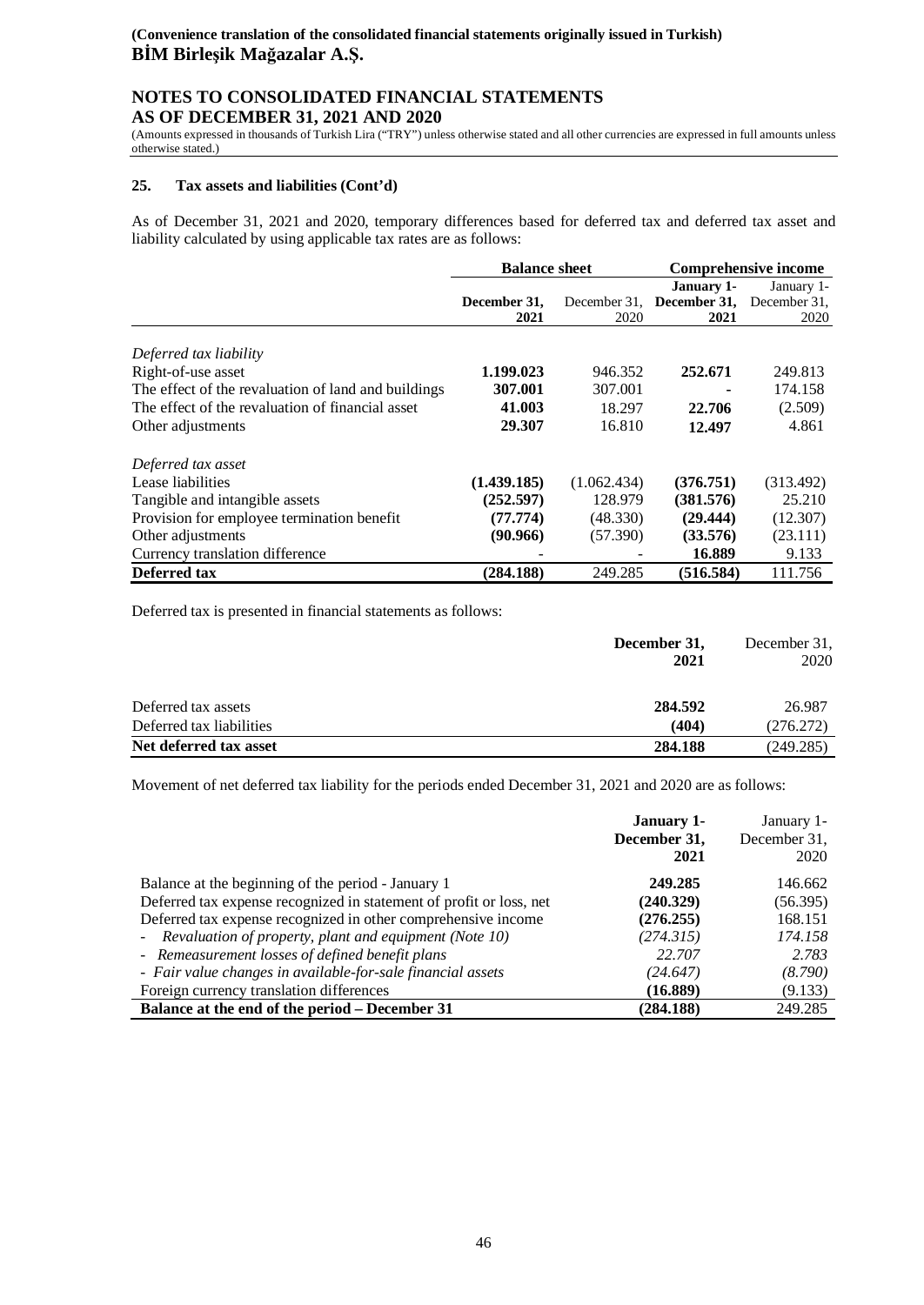## **NOTES TO CONSOLIDATED FINANCIAL STATEMENTS AS OF DECEMBER 31, 2021 AND 2020**

(Amounts expressed in thousands of Turkish Lira ("TRY") unless otherwise stated and all other currencies are expressed in full amounts unless otherwise stated.)

#### **25. Tax assets and liabilities (Cont'd)**

#### **Tax reconciliation**

|                                                                           | <b>January 1-</b><br>December 31,<br>2021 | January 1-<br>December 31,<br>2020 |
|---------------------------------------------------------------------------|-------------------------------------------|------------------------------------|
| Profit before tax                                                         | 3.909.625                                 | 3.351.658                          |
| Corporate tax provision calculated at effective tax rate of 25% (December |                                           |                                    |
| 31,2020: %22)                                                             | (977.406)                                 | (737.365)                          |
| Disallowable charges                                                      | (196.304)                                 | (2.934)                            |
| Current year losses on which is no deferred tax asset recognised $(*)$    | (21.384)                                  |                                    |
| Effect of tax rate differences of the consolidated subsidiary             | 7.114                                     | 7.870                              |
| Revaluation recognized in statutory financial statements                  |                                           |                                    |
| tax expense related to revaluation fund $(**)$                            | 197.122                                   |                                    |
| Effect of tax rate changes                                                | 15.763                                    |                                    |
| Other                                                                     | 16.180                                    | (12.414)                           |
|                                                                           | (958.915)                                 | (744.843)                          |

(\*)Dost Global Danışmanlık A. Ş. fiscal year loss to BIM Stores Llc (BIM Egypt), a subsidiary.

(\*\*) The revaluation applied by the Company in its statutory financial statements is a tax expense arising from the value increase fund.

| Tax expense                                       | <b>January 1-</b><br>December 31,<br>2021 | January 1-<br>December 31,<br>2020 |
|---------------------------------------------------|-------------------------------------------|------------------------------------|
| Current period tax expense<br>Deferred tax income | (1.199.244)<br>240.329                    | (801.238)<br>56.395                |
| <b>Total tax expense</b>                          | (958.915)                                 | (744.843)                          |

#### **26. Earnings per share**

Basic earnings per share is calculated by dividing the net profit for the period by the weighted average number of ordinary shares outstanding during the period. Earnings per share for the period ended as of December 31, 2021 and 2020 is as follows. All shares of the Company are in same status.

|                                                                          | <b>January 1-</b> | January 1-   |
|--------------------------------------------------------------------------|-------------------|--------------|
|                                                                          | December 31,      | December 31, |
| <b>Earnings per share</b>                                                | 2021              | 2020         |
| Average number of shares at the beginning of the period (Thousand) $(*)$ | 601.435           | 605.002      |
| Net profit of the year                                                   | 2.932.482         | 2.606.815    |
| <b>Earnings per share</b>                                                | 4.88              | 4.31         |

(\*) Bonus shares are counted as issued shares when calculating earnings per share. Therefore, the weighted average number of shares used in the calculation of earnings per share has been obtained by retrospectively considering the issued bonus shares.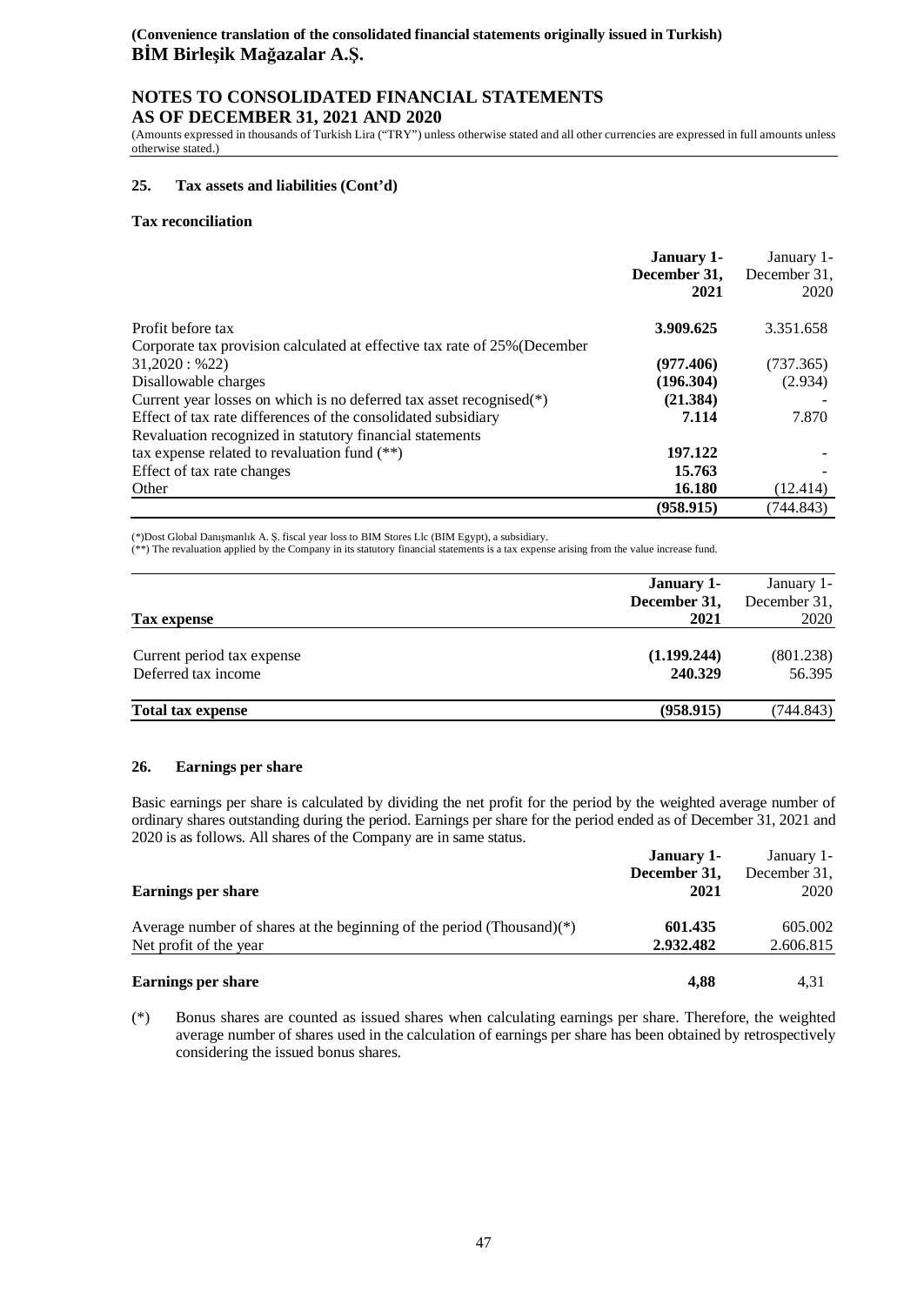## **NOTES TO CONSOLIDATED FINANCIAL STATEMENTS AS OF DECEMBER 31, 2021 AND 2020**

(Amounts expressed in thousands of Turkish Lira ("TRY") unless otherwise stated and all other currencies are expressed in full amounts unless otherwise stated.)

#### **27. Non - controlling interests**

|                                                          | December 31,<br>2021           |
|----------------------------------------------------------|--------------------------------|
| Share of non $-$ controlling interests                   | %35                            |
| Total assets                                             | 2.722.009                      |
| <b>Total liabilities</b>                                 | (2.140.703)                    |
| <b>Net assets</b>                                        | 581.306                        |
| Non - controlling interests                              |                                |
| Non - controlling interests                              | 203.457                        |
|                                                          | April 1 -<br>December 31, 2021 |
| Revenue                                                  | 3.037.833                      |
| Gross profit                                             | 640.667                        |
| Operating profit                                         | 104.970                        |
| Net income for the period                                | 52.081                         |
| Net income for the period for non-controlling interests  | 18.228                         |
| Total comprehensive income/(loss)                        | 249.698                        |
| Total comprehensive income for non-controlling interests | 87.394                         |

#### **28. Related party disclosures**

#### **a) Prepaid expenses to related parties**

|                                                                                                                    | December 31,<br>2021 | December 31.<br>2020 |
|--------------------------------------------------------------------------------------------------------------------|----------------------|----------------------|
| Ideal Standart Isletmecilik ve Mümessillik San. ve Tic. A.Ş.<br>$($ Ideal Standart $)$ <sup><math>(2)</math></sup> | 5.870                |                      |
| Reka Bitkisel Yağlar Sanayi ve Ticaret A.S. (Reka) <sup>(1)</sup>                                                  | ۰                    | 119.913              |
|                                                                                                                    | 5.870                | 119 913              |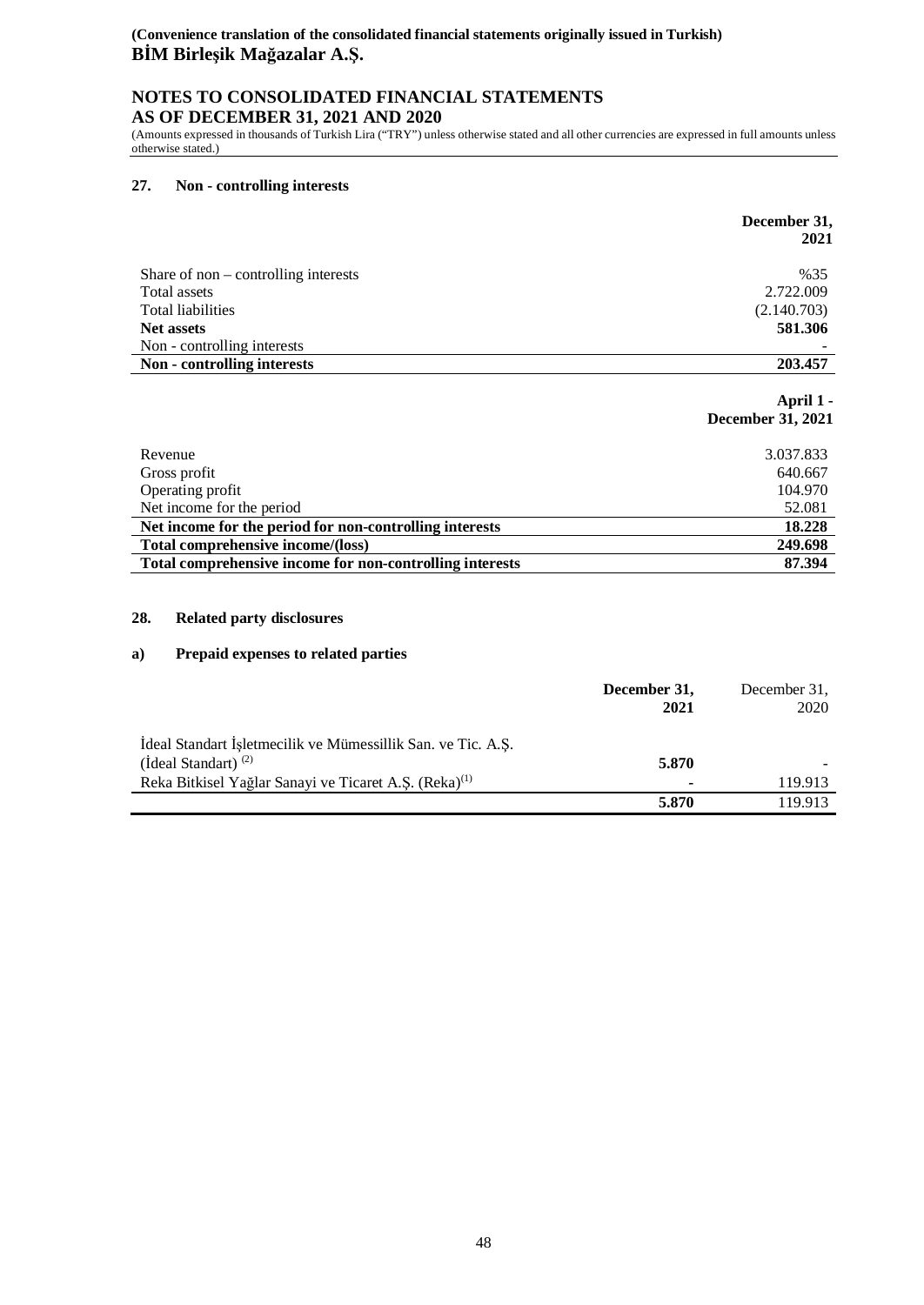## **NOTES TO CONSOLIDATED FINANCIAL STATEMENTS AS OF DECEMBER 31, 2021 AND 2020**

(Amounts expressed in thousands of Turkish Lira ("TRY") unless otherwise stated and all other currencies are expressed in full amounts unless otherwise stated.)

#### **28. Related party disclosures (Cont'd)**

#### **b) Payables related to goods and services received:**

Due to related parties balances as of December 31, 2021 and December 31, 2020 are as follows:

#### **Related parties**

|                                                                                  | December 31, | December 31, |
|----------------------------------------------------------------------------------|--------------|--------------|
|                                                                                  | 2021         | 2020         |
| Başak Gıda Dağıtım ve Pazarlama A.Ş. (Başak) <sup>(1)</sup>                      | 312.156      | 194.277      |
| Turkuvaz Plastik ve Tem. Ürün. Tic. A.Ş. (Turkuvaz) <sup>(1)</sup>               | 244.533      | 184.545      |
| Hedef Tüketim Ürünleri San. ve Dış Tic. A.Ş. (Hedef) <sup>(1)</sup>              | 194.506      | 156.476      |
| Aktül Kağıt Üretim Pazarlama A.Ş. (Aktül) <sup>(1)(*)</sup>                      | 139.435      | 135.651      |
| Sena Muhtelif Ürün Paketleme Gıda Sanayi ve Tic. Ltd. Şti. (Sena) <sup>(3)</sup> | 113.289      | 80.713       |
| Apak Pazarlama ve Gıda Sanayi Tic. Ltd. Şti. (Apak) <sup>(1)</sup>               | 29.684       | 22.779       |
| Reka Bitkisel Yağlar Sanayi ve Ticaret A.Ş. (Reka) <sup>(1)</sup>                | 17.306       |              |
| Avansas Ofis Malzemeleri Ticaret A.Ş. (Avansas) <sup>(1)</sup>                   | 2.297        | 1.775        |
| Proline Bilişim Sistemleri Ve Tic. A.Ş <sup>(1)</sup>                            |              | 363          |
| Aytaç Gıda Yatırım San. ve Ticaret A.Ş. $(Aytaç)^{(1)(*)}$                       |              | 22.493       |
|                                                                                  | 1.053.206    | 799.072      |

 $(*)$  As of April 1, 2021, it has excluded from related party.

## **Affiliates and Subsidiaries**

|                                                                                                 | December 31,<br>2021 | December 31,<br>2020 |
|-------------------------------------------------------------------------------------------------|----------------------|----------------------|
| Ideal Standart Isletmecilik ve Mümessillik San. ve Tic. A.Ş.<br>(İdeal Standart) <sup>(2)</sup> | 289                  | 5.052                |
|                                                                                                 | 289                  | 5.052                |
| Trade payables due to related parties                                                           | 1.053.495            | 804.124              |

(1) Companies owned by shareholders of the Company.<br>
Non-consolidated subsidiaries of the Group.

(2) Non-consolidated subsidiaries of the Group.<br>
(3) Other related party

Other related party.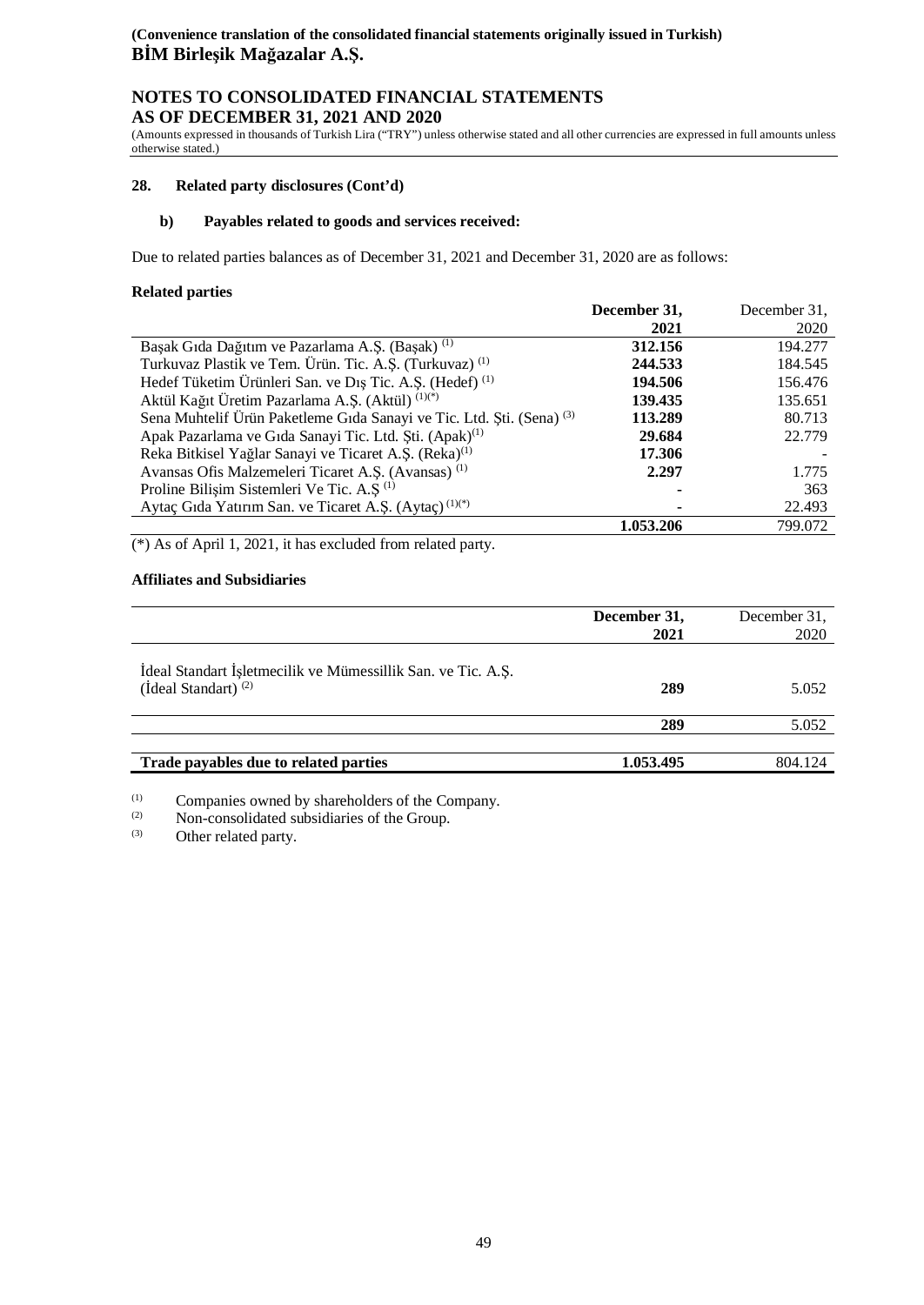## **NOTES TO CONSOLIDATED FINANCIAL STATEMENTS AS OF DECEMBER 31, 2021 AND 2020**

(Amounts expressed in thousands of Turkish Lira ("TRY") unless otherwise stated and all other currencies are expressed in full amounts unless otherwise stated.)

#### **28. Related party disclosures (Cont'd)**

#### **c) Related party transactions**

i) Purchases from related parties during the periods ended December 31, 2021 and 2020 are as follows:

#### **Related parties**

|                                  | <b>January 1-</b> | January 1-   |
|----------------------------------|-------------------|--------------|
|                                  | December 31,      | December 31, |
|                                  | 2021              | 2020         |
| Reka $\overline{^{(1)}}$         | 1.909.150         | 1.104.303    |
| Başak <sup>(1)</sup>             | 1.695.991         | 1.293.980    |
| Hedef <sup>(1)</sup>             | 1.205.775         | 847.805      |
| Turkuvaz <sup>(1)</sup>          | 923.999           | 752.394      |
| $Aktii1^{(1)}$                   | 646.270           | 475.918      |
| $Apak^{(1)}$                     | 382.847           | 281.275      |
| Sena $^{(3)}$                    | 364.062           | 290.024      |
| Ayta $\varsigma^{(1)(**)}$       | 81.798            | 276.334      |
| Avansas $(1)$                    | 14.659            | 5.929        |
| Bahariye Mensucat <sup>(1)</sup> | 5.503             | 1.763        |
| Proline <sup>(1)</sup>           | 9                 | 271          |
| Bahariye Tekstil <sup>(1)</sup>  | ۰                 | 1.570        |
| Turkcell $(3)$ $(*)$             | ٠                 | 5.540        |
|                                  | 7.230.063         | 5.337.106    |

**(\*)** Purchases until March 5, 2021. **(\*\*)** Purchases until April 1, 2021.

#### **Affiliates and Subsidiaries**

|                                        | <b>January 1-</b><br>December 31,<br>2021 | January 1-<br>December 31,<br>2020 |
|----------------------------------------|-------------------------------------------|------------------------------------|
| Ideal Standart <sup>(2)</sup>          | 15.346                                    | 17.896                             |
|                                        | 15.346                                    | 17.896                             |
| <b>Total Related Party Transaction</b> | 7.245.409                                 | 5.355.002                          |

 $\frac{(1)}{(2)}$  Companies owned by shareholders of the Company.<br>
Non-consolidated subsidiaries of the Group

(2) Non-consolidated subsidiaries of the Group.<br>
(3) Other related party

Other related party.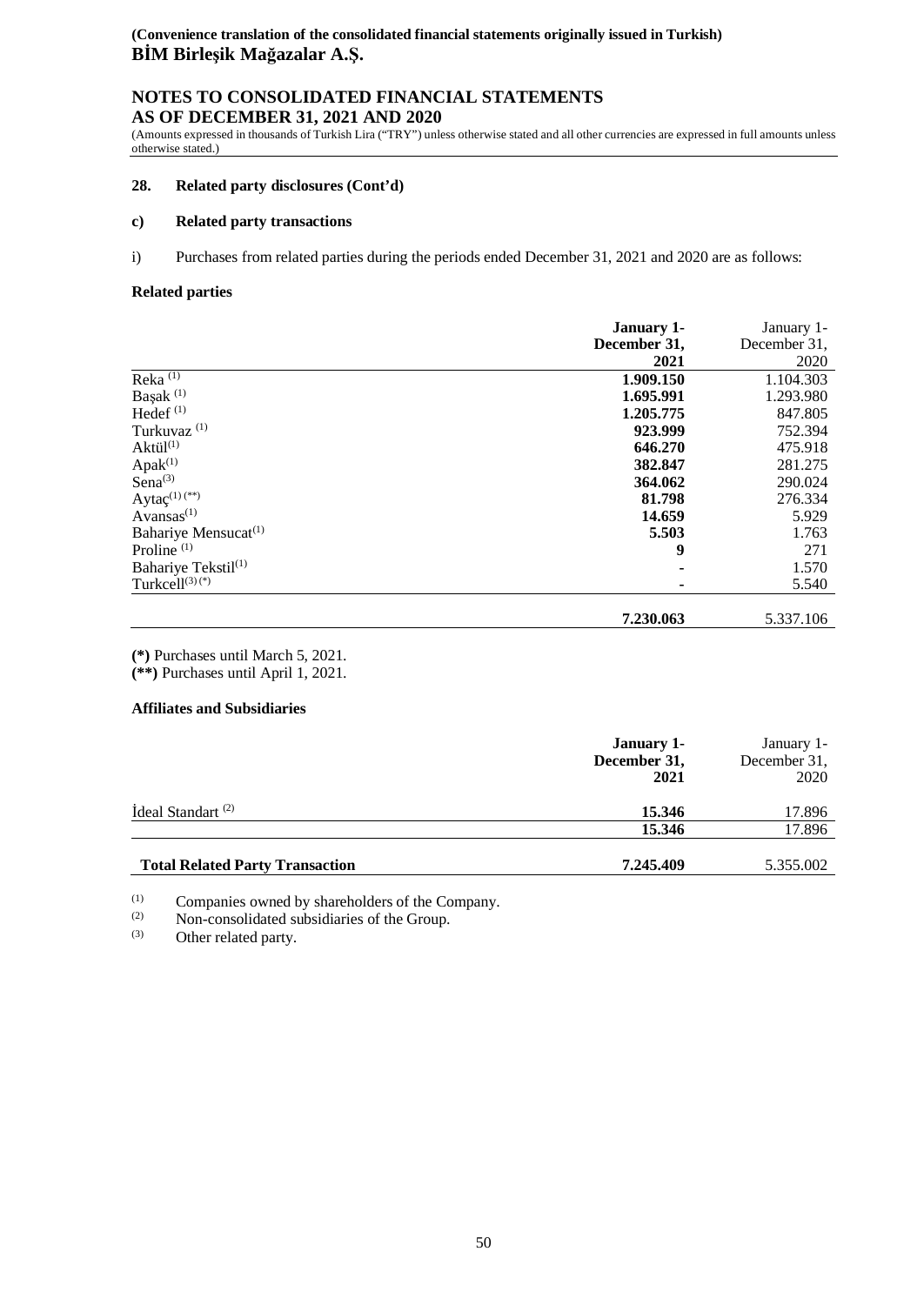## **NOTES TO CONSOLIDATED FINANCIAL STATEMENTS AS OF DECEMBER 31, 2021 AND 2020**

(Amounts expressed in thousands of Turkish Lira ("TRY") unless otherwise stated and all other currencies are expressed in full amounts unless otherwise stated.)

## **28. Related party disclosures (Cont'd)**

In the report dated March 2, 2022 on the examination of extended and continuous transactions prepared by the Board of Directors in accordance with the regulations in the relevant communiqués of the Capital Markets Board, the related party transactions of Bim Birleşik Mağazalar A.Ş. were evaluated by the Board of Directors; it has been observed by the Board of Directors that the terms of the extended and continuous transactions carried out by BİM Birleşik Mağazalar A.Ş. in 2021 with the related parties within the scope of Turkish Accounting Standard No. 24 didn't contradict with arm's lenght principles and it has been concluded that there is no harm in pursuing the extended and continuous transaction with the same parties in 2022. This report was approved on March 2, 2022 by the decision of the Board of Directors.

ii) For the periods ended December 31, 2021 and 2020 salaries, bonuses and compensations provided to board of directors and key management comprising of 184 and 158 personnel, respectively, are as follows:

|                                     | January 1-<br>December 31, 2021 | January 1-<br>December 31, 2020 |
|-------------------------------------|---------------------------------|---------------------------------|
| Benefit to key management personnel | 157.434                         | 127.617                         |
| <b>Total benefits</b>               | 157.434                         | 127.617                         |

#### **29. Financial instruments and financial risk management**

The Group is exposed to a variety of financial risks, including the effects of changes in debt and equity market prices, foreign currency exchange rates and profit share rates. These risks are market risk (including foreign currency risk and profit share rate risk), credit risk and liquidity risk. The Group's overall risk management program focuses on the unpredictability of financial markets and seeks to minimize potential adverse effects on the financial performance of the Group.

The Group's principal financial instruments comprise cash and short-term interest free bank loans. The main purpose of using these financial instruments is to raise finance for the Group's operations. The Group has other financial instruments such as trade receivables and payables which arise directly from its operations. The Group manages its capital through cash provided by its operations and review of the maturities of the trade payables.

#### *Price risk*

Price risk is a combination of foreign currency, profit share and market risk. The Group naturally manages its price risk by matching the same foreign currency denominated receivable and payables and assets and liabilities bearing profit share. The Group closely monitors its market risk by analyzing the market conditions and using appropriate valuation methods.

#### *Profit share rate risk*

The Group does not have material profit share rate sensitive asset. The Group's income and cash flows from operations are independent from profit share rate risk.

The Group's profit share rate risk mainly comprises of outstanding short-term borrowings in the prior period. The Group's forthcoming loans in order to continue its operating activities are affected from forthcoming profit share ratios.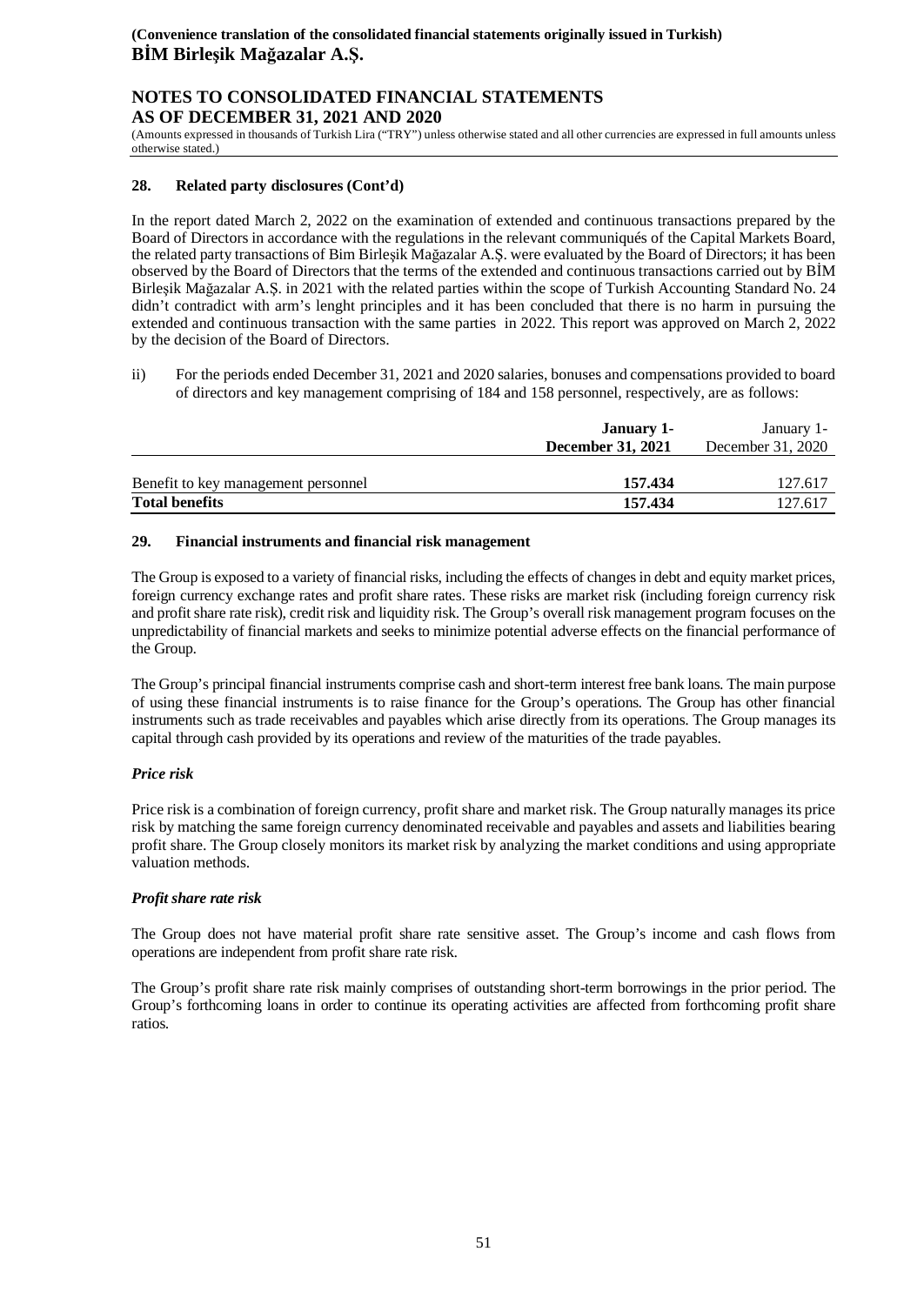## **NOTES TO CONSOLIDATED FINANCIAL STATEMENTS AS OF DECEMBER 31, 2021 AND 2020**

(Amounts expressed in thousands of Turkish Lira ("TRY") unless otherwise stated and all other currencies are expressed in full amounts unless otherwise stated.)

#### **29. Financial instruments and financial risk management (Cont'd)**

#### **Profit share rate position table**

According to IFRS 7 "Financial Assets", the profit share rate position of the Group is as follows:

| <b>Profit share position table</b>               |                                                                                                                  | December 31,<br>2021              | December 31,<br>2020              |
|--------------------------------------------------|------------------------------------------------------------------------------------------------------------------|-----------------------------------|-----------------------------------|
| Financial assets                                 | Fixed profit share bearing financial instruments<br>Participation account<br>Lease certificate & Investment fund | 2.070.018<br>578.429<br>1.491.589 | 2.955.723<br>291.942<br>2.663.781 |
| <b>Financial liabilities</b>                     |                                                                                                                  |                                   |                                   |
| Financial assets<br><b>Financial liabilities</b> | Variable profit share bearing financial instruments                                                              |                                   |                                   |

#### *Credit risk*

Credit risk is the risk that one party to a financial instrument will fail to discharge an obligation and cause the other party to incur a financial loss. Since the Group is engaged in the retail sector and transactions are mainly on a cash basis or has 1-month maturity credit card collections, the exposure to credit and price risk is minimal.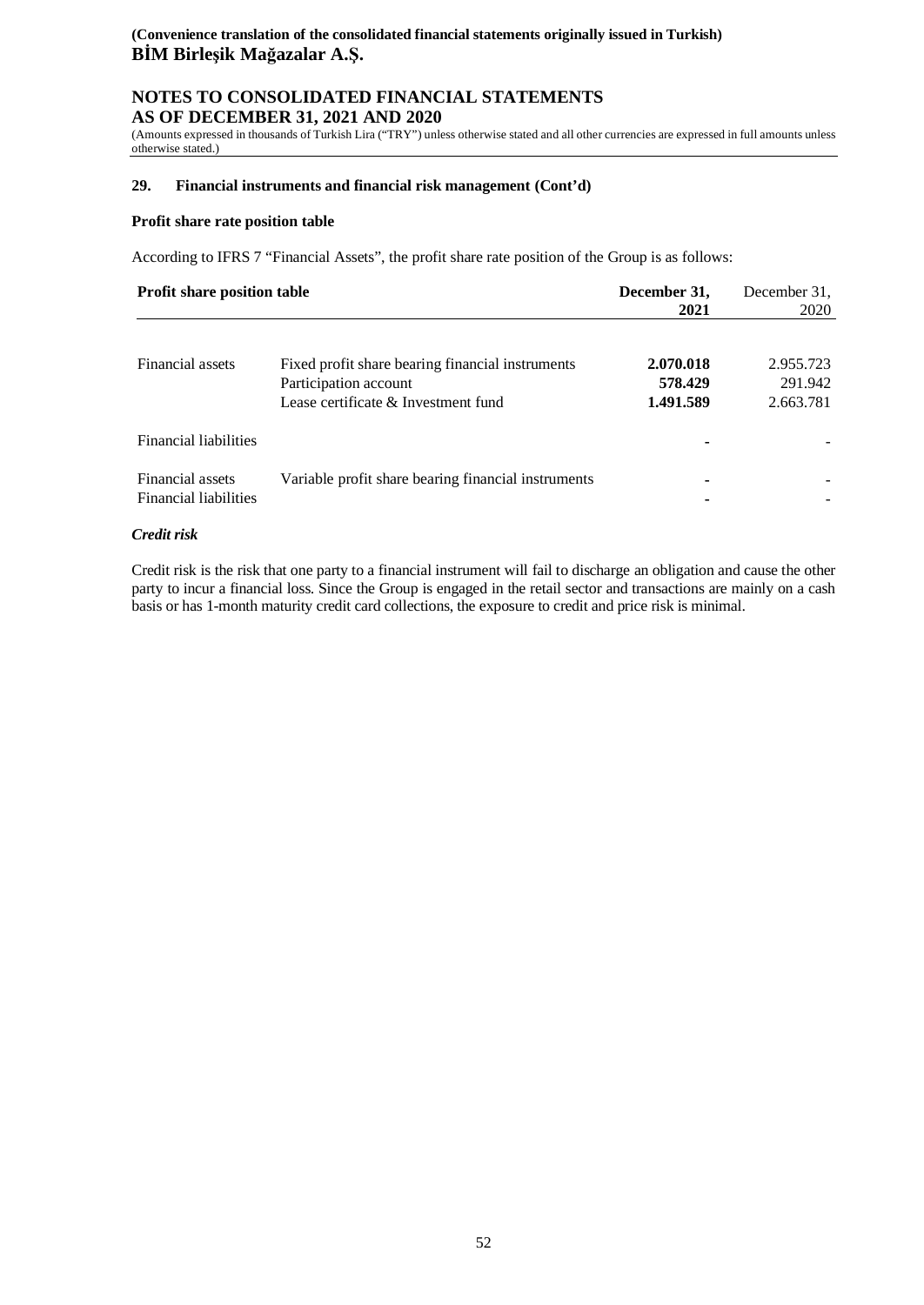## **NOTES TO CONSOLIDATED FINANCIAL STATEMENTS AS OF DECEMBER 31, 2021 AND 2020**

(Amounts expressed in thousands of Turkish Lira ("TRY") unless otherwise stated and all other currencies are expressed in full amounts unless otherwise stated.)

## **29. Financial instruments and financial risk management (Cont'd)**

## **Credit risk table (Current period - December 31, 2021)**

|                                       |                | <b>Credit card</b> |                      |                          |                | <b>Deposit</b> |                         |                   |
|---------------------------------------|----------------|--------------------|----------------------|--------------------------|----------------|----------------|-------------------------|-------------------|
|                                       |                | receivables        |                      | <b>Other receivables</b> |                | in bank        | <b>Financial assets</b> |                   |
| 31 December 2021                      | <b>Related</b> |                    | <b>Other Related</b> | Other                    | <b>Related</b> | Other          | <b>Related</b>          | Other             |
|                                       | party          | party              | party                | party                    | party          | party          | party                   | party             |
|                                       |                |                    |                      |                          |                |                |                         |                   |
| Maximum credit risk exposures as      |                |                    |                      |                          |                |                |                         |                   |
| of report date (A+B+C+D+E)            |                | 3.773.763          | 23                   | 76.707                   |                | 949.402        |                         | 977.955 1.491.589 |
| - Maximum risk secured by             |                |                    |                      |                          |                |                |                         |                   |
| guarantees etc.                       |                |                    |                      |                          |                |                |                         |                   |
| A. Net book value of financial        |                |                    |                      |                          |                |                |                         |                   |
| assets neither overdue nor            |                |                    |                      |                          |                |                |                         |                   |
| impaired                              |                | 3.773.763          | 23                   | 76.707                   |                | 949.402        |                         | 977.955 1.491.589 |
| B. Net book value of financial        |                |                    |                      |                          |                |                |                         |                   |
| assets that are renegotiated, if      |                |                    |                      |                          |                |                |                         |                   |
| not that will be accepted as past     |                |                    |                      |                          |                |                |                         |                   |
| due or impaired                       |                |                    |                      |                          |                |                |                         |                   |
| C. Carrying value of financial assets |                |                    |                      |                          |                |                |                         |                   |
| that are past due but not             |                |                    |                      |                          |                |                |                         |                   |
| impaired                              |                |                    |                      |                          |                |                |                         |                   |
| - The part under guarantee            |                |                    |                      |                          |                |                |                         |                   |
| with collateral etc.                  |                |                    |                      |                          |                |                |                         |                   |
| D. Net book value of impaired         |                |                    |                      |                          |                |                |                         |                   |
|                                       |                |                    |                      |                          |                |                |                         |                   |
| assets                                |                |                    |                      |                          |                |                |                         |                   |
| - Past due (gross carrying            |                |                    |                      | 11.508                   |                |                |                         |                   |
| amount)                               |                |                    |                      |                          |                |                |                         |                   |
| - Impairment                          |                |                    |                      | (11.508)                 |                |                |                         |                   |
| - The part of net value under         |                |                    |                      |                          |                |                |                         |                   |
| guarantee with collateral etc.        |                |                    |                      |                          |                |                |                         |                   |
| - Not past due (gross carrying        |                |                    |                      |                          |                |                |                         |                   |
| amount)                               |                |                    |                      |                          |                |                |                         |                   |
| - Impairment                          |                |                    |                      |                          |                |                |                         |                   |
| E. Off-balance sheet items with       |                |                    |                      |                          |                |                |                         |                   |
| credit risk                           |                |                    |                      |                          |                |                |                         |                   |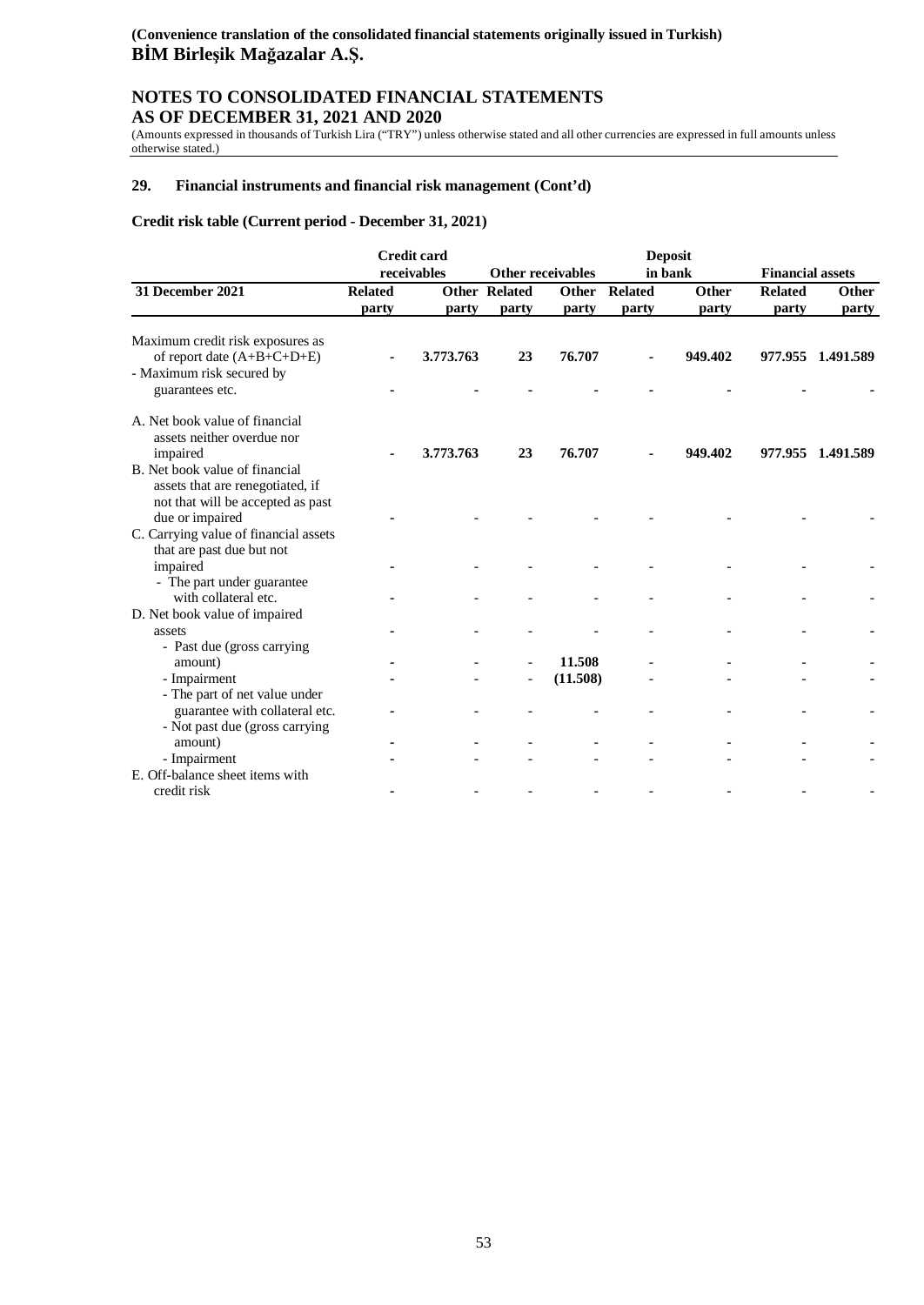## **NOTES TO CONSOLIDATED FINANCIAL STATEMENTS AS OF DECEMBER 31, 2021 AND 2020**

(Amounts expressed in thousands of Turkish Lira ("TRY") unless otherwise stated and all other currencies are expressed in full amounts unless otherwise stated.)

## **29. Financial instruments and financial risk management (Cont'd)**

#### **Credit risk table (Previous period - December 31, 2020)**

|                                                                |                | <b>Credit card</b> |                          |                   | <b>Deposit</b> |         |                         |              |
|----------------------------------------------------------------|----------------|--------------------|--------------------------|-------------------|----------------|---------|-------------------------|--------------|
|                                                                |                | receivables        |                          | Other receivables | in bank        |         | <b>Financial assets</b> |              |
| 31 December 2020                                               | <b>Related</b> | <b>Other</b>       | <b>Related</b>           | Other             | <b>Related</b> | Other   | <b>Related</b>          | <b>Other</b> |
|                                                                | party          | party              | party                    | party             | party          | party   | party                   | party        |
|                                                                |                |                    |                          |                   |                |         |                         |              |
| Maximum credit risk exposures as<br>of report date (A+B+C+D+E) |                |                    |                          |                   |                |         |                         |              |
| - Maximum risk secured by                                      |                | 2.615.234          | 233                      | 23.096            |                | 644.602 | 523.420                 | 2.663.781    |
|                                                                |                |                    |                          |                   |                |         |                         |              |
| guarantees etc.<br>A. Net book value of financial              |                |                    |                          |                   |                |         |                         |              |
| assets neither overdue nor                                     |                |                    |                          |                   |                |         |                         |              |
|                                                                |                |                    |                          |                   |                |         |                         |              |
| impaired<br>B. Net book value of financial                     |                | 2.615.234          | 233                      | 23.096            |                | 644.602 | 523.420                 | 2.663.781    |
|                                                                |                |                    |                          |                   |                |         |                         |              |
| assets that are renegotiated, if                               |                |                    |                          |                   |                |         |                         |              |
| not that will be accepted as past<br>due or impaired           |                |                    |                          |                   |                |         |                         |              |
| C. Carrying value of financial assets                          |                |                    |                          |                   |                |         |                         |              |
| that are past due but not                                      |                |                    |                          |                   |                |         |                         |              |
|                                                                |                |                    |                          |                   |                |         |                         |              |
| impaired                                                       |                |                    |                          |                   |                |         |                         |              |
| - The part under guarantee<br>with collateral etc.             |                |                    |                          |                   |                |         |                         |              |
|                                                                |                |                    |                          |                   |                |         |                         |              |
| D. Net book value of impaired                                  |                |                    |                          |                   |                |         |                         |              |
| assets                                                         |                |                    |                          |                   |                |         |                         |              |
| - Past due (gross carrying                                     |                |                    |                          |                   |                |         |                         |              |
| amount)                                                        |                |                    |                          |                   |                |         |                         |              |
| - Impairment                                                   |                |                    |                          | 11.548            |                |         |                         |              |
| - The part of net value under                                  |                |                    |                          |                   |                |         |                         |              |
| guarantee with collateral                                      |                |                    |                          |                   |                |         |                         |              |
| etc.                                                           |                |                    | $\overline{\phantom{a}}$ | (11.548)          |                |         |                         |              |
| - Not past due (gross carrying                                 |                |                    |                          |                   |                |         |                         |              |
| amount)                                                        |                |                    |                          |                   |                |         |                         |              |
| - Impairment                                                   |                |                    |                          |                   |                |         |                         |              |
| E. Off-balance sheet items with                                |                |                    |                          |                   |                |         |                         |              |
| credit risk                                                    |                |                    |                          |                   |                |         |                         |              |
| Maximum credit risk exposures as                               |                |                    |                          |                   |                |         |                         |              |
| of report date (A+B+C+D+E)                                     |                |                    |                          |                   |                |         |                         |              |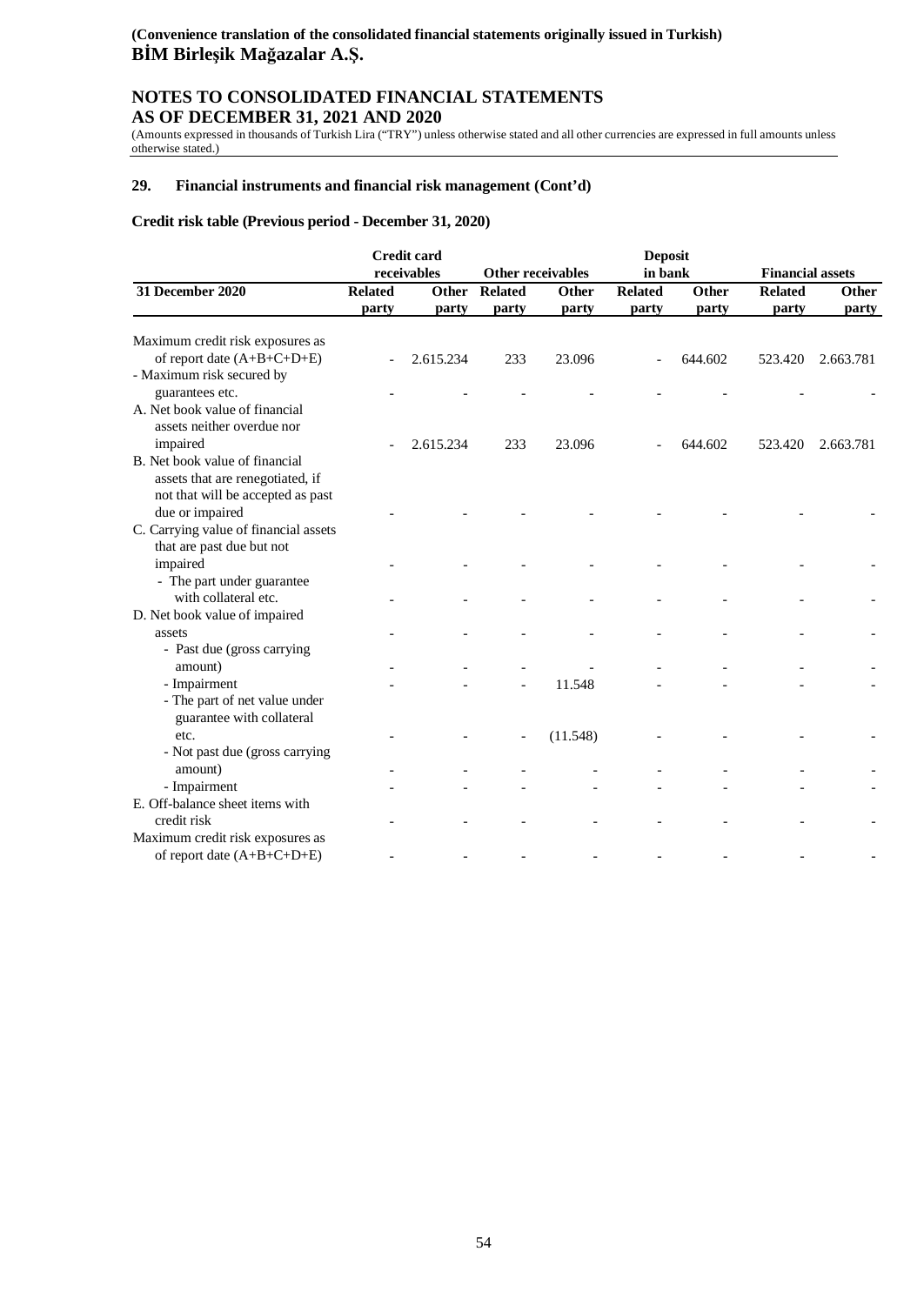## **Notes To The Consolidated Financial Statements As At and For The Period Ended December 31, 2021 (Amounts expressed in thousands of Turkish Lira ("TRY") unless otherwise stated and all other currencies are expressed in full amounts unless otherwise stated.)**

#### **29. Financial instruments and financial risk management (Cont'd)**

There is an insignificant amount of foreign currency denominated assets and liabilities so the Company does not use derivative financial instruments or future contracts to reduce the risk of foreign currency.

#### **Foreign currency position**

As of December 31, 2021 and 2020, the Group's foreign currency position is as follows:

|                                                                                                                           | <b>December 31, 2021</b> |                        |                 |                 | December 31, 2020        |                        |                 |          |
|---------------------------------------------------------------------------------------------------------------------------|--------------------------|------------------------|-----------------|-----------------|--------------------------|------------------------|-----------------|----------|
|                                                                                                                           | <b>TRY</b><br>Equivalent | <b>Full US Dollars</b> | <b>Full EUR</b> | <b>Full GBP</b> | <b>TRY</b><br>Equivalent | <b>Full US Dollars</b> | <b>Full EUR</b> | Full GBP |
| 1. Trade receivables                                                                                                      |                          |                        |                 |                 |                          |                        |                 |          |
| 2a. Monetary financial assets (including cash, banks accounts)                                                            | 635.662                  | 47.504.960             | 154.513         | 7.626           | 164.034                  | 13.394.766             | 7.288.423       | 5.704    |
| 2b. Non-monetary financial assets                                                                                         |                          |                        |                 |                 |                          |                        |                 |          |
| 3. Other                                                                                                                  | 2.087                    | 100.000                | 50.000          |                 |                          |                        |                 |          |
| 4. Current assets $(1+2+3)$                                                                                               | 637.749                  | 47.604.960             | 204.513         | 7.626           | 164.034                  | 13.394.766             | 7.288.423       | 5.704    |
| 5. Trade receivables                                                                                                      |                          |                        |                 |                 |                          |                        |                 |          |
| 6a. Monetary financial assets                                                                                             | 87                       | 6.500                  |                 | $\mathbf{2}$    | 67                       | 9.100                  |                 |          |
| 6b. Non-monetary financial assets                                                                                         |                          |                        |                 |                 |                          |                        |                 |          |
| 7. Other                                                                                                                  |                          |                        |                 |                 |                          |                        |                 |          |
| 8. Non-current assets $(5+6+7)$                                                                                           | 87                       | 6.500                  |                 | $\overline{2}$  | 67                       | 9.100                  |                 |          |
| 9. Total assets $(4+8)$                                                                                                   | 637.836                  | 47.611.460             | 204.513         | 7.628           | 164.101                  | 13.403.866             | 7.288.423       | 5.704    |
| 10. Trade payables                                                                                                        | 21.286                   | 1.157.502              | 388.268         |                 | 19.666                   | 2.098.128              | 473.402         |          |
| 11. Financial liabilities                                                                                                 | 82.999                   |                        | 5.501.465       |                 | 49.341                   |                        | 5.477.539       |          |
| 12a. Monetary other liabilities                                                                                           |                          |                        |                 |                 |                          |                        |                 |          |
| 12b. Non-monetary other liabilities                                                                                       |                          |                        |                 |                 |                          |                        |                 |          |
| 13. Current liabilities $(10+11+12)$                                                                                      | 104.285                  | 1.157.502              | 5.889.733       |                 | 69.007                   | 2.098.128              | 5.950.941       |          |
| 14. Trade payables                                                                                                        |                          |                        |                 |                 |                          |                        |                 |          |
| 15. Financial liabilities                                                                                                 | 95.552                   |                        | 6.333.543       |                 | 65.933                   |                        | 7.319.459       |          |
| 16a. Monetary other liabilities                                                                                           |                          |                        |                 |                 |                          |                        |                 |          |
| 16b. Non-monetary other liabilities                                                                                       |                          |                        |                 |                 |                          |                        |                 |          |
| 17. Non-current liabilities $(14+15+16)$                                                                                  | 95.552                   |                        | 6.333.543       |                 | 65.933                   |                        | 7.319.459       |          |
| 18. Total liabilities (13+17)                                                                                             | 199.837                  | 1.157.502              | 12.223.276      |                 | 134.940                  | 2.098.128              | 13.270.400      |          |
| 19. Net asset/(liability) position of off-balance sheet derivative                                                        |                          |                        |                 |                 |                          |                        |                 |          |
| instruments (19a-19b)                                                                                                     |                          |                        |                 |                 |                          |                        |                 |          |
| 19a. Hedged total assets amount                                                                                           |                          |                        |                 |                 |                          |                        |                 |          |
| 19b. Hedged total liabilities amount                                                                                      |                          |                        |                 |                 |                          |                        |                 |          |
| 20. Net foreign currency asset/(liability) position (9-18+19)                                                             | 437.999                  | 46.453.958             | (12.018.763)    | 7.628           | 29.161                   | 11.305.738             | (5.981.977)     | 5.704    |
| 21. Net foreign currency asset/(liability) position of monetary items<br>$(IFRS 7. b23) (=1+2a+5+6a-10-11-12a-14-15-16a)$ | 435.912                  | 46.353.958             | (12.068.763)    | 7.628           | 29.161                   | 11.305.738             | (5.981.977)     | 5.704    |
| 22. Total fair value of financial instruments used for foreign currency                                                   |                          |                        |                 |                 |                          |                        |                 |          |
| hedging                                                                                                                   |                          |                        |                 |                 |                          |                        |                 |          |
| 23. Export                                                                                                                |                          |                        |                 |                 |                          |                        |                 |          |
| 24. Import                                                                                                                |                          |                        |                 |                 |                          |                        |                 |          |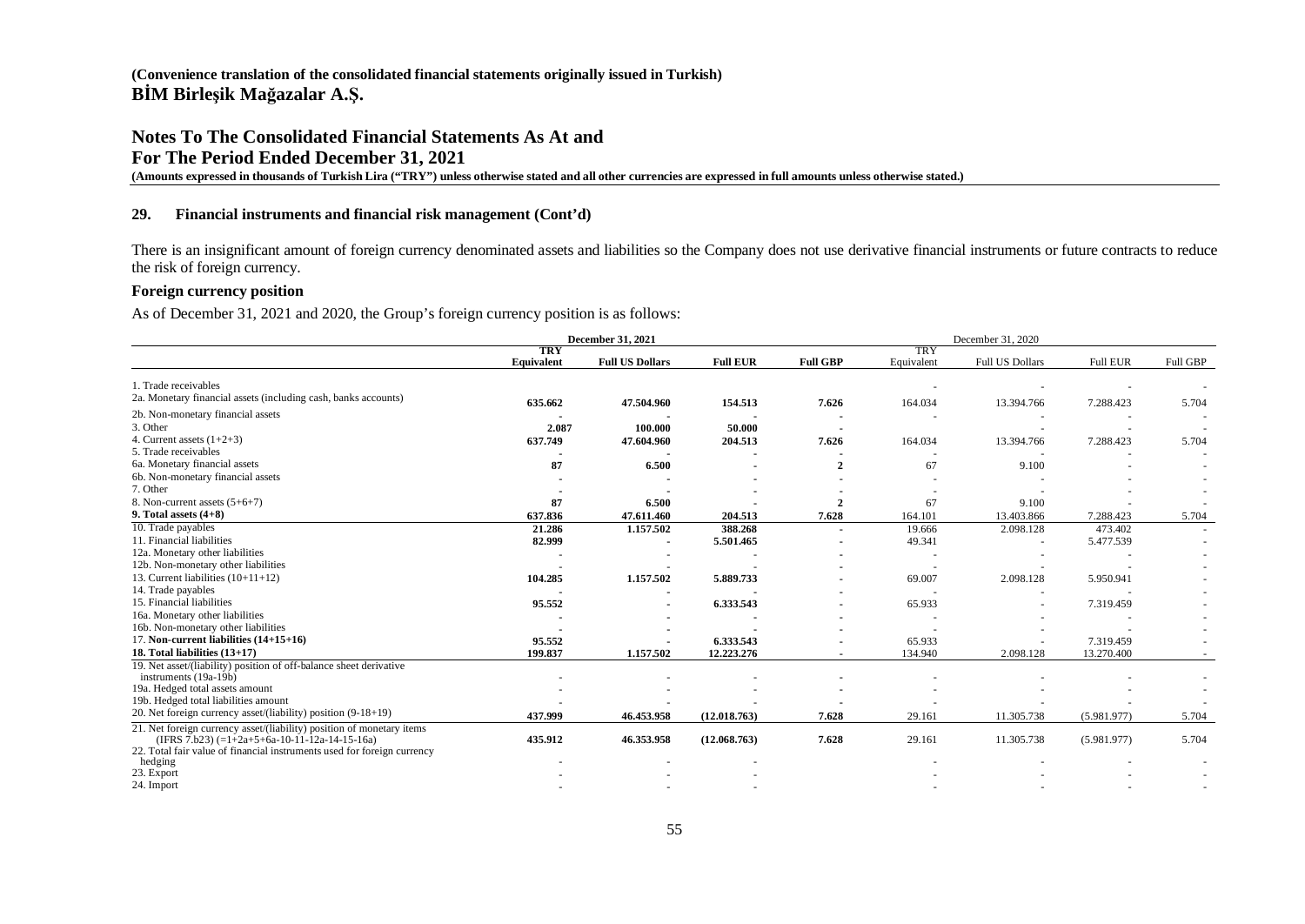**For The Period Ended December 31, 2021**

**(Amounts expressed in thousands of Turkish Lira ("TRY") unless otherwise stated and all other currencies are expressed in full amounts unless otherwise stated.)**

#### **29. Financial instruments and financial risk management (Cont'd)**

#### *Exchange rate risk*

The following table demonstrates the sensitivity to a possible change in the US Dollar and Euro exchange rates, with all other variables held constant, of the Group's profit before tax as of December 31, 2021 and 2020.

#### **December 31, 2021**

|       | <b>Exchange rate sensitivity</b>                |              |               |               |                     |  |  |  |  |
|-------|-------------------------------------------------|--------------|---------------|---------------|---------------------|--|--|--|--|
|       | analysis                                        |              |               |               |                     |  |  |  |  |
|       | <b>Current Period</b>                           |              |               |               |                     |  |  |  |  |
|       |                                                 |              | Profit/(Loss) | <b>Equity</b> |                     |  |  |  |  |
|       |                                                 | Foreign      | Foreign       | Foreign       | Foreign             |  |  |  |  |
|       |                                                 | currency     | currency      | currency      | currency            |  |  |  |  |
|       |                                                 | appreciation | depreciation  | appreciation  | <b>Depreciation</b> |  |  |  |  |
|       | Change of US Dollars against TRY by<br>$10\%$ : |              |               |               |                     |  |  |  |  |
| $1-$  | US Dollars net asset/(liability)                | 61.785       | (61.785)      |               |                     |  |  |  |  |
| $2 -$ | Protected part from US Dollars risk(-)          |              |               |               |                     |  |  |  |  |
| $3-$  | US Dollars net effect $(1+2)$                   | 61.785       | (61.785)      |               |                     |  |  |  |  |
|       | Change of EUR against TRY by 10%:               |              |               |               |                     |  |  |  |  |
| 4-    | EUR net asset/(liability)                       | (18.208)     | 18.208        |               |                     |  |  |  |  |
| $5-$  | Protected part from EUR risk(-)                 |              |               |               |                     |  |  |  |  |
| 6-    | EUR net effect $(4+5)$                          | (18.208)     | 18.208        |               |                     |  |  |  |  |
|       | Change of GBP against TRY by 10%:               |              |               |               |                     |  |  |  |  |
| $7-$  | GBP net asset/(liability)                       | 14           | (14)          |               |                     |  |  |  |  |
| $8-$  | Protected part from GBP risk(-)                 |              |               |               |                     |  |  |  |  |
| $9-$  | GBP net effect $(7+8)$                          | 14           | (14)          |               |                     |  |  |  |  |
|       | Total $(3+6+9)$                                 | 43.591       | (43.591)      |               |                     |  |  |  |  |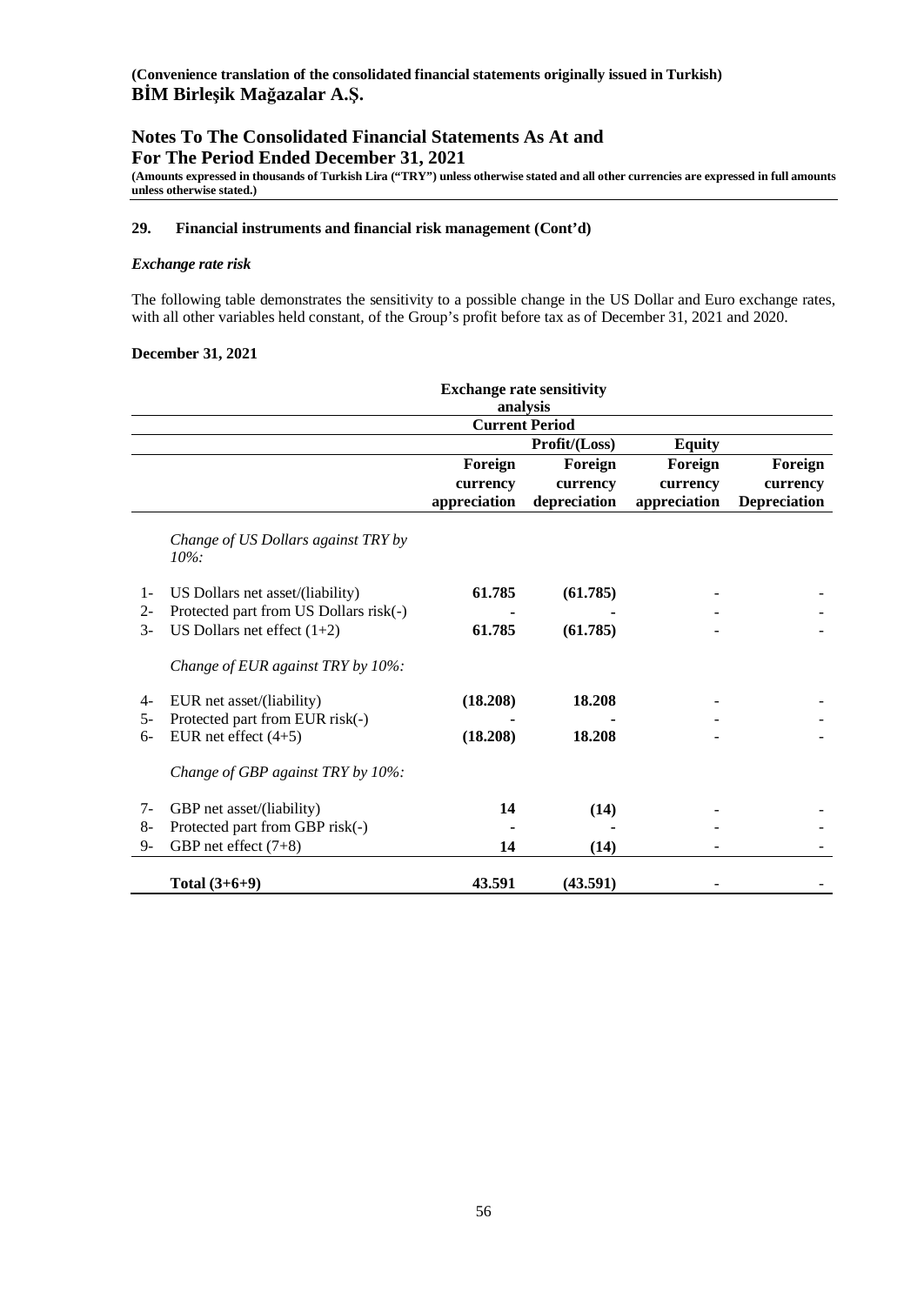**For The Period Ended December 31, 2021**

**(Amounts expressed in thousands of Turkish Lira ("TRY") unless otherwise stated and all other currencies are expressed in full amounts unless otherwise stated.)**

#### **29. Financial instruments and financial risk management (Cont'd)**

#### **December 31, 2020**

|       |                                                 | <b>Exchange rate sensitivity</b> |                     |               |                     |
|-------|-------------------------------------------------|----------------------------------|---------------------|---------------|---------------------|
|       |                                                 | analysis                         |                     |               |                     |
|       |                                                 |                                  | <b>Prior Period</b> |               |                     |
|       |                                                 | Profit/(Loss)                    |                     | <b>Equity</b> |                     |
|       |                                                 | Foreign                          | Foreign             | Foreign       | Foreign             |
|       |                                                 | currency                         | currency            | currency      | currency            |
|       |                                                 | appreciation                     | depreciation        | appreciation  | <b>Depreciation</b> |
|       | Change of US Dollars against TRY by<br>$10\%$ : |                                  |                     |               |                     |
| $1-$  | US Dollars net asset/(liability)                | 8.299                            | (8.299)             |               |                     |
| $2 -$ | Protected part from US Dollars risk(-)          |                                  |                     |               |                     |
| $3-$  | US Dollars net effect $(1+2)$                   | 8.299                            | (8.299)             |               |                     |
|       | Change of EUR against TRY by 10%:               |                                  |                     |               |                     |
| 4-    | EUR net asset/(liability)                       | (5.389)                          | 5.389               |               |                     |
| $5-$  | Protected part from EUR risk(-)                 |                                  |                     |               |                     |
| $6-$  | EUR net effect $(4+5)$                          | (5.389)                          | 5.389               |               |                     |
|       | Change of GBP against TRY by 10%:               |                                  |                     |               |                     |
| $7 -$ | GBP net asset/(liability)                       | 6                                | (6)                 |               |                     |
| $8-$  | Protected part from GBP risk(-)                 |                                  |                     |               |                     |
| $9-$  | GBP net effect $(7+8)$                          | 6                                | (6)                 |               |                     |
|       | Total $(3+6+9)$                                 | 2.916                            | (2.916)             |               |                     |

## *Liquidity risk*

Prudent liquidity risk management includes maintaining sufficient cash and marketable securities, the availability of funding from an adequate amount of committed credit facilities and the ability to close out market positions.

The ability to fund existing and prospective debt requirements is managed by maintaining the availability of adequate committed funding lines from high quality lenders.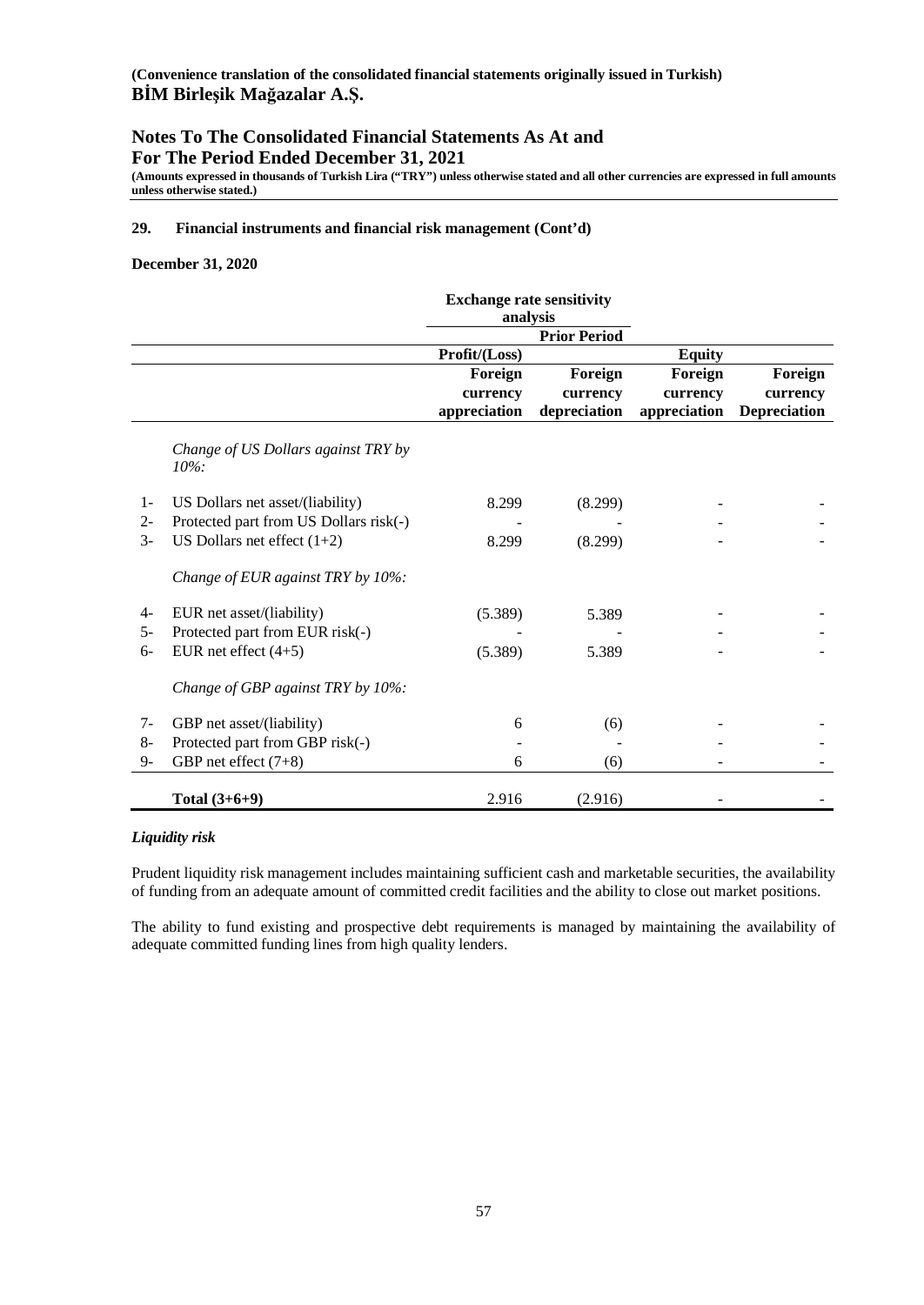## **For The Period Ended December 31, 2021**

**(Amounts expressed in thousands of Turkish Lira ("TRY") unless otherwise stated and all other currencies are expressed in full amounts unless otherwise stated.)**

#### **29. Financial instruments and financial risk management (Cont'd)**

As of December 31, 2021 and December 31, 2020, maturities of undiscounted trade payables and financial liabilities of the Group are as follows:

#### **December 31, 2021**

| <b>Contractual terms</b>                                                  | Carrying<br>value                 | <b>Total cash</b><br>outflow       | Less than 3<br>months           | $3 - 12$<br>months | More<br>than 1 year |
|---------------------------------------------------------------------------|-----------------------------------|------------------------------------|---------------------------------|--------------------|---------------------|
| Non derivative financial liabilities                                      |                                   |                                    |                                 |                    |                     |
| Trade payables                                                            | 11.240.348                        | 11.363.096                         | 11.363.096                      |                    |                     |
| Due to related parties<br>Contractual lease liabilities                   | 1.053.495<br>8.040.869            | 1.066.532<br>14.458.912            | 1.066.532<br>366.786            | 1.244.842          | 12.847.284          |
| <b>December 31, 2020</b>                                                  |                                   |                                    |                                 |                    |                     |
| Contractual terms                                                         | Carrying<br>value                 | Total cash<br>outflow              | Less than 3<br>months           | $3 - 12$<br>months | More than<br>1 year |
| Non derivative financial liabilities                                      |                                   |                                    |                                 |                    |                     |
| Trade payables<br>Due to related parties<br>Contractual lease liabilities | 8.090.347<br>804.124<br>5.961.885 | 8.173.782<br>811.786<br>10.195.545 | 8.173.782<br>811.786<br>340.538 | 1.065.574          | 8.789.433           |

#### **Capital risk management**

The Group's objectives when managing capital are to safeguard the Group's ability to continue as a going concern in order to provide returns for shareholders and benefits for other stakeholders and to maintain an optimal capital structure to reduce the cost of capital.

The Group monitors capital on the basis of the gearing ratio. Net debt is calculated as total liabilities less cash and cash equivalents.

The gearing ratios at December 31, 2021 and December 31, 2020 are as follows:

|                                          | December 31, 2021 | December 31, 2020 |
|------------------------------------------|-------------------|-------------------|
| Total liabilities                        | 22.603.050        | 16.254.605        |
| Less: Cash and cash equivalents          | (1.497.058)       | (1.112.693)       |
| Net debt                                 | 21.105.992        | 15.141.912        |
| Total equity                             | 7.605.615         | 7.175.687         |
| Total equity+net debt                    | 28.711.607        | 22.317.599        |
| Net debt/(Total equity+net debt) $(\% )$ | 74                | 68                |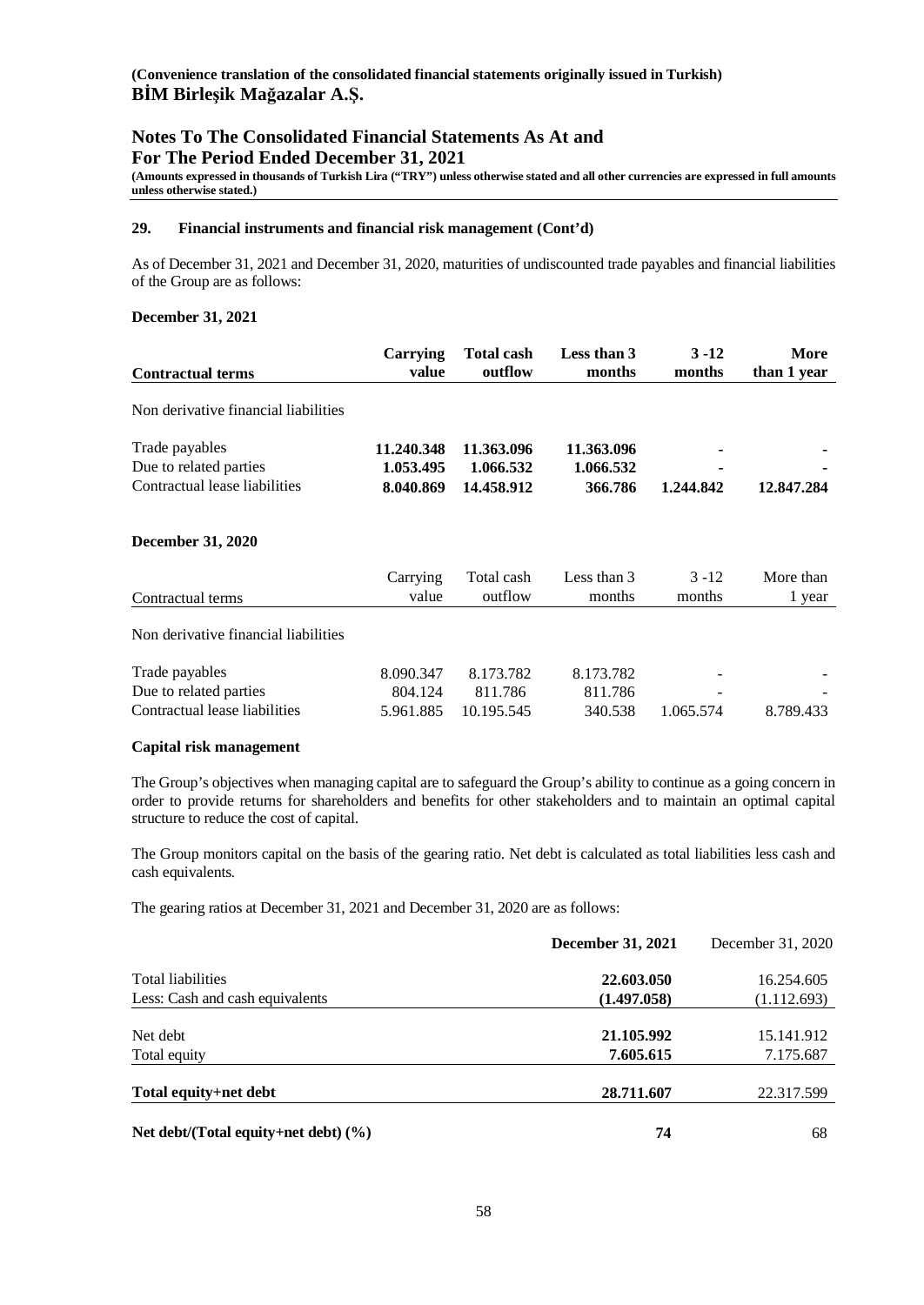## **For The Period Ended December 31, 2021**

**(Amounts expressed in thousands of Turkish Lira ("TRY") unless otherwise stated and all other currencies are expressed in full amounts unless otherwise stated.)**

#### **30. Financial instruments (Fair value disclosures and disclosures in the frame of hedge accounting)**

#### **Fair value estimation**

The table below analyses financial instruments carried at fair value, by valuation method. The different levels have been defined as follows:

- Quoted prices (unadjusted) in active markets for identical assets or liabilities (Level 1).
- Inputs other than quoted prices included within level 1 that are observable for the asset or liability, either directly (that is, as prices) or indirectly (that is, derived from prices) (Level 2).
- Inputs for the asset or liability that are not based on observable market data (that is, unobservable inputs) (Level 3).

The following table presents the group's financial assets and liabilities that are measured at fair value at December 31, 2021 and December 31, 2020. See note 10 for disclosures of the land and buildings that are measured at fair value (Note 10).

| December 31, 2021                                                                                     | <b>Level 1</b> | Level 2 | Level 3 | <b>Total</b> |
|-------------------------------------------------------------------------------------------------------|----------------|---------|---------|--------------|
| Financial assets measured at fair<br>value through other<br>comprehensive income                      |                |         |         |              |
| <b>Financial Assets</b>                                                                               |                | 964.965 |         | 964.965      |
| <b>Total assets</b>                                                                                   | ۰              | 964.965 |         | 964.965      |
| December 31, 2020<br>Financial assets measured at fair<br>value through other<br>comprehensive income | Level 1        | Level 2 | Level 3 | Total        |
| <b>Financial Assets</b>                                                                               | -              | 510.830 |         | 510.830      |
| Financial assets measured at fair value through other<br>comprehensive income                         |                |         |         |              |
| Real estate investment fund                                                                           | 516.355        |         |         | 516.355      |
| Total assets                                                                                          | 516.355        | 510.830 |         | 1.027.185    |

There were no transfers between levels during in year.

#### *(a) Financial instruments in level 2*

The fair value of financial instruments that are not traded in an active market (for example, over-the-counter derivatives) is determined by using valuation techniques. These valuation techniques maximize the use of observable market data where it is available and rely as little as possible on entity specific estimates. If all significant inputs required to fair value an instrument are observable, the instrument is included in level 2.

If one or more of the significant inputs is not based on observable market data, the instrument is included in level 3.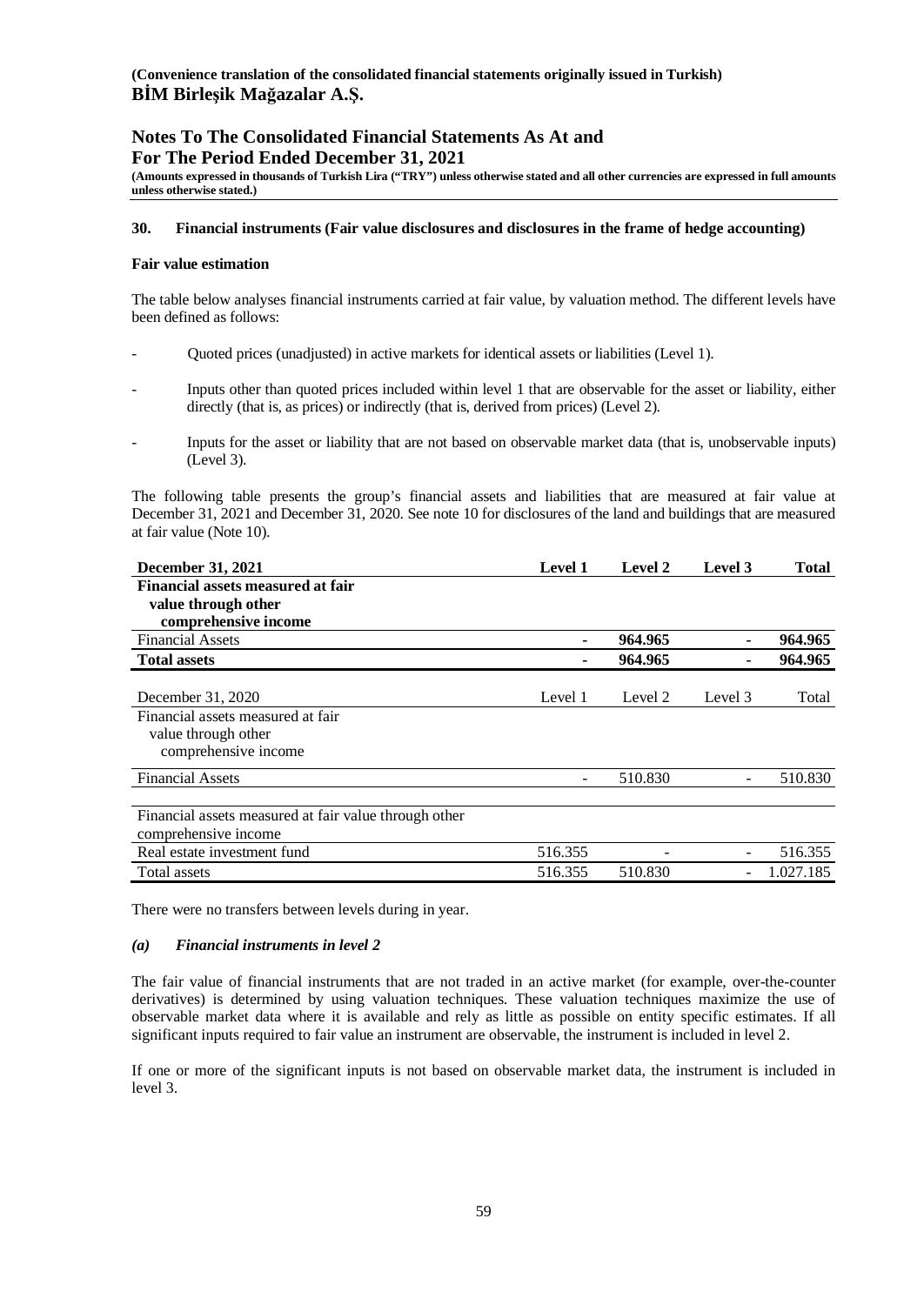## **For The Period Ended December 31, 2021**

**(Amounts expressed in thousands of Turkish Lira ("TRY") unless otherwise stated and all other currencies are expressed in full amounts unless otherwise stated.)**

#### **30. Financial instruments (Fair value disclosures and disclosures in the frame of hedge accounting) (Cont'd)**

Specific valuation techniques used to value financial instruments include:

- Quoted market prices or dealer quotes for similar instruments,
- Other techniques, such as discounted cash flow analysis, are used to determine fair value for the remaining financial instruments.

As of December 31, 2021 and December 31, 2020, except for the available for sale financial assets disclosed in Note 5, the fair values of certain financial assets carried at cost including cash and cash equivalents profit share accruals and other short-term financial assets are considered to approximate their respective carrying values due to their short-term nature. The carrying value of trade receivables along with the related allowance for unearned income and uncollectibilities are estimated to be their fair values.

#### - Financial liabilities

Financial liabilities of which fair values approximate their carrying values:

Fair values of trade payables and other monetary liabilities are considered to approximate their respective carrying values due to their short-term nature. The bank borrowings are stated at their amortized costs and transaction costs are included in the initial measurement of loans and bank borrowings. The fair value of bank borrowings with variable rates are considered to approximate their respective carrying values since the profit share rate applied to bank loans and borrowings are updated periodically by the lender to reflect active market price quotations. The carrying value of trade payables along with the related allowance for unrealized cost is estimated to be their fair values.

#### **31. Business Acquisition**

On October 14, 2021, the Group acquired all of the shares of Bircan Fide Tohum Tarım Nakliyacilik Sanayi ve Ticaret Anonim Şirketi ("Bircan Fide"). Bircan Fide is engaged in the production of tomatoes in geothermal greenhouses by hydroponic farming method. The purchase price is 51.344.943 (full) TRY In accordance with this acquisition, the Group has recognized Bircan Fide as a subsidiary in accordance with TFRS 3, "Business Acquisition" standard within the scope of acquisition accounting. As of 31 December 2021, the fair values of the identifiable assets acquired and identifiable liabilities assumed within the scope of the aforementioned business acquisition are reported at their provisional amounts in the consolidated financial statements at the acquisition date. The time for additions and adjustments to the fair values of assets, liabilities and contingent liabilities is limited to 12 months from the date of purchase.

The following is a summary of the financial statements of Bircan Fide and the calculated goodwill amount:

| <b>Purchase Price</b>          | 51.345  |
|--------------------------------|---------|
| Cash and Cash Equivalents      | 4.607   |
| <b>Trade Receivables</b>       | 2.735   |
| <b>Other Receivables</b>       | 767     |
| Inventories                    | 1.352   |
| Prepaid Expenses               | 370     |
| <b>Other Current Assets</b>    | 616     |
| Tangible and Intangible Assets | 12.047  |
| <b>Bank Loans</b>              | (8.172) |
| Trade payables                 | (2.628) |
| Other payables                 | (643)   |
| Current income tax liabilities | (958)   |
| <b>Net Assets Fair Value</b>   | 10.093  |
| Goodwill                       | 41.252  |